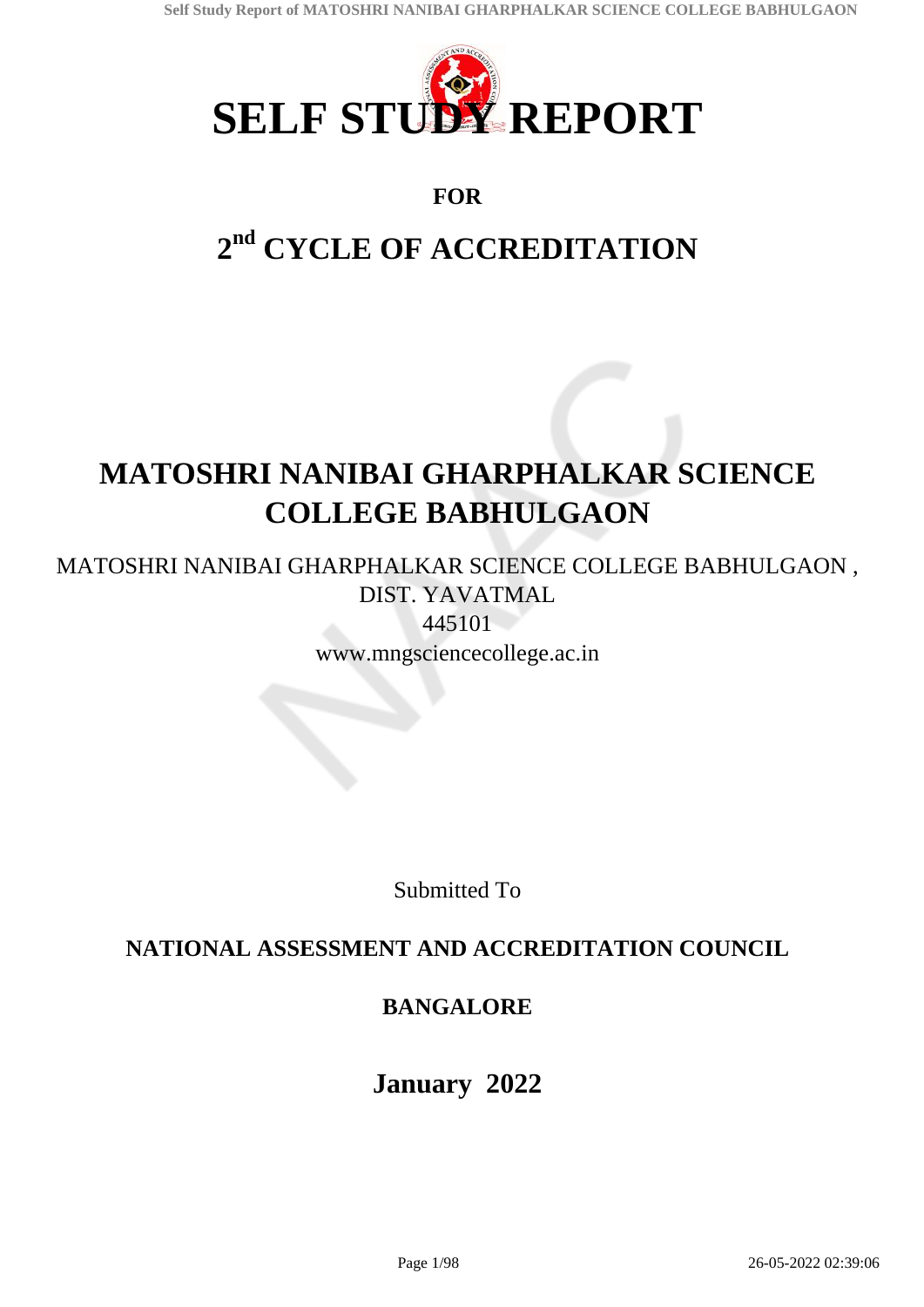# **1. EXECUTIVE SUMMARY**

# **1.1 INTRODUCTION**

Matoshri Nanibai Gharphalkar Science College was established in 2008 by the Sudam Shikshan Prasarak Mandal Yavatmal with an intention to provide quality science education in the rural area of Babhulgaon, Dist.Yavatmal. Babhulgaon was earlier a development block which became a Taluka (Tehsil). This developing rural area into a semi-urban area demanded education in science at the degree level and hence the visionary managementstarted the college in 6.12 acre land with a beautiful building of 2377.25 Sq.Mtr. The college is purely a science college having initially five branches: Physics, Chemistry, Mathematics, Electronics and Computer Science. The College has now started three more branches: Botany, Zoology and Environmental Science.

The college is providing a clean and airy atmosphere to the students. Well equipped laboratories, ICT enabled classrooms, conference hall etc. are the specialities of the college.

The college gets inputs of students from the nearby villages around Babhulgaon. It is worth mentioning that the girl students in the college are in the increasing order. As can be seen, the college caters to the science education needs of the open and reserved categories of the students. The students take advantage of the various schemes of the government to pursue their education.

Apart from regular teaching, the college runs a number of activities for the benefit of the society.

#### **Vision**

To start post graduation course in all branches.

Starting research activity in pure as well as applied field.

To start constructive activities those are helpful to the society at large.

#### **Mission**

Providing best science education in rural area to meet the scientific challenges and contributing to the scientific research for the community development.

## **1.2 Strength, Weakness, Opportunity and Challenges(SWOC)**

#### **Institutional Strength**

- Good quality infrastructure
- Supportive teaching and non-teaching staff
- Use of ICT teaching-learning process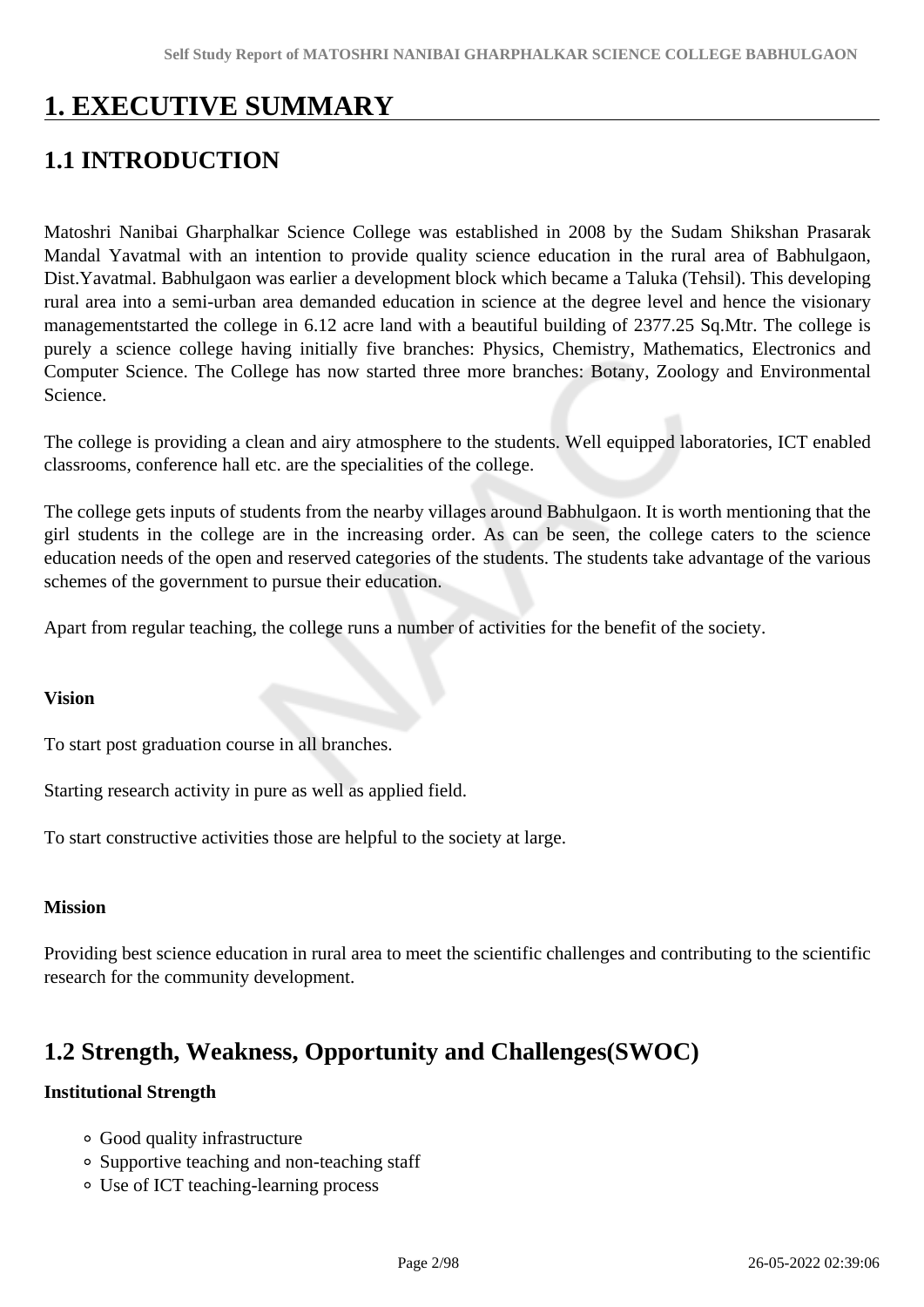- Fruitful social and extension activities
- Well equipped laboratories
- Visionary and supportive management

#### **Institutional Weakness**

- Poor performance of students in competitive examinations
- Lack of campus placement facility
- Low UG to PG progression rate

#### **Institutional Opportunity**

- Scope for introducing PG courses
- Scope for self-financed or industry funded projects
- Scope for local need based research
- Scope for conduction more number of extension activities
- Scope for improvement of personality development and skills
- Scope to start more skill oriented courses

#### **Institutional Challenge**

- To increase the number of students to appear in the competitive examinations
- To provide funds to facilitate local need based research
- To strengthen the institution-industry relations
- To strengthen the collaborations with other institutions

# **1.3 CRITERIA WISE SUMMARY**

#### **Curricular Aspects**

Matoshri Nanibai Gharphalkar Science College, Babhulgaon dist. Yavatmal has clear vision and mission to fulfill the needs in higher education of the rural area of Babhulgaon. Fu The college ensuring timely preparation of academic calendar and timetable. The college has played a significant role in students' overall development in terms of knowledge, skills, and values. The regular participation of faculty members in development programmes, workshops and conferences enhance curriculum enrichment. Various co-curricular activities are planned and held throughout the academic session to provide experiential learning to students. Feedback from stakeholders is taken to improve curriculum delivery. Appropriate action is taken on the problem areas.

 Internal assessments of students are undertaken through assignments and unit test. Internal assessment is based on home assignments, class test, project assignments, seminar, study tour, industrial visit. In addition to the regular programmes, the college offered five add-on courses in the last five years. The motive of the add -on course is learning by experience; to this end, students having a skill to face upcoming challenges of world and become self sufficient. Our college strongly believes in integrating cross cutting issues relevant to professional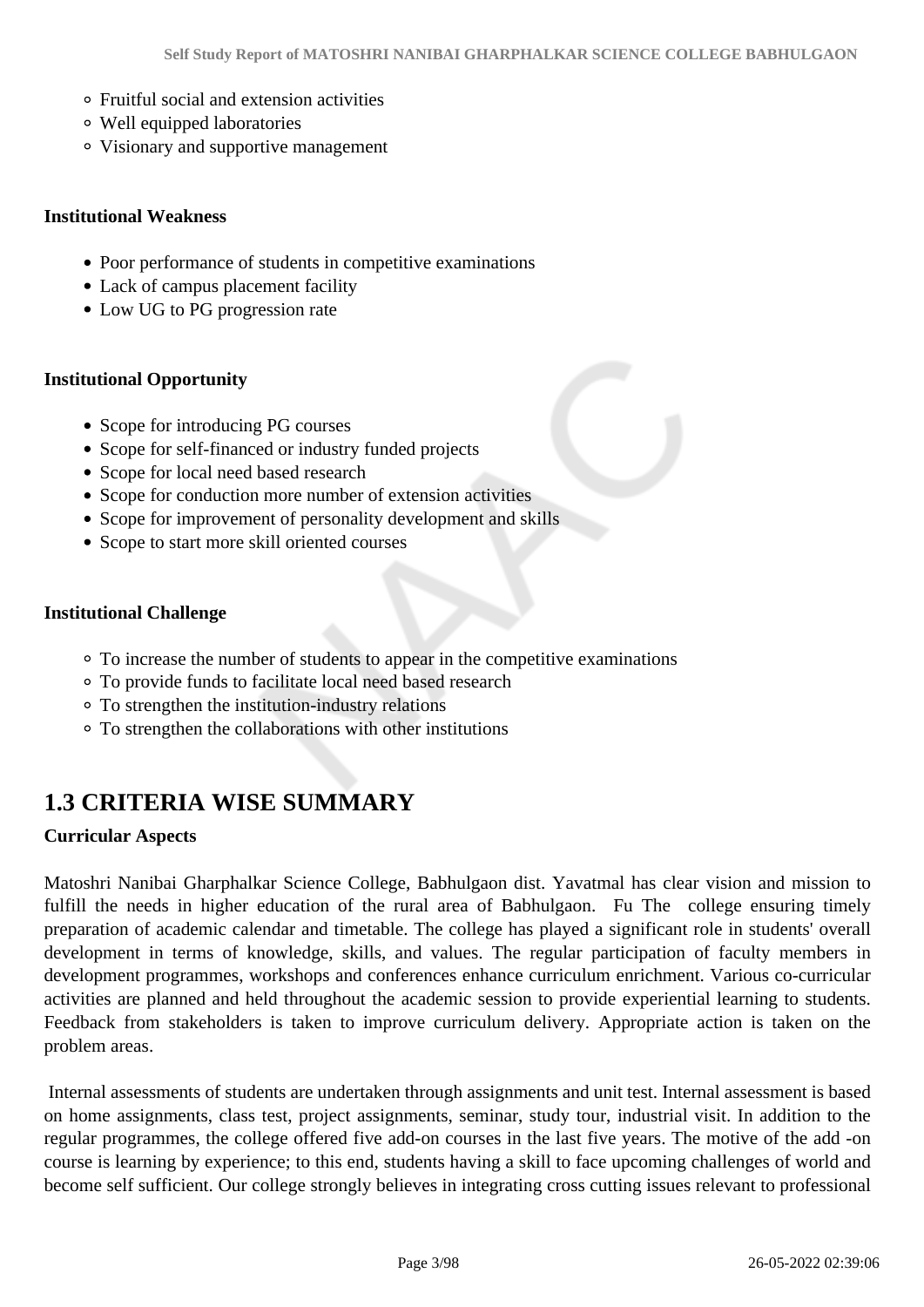ethics, gender, human values, environment, and sustainability with a view to ensure holistic development of the students. The students must become empowered professionals and contribute to the economic and technological development of the nation besides acquiring skills for logical reasoning and decisions in times of crisis. During past decades, the college has made efforts towards developing value based education to science and technical with a vision to promote values to be a better citizen.

#### **Teaching-learning and Evaluation**

This criterion addresses the regular teaching learning activities of the institution. The teaching-learning process, student results, desired outcomes etc. comes under this criterion. This criterion deals with 'HOW' the teaching and learning happens in the institution. Teaching methodologies, learning capabilities and evaluation methods undertaken by the institution to serve students of different backgrounds.

Student –centric-methods such as experiential learning, participative learning, and problem-solving methodologies are used for learning experiences. It is easier for the teachers to understand the ability and performance of the students on the basis of unit tests. Students are made aware with the program outcomes and course outcomes, mode of internal assessment as well as college facilities during the starting of the session. Academic Calendar is prepared in consultation with the Head of all the departments of the college, indicating total working days, holidays for the semester, the inception of classes, schedule for the term exams, and end semester exams as per the Sant Gadge Baba Amravati university schedule.

The internal assessment comprises of a number of components which includes class tests, attendance, assignments, etc. transparency and robustness of the internal assessment checked and mechanism is developed. Slow learners are identified through the internal assessment test and they are supported through remedial classes and extra classes. The advanced learners are encouraged by providing them with extra tools and arranging guest lectures on the advanced topics.

#### **Research, Innovations and Extension**

The college encourages teachers to submit research proposals, and conduct research. The college organizes workshops and sensitization programs to create research spirit among teachers and students. Many teachers in the College have published their research papers in reputed National and international journals with good impact factors. Teachers from the Department of Chemistry and Electronics have published books. Teacher from the Electronics department got the patent for his research work.

We are fulfilling our responsibility towards the society well and hence undertake a significant number of extension activities every year. NSS unit of our college is at the forefront of these extension activities which include Blood Donation, Tree Plantation, Installation of solar cooker, Soil testing, Pulse polio awareness program, Self defense training program, Voting awareness, Veterinary camp, Special NSS Camp, etc .These initiatives help to create a bond between the local community and the institution.

#### **Infrastructure and Learning Resources**

The institution has a distinct policy for improving the infrastructure facilities, which would make easier teaching learning process. The college has about 6.12 acres land and built up area 2377.25 square meters. The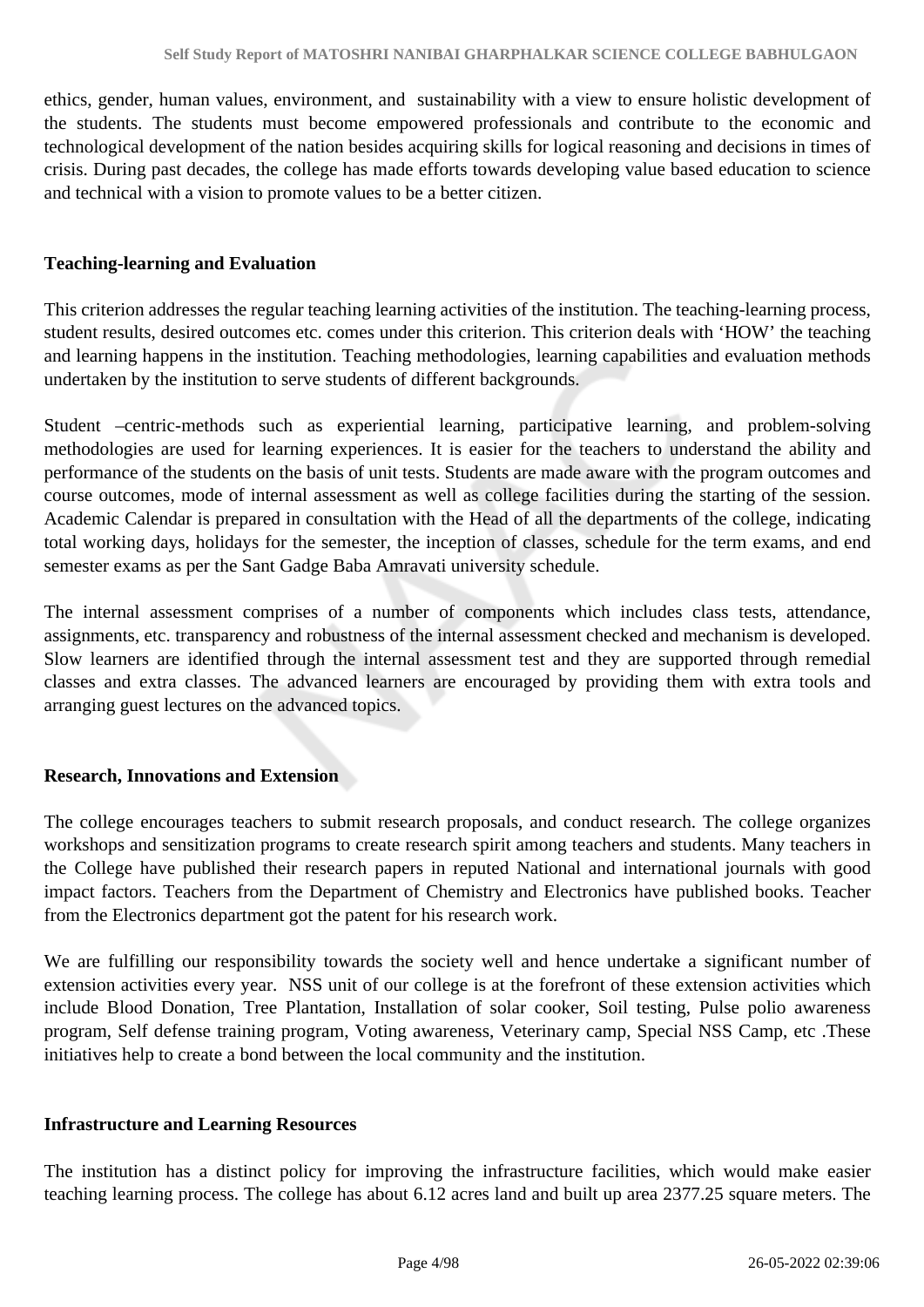campus has well-structured six class rooms, with proper lighting, seating and ventilation, a conference hall, administrative and staff rooms, admission and examination cell. The college spends adequate budget for the maintenance of infrastructure. Various committees of the college look after up- gradation, development, maintenance, security and optimum use of the infrastructure facilities.

 A library with more than 3,408 books, 21 journals, e-journals and e- book is at the service of the students. The college library has reprographic service and other essential services. The library ensures access to the facilities like books, journals, and reading facility. The library is open for eight hours per day. At the beginning of academic year faculties prepare list of required titles and are submitted to Library Committee. For physically challenged students library staff gives special help for selection and issuing books. Additional books and reading materials are issued for long term basis to advanced learners.

 A browsing facility with Wi-Fi broadband connected computer. ICT resources have been sufficiently strengthened in the institution with computer to student ratio being about 17:1.ICT learning resources are available in the college laboratories are well-equipped with good amount of chemicals, instruments and other lab related facilities. Canteen, girl's common room, boy's common room and washrooms are well-maintained. The college has also provided safe drinking water facility through RO water filters. The college has spacious playground of 76×61 meters. The infrastructure was improved with the financial support of Rs.6,53,779 lakh's in last five years. The management has developed adequate infrastructure and learning resources in the campus to achieve its objective of excellent education.

#### **Student Support and Progression**

Matoshri Nanibai Gharphalkar Science college, has always been a student-centric institution. Once admitted in the college, the students are taken care of by providing various facilities in the form of indoor and outdoor sports facilities, encouragement for participation in co-curricular activities, besides supporting deserving students with financial assistance from the college by providing freeship and assisting them to benefit from Government sponsored scholarship schemes. Sanctioned scholarship through various schemes to about 702 deserving students in the last five years, to support the education of students. students can avail of a number of support systems and services for information, academic and career guidance, financial, co-curricular and extracurricular activities. The academic calendar give information on the academic schedule and curriculum, NSS, library facilities, sports activities, support system, and career counseling, etc. The students are mentored from the time of admission up to the completion of their programme at various levels. Every class has a teacher assigned to counsel and mentor the students.

 In addition, the institute has granted membership of students in various administrative bodies of the college such as Grievance and Redressal Committee, Antiragging Committee, Magazine Committee, sexual harassment Committee etc.

#### **Governance, Leadership and Management**

The principal is the Head of the institution. The organization and the college Development Committee are the supreme Bodies. The members of these councils express their views and suggestions for the smooth performance of the college in the periodic meetings. After a systematic analysis, they get the endorsement in the CDC and IQAC and then the approval is accorded for implementation. This process ensures democratic and academic decisions at all levels, as per the constitutional necessities of the institution.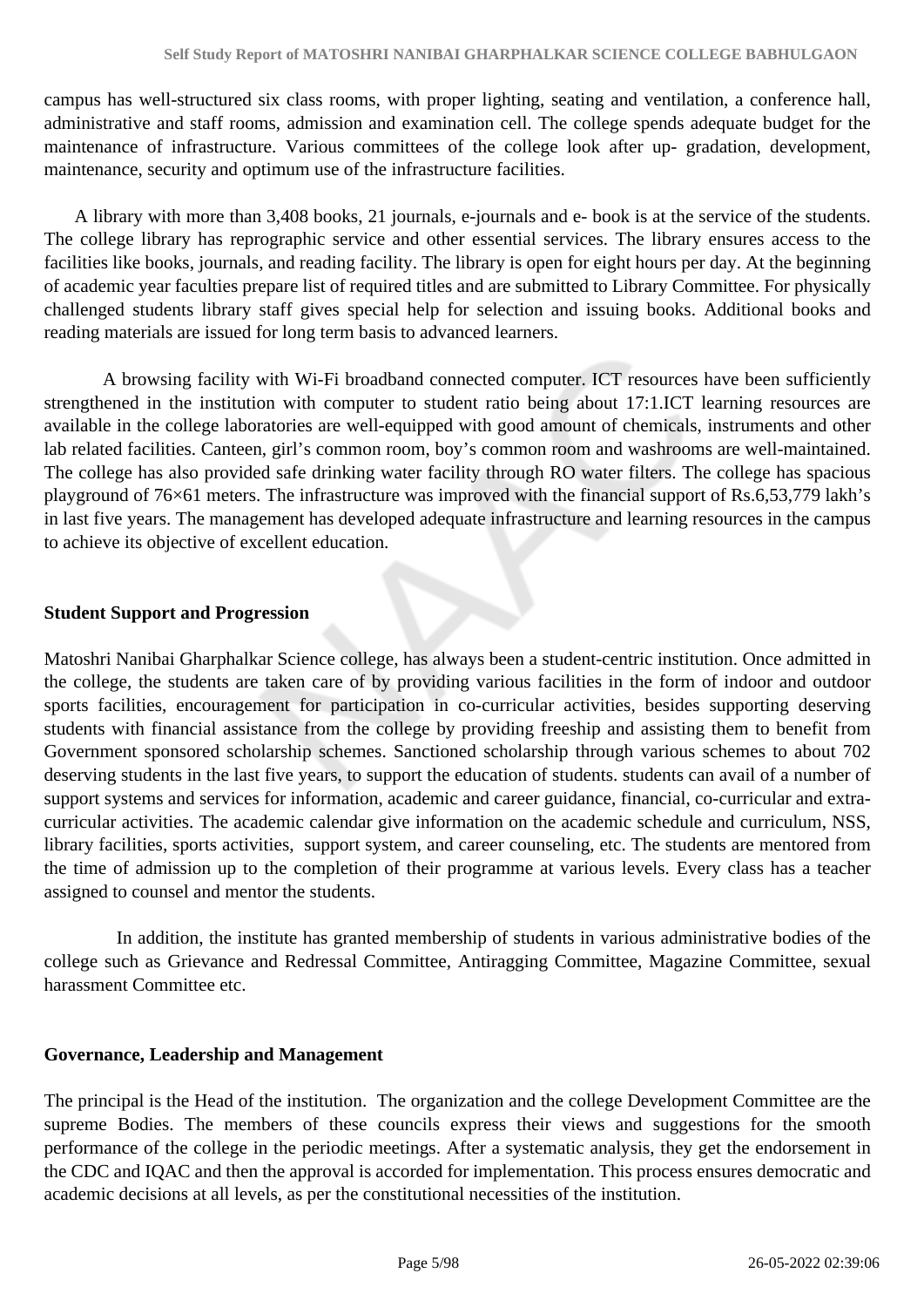The administrative machinery is well knit and there is adequate decentralization of various functions, contain principal, HOD, faculty in charge, Head clerk, senior clerk, junior clerk, and Laboratory assistant and attendants. The examination wing is headed by the Exam In-charge nominated by the principal and the support staff. All the academic and administrative functions come under the overall control of the principal.

Many approaches are used to effectively implement the policies. At the Department level, suggestions from all the faculty are taken into account for effective curriculum implementation, teaching-learning, and evaluation process as well as in general administration of the college. Student representatives play a role in managing the departmental Societies.

At the Faculty level, representatives from different departments of study as Well as external members play a proactive role in the curricular aspects. Further, faculty Members managing several auxiliary units such as library and laboratories collectively participate in administration and decision making process. Constitution of various Committees for purchase discipline. Anti-ragging, Prevention of sexual harassment, hygiene and sanitation , Cultural, Game and sports, Library advisory , College magazine and student board, Grievance and redressal ,Internal examination, Feedback ,NSS ,Career guidance, Annul report, Bridge course, IQAC, College development has led to greater participatory Management and decentralization.

The college has an Internal Quality Assurance Cell (IQAC) that plays a Proactive role in reviewing the current status and evolves programmes, policies and Suggestions to improve quality in teaching and learning. The IQAC is constituted as per The NAAC guidelines with the principal as the Chairperson. It is a facilitative and participative Voluntary system for quality enhancement by introducing suitable intervention Strategies. It encourages the faculty members for quality enhancement, effective communication among the Heads of the Departments. The Faculties are made confident by the IQAC to overlay for internal quality analysis and suitable actions put in place.

#### **Institutional Values and Best Practices**

The college conducts awareness about environmental issues, climate change and conducts programmes to encourage utilization of renewable energy sources. Several best practices are in the existence in the college which have been benefitting both teachers and students. The institute is continuously engaged in making the campus eco-friendly. The institute has installed LED bulbs/tubes for conservation energy. The college has the best infrastructure including spacious classrooms, library, Well-equipped laboratories, staff rooms, common room and canteen.

The Mentor-Mentee system has made a qualitative difference in the academic performance and installed selfconfidence among students. Each faculty member monitors the academic progress of a group of students and guides them to shape their professional career besides dealing with personal issues. The mentors also interact with the parents if necessary.

In 2015, the college in collaboration with Indian Institute of Tropical Meteorology, Pune has installed a Lighting Detection System. The system consists of an antenna having sensors to sense the electrical activities in clouds that lead to lightening. The data are collected 24×7 and are transmitted to the IITM at Pune. The analysis of the data by using special software provides information about the lightening activities in space. The system is so powerful i.e. possible to predict the exact location of thunderstorm and lightening before about 2-3 hours. This gives warning alarm to the disaster management system which in term to the needful to prevent the damage. The range of the Lightening Detection System is about 150km.So, a very powerful tool is installed in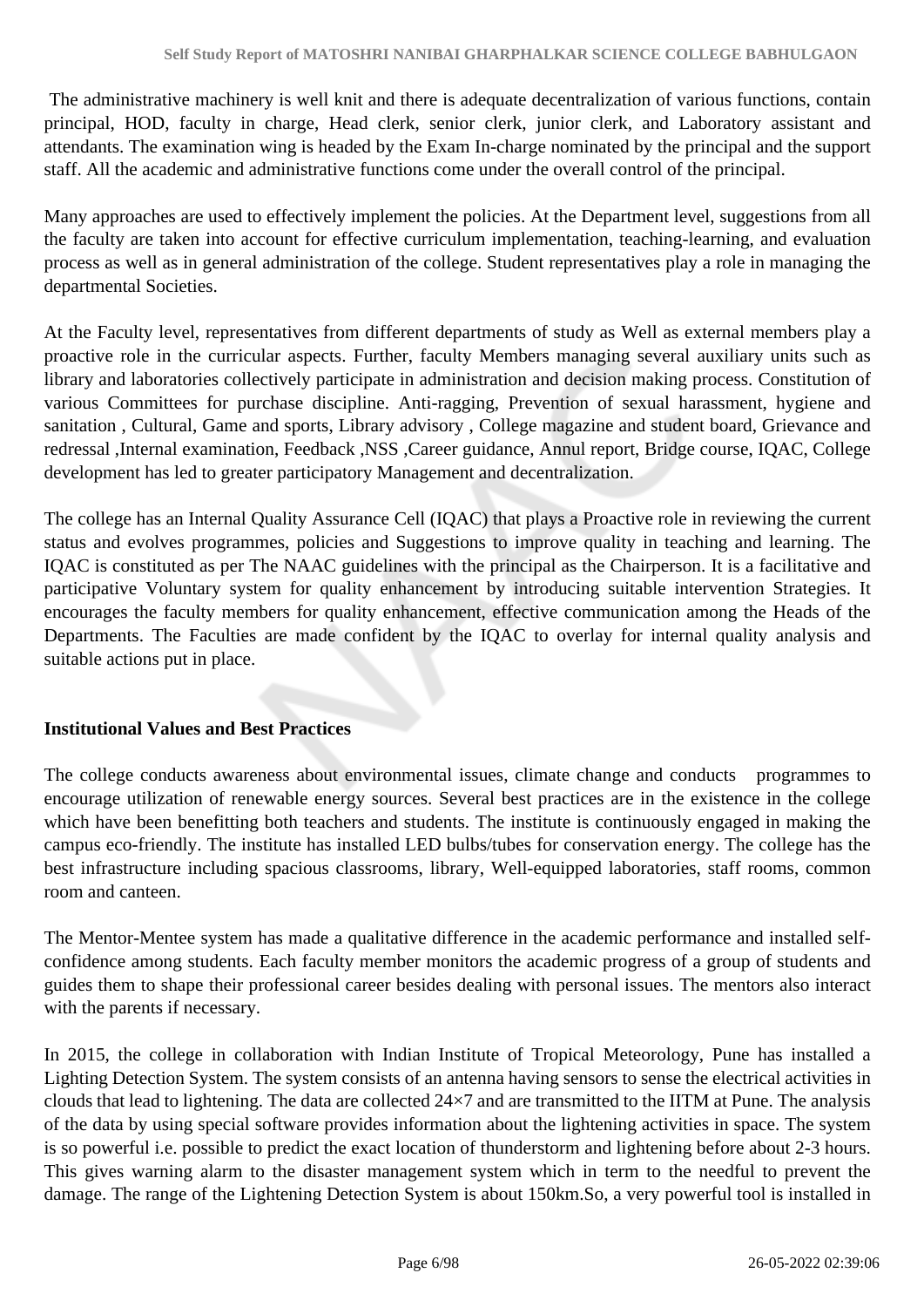our college that is providing very important and useful data to IITM for further analysis. This is a very good example of our college rendering crucial service to the society.

Page 7/98 26-05-2022 02:39:06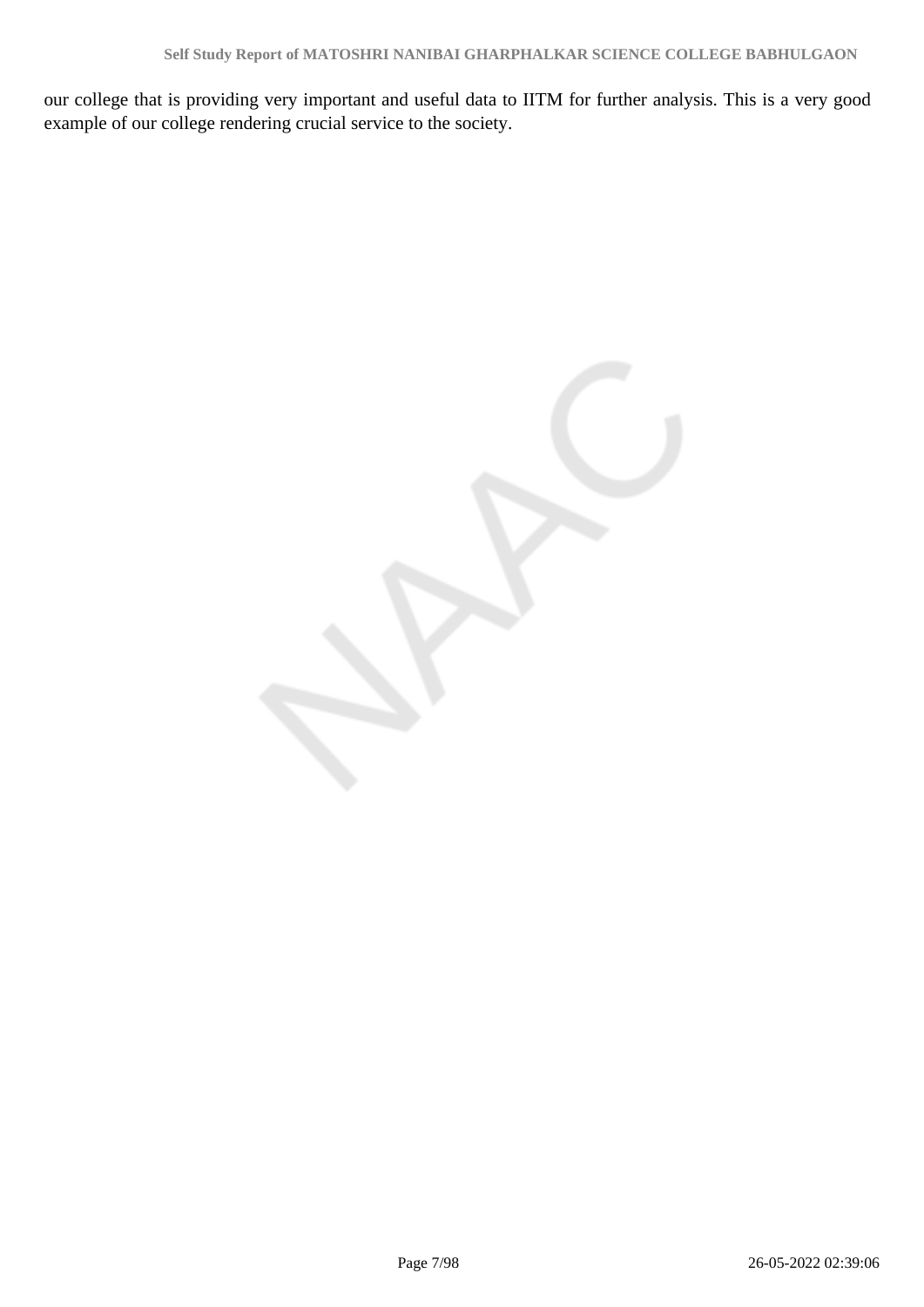# **2. PROFILE**

# **2.1 BASIC INFORMATION**

| Name and Address of the College |                                                                            |
|---------------------------------|----------------------------------------------------------------------------|
| Name                            | MATOSHRI NANIBAI GHARPHALKAR<br><b>SCIENCE COLLEGE BABHULGAON</b>          |
| <b>Address</b>                  | Matoshri Nanibai Gharphalkar Science College<br>Babhulgaon, Dist. Yavatmal |
| City                            | Babhulgaon                                                                 |
| <b>State</b>                    | Maharashtra                                                                |
| Pin                             | 445101                                                                     |
| Website                         | www.mngsciencecollege.ac.in                                                |

| <b>Contacts for Communication</b> |                   |                                          |               |                          |                                      |
|-----------------------------------|-------------------|------------------------------------------|---------------|--------------------------|--------------------------------------|
| <b>Designation</b>                | <b>Name</b>       | <b>Telephone with</b><br><b>STD Code</b> | <b>Mobile</b> | Fax                      | <b>Email</b>                         |
| Principal                         | A.p.<br>Deshpande | 07203-270250                             | 9404848496    | $\overline{\phantom{a}}$ | apdeshpande58 $@g$<br>mail.com       |
| IQAC / CIQA<br>coordinator        | U.a. Khadse       | 07203-8390282091                         | 8390282091    |                          | $u$ akhadse@gmail.c<br><sub>om</sub> |

| <b>Status of the Institution</b> |         |
|----------------------------------|---------|
| <b>Institution Status</b>        | Private |

| Type of Institution   |              |  |
|-----------------------|--------------|--|
| By Gender             | Co-education |  |
| $\mathsf{I}$ By Shift | Regular      |  |

| <b>Recognized Minority institution</b>     |    |  |
|--------------------------------------------|----|--|
| If it is a recognized minroity institution | No |  |
|                                            |    |  |

| <b>Establishment Details</b>         |            |
|--------------------------------------|------------|
| Date of establishment of the college | 15-07-2008 |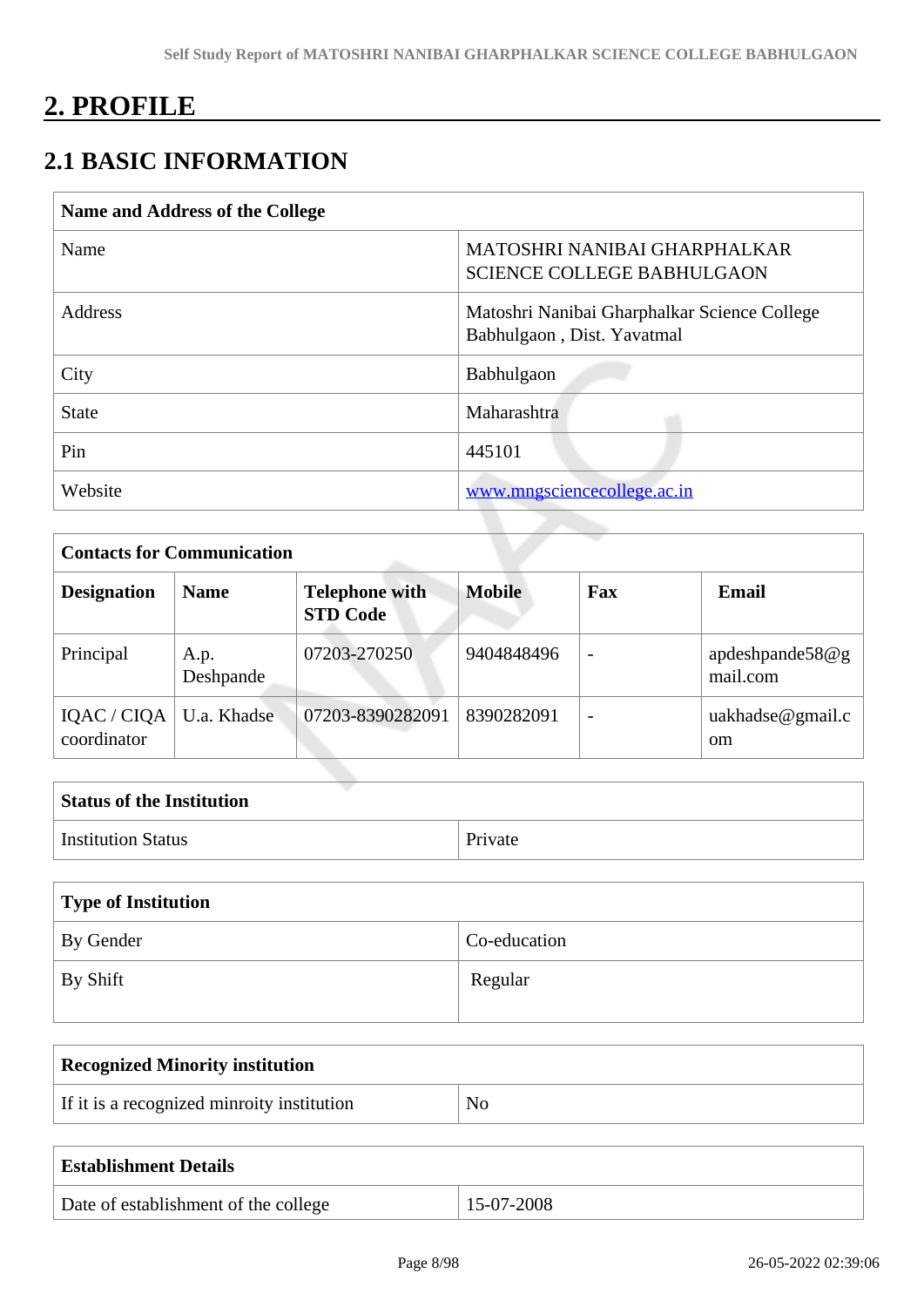| University to which the college is affiliated/ or which governs the college (if it is a constituent |
|-----------------------------------------------------------------------------------------------------|
| $\vert$ college)                                                                                    |

| <b>State</b> | University name                        | <b>Document</b>      |
|--------------|----------------------------------------|----------------------|
| Maharashtra  | Sant Gadge Baba Amravati<br>University | <b>View Document</b> |

### **Details of UGC recognition**

| <b>Under Section</b> | Date       | <b>View Document</b> |
|----------------------|------------|----------------------|
| 2f of UGC            | 12-09-2012 | <b>View Document</b> |
| 12B of UGC           | 08-08-2017 | <b>View Document</b> |

|                                                           | Details of recognition/approval by stationary/regulatory bodies like<br>AICTE, NCTE, MCI, DCI, PCI, RCI etc(other than UGC) |                                        |                              |                |
|-----------------------------------------------------------|-----------------------------------------------------------------------------------------------------------------------------|----------------------------------------|------------------------------|----------------|
| <b>Statutory</b><br><b>Regulatory</b><br><b>Authority</b> | <b>Recognition/App</b><br>roval details Inst<br>itution/Departme<br>nt programme                                            | Day, Month and<br>year(dd-mm-<br>yyyy) | <b>Validity in</b><br>months | <b>Remarks</b> |
| No contents                                               |                                                                                                                             |                                        |                              |                |

| Details of autonomy                                                                                                                  |    |
|--------------------------------------------------------------------------------------------------------------------------------------|----|
| Does the affiliating university Act provide for<br>conferment of autonomy (as recognized by the<br>UGC), on its affiliated colleges? | No |

| <b>Recognitions</b>                                                                  |     |
|--------------------------------------------------------------------------------------|-----|
| Is the College recognized by UGC as a College<br>with Potential for Excellence(CPE)? | No  |
| Is the College recognized for its performance by<br>any other governmental agency?   | No. |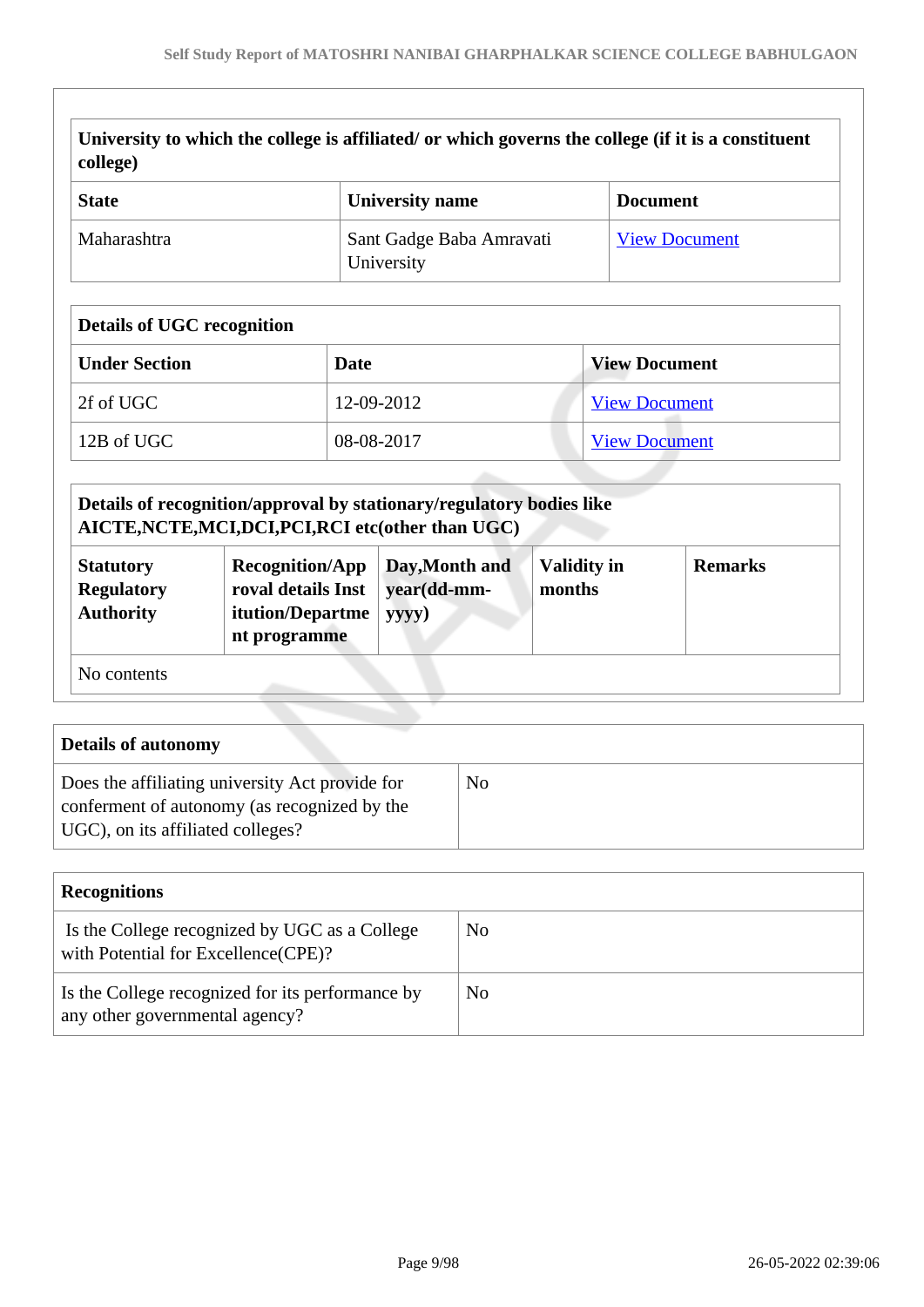| <b>Location and Area of Campus</b> |                                                                                      |           |                                |                             |  |  |  |
|------------------------------------|--------------------------------------------------------------------------------------|-----------|--------------------------------|-----------------------------|--|--|--|
| <b>Campus Type</b>                 | <b>Address</b>                                                                       | Location* | <b>Campus Area</b><br>in Acres | Built up Area in<br>sq.mts. |  |  |  |
| Main campus<br>area                | Matoshri Nanibai<br><b>Gharphalkar Science College</b><br>Babhulgaon, Dist. Yavatmal | Rural     | 6.12                           | 2377.25                     |  |  |  |

# **2.2 ACADEMIC INFORMATION**

|                    | Details of Programmes Offered by the College (Give Data for Current Academic year) |                                     |                                             |                                        |                                      |                                             |  |  |
|--------------------|------------------------------------------------------------------------------------|-------------------------------------|---------------------------------------------|----------------------------------------|--------------------------------------|---------------------------------------------|--|--|
| Programme<br>Level | Name of Pr<br>ogramme/C<br>ourse                                                   | <b>Duration</b> in<br><b>Months</b> | <b>Entry</b><br>Qualificatio<br>$\mathbf n$ | <b>Medium of</b><br><b>Instruction</b> | <b>Sanctioned</b><br><b>Strength</b> | No.of<br><b>Students</b><br><b>Admitted</b> |  |  |
| <b>UG</b>          | <b>BSc, Physics</b>                                                                | 36                                  | <b>HSC</b> Science                          | English                                | 360                                  | 217                                         |  |  |
| <b>UG</b>          | BSc, Chemist<br>ry                                                                 | 36                                  | <b>HSC</b> Science                          | English                                | 360                                  | 201                                         |  |  |
| <b>UG</b>          | BSc, Mathem<br>atics                                                               | 36                                  | <b>HSC</b> Science                          | English                                | 360                                  | 120                                         |  |  |
| <b>UG</b>          | <b>BSc, Electron</b><br>ics                                                        | 36                                  | <b>HSC</b> Science                          | English                                | 360                                  | 101                                         |  |  |
| <b>UG</b>          | <b>BSc,Comput</b><br>er Science                                                    | 36                                  | <b>HSC</b> Science                          | English                                | 360                                  | 109                                         |  |  |
| <b>UG</b>          | BSc, Botany                                                                        | 36                                  | <b>HSC</b> Science                          | English                                | 360                                  | 97                                          |  |  |
| <b>UG</b>          | BSc,Zoology                                                                        | 36                                  | <b>HSC</b> Science                          | English                                | 360                                  | 97                                          |  |  |
| <b>UG</b>          | <b>BSc, Environ</b><br>mental<br>Science                                           | 36                                  | <b>HSC</b> Science                          | English                                | 360                                  | $\boldsymbol{0}$                            |  |  |
| <b>UG</b>          | BSc, English                                                                       | 36                                  | <b>HSC</b> Science                          | English                                | 360                                  | 101                                         |  |  |
| <b>UG</b>          | BSc, Marathi                                                                       | 36                                  | <b>HSC</b> Science                          | English, Mar<br>athi                   | 360                                  | 101                                         |  |  |

**Position Details of Faculty & Staff in the College**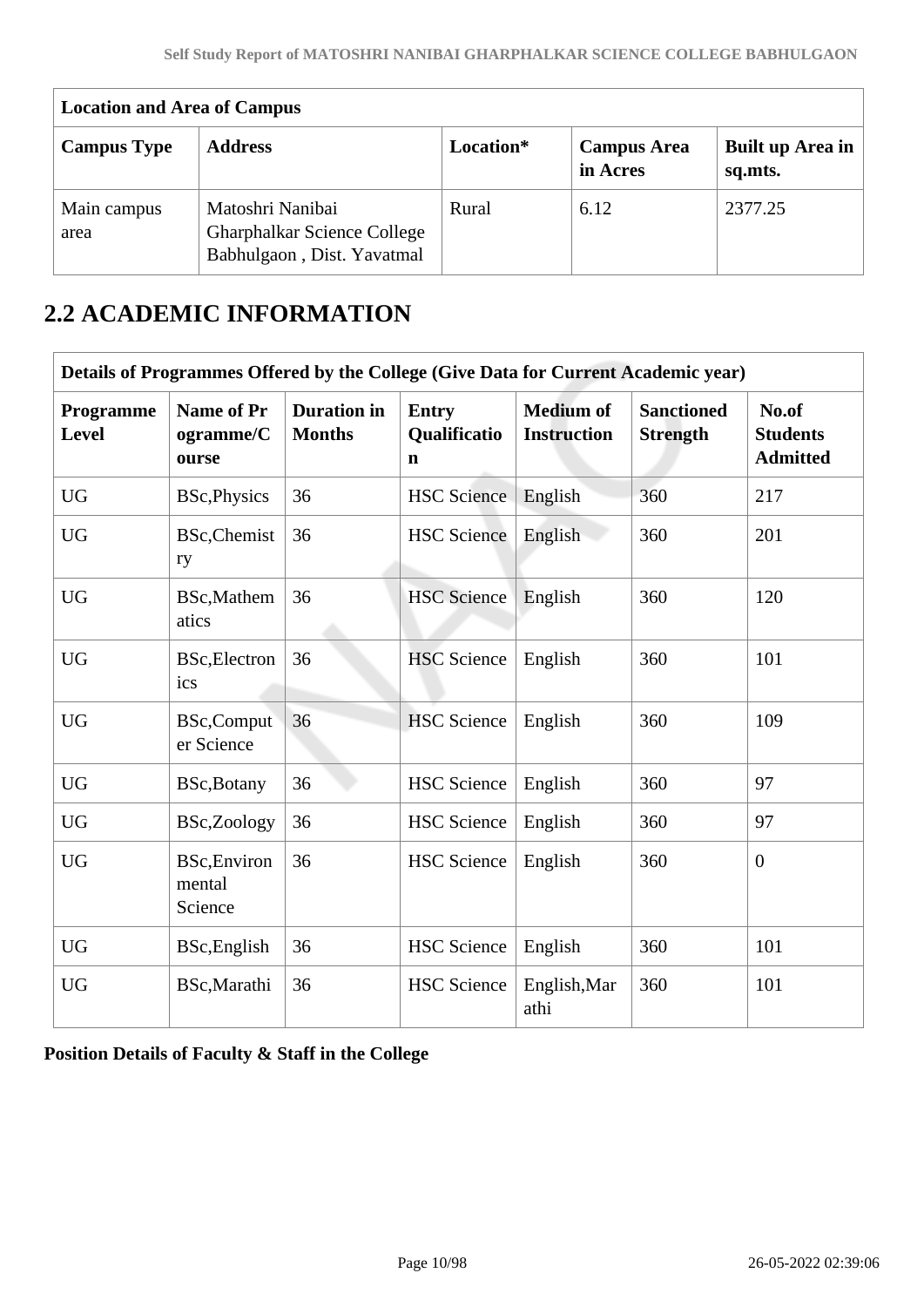|                                                                                     |                  |                |                  |                  |                | <b>Teaching Faculty</b>    |                |                       |                            |              |                |                |
|-------------------------------------------------------------------------------------|------------------|----------------|------------------|------------------|----------------|----------------------------|----------------|-----------------------|----------------------------|--------------|----------------|----------------|
|                                                                                     | <b>Professor</b> |                |                  |                  |                | <b>Associate Professor</b> |                |                       | <b>Assistant Professor</b> |              |                |                |
|                                                                                     | Male             | Female         | Others           | Total            | Male           | Female                     | Others         | Total                 | Male                       | Female       | Others         | Total          |
| Sanctioned by the<br>UGC /University<br><b>State</b><br>Government                  |                  |                |                  | $\mathbf{1}$     |                |                            |                | $\boldsymbol{0}$      |                            |              |                | 23             |
| Recruited                                                                           | $\mathbf{1}$     | $\overline{0}$ | $\boldsymbol{0}$ | $\mathbf{1}$     | $\overline{0}$ | $\overline{0}$             | $\overline{0}$ | $\overline{0}$        | $\overline{4}$             | $\mathbf{1}$ | $\overline{0}$ | 5              |
| Yet to Recruit                                                                      |                  |                |                  | $\mathbf{0}$     |                |                            |                | $\boldsymbol{0}$      |                            |              |                | 18             |
| Sanctioned by the<br>Management/Soci<br>ety or Other<br>Authorized<br><b>Bodies</b> |                  |                |                  | $\mathbf{0}$     |                |                            |                | $\overline{0}$        |                            |              |                | 12             |
| Recruited                                                                           | $\overline{0}$   | $\overline{0}$ | $\overline{0}$   | $\mathbf{0}$     | $\overline{0}$ | $\overline{0}$             | $\overline{0}$ | $\boldsymbol{0}$      | $\overline{2}$             | 10           | $\overline{0}$ | 12             |
| Yet to Recruit                                                                      |                  |                |                  | $\boldsymbol{0}$ |                |                            |                | a d<br>$\overline{0}$ |                            |              |                | $\overline{0}$ |
|                                                                                     |                  |                |                  |                  |                |                            |                |                       |                            |              |                |                |

|                                                                                 | <b>Non-Teaching Staff</b> |                |                  |                  |  |  |  |  |
|---------------------------------------------------------------------------------|---------------------------|----------------|------------------|------------------|--|--|--|--|
|                                                                                 | <b>Male</b>               | <b>Female</b>  | <b>Others</b>    | <b>Total</b>     |  |  |  |  |
| Sanctioned by the<br><b>UGC</b> / University State<br>Government                |                           |                |                  | 13               |  |  |  |  |
| Recruited                                                                       | 13                        | $\mathbf{0}$   | $\boldsymbol{0}$ | 13               |  |  |  |  |
| Yet to Recruit                                                                  |                           |                |                  | $\overline{0}$   |  |  |  |  |
| Sanctioned by the<br>Management/Society<br>or Other Authorized<br><b>Bodies</b> |                           |                |                  | $\theta$         |  |  |  |  |
| Recruited                                                                       | $\overline{0}$            | $\overline{0}$ | $\overline{0}$   | $\boldsymbol{0}$ |  |  |  |  |
| Yet to Recruit                                                                  |                           |                |                  | $\overline{0}$   |  |  |  |  |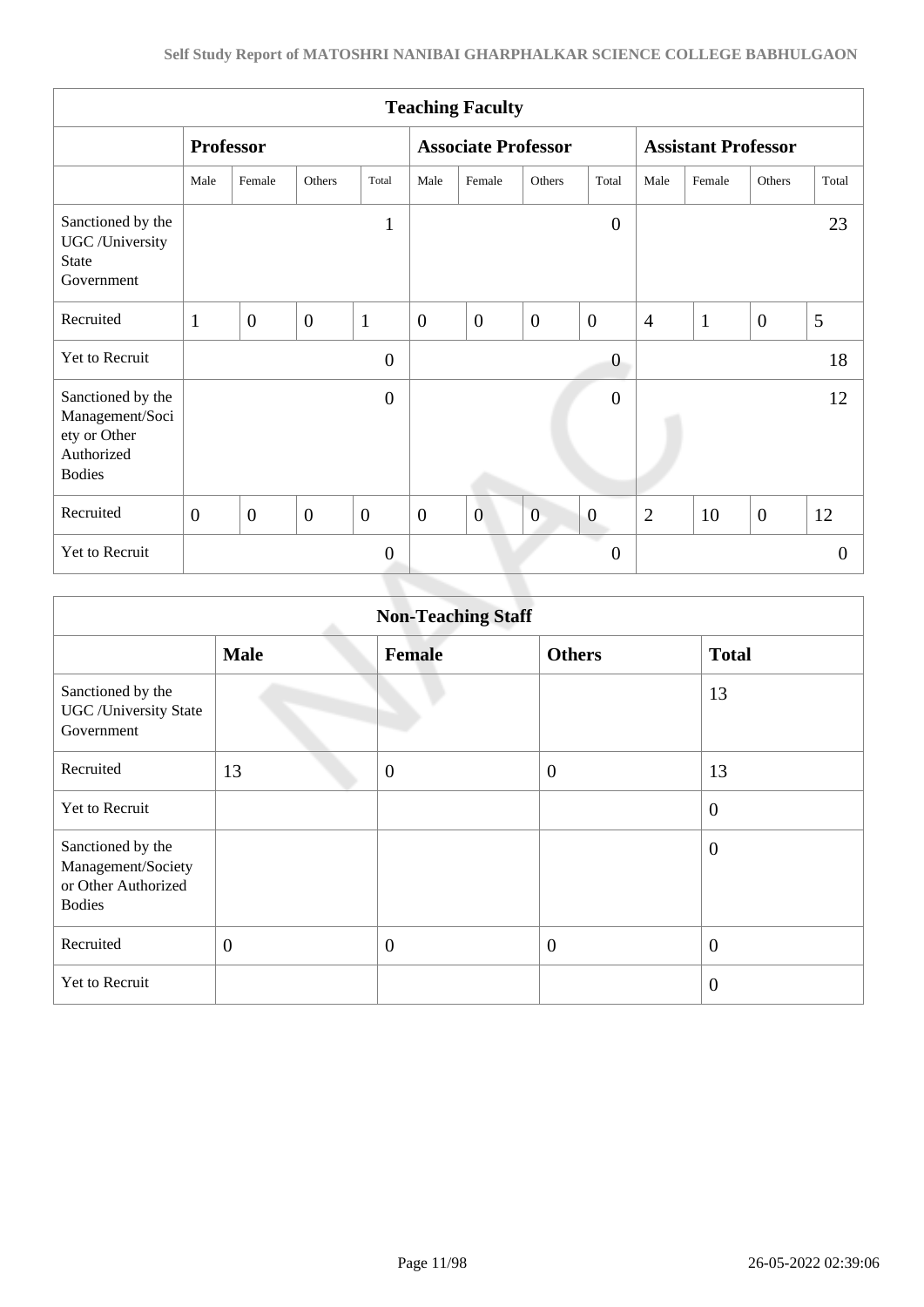|                                                                                 | <b>Technical Staff</b> |                  |                |                |  |  |  |  |
|---------------------------------------------------------------------------------|------------------------|------------------|----------------|----------------|--|--|--|--|
|                                                                                 | <b>Male</b>            | Female           | <b>Others</b>  | <b>Total</b>   |  |  |  |  |
| Sanctioned by the<br><b>UGC</b> / University State<br>Government                |                        |                  |                | $\overline{0}$ |  |  |  |  |
| Recruited                                                                       | $\overline{0}$         | $\boldsymbol{0}$ | $\overline{0}$ | $\mathbf{0}$   |  |  |  |  |
| Yet to Recruit                                                                  |                        |                  |                | $\overline{0}$ |  |  |  |  |
| Sanctioned by the<br>Management/Society<br>or Other Authorized<br><b>Bodies</b> |                        |                  |                | $\overline{0}$ |  |  |  |  |
| Recruited                                                                       | $\mathbf{0}$           | $\boldsymbol{0}$ | $\overline{0}$ | $\overline{0}$ |  |  |  |  |
| Yet to Recruit                                                                  |                        |                  |                | $\theta$       |  |  |  |  |

### **Qualification Details of the Teaching Staff**

|                                     | <b>Permanent Teachers</b> |                  |                            |                |                  |                            |                |                |                |                |
|-------------------------------------|---------------------------|------------------|----------------------------|----------------|------------------|----------------------------|----------------|----------------|----------------|----------------|
| <b>Highest</b><br>Qualificatio<br>n | <b>Professor</b>          |                  | <b>Associate Professor</b> |                |                  | <b>Assistant Professor</b> |                |                |                |                |
|                                     | Male                      | Female           | <b>Others</b>              | Male           | Female           | Others                     | Male           | Female         | Others         | Total          |
| D.sc/D.Litt/<br><b>LLD</b>          | $\overline{0}$            | $\overline{0}$   | $\overline{0}$             | $\mathbf{0}$   | $\boldsymbol{0}$ | $\overline{0}$             | $\theta$       | $\overline{0}$ | $\overline{0}$ | $\mathbf{0}$   |
| Ph.D.                               | 1                         | $\boldsymbol{0}$ | $\overline{0}$             | $\overline{0}$ | $\overline{0}$   | $\overline{0}$             | 2              | $\overline{0}$ | $\overline{0}$ | 3              |
| M.Phil.                             | $\boldsymbol{0}$          | $\overline{0}$   | $\overline{0}$             | $\overline{0}$ | $\overline{0}$   | $\overline{0}$             | $\overline{0}$ | $\overline{0}$ | $\overline{0}$ | $\overline{0}$ |
| PG                                  | $\overline{0}$            | $\overline{0}$   | $\overline{0}$             | $\overline{0}$ | $\overline{0}$   | $\overline{0}$             | $\overline{4}$ | $\mathbf{1}$   | $\overline{0}$ | 5              |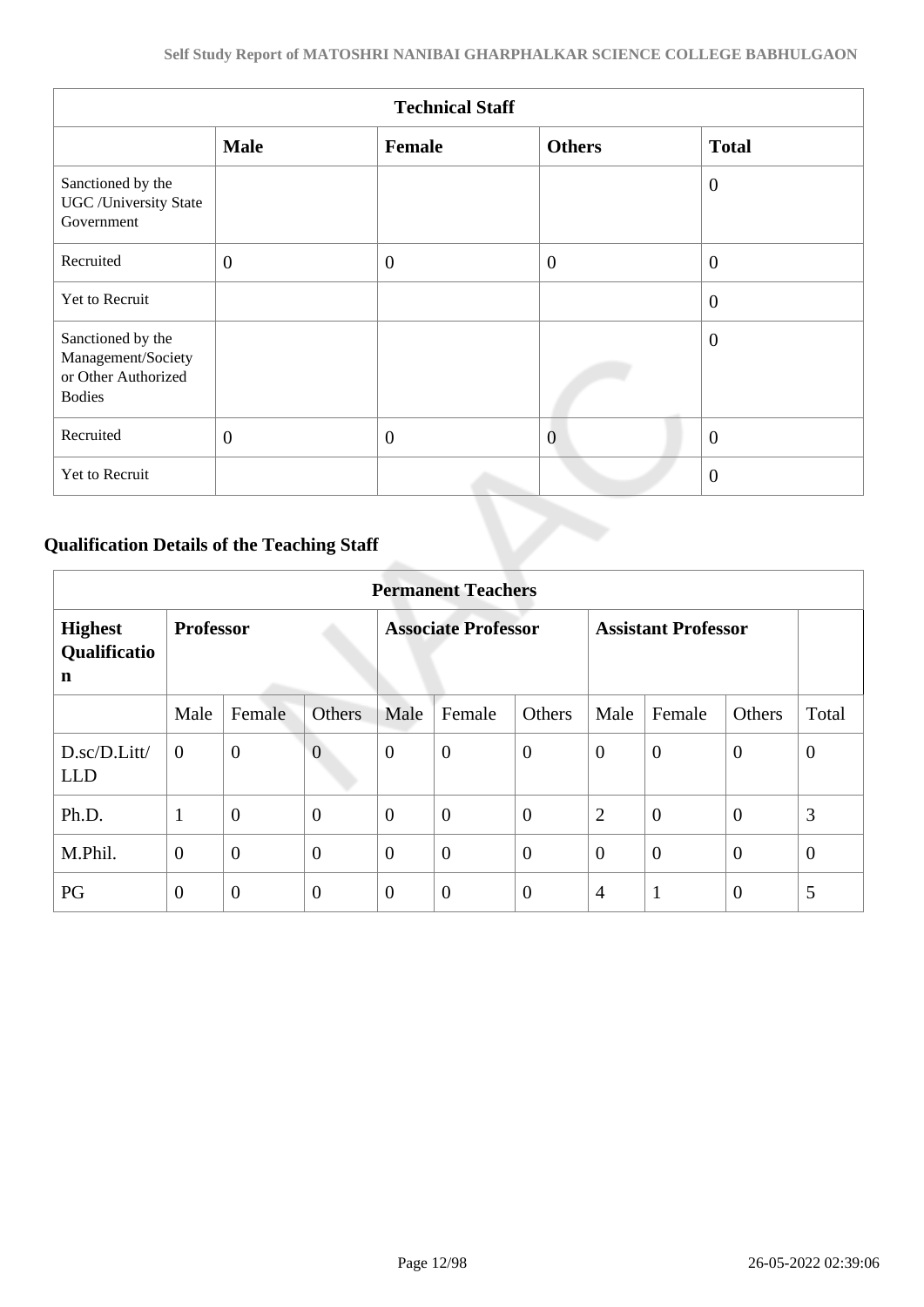| <b>Temporary Teachers</b>                     |                  |                  |                            |              |                  |                            |                |                |                  |                  |
|-----------------------------------------------|------------------|------------------|----------------------------|--------------|------------------|----------------------------|----------------|----------------|------------------|------------------|
| <b>Highest</b><br>Qualificatio<br>$\mathbf n$ | <b>Professor</b> |                  | <b>Associate Professor</b> |              |                  | <b>Assistant Professor</b> |                |                |                  |                  |
|                                               | Male             | Female           | Others                     | Male         | Female           | Others                     | Male           | Female         | Others           | Total            |
| D.sc/D.Litt/<br><b>LLD</b>                    | $\mathbf{0}$     | $\overline{0}$   | $\boldsymbol{0}$           | $\mathbf{0}$ | $\boldsymbol{0}$ | $\overline{0}$             | $\mathbf{0}$   | $\mathbf{0}$   | $\overline{0}$   | $\boldsymbol{0}$ |
| Ph.D.                                         | $\theta$         | $\boldsymbol{0}$ | $\overline{0}$             | $\theta$     | $\overline{0}$   | $\mathbf{0}$               | $\theta$       | $\mathbf{0}$   | $\mathbf{0}$     | $\theta$         |
| M.Phil.                                       | $\overline{0}$   | $\boldsymbol{0}$ | $\overline{0}$             | $\mathbf{0}$ | $\theta$         | $\overline{0}$             | $\theta$       | $\overline{0}$ | $\boldsymbol{0}$ | $\mathbf{0}$     |
| PG                                            | $\boldsymbol{0}$ | $\boldsymbol{0}$ | $\boldsymbol{0}$           | $\mathbf{0}$ | $\boldsymbol{0}$ | $\mathbf{0}$               | $\overline{2}$ | 10             | $\overline{0}$   | 12               |
|                                               |                  |                  |                            |              |                  |                            |                |                |                  |                  |

| <b>Part Time Teachers</b>           |                  |                  |                            |                  |                  |                            |                |                  |                  |                  |
|-------------------------------------|------------------|------------------|----------------------------|------------------|------------------|----------------------------|----------------|------------------|------------------|------------------|
| <b>Highest</b><br>Qualificatio<br>n | <b>Professor</b> |                  | <b>Associate Professor</b> |                  |                  | <b>Assistant Professor</b> |                |                  |                  |                  |
|                                     | Male             | Female           | Others                     | Male             | Female           | Others                     | Male           | Female           | Others           | Total            |
| D.sc/D.Litt/<br><b>LLD</b>          | $\mathbf{0}$     | $\overline{0}$   | $\boldsymbol{0}$           | $\boldsymbol{0}$ | $\overline{0}$   | $\boldsymbol{0}$           | $\overline{0}$ | $\theta$         | $\mathbf{0}$     | $\boldsymbol{0}$ |
| Ph.D.                               | $\boldsymbol{0}$ | $\boldsymbol{0}$ | $\overline{0}$             | $\overline{0}$   | $\overline{0}$   | $\overline{0}$             | $\theta$       | $\boldsymbol{0}$ | $\theta$         | $\theta$         |
| M.Phil.                             | $\mathbf{0}$     | $\overline{0}$   | $\overline{0}$             | $\overline{0}$   | $\overline{0}$   | $\overline{0}$             | $\overline{0}$ | $\overline{0}$   | $\overline{0}$   | $\theta$         |
| PG                                  | $\mathbf{0}$     | $\mathbf{0}$     | $\boldsymbol{0}$           | $\overline{0}$   | $\boldsymbol{0}$ | $\theta$                   | $\overline{0}$ | $\overline{0}$   | $\boldsymbol{0}$ | $\theta$         |

| <b>Details of Visting/Guest Faculties</b> |             |               |               |              |  |  |
|-------------------------------------------|-------------|---------------|---------------|--------------|--|--|
| <b>Number of Visiting/Guest Faculty</b>   | <b>Male</b> | <b>Female</b> | <b>Others</b> | <b>Total</b> |  |  |
| engaged with the college?                 |             |               |               | 10           |  |  |

**Provide the Following Details of Students Enrolled in the College During the Current Academic Year**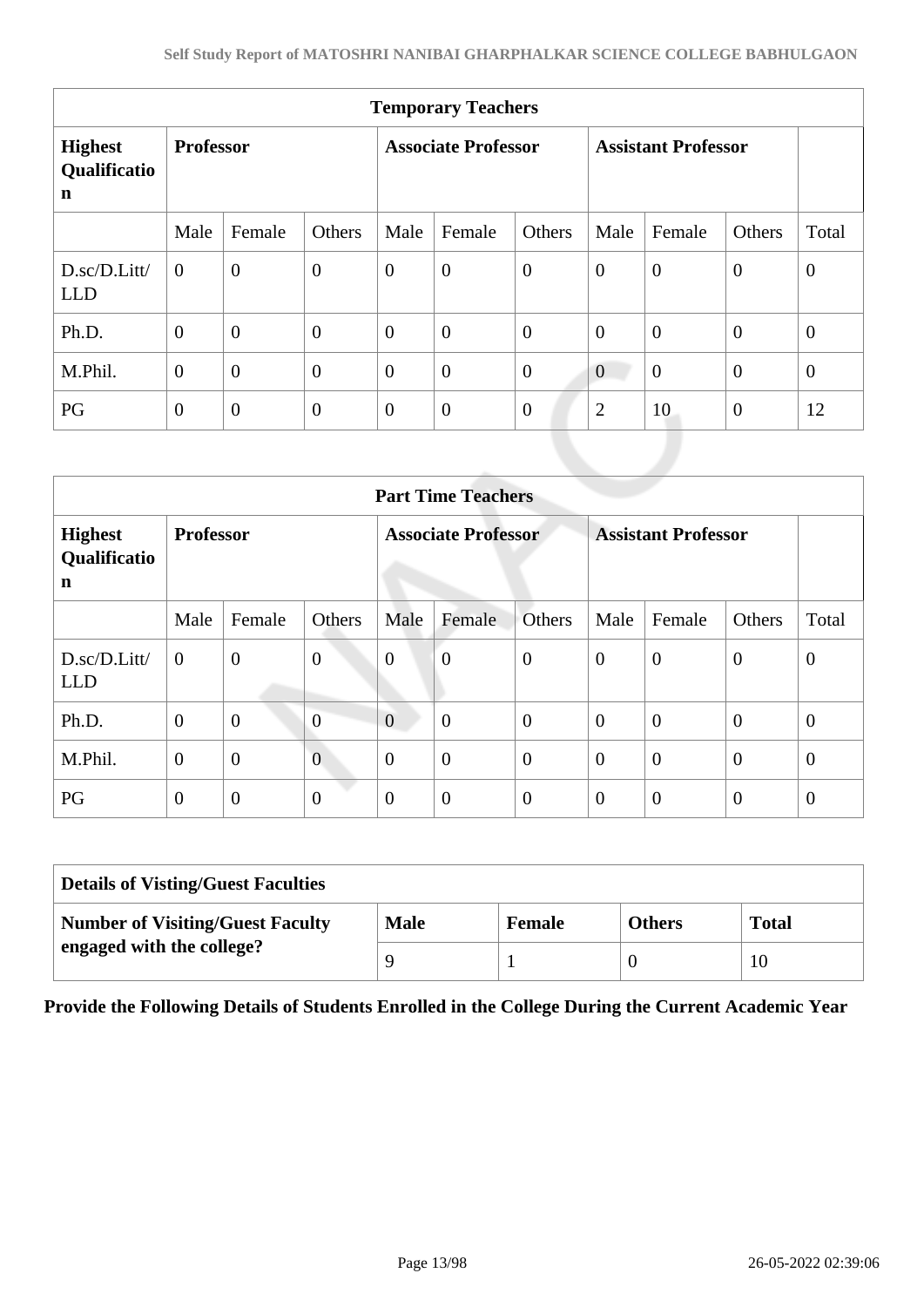| <b>Programme</b> |        | <b>From the State</b><br><b>Where College</b><br>is Located | <b>From Other</b><br><b>States of India</b> | <b>NRI Students</b> | Foreign<br><b>Students</b> | <b>Total</b> |
|------------------|--------|-------------------------------------------------------------|---------------------------------------------|---------------------|----------------------------|--------------|
| <b>UG</b>        | Male   | 197                                                         | 0                                           | O                   | <b>U</b>                   | 197          |
|                  | Female | 120                                                         |                                             | $\theta$            | 0                          | 120          |
|                  | Others | $\theta$                                                    |                                             | $\theta$            | 0                          | $\theta$     |

 **Provide the Following Details of Students admitted to the College During the last four Academic Years**

| Programme |        | Year 1           | Year 2           | Year 3           | Year 4           |  |  |  |
|-----------|--------|------------------|------------------|------------------|------------------|--|--|--|
| <b>SC</b> | Male   | 14               | 26               | 31               | 33               |  |  |  |
|           | Female | 12               | 17               | 25               | 20               |  |  |  |
|           | Others | $\overline{0}$   | $\overline{0}$   | $\overline{0}$   | $\overline{0}$   |  |  |  |
| <b>ST</b> | Male   | $14\,$           | 22               | 20               | 18               |  |  |  |
|           | Female | 8                | 12               | 15               | 13               |  |  |  |
|           | Others | $\boldsymbol{0}$ | $\overline{0}$   | $\overline{0}$   | $\mathbf{0}$     |  |  |  |
| OBC       | Male   | 52               | 67               | 73               | 92               |  |  |  |
|           | Female | 42               | 60               | 70               | 73               |  |  |  |
|           | Others | $\overline{0}$   | $\boldsymbol{0}$ | $\boldsymbol{0}$ | $\boldsymbol{0}$ |  |  |  |
| General   | Male   | 13               | $20\,$           | $27\,$           | 33               |  |  |  |
|           | Female | $6\,$            | 5                | $\tau$           | $\overline{7}$   |  |  |  |
|           | Others | $\overline{0}$   | $\boldsymbol{0}$ | $\boldsymbol{0}$ | $\boldsymbol{0}$ |  |  |  |
| Others    | Male   | 8                | 21               | 29               | 21               |  |  |  |
|           | Female | 15               | 12               | 13               | 13               |  |  |  |
|           | Others | $\overline{0}$   | $\mathbf{0}$     | $\overline{0}$   | $\mathbf{0}$     |  |  |  |
| Total     |        | 184              | 262              | 310              | 323              |  |  |  |

#### **Institutional preparedness for NEP**

1. Multidisciplinary/interdisciplinary: Matoshri Nanibai Gharphalkar Science College Babhulgaon has already taken steps towards interdisciplinary and multidisciplinary education. In the modern word of science, interdisciplinary and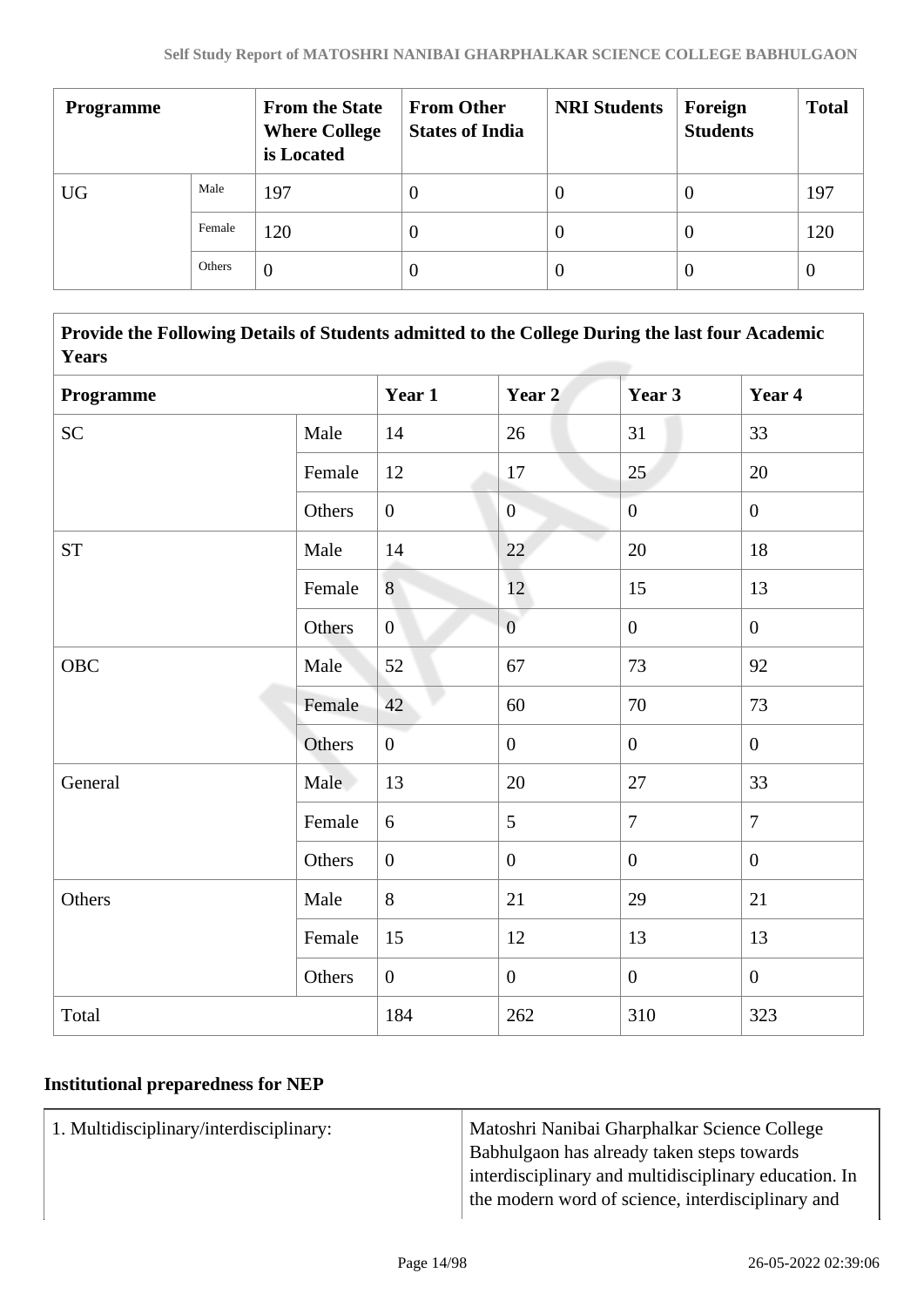|                                                | multidisciplinary education and research is very<br>important and demanding. No subject can progress<br>without the help of the other subjects. The college<br>runs the activities that are interdisciplinary and<br>multidisciplinary, such as, Soil Testing, Solar<br>Energy, Mushroom Culture, Azolla Culture,<br>Hydroponics, etc. All these activities have a blend of<br>two or more subjects; Chemistry, Physics, Zoology,<br>Computer Science, Mathematics and Electronics. The<br>college is going to a start a course on Environmental<br>Science which is by itself multidisciplinary Subject,<br>involving all branches of Science. The activities<br>show that our institution is prepared for<br>interdisciplinary and multidisciplinary learning as per<br>the National Education policy.                                                                                                                                                                                                                               |
|------------------------------------------------|----------------------------------------------------------------------------------------------------------------------------------------------------------------------------------------------------------------------------------------------------------------------------------------------------------------------------------------------------------------------------------------------------------------------------------------------------------------------------------------------------------------------------------------------------------------------------------------------------------------------------------------------------------------------------------------------------------------------------------------------------------------------------------------------------------------------------------------------------------------------------------------------------------------------------------------------------------------------------------------------------------------------------------------|
| 2. Academic bank of credits (ABC):             | The academic bank of credits which has been<br>launched by the Prime Minister has a definite goal.<br>This will enable the students for multiple entry $-$<br>multiple exit system, retaining the credits he has<br>earned and utilizing them while moving from one<br>institution to the other. This will also help reduce<br>dropout rate in education. The students will be able to<br>complete their pending education by using the credits<br>he has earned earlier. This scheme imparts the<br>students an academic flexibility to move from one<br>institute to another. Our college welcomes this<br>concept and is ready to participate in the scheme.                                                                                                                                                                                                                                                                                                                                                                        |
| 3. Skill development:                          | The Matoshri Nanibai Gharphalkar Science College<br>has been conducting workshops, ad-on courses and<br>other programmes in order to develop the skills<br>among staff and students. Our mission is to prepare<br>the students for the scientific challenges of future and<br>for that skills are necessary. All our activates are skill<br>oriented. In fact, science subjects have practices to<br>enhance the skills of the students in the respective<br>subjects. Our institution carries out same innovations<br>in the practical's as well that improve skills of the<br>students. For example, in physics practical's, after the<br>experiment is over, the readings are entered into the<br>EXCEL Sheet and the graphs are generated from the<br>data and all calculations are done with the computers<br>itself to obtain the final result. Workshop on soil<br>testing, mushroom culture azolla culture and<br>hydroponics are all skill oriented and the students can<br>start their own unit after developing the skills. |
| 4. Appropriate integration of Indian Knowledge | Ancient Indian Knowledge was well developed and                                                                                                                                                                                                                                                                                                                                                                                                                                                                                                                                                                                                                                                                                                                                                                                                                                                                                                                                                                                        |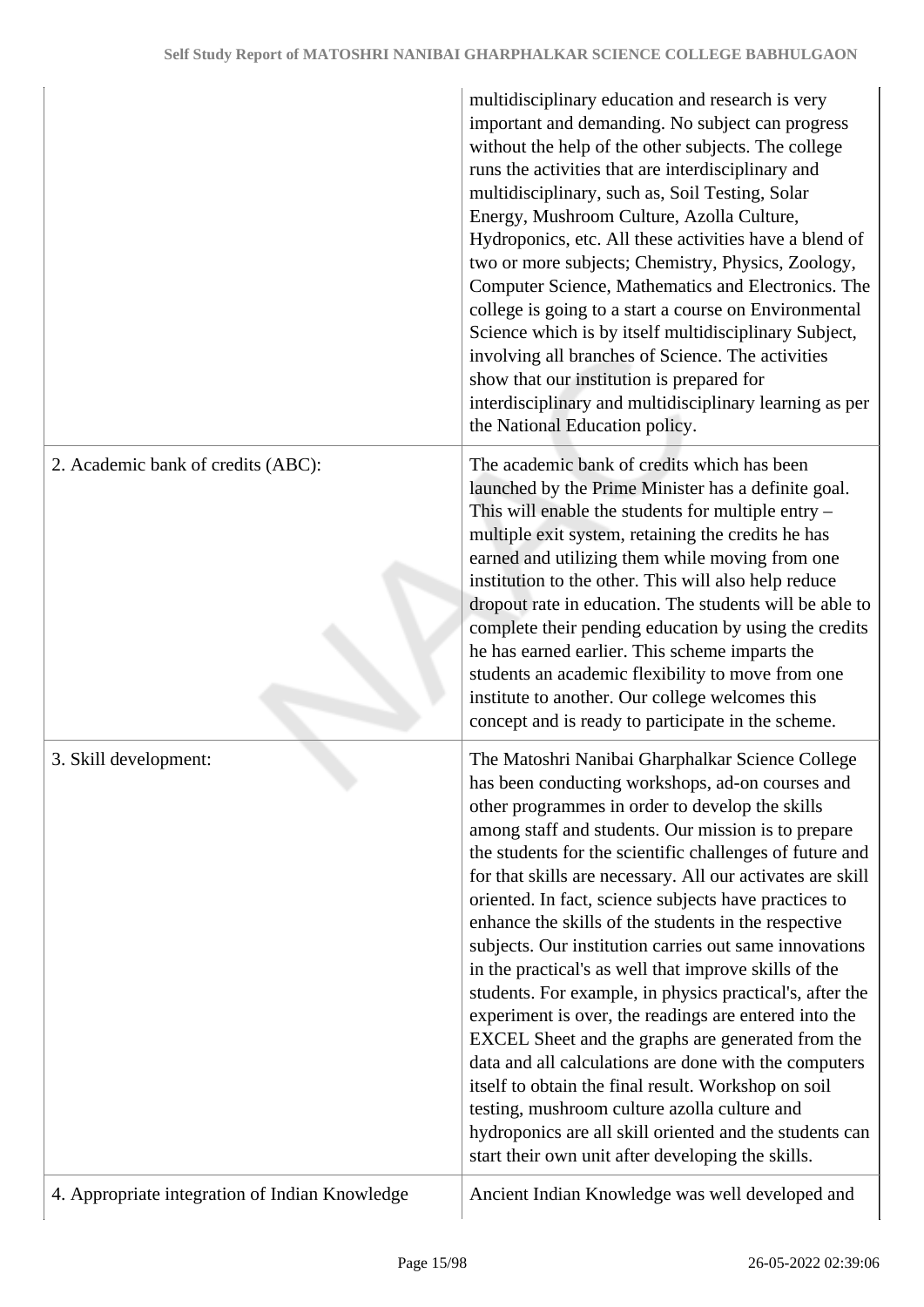| system (teaching in Indian Language, culture, using<br>online course): | application oriented. Today, it exists in history only.<br>However, its importance cannot be ignored. It is now<br>necessary to revive the Indian knowledge in the<br>present context. The first step towards revival of the<br>Indian knowledge is to teach such subjects in the<br>Indian languages for better understanding. Our<br>institution has taken a step to prepare some write-ups<br>in the local language Marathi. In the soil testing<br>programme, we have prepared the pamphlets in<br>Marathi about the importance of soil testing and how<br>to collect soil samples from the farms, of the farmers.<br>A small manual in Marathi has been prepared for the<br>identification of food adulteration. Some simple<br>methods of detection of adulteration in foods have<br>been discussed in simple Marathi to be<br>understandable to a common man. Our institution<br>plans in future to start an online course on Indian<br>Science, Technology and Mathematics. |
|------------------------------------------------------------------------|-------------------------------------------------------------------------------------------------------------------------------------------------------------------------------------------------------------------------------------------------------------------------------------------------------------------------------------------------------------------------------------------------------------------------------------------------------------------------------------------------------------------------------------------------------------------------------------------------------------------------------------------------------------------------------------------------------------------------------------------------------------------------------------------------------------------------------------------------------------------------------------------------------------------------------------------------------------------------------------|
| 5. Focus on Outcome based education (OBE):                             | Every education system is aimed at giving some<br>outcome. However, 100% outcome is not achieved<br>and hence there is a need for a focus on outcome<br>based education. This can be achieved by systematic<br>steps taken from designing the course syllabus to<br>examination and evaluation having teaching-learning<br>process at the Centre. The syllabus is very diluted<br>and does not set any specific objectives which put<br>teachers into a lot of confusion. The NEP is<br>considering this very important aspect and focusing<br>on outcome based education is very much<br>appreciated among teachers community. The<br>institution will strive hard to achieve this target.                                                                                                                                                                                                                                                                                         |
| 6. Distance education/online education:                                | Distance education is now well established in India.<br>Apart from IGNOU, most of the states have Open<br>University that imparts distance education. Even<br>some regular universities also have started distance<br>education. It is however observed that the students<br>passing from open universities are considered to be<br>sub-standard in the job market. They are not<br>respected. Always the students passing from open<br>universities have to struggle to prove that they are at<br>par with the conventional university students. Online<br>education became popular during covid-19 pandemic.<br>This system has its own limitations, although have a<br>number of advantages. The portals like SWAYAM,<br>NPTEL, etc. are imparting online education which is<br>not so welcome by the students because of its non-<br>connection with their syllabus. These days every                                                                                           |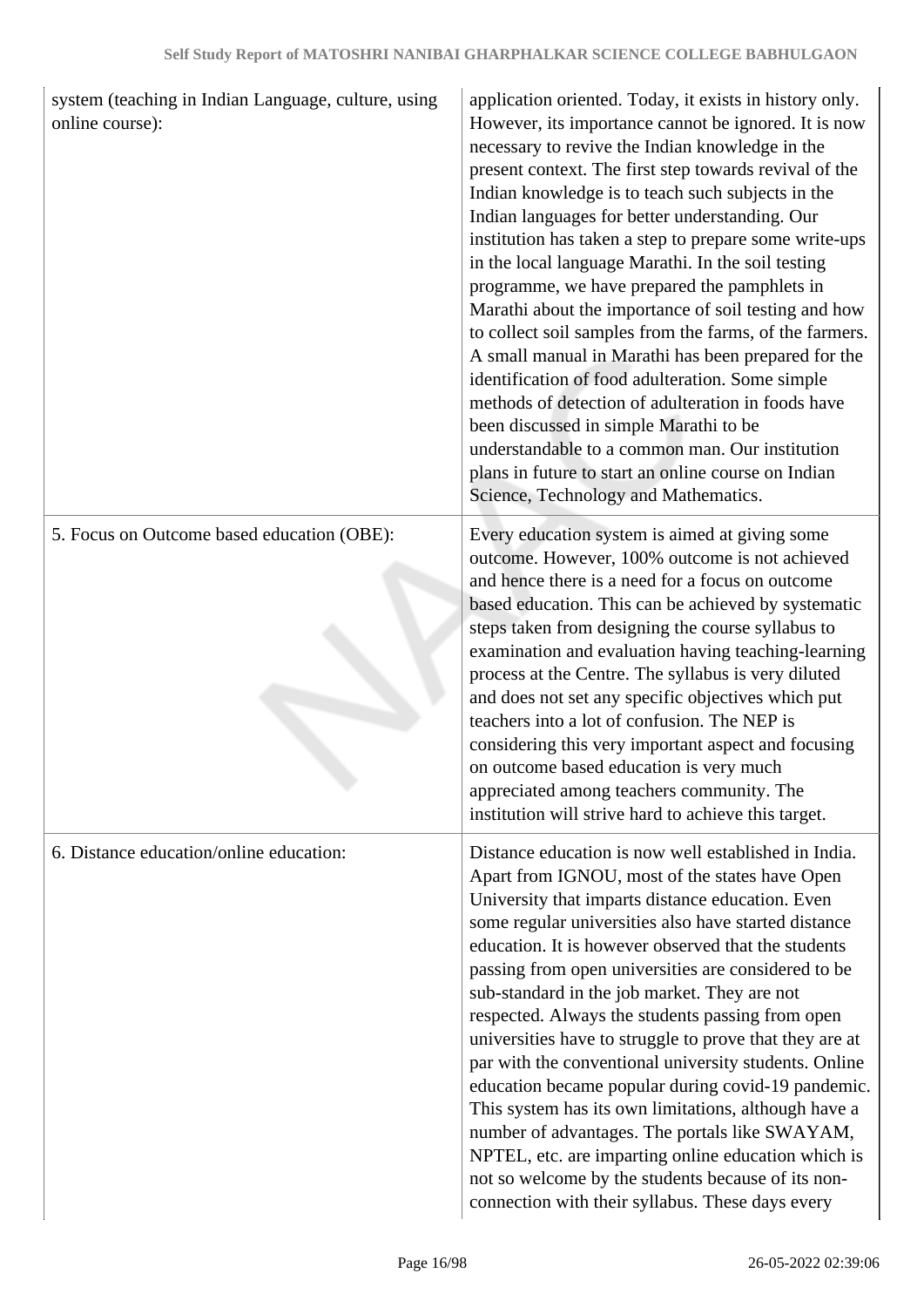educational institute is running their own online courses, but with great difficulties. Proper infrastructure needs to be developed, such as, uninterrupted internet facility, recording studio and making the institution available the effective software to prepare for the online classes. Our college is also imparting online education since the covid-19 pandemic. Our college is striving hard to train the teachers to make their e-contents for effective teaching of their subjects.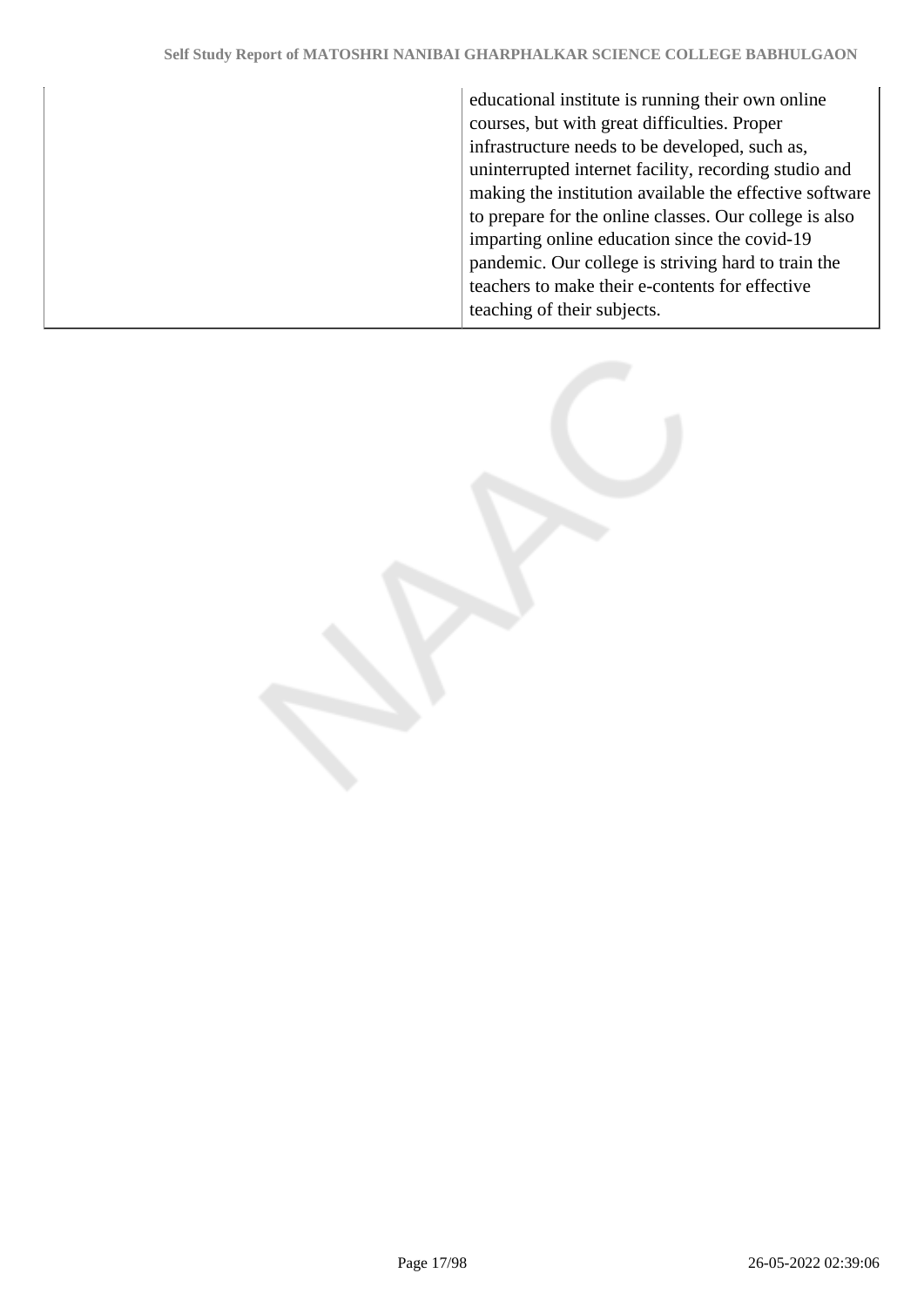# **Extended Profile**

## **1 Program**

#### **1.1**

#### **Number of courses offered by the Institution across all programs during the last five years**

| 2020-21                                 | 2019-20 | 2018-19  |                      | 2017-18 | 2016-17 |  |
|-----------------------------------------|---------|----------|----------------------|---------|---------|--|
| 180                                     | 180     | 180      |                      | 180     | 180     |  |
| <b>File Description</b>                 |         | Document |                      |         |         |  |
| Institutional data in prescribed format |         |          | <b>View Document</b> |         |         |  |

#### **1.2**

#### **Number of programs offered year-wise for last five years**

| 2020-21 | 2019-20 | 2018-19 | $ 2017 - 18 $ | 2016-17 |
|---------|---------|---------|---------------|---------|
|         |         |         |               |         |

## **2 Students**

**2.1**

#### **Number of students year-wise during last five years**

| 2020-21                                 | 2019-20 | 2018-19  |                      | 2017-18 | 2016-17 |  |
|-----------------------------------------|---------|----------|----------------------|---------|---------|--|
| 317                                     | 323     | 310      |                      | 262     | 184     |  |
| <b>File Description</b>                 |         | Document |                      |         |         |  |
| Institutional data in prescribed format |         |          | <b>View Document</b> |         |         |  |

#### **2.2**

#### **Number of seats earmarked for reserved category as per GOI/State Govt rule year-wise during last five years**

| 2020-21 | 2019-20 | 2018-19 | 2017-18 | 2016-17 |
|---------|---------|---------|---------|---------|
| 280     | 283     | 299     | 237     | 167     |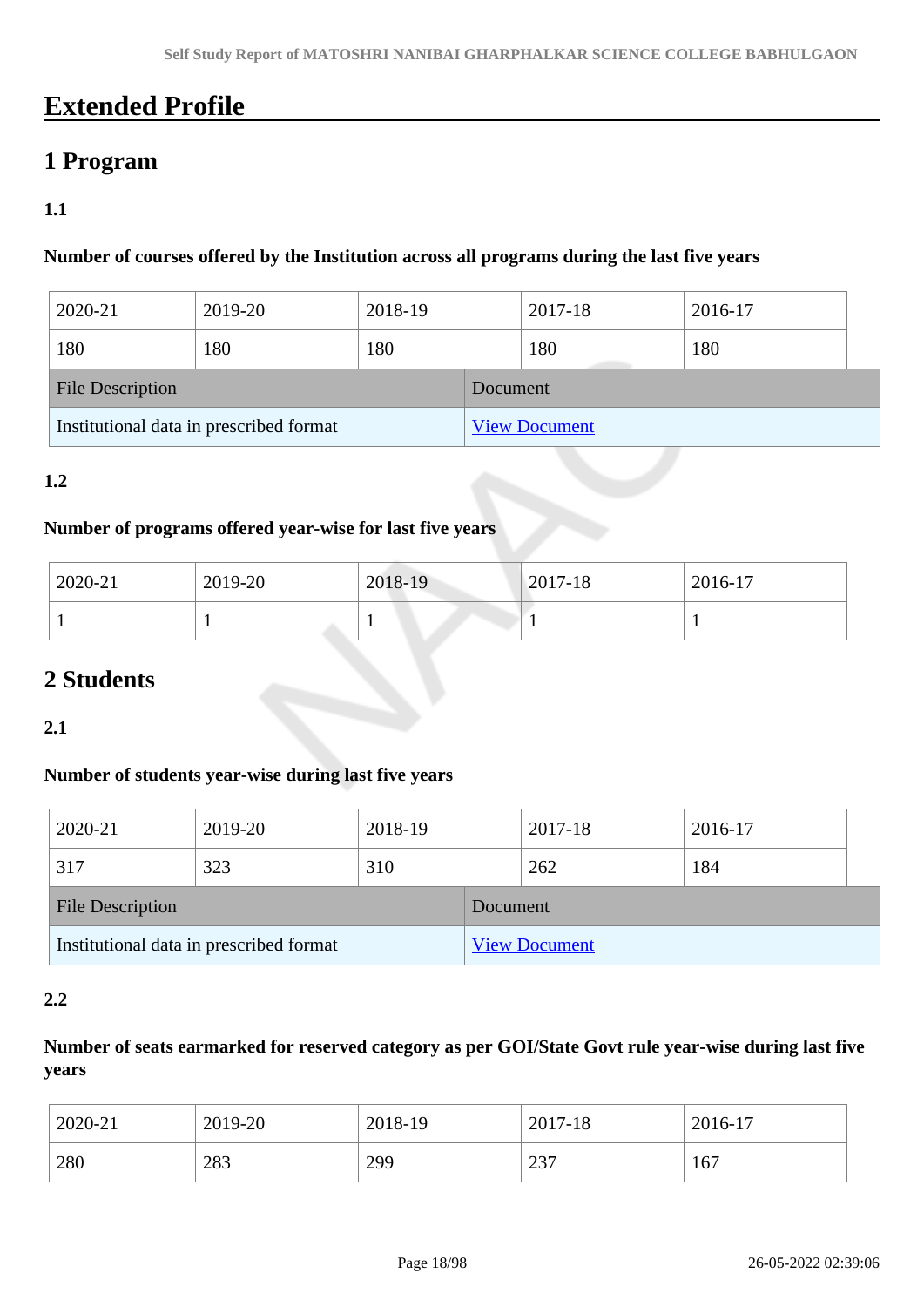| File Description                        | Document             |
|-----------------------------------------|----------------------|
| Institutional data in prescribed format | <b>View Document</b> |

### **2.3**

#### **Number of outgoing / final year students year-wise during last five years**

| 2020-21                                 | 2019-20 | 2018-19  |                      | 2017-18 | 2016-17 |  |
|-----------------------------------------|---------|----------|----------------------|---------|---------|--|
| 112                                     | 92      | 94       |                      | 68      | 34      |  |
| <b>File Description</b>                 |         | Document |                      |         |         |  |
| Institutional data in prescribed format |         |          | <b>View Document</b> |         |         |  |

# **3 Teachers**

#### **3.1**

#### **Number of full time teachers year-wise during the last five years**

| 2020-21                                 | 2019-20 | 2018-19  |                      | 2017-18 | 2016-17 |  |
|-----------------------------------------|---------|----------|----------------------|---------|---------|--|
| 16                                      | 18      |          |                      | 12      |         |  |
| <b>File Description</b>                 |         | Document |                      |         |         |  |
| Institutional data in prescribed format |         |          | <b>View Document</b> |         |         |  |

#### **3.2**

#### **Number of sanctioned posts year-wise during last five years**

| 2020-21                                 | 2019-20 | 2018-19  |                      | 2017-18 | 2016-17 |  |
|-----------------------------------------|---------|----------|----------------------|---------|---------|--|
|                                         | 21      | 20       |                      | 18      | 14      |  |
| <b>File Description</b>                 |         | Document |                      |         |         |  |
| Institutional data in prescribed format |         |          | <b>View Document</b> |         |         |  |

# **4 Institution**

#### **4.1**

**Total number of classrooms and seminar halls**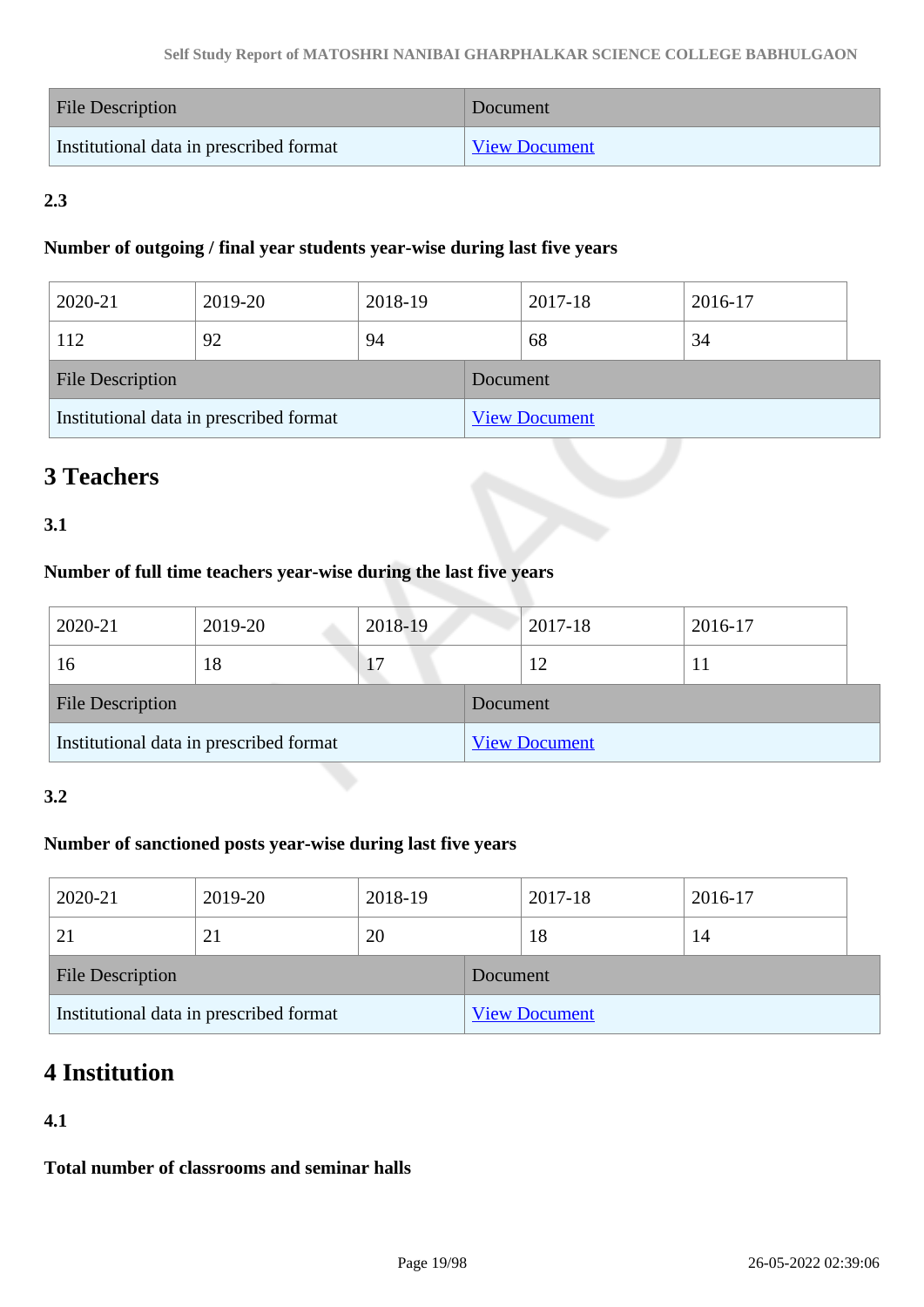#### **Response: 7**

#### **4.2**

### **Total Expenditure excluding salary year-wise during last five years ( INR in Lakhs)**

| 2020-21 | 2019-20 | 2018-19 | 2017-18 | 2016-17 |
|---------|---------|---------|---------|---------|
| 19.16   | 29.36   | 26.12   | 24.83   | 53.94   |

#### **4.3**

#### **Number of Computers**

#### **Response: 24**

#### **4.4**

**Total number of computers in the campus for academic purpose**

#### **Response: 19**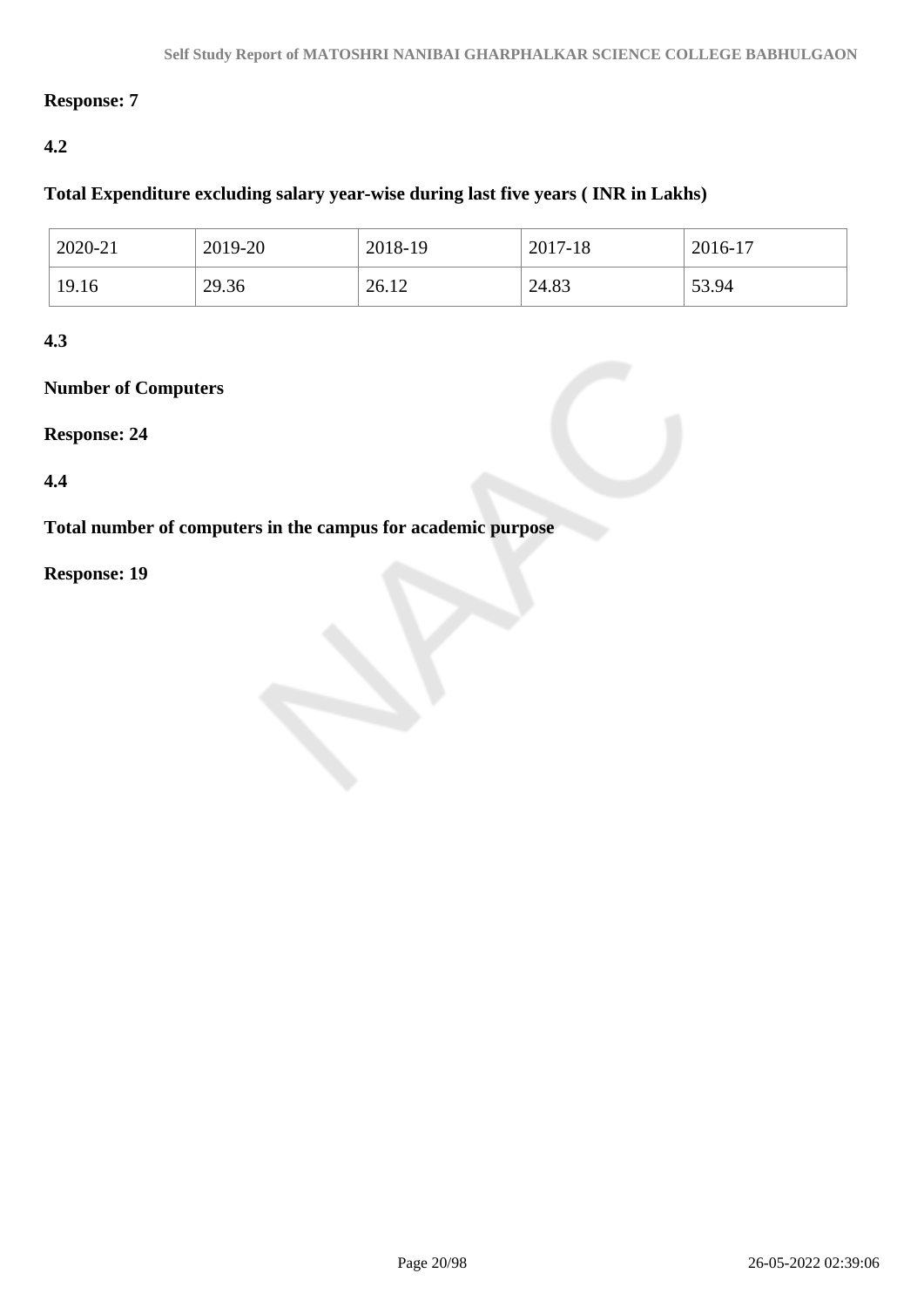# **4. Quality Indicator Framework(QIF)**

# **Criterion 1 - Curricular Aspects**

### **1.1 Curricular Planning and Implementation**

 **1.1.1 The Institution ensures effective curriculum delivery through a well planned and documented process**

#### **Response:**

The Matoshri Nanibai Gharphalkar Science College, Babhulgaon follows the curriculum designed by Sant Gadge Baba Amravati University, Amravati. At the beginning of every academic year, the college releases an academic calendar, which is strictly adhere to the calendar of Sant Gadge Baba Amravati University, Amravati. The time table schedule of each subject is prepared by the Committee organized for the said purpose, which is authorized by Principal. The college receives regular updates of circulars through letters and emails from the university, regarding the changes or modifications in the curriculum. The Principal informs the concerned teacher about changes in curriculum.

The head of the departments conducts academic planning meeting to plan and organize the schedule of lectures and distributes the syllabus among the faculty members of their departments. The faculty members are instructed by the head of departments to complete the syllabus within given time. At the beginning of the Academic year the teachers prepare the teaching plan of their respective subjects. The teaching plan is verified by the Head of the Department. As per the requirement new books are ordered with the concern of subject teachers and students. For implementation of curriculum, teachers have included teaching methods such as presentation, assignments, and seminars for effective teaching. The regular participation of faculty members in development programmes, workshops and conferences enhance curriculum enrichment.

Various co-curricular activities are planned and held throughout the academic session to provide experiential learning to students. Feedback from stakeholders is taken to further enhance the teachinglearning process. Institution has taken several initiatives to ensure effective curriculum delivery. Prospectus containing information regarding programmes and curriculum are uploaded on website and printed for circulation. Timetables are prepared in the beginning of each session and are display on notice board and in front of each classroom, enabling students to attend class right from the starting of the academic session.

Progress of students is monitored through regular assignments and tests. This mechanism judges the progress of students and aids in identifying and correcting problem areas among students. Parents/guardians of under-performing students are informed by the institution. Tutorials are held to enhance the performance of students. The departments analyses university examination result and is present in staff council meeting. Students are mentored by the faculty in small groups to adhere any difficulty they may be facing academically or otherwise. Feedback is collected regularly from the students to improve curriculum delivery. Appropriate action is taken on the problem areas.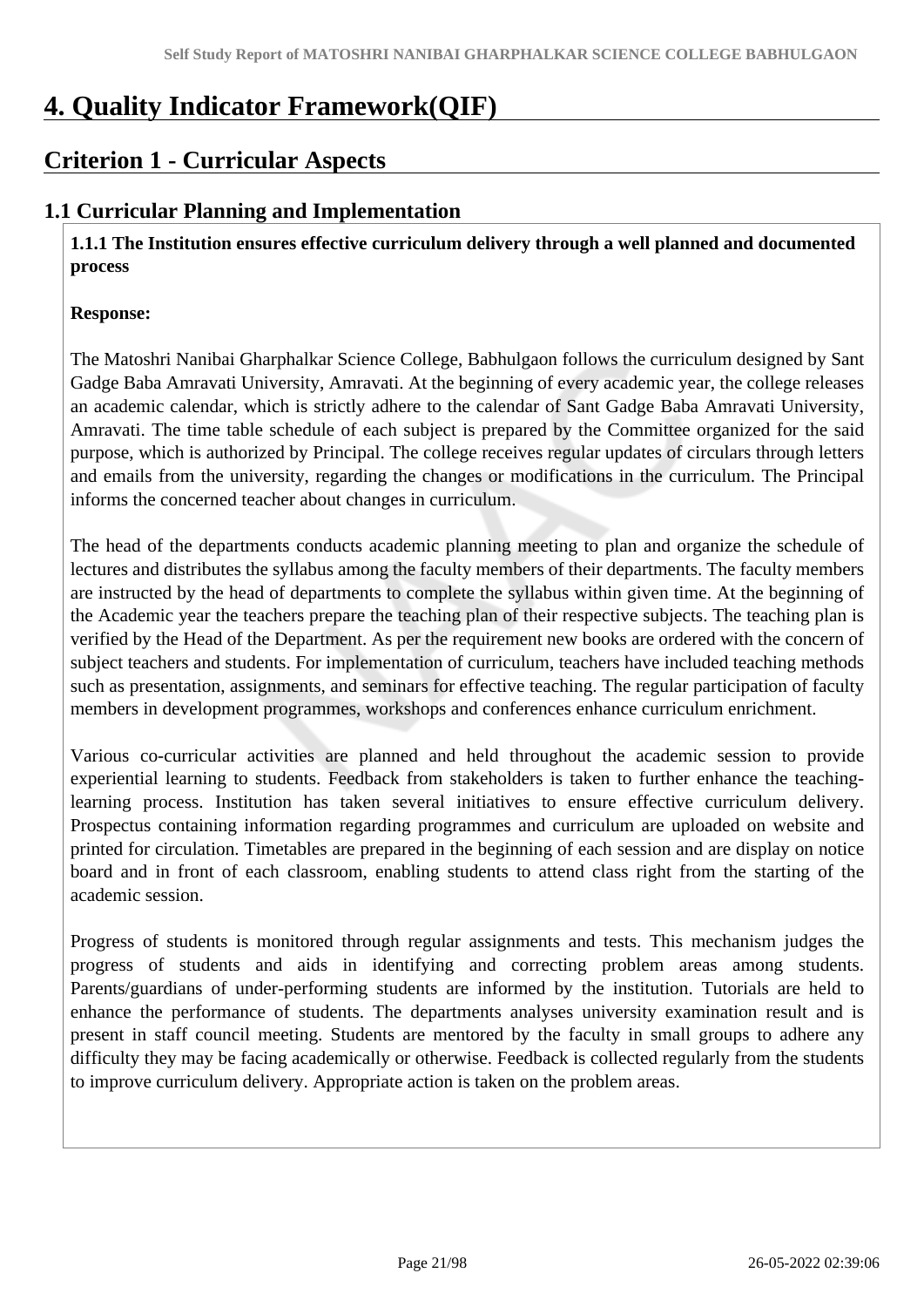| <b>File Description</b>              | <b>Document</b>      |
|--------------------------------------|----------------------|
| <b>Upload Additional information</b> | <b>View Document</b> |
| Link for Additional information      | <b>View Document</b> |

#### **1.1.2 The institution adheres to the academic calendar including for the conduct of CIE**

#### **Response:**

As per the norms laid down by the parent university the college has developed a well organized CIE system. The internal examination committee of the college monitors the entire CIE process. All departments of MNG Science College prepare academic calendar align with the calendar of SGBAU Amravati. These are included in the college prospectus and are also uploaded on the college website. It includes various timelines such as dates of beginning and end of session, mid semester breaks, dispersal of classes, preparatory leave, and tentative dates of practical and theory examinations.

At the beginning of the session, the departments allocate papers to the faculty members. The departmental timetables are prepared well in advance based on the master timetable. They are also displayed outside each lecture room and laboratory, which helps in monitoring the regularity of classes. Timely completion of syllabus, revision and internal evaluation are carried out in compliance with the schedule listed in the academic calendar.

The concerned teachers of the departments shall have to keep the records of the activities. Apart from this departments have given freedom to develop their own mechanism for assessing the learning abilities of the students at the entry point of curriculum delivery and continuous evaluation during the course delivery. Visit to educational institutions and research organization, field work, group discussion or any other innovative activity undertaken by the student. As per the examination scheme 20 marks are allotted for internal assessment. Internal assessment is based on home assignments, class test, project assignments, seminar, study tour, industrial visit.

From latest completed academic year we have started online internal evaluation on the basis of online assignments, online MCQ and short answer type tests. The LMS tools used for online evaluation. Google Class Room, Google meet and zoom is used to conduct the classes. For transparent and effective implementation of CIE, the IQAC, College Internal Examination Committee monitors the CIE mechanism throughout the year.

The performance of students is assessed continuously on the basis of unit test, assignments. The departments hold regular faculty meetings to ensure that continuous assessments are executed efficiently. To ensure timely completion of syllabus, teaching plan of each teacher is obtained in advance and information of syllabi covered every month is sought thereafter. All faculty members participate in the central evaluation process to ensure timely declaration of results of university examinations. This facilitates commencement of the new session as per schedule.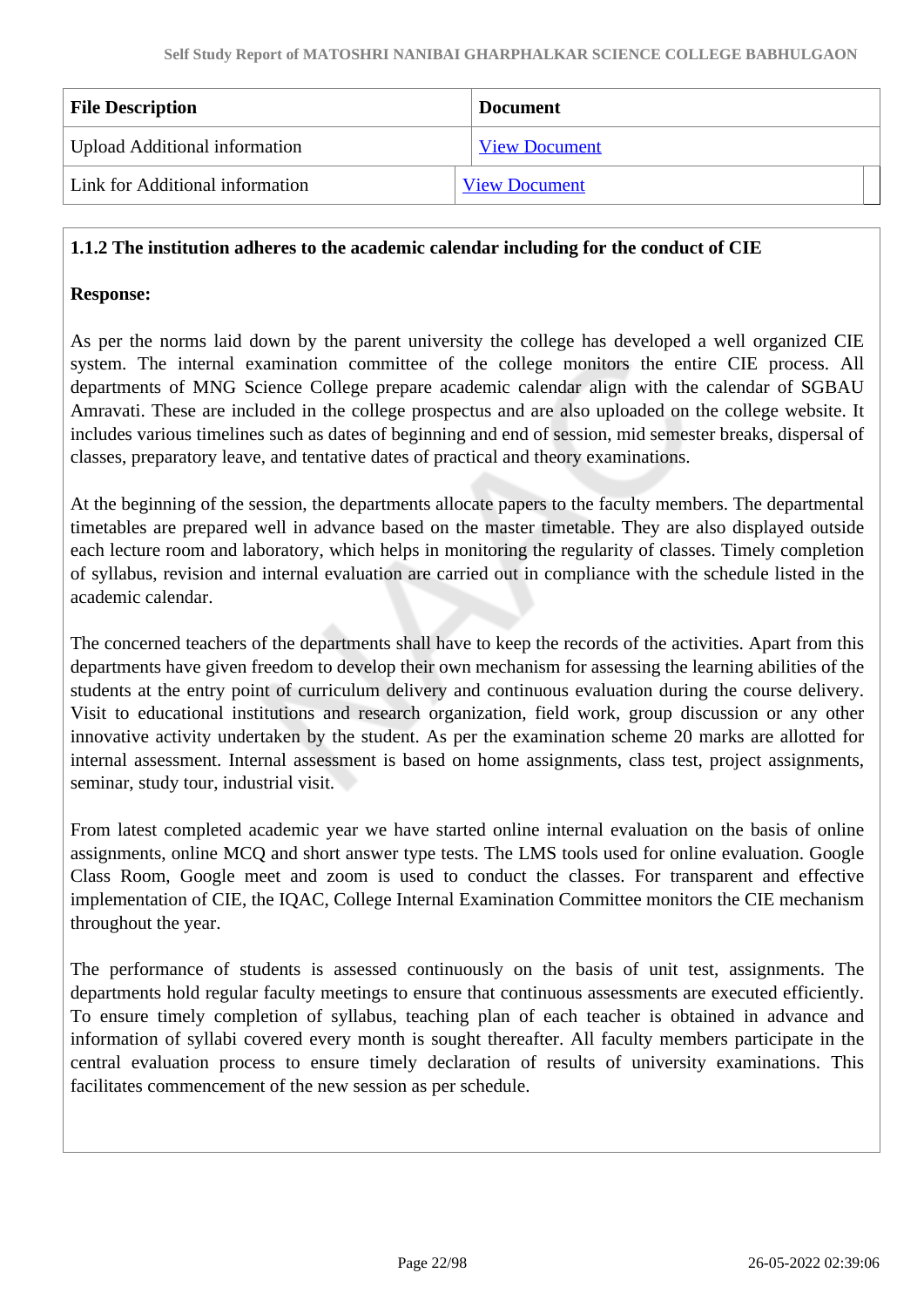| <b>File Description</b>              | <b>Document</b>      |
|--------------------------------------|----------------------|
| <b>Upload Additional information</b> | <b>View Document</b> |
| Link for Additional information      | <b>View Document</b> |

 **1.1.3 Teachers of the Institution participate in following activities related to curriculum development and assessment of the affiliating University and/are represented on the following academic bodies during the last five years** 

**1.Academic council/BoS of Affiliating university**

- **2.Setting of question papers for UG/PG programs**
- **3.Design and Development of Curriculum for Add on/ certificate/ Diploma Courses**
- **4.Assessment /evaluation process of the affiliating University**

#### **Response:** D. Any 1 of the above

| <b>File Description</b>                                                                                      | <b>Document</b>      |
|--------------------------------------------------------------------------------------------------------------|----------------------|
| Institutional data in prescribed format                                                                      | <b>View Document</b> |
| Details of participation of teachers in various<br>bodies/activities provided as a response to the<br>metric | <b>View Document</b> |
| Any additional information                                                                                   | <b>View Document</b> |

#### **1.2 Academic Flexibility**

 **1.2.1 Percentage of Programmes in which Choice Based Credit System (CBCS)/ elective course system has been implemented** 

**Response:** 0

1.2.1.1 **Number of Programmes in which CBCS/ Elective course system implemented.**

| <b>File Description</b>                 | <b>Document</b>      |
|-----------------------------------------|----------------------|
| Institutional data in prescribed format | <b>View Document</b> |

#### **1.2.2 Number of Add on /Certificate programs offered during the last five years**

#### **Response:** 5

1.2.2.1 **How many Add on /Certificate programs are offered within the last 5 years.**

| 2020-21 | 2019-20 | 2018-19 | 2017-18 | 2016-17 |
|---------|---------|---------|---------|---------|
|         | -       |         |         |         |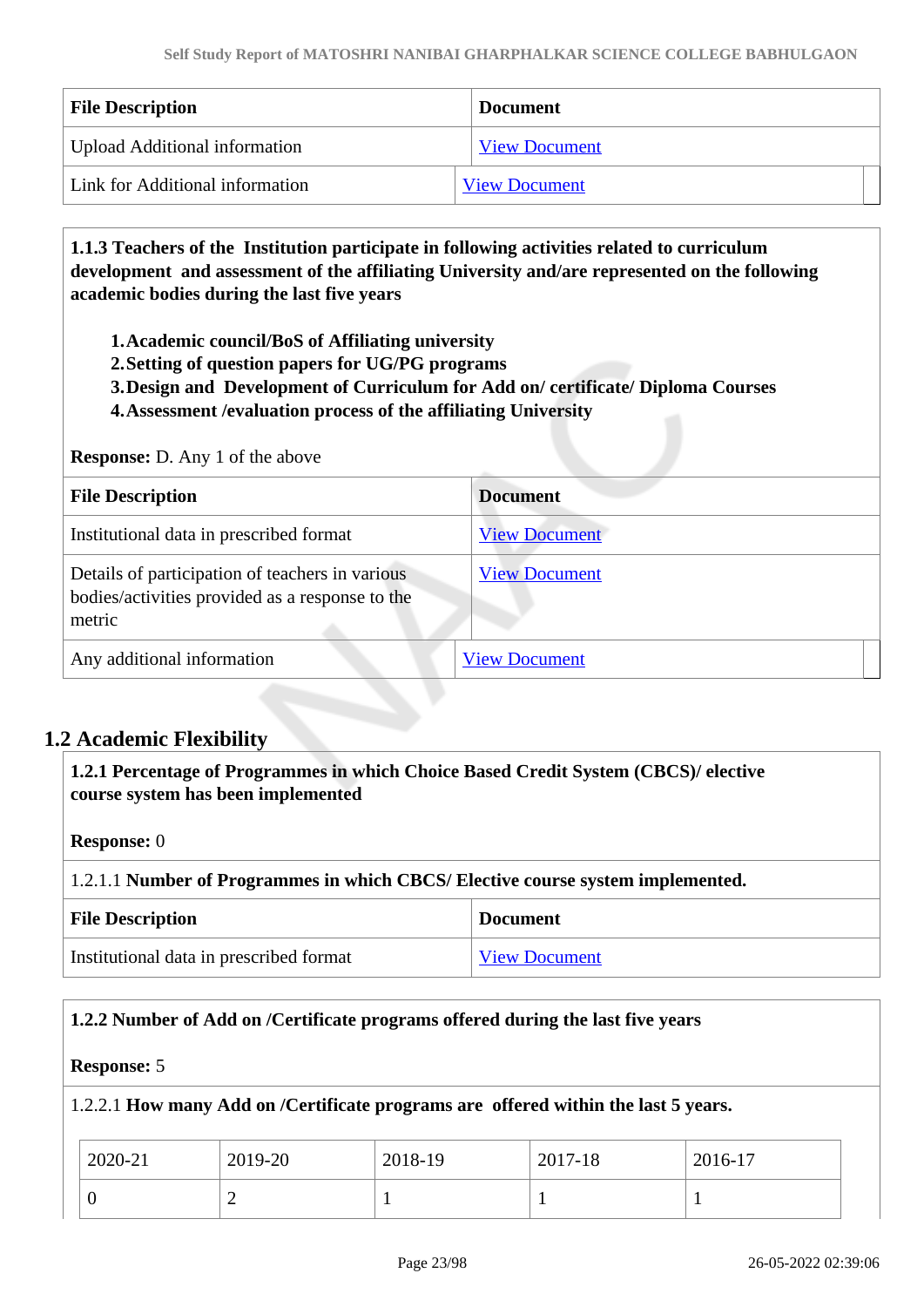| <b>File Description</b>                                                    | <b>Document</b>      |
|----------------------------------------------------------------------------|----------------------|
| Institutional data in prescribed format                                    | <b>View Document</b> |
| Brochure or any other document relating to Add on<br>/Certificate programs | <b>View Document</b> |
| Any additional information                                                 | <b>View Document</b> |

#### **1.2.3 Average percentage of students enrolled in Certificate/ Add-on programs as against the total number of students during the last five years**

**Response:** 14.68

1.2.3.1 **Number of students enrolled in subject related Certificate or Add-on programs year wise during last five years**

| 2020-21 | 2019-20 | 2018-19 | $2017 - 18$ | 2016-17 |
|---------|---------|---------|-------------|---------|
|         | 96      | 35      | 35          | ູ       |

| <b>File Description</b>                                                                | <b>Document</b>      |
|----------------------------------------------------------------------------------------|----------------------|
| Details of the students enrolled in Subjects related<br>to certificate/Add-on programs | <b>View Document</b> |
| Any additional information                                                             | <b>View Document</b> |

### **1.3 Curriculum Enrichment**

 **1.3.1 Institution integrates crosscutting issues relevant to Professional Ethics ,Gender, Human Values ,Environment and Sustainability into the Curriculum**

#### **Response:**

Matoshri Nanibai Gharphalkar science collage, Babhulgaon strongly believes in integrating cross cutting issues relevant to professional ethics, gender, human values, environment, and sustainability with a view to ensure holistic development of the students. The students must become empowered professionals and contribute to the economic and technological development of the nation besides acquiring skills for logical reasoning and decisions in times of crisis. During past decades, the college has made efforts towards developing value based education to science and technical with a vision to promote values to be a better citizen.

#### **Gender Equality:**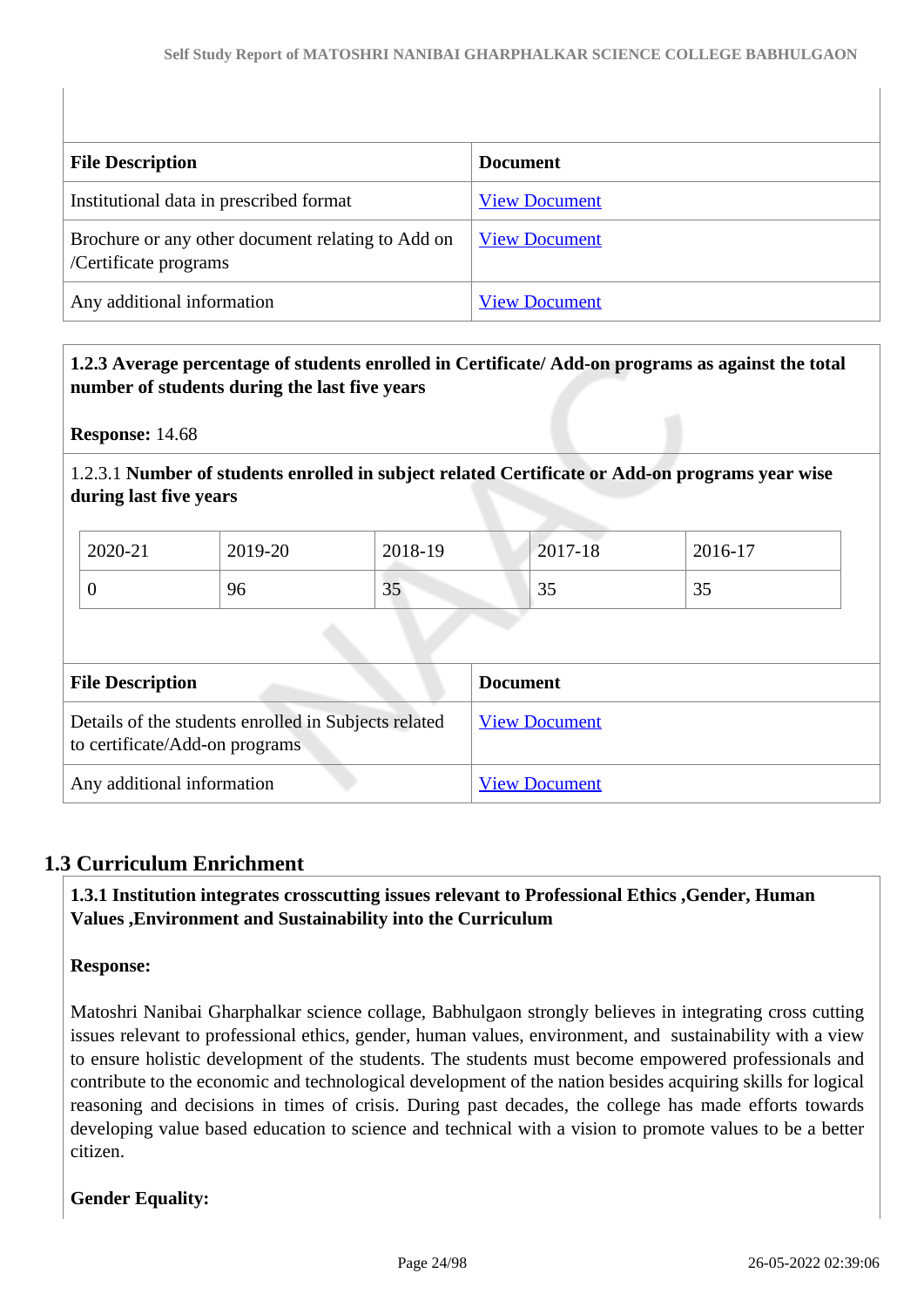Gender equality and equal opportunity for women are necessary in the institution. Every activity and program of the institute should provide equal opportunity for the development of the girl students and the female staff. For maintaining the equality among the staff and students the Prevention of Sexual Harassment cell and Antiragging cell are active. These committees take utmost care and provide support to girl student and the female staff. Meetings are conducted on regular basis and discussed over to find solution for making a better environment for the women. Women development seminars also conducted which includes teaching the self-defence.

#### **Environmental Awareness:**

Environment awareness is inculcated in students. Environment study is a part of the curriculum of the institution. Environment day is celebrated every year with enthusiasm.NSS students along with college students participate in tree plantation and cleanliness programs. We make student aware about the importance of preservation and conservation of the environment.

#### **Human rights:**

Human rights are the basic rights enjoyed by all. The institute make sure that no violation human rights takes place.

#### **Professional ethics:**

Professional ethics are taught to students as part of their holistic development. Importance for group work and imbibing leadership is being taught.

#### **Moral and ethical values:**

Moral and ethical values are integral part of education of the students. Our teachers put their best efforts to groom students and make the responsible citizen. We celebrate day of Nation viz; Independence day, Republic day, Gandhi Jayanti, Teacher`s day, Youth Day etc. The importance of celebrating National Days is to imbibes the nation values in the students. We also celebrate International Yoga Day and World Environment Day regularly in every academic year.

#### **Discipline Committee:**

This Committee Formed by Physical director and one faculty member from each department. This committee plays a vibrant role in the maintenance of discipline of the complete campus. Furthermore, this committee is working for the functioning of the college as well as any special occasion or any programmes. This committee's presence and control is mandatory.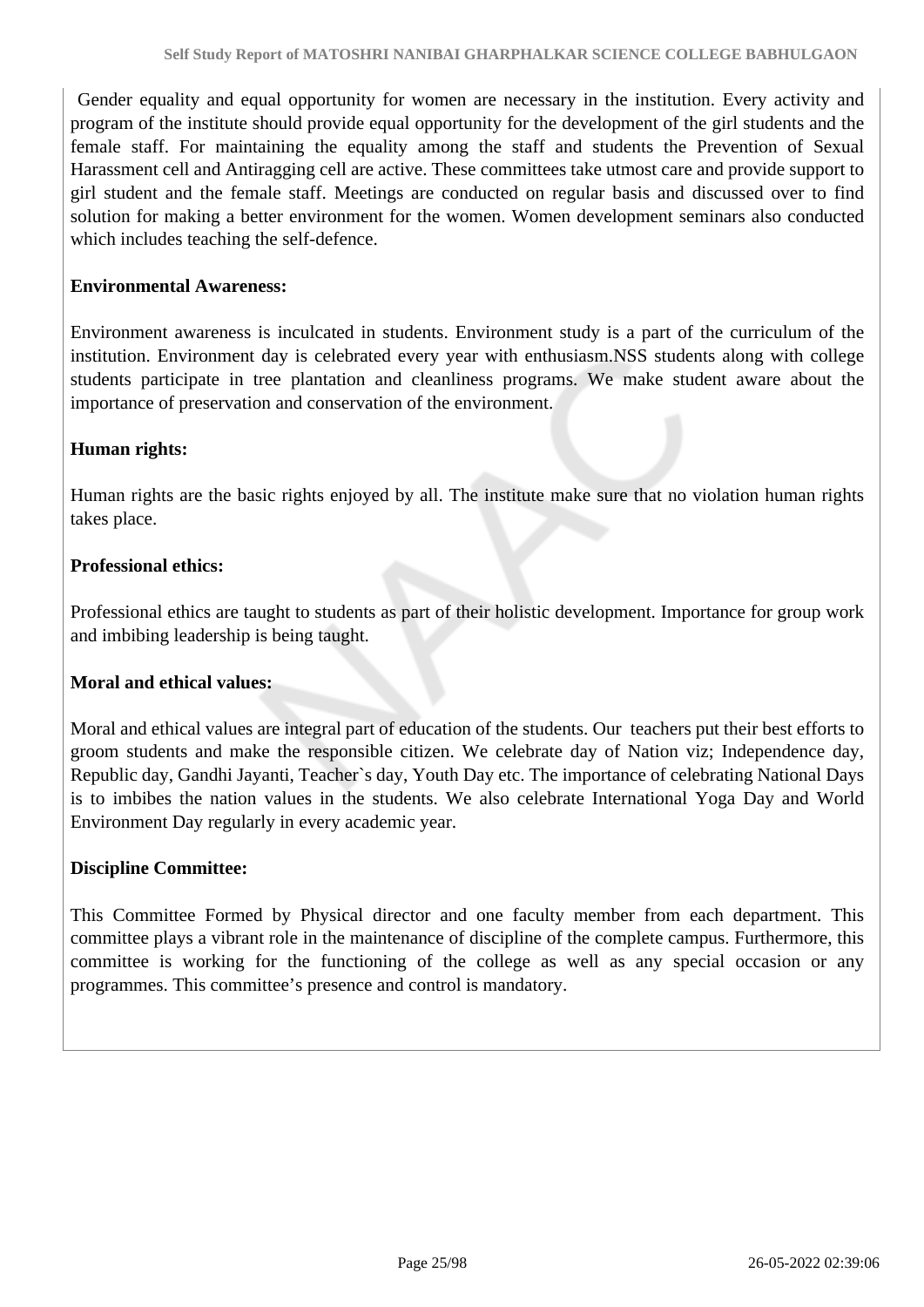| <b>File Description</b>                                                                                                                                              | <b>Document</b>      |
|----------------------------------------------------------------------------------------------------------------------------------------------------------------------|----------------------|
| Upload the list and description of courses which<br>address the Professional Ethics, Gender, Human<br>Values, Environment and Sustainability into the<br>Curriculum. | <b>View Document</b> |
| Any additional information                                                                                                                                           | <b>View Document</b> |

#### **1.3.2 Average percentage of courses that include experiential learning through project work/field work/internship during last five years**

**Response:** 0.56

#### 1.3.2.1 **Number of courses that include experiential learning through project work/field work/internship year-wise during last five years**

| 2020-21 | 2019-20 | 2018-19 | 2017-18 | 2016-17 |
|---------|---------|---------|---------|---------|
|         |         |         |         |         |

| <b>File Description</b>                         | <b>Document</b>      |
|-------------------------------------------------|----------------------|
| Programme / Curriculum/ Syllabus of the courses | <b>View Document</b> |
| Institutional data in prescribed format         | <b>View Document</b> |
| Any additional information                      | <b>View Document</b> |

 **1.3.3 Percentage of students undertaking project work/field work/ internships (Data for the latest completed academic year**

**Response:** 68.14

#### 1.3.3.1 **Number of students undertaking project work/field work / internships**

Response: 216

| <b>File Description</b>                 | <b>Document</b>      |
|-----------------------------------------|----------------------|
| Institutional data in prescribed format | <b>View Document</b> |
| Any additional information              | <b>View Document</b> |

#### **1.4 Feedback System**

**1.4.1** *Institution obtains feedback on the syllabus and its transaction at the institution from the*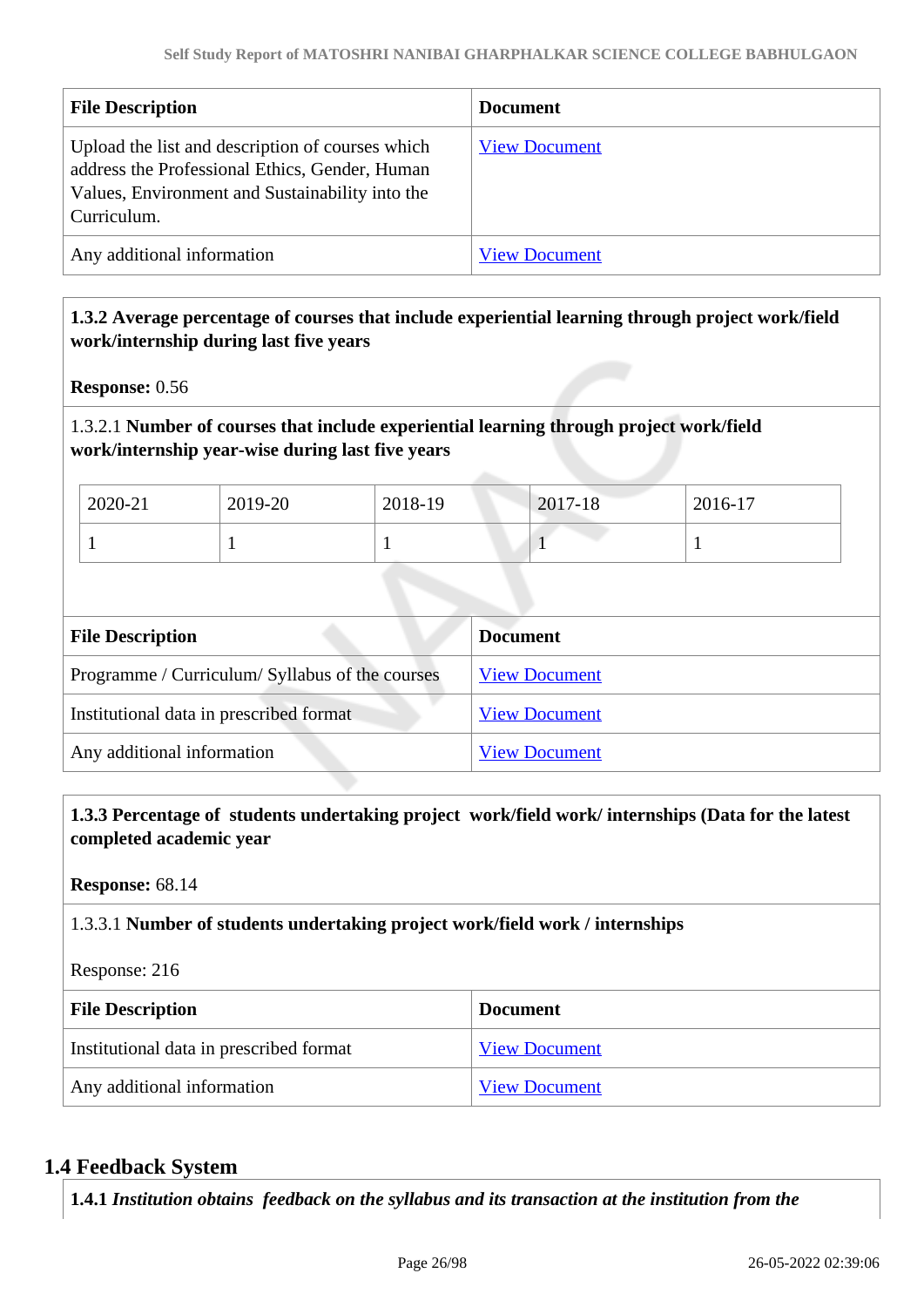#### *following stakeholders 1) Students 2)Teachers 3)Employers 4)Alumni*

**Response:** E. None of the above

| <b>File Description</b>                                                                                                                                    | <b>Document</b>      |  |
|------------------------------------------------------------------------------------------------------------------------------------------------------------|----------------------|--|
| Any additional information (Upload)                                                                                                                        | <b>View Document</b> |  |
| Action taken report of the Institution on feedback<br>report as stated in the minutes of the Governing<br>Council, Syndicate, Board of Management (Upload) | <b>View Document</b> |  |
| URL for stakeholder feedback report                                                                                                                        | <b>View Document</b> |  |

**1.4.2 Feedback process of the Institution may be classified as follows: Options:**

- **1.Feedback collected, analysed and action taken and feedback available on website**
- **2.Feedback collected, analysed and action has been taken**
- **3.Feedback collected and analysed**
- **4.Feedback collected**
- **5. Feedback not collected**

**Response:** E. Feedback not collected

| <b>File Description</b>           | <b>Document</b>      |
|-----------------------------------|----------------------|
| Upload any additional information | <b>View Document</b> |
| URL for feedback report           | <b>View Document</b> |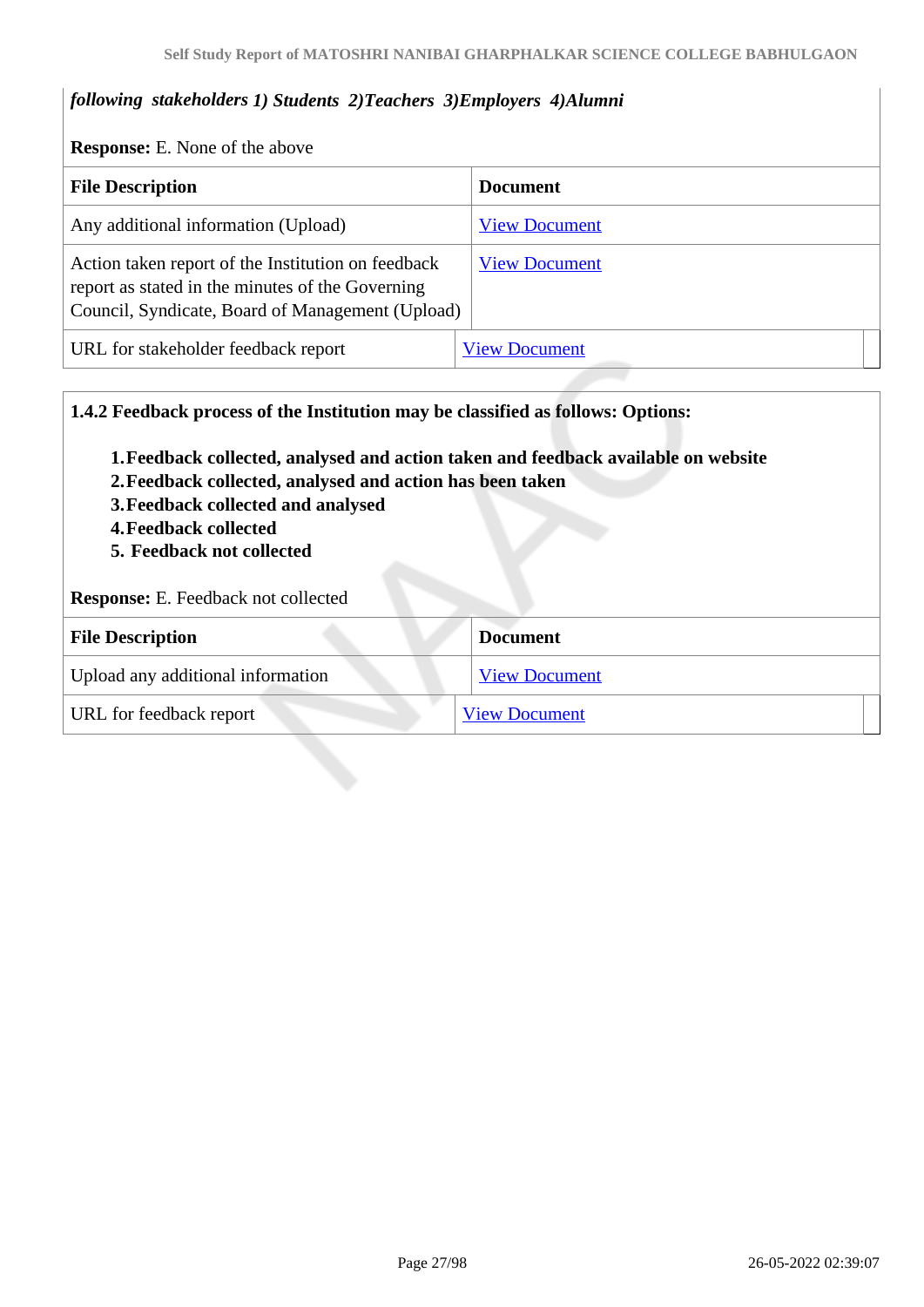# **Criterion 2 - Teaching-learning and Evaluation**

#### **2.1 Student Enrollment and Profile**

| 2.1.1 Average Enrolment percentage (Average of last five years) |         |                                                                      |                 |         |
|-----------------------------------------------------------------|---------|----------------------------------------------------------------------|-----------------|---------|
| Response: 92.17                                                 |         |                                                                      |                 |         |
|                                                                 |         | 2.1.1.1 Number of students admitted year-wise during last five years |                 |         |
| 2020-21                                                         | 2019-20 | 2018-19                                                              | 2017-18         | 2016-17 |
| 101                                                             | 120     | 119                                                                  | 118             | 95      |
|                                                                 |         | 2.1.1.2 Number of sanctioned seats year wise during last five years  |                 |         |
| 2020-21                                                         | 2019-20 | 2018-19                                                              | 2017-18         | 2016-17 |
| 120                                                             | 120     | 120                                                                  | 120             | 120     |
|                                                                 |         |                                                                      |                 |         |
| <b>File Description</b>                                         |         |                                                                      | <b>Document</b> |         |

| msututional data in prescribed format | VICW DOCUMENT |
|---------------------------------------|---------------|
| Any additional information            | View Document |
|                                       |               |

 **2.1.2 Average percentage of seats filled against reserved categories (SC, ST, OBC, Divyangjan, etc. as per applicable reservation policy ) during the last five years ( exclusive of supernumerary seats)**

**Response:** 100

2.1.2.1 **Number of actual students admitted from the reserved categories year wise during last five years**

| 2020-21 | 2019-20 | 2018-19 | 2017-18 | 2016-17 |
|---------|---------|---------|---------|---------|
| 280     | 283     | 299     | 237     | 167     |

| <b>File Description</b>                 | <b>Document</b>      |
|-----------------------------------------|----------------------|
| Institutional data in prescribed format | <b>View Document</b> |
| Any additional information              | <b>View Document</b> |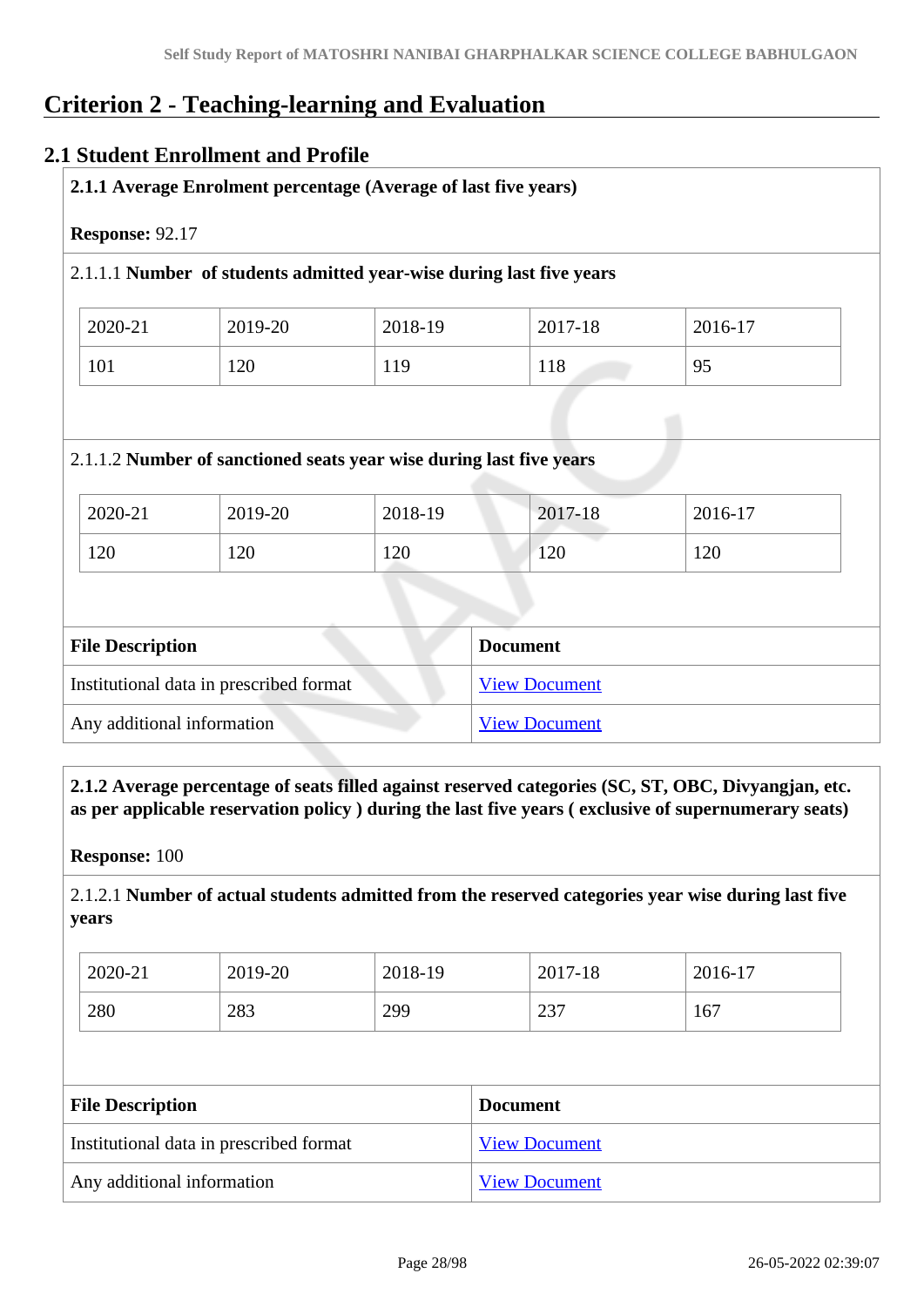### **2.2 Catering to Student Diversity**

#### **2.2.1 The institution assesses the learning levels of the students and organises special Programmes for advanced learners and slow learners**

#### **Response:**

The institution assesses the learning process of students in two ways: at the beginning of the session, all the students have to attend a compulsory orientation program upon admission. After getting information about their academics, it is possible to categories the students as the average, slow learners, and advanced learners. Second, we have a mechanism for continuous monitoring and evaluation of students. We consider the three grades of students on their performance and we identify who are the advance learners and who are the slow learners and who are the average students.

#### **Strategies for slow learners:-**

Extra classes are conducted to improve basic concept of students. Our respective departments draw up a schedule for organizing remedial classes for slow learners. The exercise is done in a particular manner to encourage the students. The teacher gives one to one attention in remedial classes and focuses on individual problems of students about concept in better way as compared to regular class. In these classes advance learners also get participated to revise their concept. Counseling sessions also held for slow learner. Class tests and problem solving sessions are also conducted in a week to evaluate their improvement.

#### **Advance learner:-**

Advance learners are provided with several opportunities to develop their knowledge and skills. These students are provided with additional library facility. They are encouraged taking part in the various competitions, like Aviskar, Science exhibitions, Quiz Contests at university level and other events to promote competitive spirit among advance learners and to build their confidence.

#### **For both learners:-**

The facilities are available like library having different collections of books on recent and advanced topics according to the needs of students. The library also ensures availability to extend its timing and provide reading atmosphere. The college also organizes guest lecturers from time to time.

| <b>File Description</b>               | <b>Document</b>      |
|---------------------------------------|----------------------|
| Upload any additional information     | <b>View Document</b> |
| Paste link for additional Information | <b>View Document</b> |

**2.2.2 Student- Full time teacher ratio (Data for the latest completed academic year)**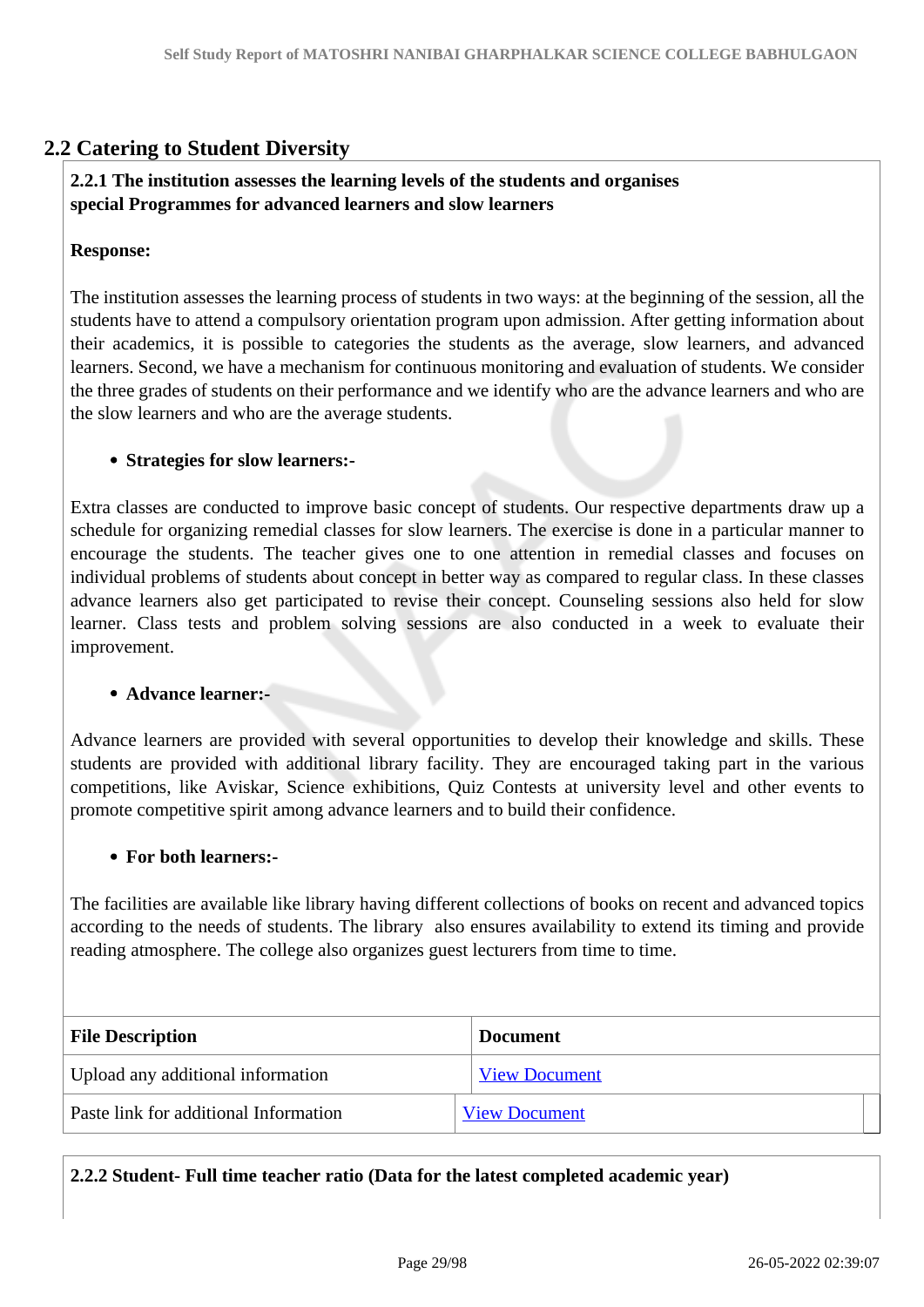| <b>Response: 19.81</b>     |                      |  |
|----------------------------|----------------------|--|
| <b>File Description</b>    | <b>Document</b>      |  |
| Any additional information | <b>View Document</b> |  |

### **2.3 Teaching- Learning Process**

 **2.3.1 Student centric methods, such as experiential learning, participative learning and problem solving methodologies are used for enhancing learning experiences**

#### **Response:**

Matoshri Nanibai Ghalphalkar Science College provides learning platform for the students to enhance their experimental as well as participative learning. All departments conduct innovative programs, workshops and effective teaching learning activities. To enhance the experimental knowledge and practices students are engaged in the laboratory. To make learning interesting lessons are taught by using power point presentations. Mostly uses lecture method to interact with the students directly. It helps faculty to go through each and every query of the students and understand their problems.

To enhance the experimental learning, the students are allotted with the experiments which they have to perform on themselves with the proper guidance of the teacher. This will help students in applying their knowledge and conceptual understanding and improving experimental skills.

Activities like quiz competition or the question answer session during the lecture allow students to the competitive answers to questions, thinking on their own and justify their answers. This enhances the students learning and interest in particular subject.

In participative learning, students are allowed to participate in various activities such as seminar competition, group discussion, cultural activities where they can show their extra ordinary skills.

Assignments of each subject are given to the students which decide their understanding level during session. To revise the contents explained in previous lecture 10 minutes are given to the students to maintain the link for the topic of the current lecture.

Internal assessments are arranged in all departments that help in detection and valuation of strength of individual students. Written assignments need to be submitted in department that enhance the writing skills and researching skills of the students.

NSS activities have been arranged for the students to learn organization and management of various social events and develop new ideas. To make people aware about new things, new innovative ideas are used. The faculty arranges outdoor visits and workshops, and guest lectures. This will help develop the leadership quality among students.

The teaching learning method is one of the effective methods used by the teacher to deliver their lectures which helps to interact with students properly. Student –Teacher interaction is a must during complete session.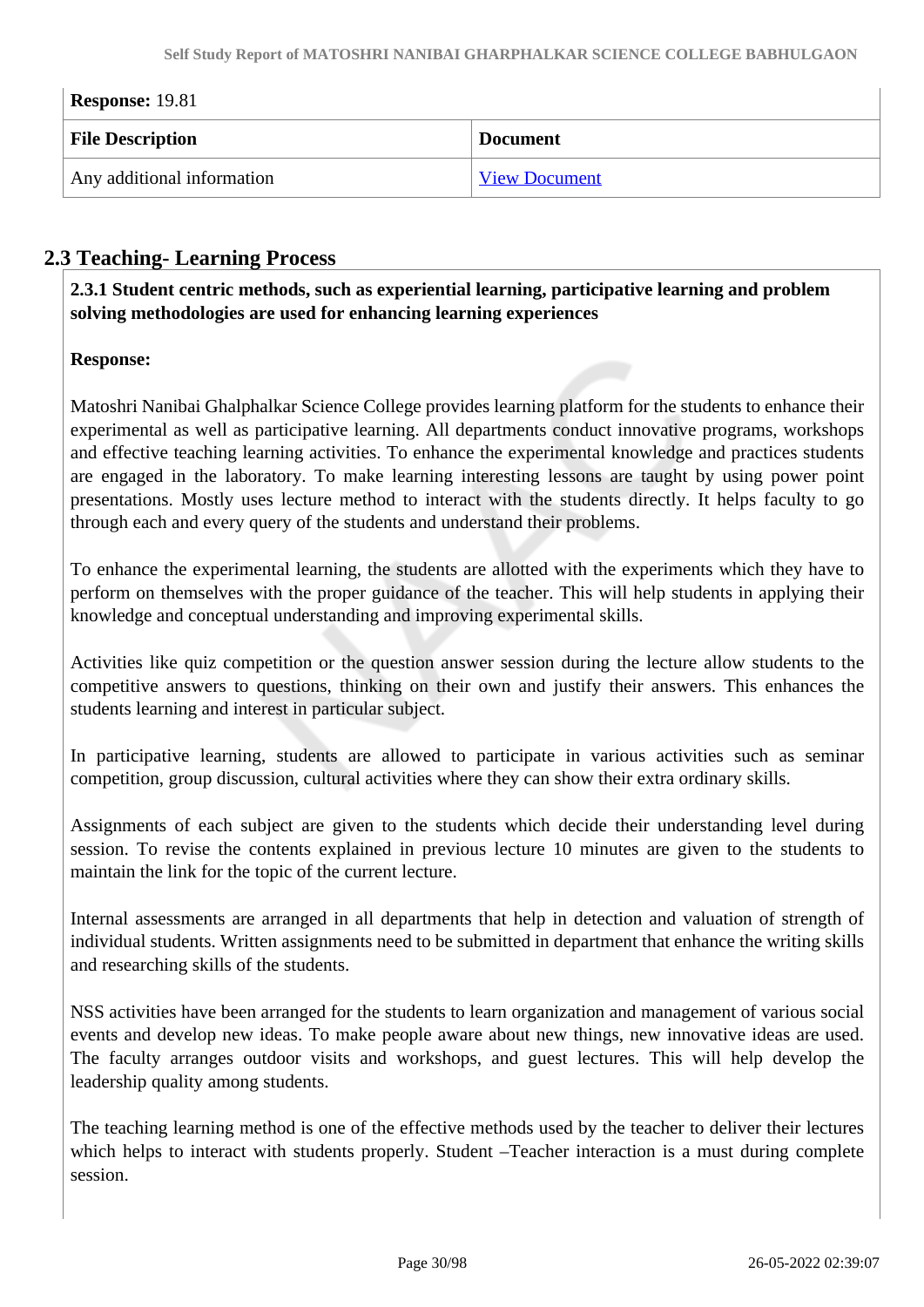To enhance the practical knowledge of the various courses, students are encouraged and guided to participate in experiments and instrument handling workshops in the presence of respective professor and lab assistance.

Other workshops are arranged for soft skills and personal skills development. Thinking of the students is enhanced by asking them questions related to the topic during the lecture.

To enhance skills lectures, lab facilities, seminar, group discussion field visits are used by various departments.

Library facilities help students for E-learning enhancement. Library e-resource facilities are made available for students on library website of college.

| <b>File Description</b>           | <b>Document</b>      |
|-----------------------------------|----------------------|
| Upload any additional information | <b>View Document</b> |
| Link for additional information   | <b>View Document</b> |

#### **2.3.2 Teachers use ICT enabled tools for effective teaching-learning process.**

#### **Response:**

MNG Science College promotes the advanced Information and communication technology tools for the effective teaching and learning process. MNG Science College believes that use of ICT enabled tools for effective-learning process is the best method to enhance student's knowledge. The College has upgraded technology to give new direction to teaching-learning experience. Information and Communication Technology (ICT) is the most important part of organizations these days. It was suggested by several scholars that ICT will be an important part of education for the next generation. The college offers many methods of enhancing classroom teaching and learning. In addition to the chalk and talk method, College uses ICT enabled tools such as Power point presentation, Seminars on projector, video clipping, audio systems, E-resource for library to enhance the digital knowledge and practical learning of the students. We found that half of the class find it hard to understand and learn through the lectures methods, they need to actively process new materials. The project, power point presentation based learning using ICT has potential to serve various needs of learners.

MNG Science College is equipped with adequate learning resources. College has well-furnished ICT enabled display and well-furnished seminar hall, conference room, specialized labs, used for teachinglearning. The access of internet is provided to all teaching staff, administrative office, all students and library. This has improved the communication across the campus as it has given reliable and fast wireless connectivity. Staff members are also adopting modern methods of teaching-learning. Staffs prefer using ICT based teaching as well as chalk talk based tools for explanation and illustration. LCD is used for displaying videos related to topics for visual based understanding in addition to power point method of teaching.

Certainly zoom is used for the online lectures at different levels. Considering the role and impact of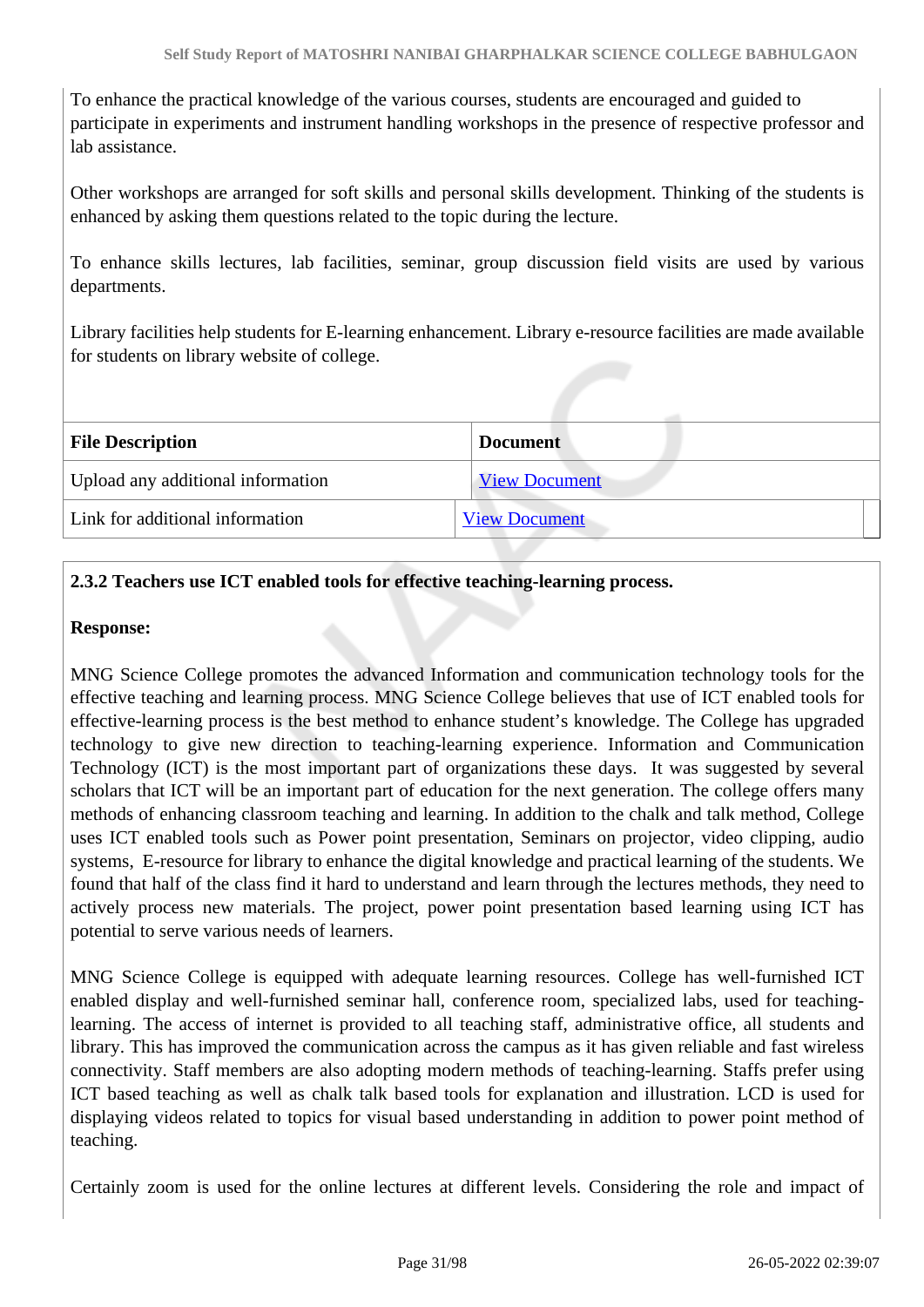technological advancement on higher education, the college has upgraded technology. Students also participate in the collaborative learning activities with proper guidance from the staff using ICT tools such as presenting latest topics in the technical seminar hour. They are also actively involved in the activities such as projector handling, power point presentation making to enhance technical knowledge. Computers with good internet are available in the computer lab. It provides open-access system to both staff and students. To teach mathematical subjects in online mode, teachers have used various online tools like whiteboard in zoom application**.** 

 In ICT enabled classroom we use various teaching-learning applications like Google classroom, zoom applications, Google meet etc., these applications are available along with basic features of learning and latest learning technique. Use of ICT enabled classrooms in modern education system is beneficial for the society. Positive attitude towards using of ICT enabled classrooms will improve our quality of education in smart way. Education in the current era is more challenging because of differences in different learning styles but the proper use of ICT tools can be helpful in catering the needs of the different types of learners.

| <b>File Description</b>                                                                                  | <b>Document</b>      |
|----------------------------------------------------------------------------------------------------------|----------------------|
| Upload any additional information                                                                        | <b>View Document</b> |
| Provide link for webpage describing the ICT<br>enabled tools for effective teaching-learning<br>process. | <b>View Document</b> |

 **2.3.3 Ratio of students to mentor for academic and other related issues (Data for the latest completed academic year )**

**Response:** 18:1

#### 2.3.3.1 **Number of mentors**

Response: 18

| <b>File Description</b>                                                          | <b>Document</b>      |
|----------------------------------------------------------------------------------|----------------------|
| Upload year wise, number of students enrolled and<br>full time teachers on roll. | <b>View Document</b> |
| Mentor/mentee ratio                                                              | <b>View Document</b> |
| Circulars pertaining to assigning mentors to mentees   <u>View Document</u>      |                      |

### **2.4 Teacher Profile and Quality**

**2.4.1 Average percentage of full time teachers against sanctioned posts during the last five years**

**Response:** 78.43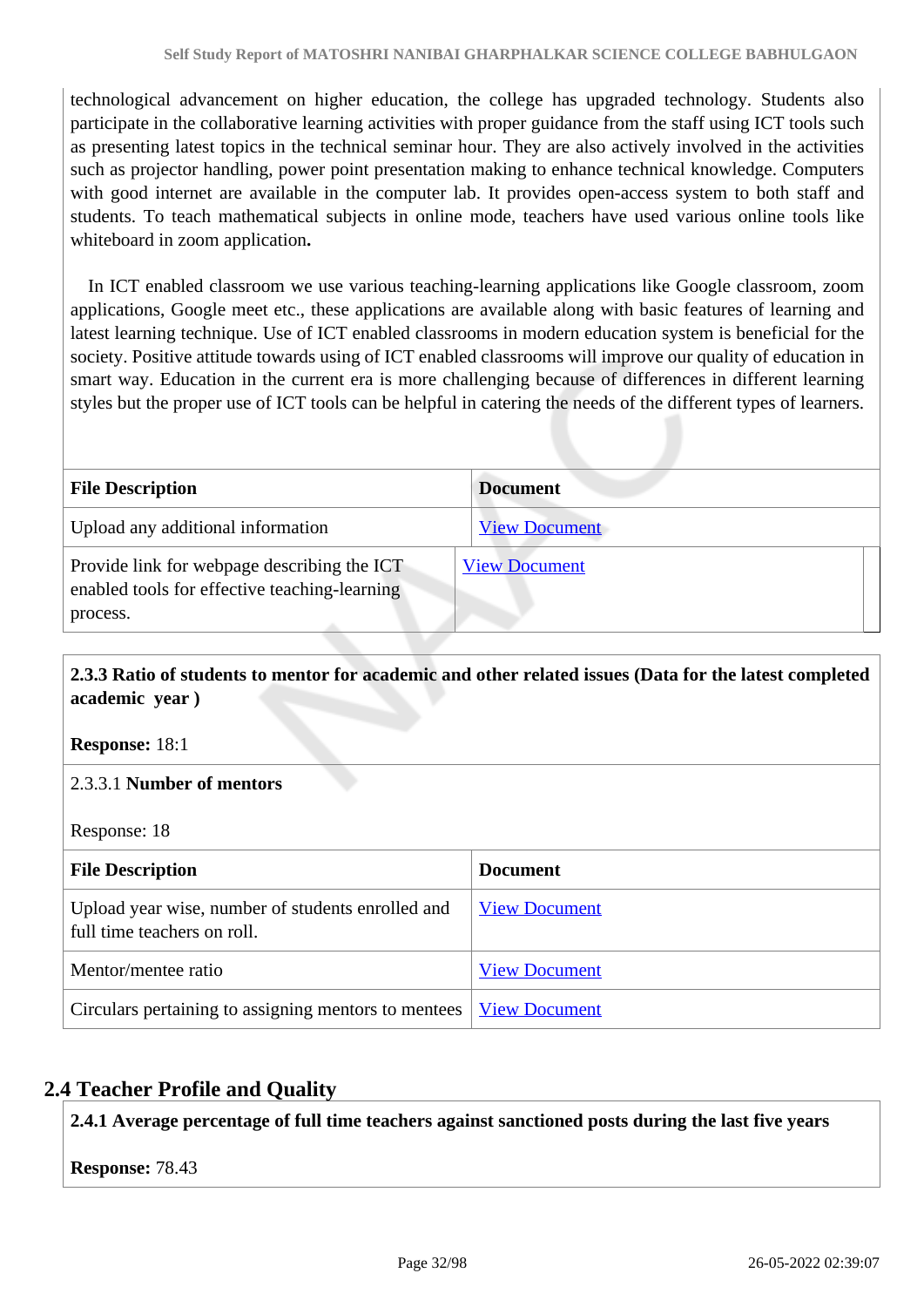| <b>File Description</b>                                         | <b>Document</b>      |
|-----------------------------------------------------------------|----------------------|
| List of the faculty members authenticated by the<br>Head of HEI | <b>View Document</b> |
| Institutional data in prescribed format                         | <b>View Document</b> |
| Any additional information                                      | <b>View Document</b> |

#### **2.4.2 Average percentage of full time teachers with Ph. D. / D.M. / M.Ch. / D.N.B Superspeciality / D.Sc. / D.Litt. during the last five years (consider only highest degree for count)**

**Response:** 18.77

#### 2.4.2.1 **Number of full time teachers with** *Ph. D. / D.M. / M.Ch. / D.N.B Superspeciality / D.Sc. / D.Litt.* **year wise during the last five years**

| 2020-21 | 2019-20 | 2018-19 | $2017 - 18$                           | 2016-17 |
|---------|---------|---------|---------------------------------------|---------|
|         |         |         | $\bigcap$<br>$\overline{\phantom{a}}$ | ∸       |

| <b>File Description</b>                 | <b>Document</b>      |
|-----------------------------------------|----------------------|
| Institutional data in prescribed format | <b>View Document</b> |
| Any additional information              | <b>View Document</b> |

#### **2.4.3 Average teaching experience of full time teachers in the same institution (Data for the latest completed academic year in number of years)**

**Response:** 2.38

#### 2.4.3.1 **Total experience of full-time teachers**

Response: 38

| <b>File Description</b>                 | <b>Document</b>      |
|-----------------------------------------|----------------------|
| Institutional data in prescribed format | <b>View Document</b> |
| Any additional information              | <b>View Document</b> |

### **2.5 Evaluation Process and Reforms**

**2.5.1 Mechanism of internal assessment is transparent and robust in terms of frequency and mode**

**Response:**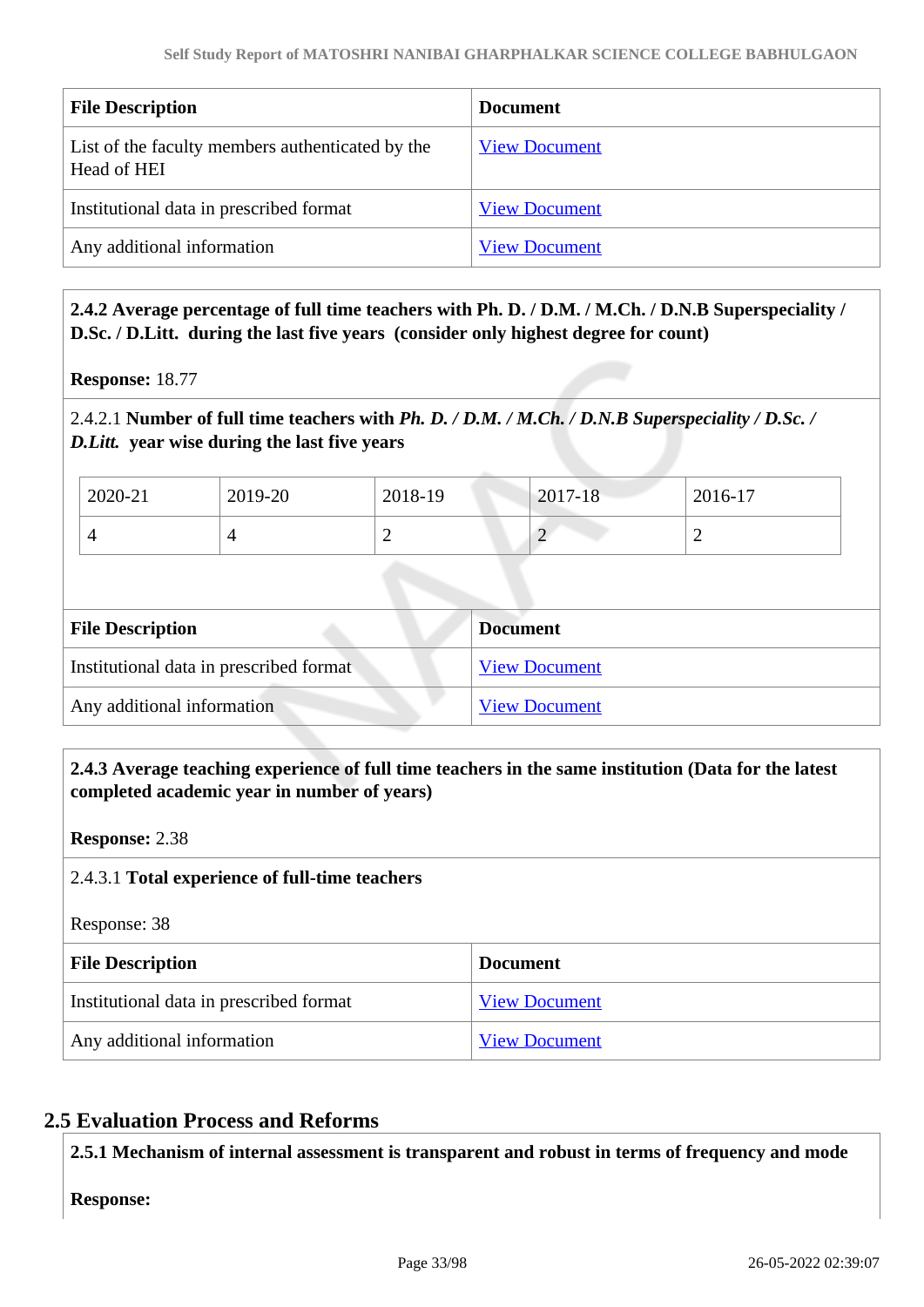Matoshri Nanibai Gharphalkar Science College follows the guidelines of Sant Gadge Baba Amravati University regarding the assessment and evaluation process. In order make sure the transparency in internal assessment, the principal holds meeting with faculty members and points out the effective implementation of evaluation process. Internal assessments dates are arranged by taking the reference of academic calendar of the university. Internal assessment is carried out for theory courses, laboratory courses, seminars and projects. Students who are admitted to the respective course are assessed continuously through various evaluation processes at college level. Evaluation is made through the different activities like writing assignments submission, unit tests, laboratorial practical exams and seminar presentation. The weightage for the unit test, assignment submission, seminar presentation varies as per the concerned faculty and syllabus. Notifications regarding the internal assessments are displayed on notice board for students well in advanced.

#### **For the transparent and robust for internal assessment, the following mechanisms arranged:**

- Question paper setting and conduction
- Result display
- Interaction with students after internal examination
- Conducting Curricular activities like seminar presentations.

#### **Mechanisms in brief:-**

For theory sessional assessments, the question papers are prepared at the departmental level with reference to the previous year question set followed by faculty member. The weightage of question paper is checked by the authority and final paper is approved. Answer sheets are evaluated and checked answer sheets are shown to the students and the performance of the students is displayed on the notice board. Personal attention is given to the poor performing student after this assessment. Students appearing for the second and third year are specially asked to deliver their seminars on the concerned subject. Record of the obtained marks is well maintained in the register. The concerning subject teacher maintains the record of all the internal exams. The green board presentation is done by the students and this method releases the shyness of the students and develops the self-confidence in them. Also the seminar presentation improves the communication skills of the students. Not every student uses seminar presentation method, some use green board method according to their needs. This method is very useful for their personality development and their higher educations. All the records and attendance in internal examination, question papers, summary of mark sheets are properly maintained by the teaches for academic monitoring audit.

The method of the internal assessment helps the faculty to evaluate students appropriately. It has been observed that the performance of students and interest in particular subject is increased. It has created the interest among the students to take active participation in various co-curricular or extra-curricular activities for their personality development.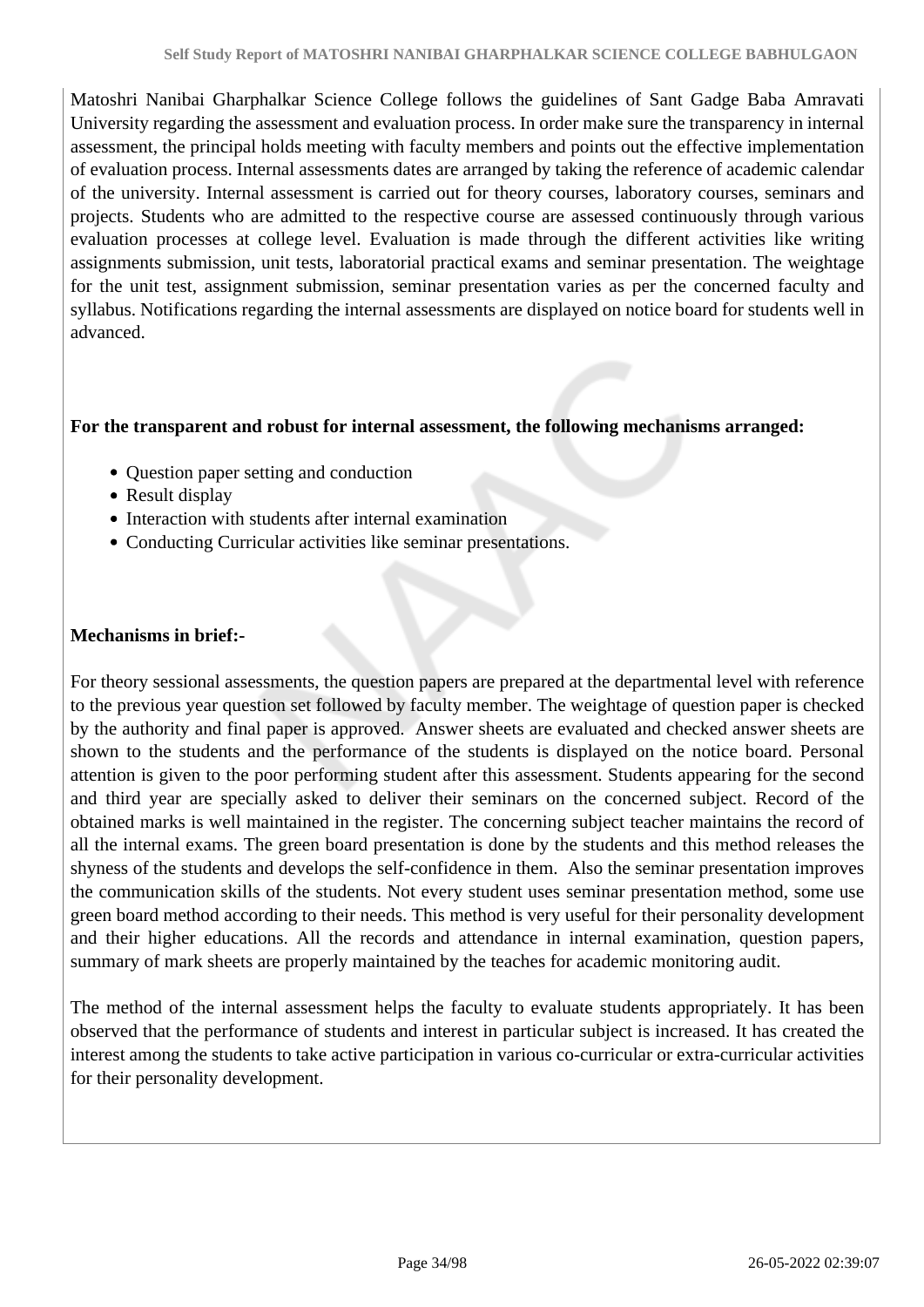| <b>File Description</b>         | <b>Document</b>      |
|---------------------------------|----------------------|
| Any additional information      | <b>View Document</b> |
| Link for additional information | <b>View Document</b> |

#### **2.5.2 Mechanism to deal with internal examination related grievances is transparent, time- bound and efficient**

#### **Response:**

The college has internal assessment monitoring committee to ensure the evaluation of internal examination and conduct the internal examinations, a transparent, time bound and efficient. In order to deal with internal examination, the institution has some test-1, test -2, assignments, lab evaluation, project presentation, etc.

 The internal theory and practical examinations are planned and conducted as per the academic calendar of college. After the unit test, the students scoring marks are displayed on notice board of all departments within 5 days. If they are not satisfied in valuation marks the students can raise grievances regarding evaluation process.

The college has constituted internal assessment monitoring committee to look into the grievance related to internal examination. Any grievance is referred to the committee for the resolution of the problem.

For the internal and university examination related grievance, following mechanism is followed:

The college makes individual seating arrangement for students to avoid malpractice in the examination which results into lessor grievances.

At the beginning of the semester, faculty members inform the students about the various components in the assessment process during the semester.

For the lab courses, the marks/ grade scored by the students for each experiment is indicated in the observation/ recorded. The independent learning, practical approach to the real time application is tested by viva voice for laboratory courses.

For the quality of the projects, the evaluation is done by project preview committee along with the project guides.

#### **REDRESSAL OF GRIEVENCES AT INSTITUTE LEVEL:**

The continuous evaluation of students is carried out by faculty regarding theory lectures, labs, assignments, unit test. The marks allotted are displayed on the notice board.

The correct answer sheets at random are verified by HOD to ensure the standard evaluation process. The internal assessment test are conducted each semester at department level as per the university and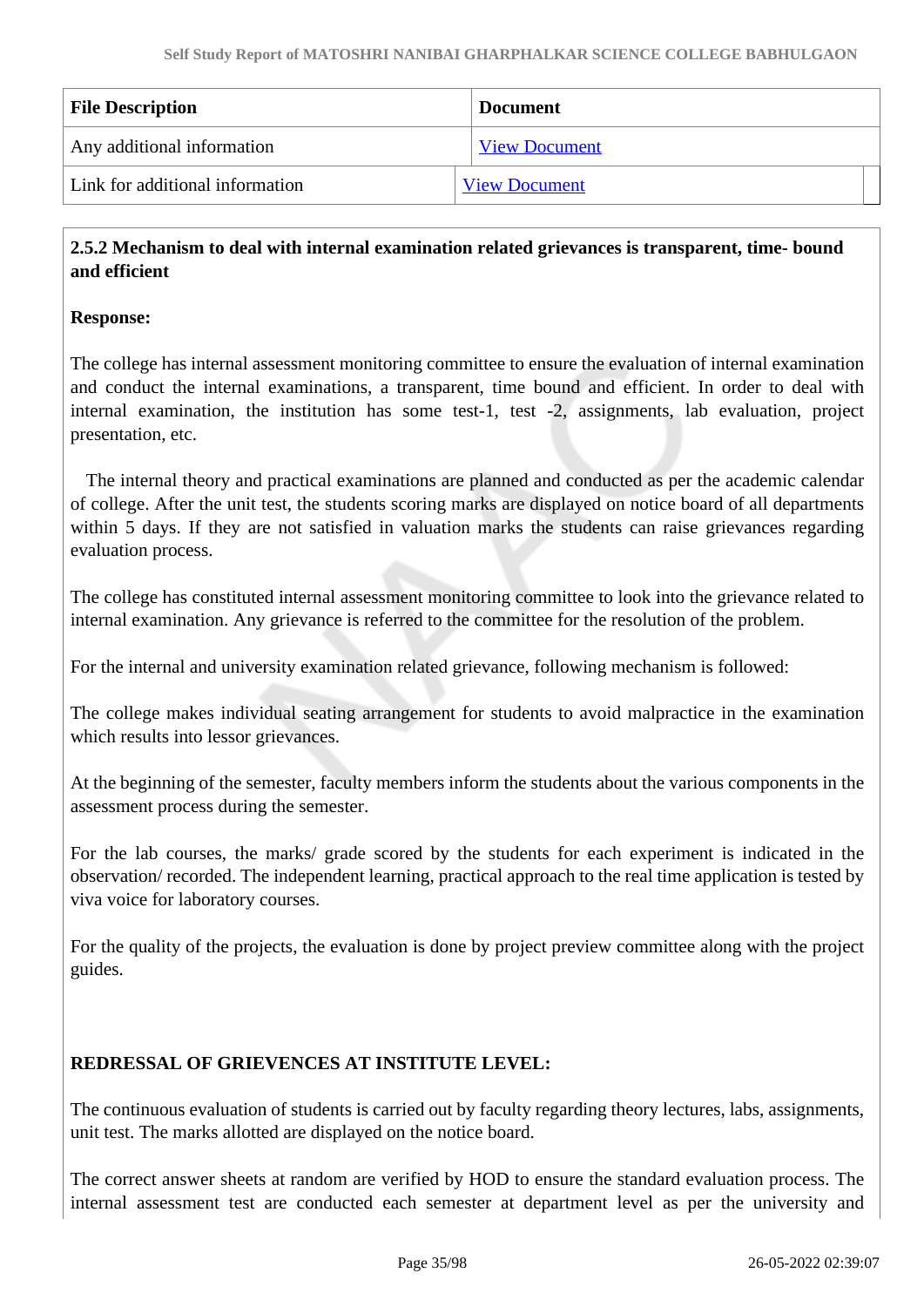communicated to the students well in advance.

With respect to internal exam, if students are not able to write the exams because of unavoidable reasons, they can request the principal. After the approval of principal students are allowed to write the re-exams.

Thus, the institution makes maximum efforts to ensure transparent mechanism to resolve examination related grievances.

| <b>File Description</b>         | <b>Document</b>      |
|---------------------------------|----------------------|
| Any additional information      | <b>View Document</b> |
| Link for additional information | <b>View Document</b> |

### **2.6 Student Performance and Learning Outcomes**

 **2.6.1 Teachers and students are aware of the stated Programme and course outcomes of the Programmes offered by the institution.**

#### **Response:**

Matoshri Nanibai Ghalphalkar Science College is the Single Science faculty college in Babhulgaon offers Bachelor of Science Course for the students who lives in rural area with different subjects. This institution offers B.Sc. Course with the subjects Physics, Mathematics, Electronics, Chemistry, and Computer Science from 2008. The institute introduced Botany and Zoology in 2018.

Before starting the new session faculty arranges program for the students who are admitted to the institution in which all information regarding to the course are given.

The college is affiliated to the Sant Gadge Baba Amravati University and follows the program. Programme has specific objectives and the over-all design of the course ensures a certain set of skills and competence that the students graduating from the institution should gain at the end of the program. Some of the key acquirement or the advantages that are expected from the students are knowledge, skill development, creative thinking, discipline, ability to work in team and leadership skills for their future. The program is designed in such a manner that the students learn the knowledge regarding to science.

The course outcomes are prefaced to each syllabus and shared with all the students and the staff members. The entire program offered by the institution emphasize on academic quality. In General, the course outcomes of the institution focus on empowering the students for higher studies, research, and entrepreneurship for competitive examination. Also, the college ensures that during the course of implementation, the stated objectives of the curriculum are achieved. To do this, various practice tests, yearly exams are conducted to monitor the outcomes of the syllabus. Systematic documentation is maintained to review the outcomes of the curriculum. Program Specific Outcomes: Various programs offered by the college have specific outcomes such as:

#### **B.Sc. (Bachelor of Science)**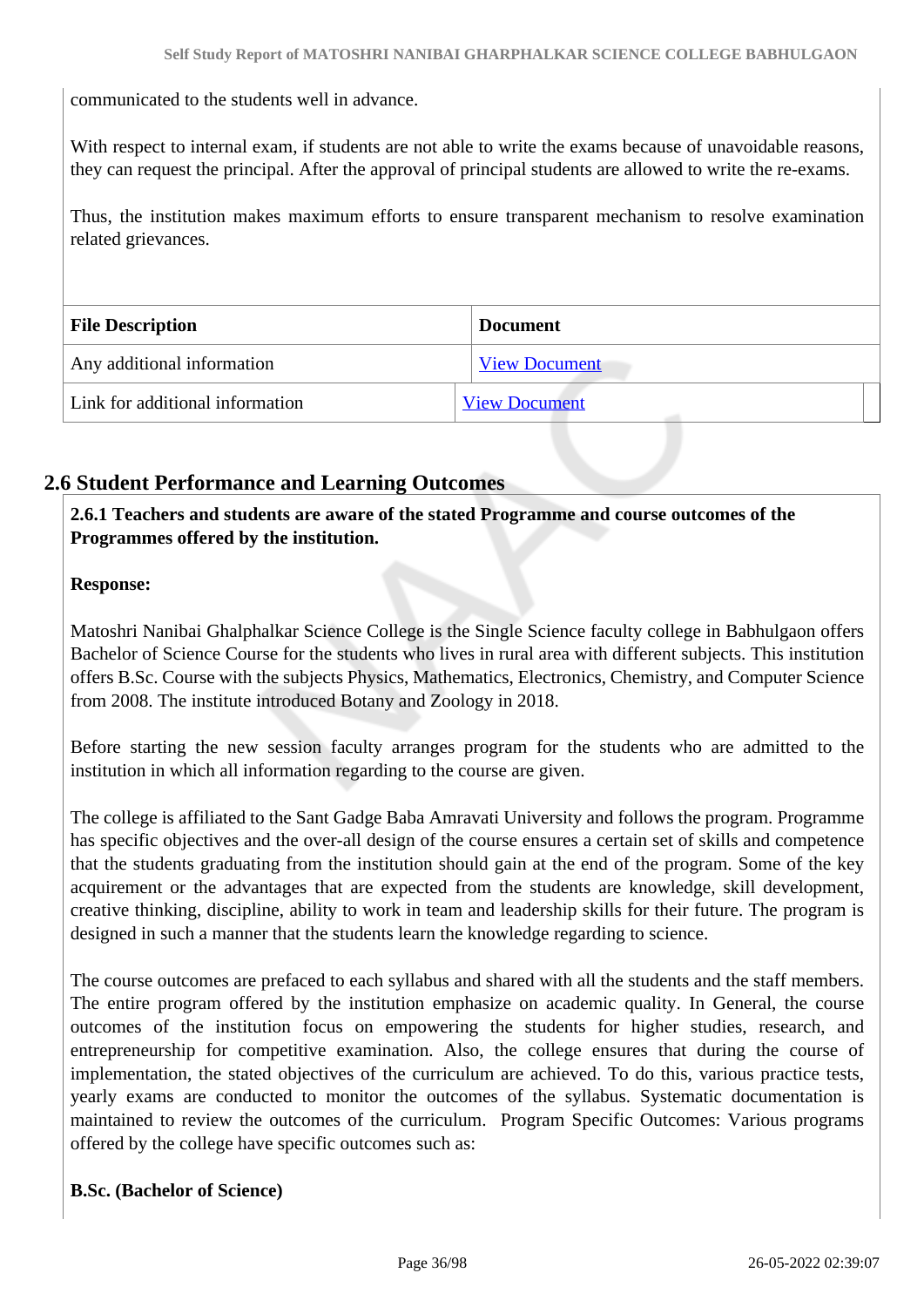# **Program Outcomes:**

**PO1:** Ability to think, acquire knowledge and skills through logical reasoning and to in calculate the habit of self-learning.

**PO2:** Ability to analyse the result and apply them in various problem.

**PO3:** Ability to communicate various concepts of B.SC. programme effectively using examples and their geometrical visualization.

**PO4:** Compatibility of demonstrating comprehensive knowledge of B.Sc. Programme.

**PO5:** This program will also help students to enhance their employability for jobs in different sectors.

| <b>File Description</b>                                | Document             |
|--------------------------------------------------------|----------------------|
| Upload COs for all courses (examples from<br>Glossary) | <b>View Document</b> |
| Upload any additional information                      | <b>View Document</b> |
| Paste link for Additional information                  | <b>View Document</b> |

#### **2.6.2 Attainment of programme outcomes and course outcomes are evaluated by the institution.**

#### **Response:**

 The assessment tools and processes used for measuring the attainment of each of the program outcomes and program specific outcomes are mentioned below:

Institution has outcome-based education mechanism to ensure the attainment of course outcome and program outcomes. The objective and outcomes are property mapped for testing and evaluation of students so PSO's are attained through the capability of mapping in terms of knowledge and skills. The departments adopt both direct and indirect methods of assessment to ensure attainments of PO and CO.

#### **Direct methods:**

- Internal test
- Group discussion
- Student's projects
- Laboratory performance
- Assignments
- Semester test
- Semester end theory test

The score of this assessment is taken into account for evaluation CO's.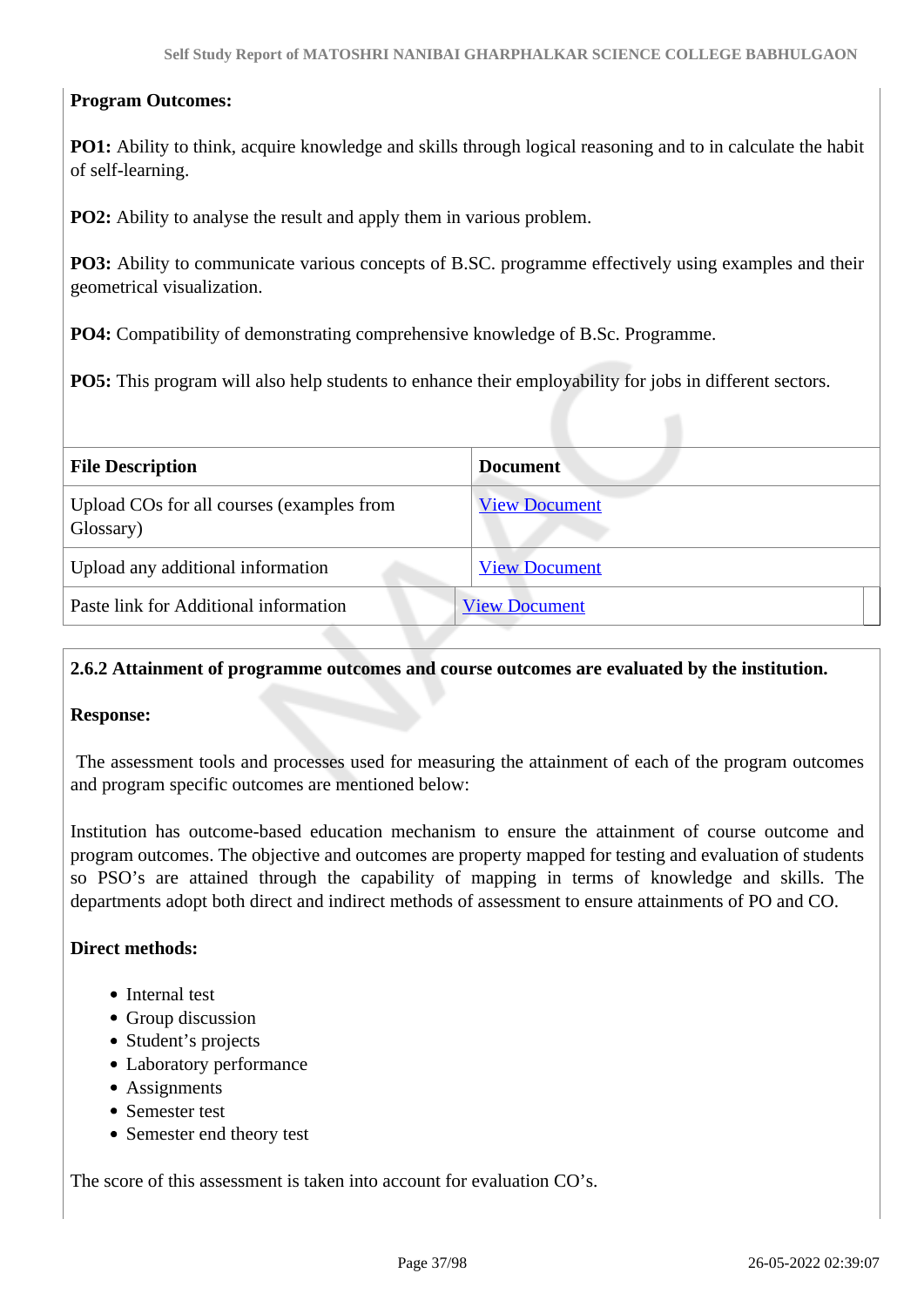#### **Indirect assessment methods:**

- Alumni survey
- Co-curricular activities
- Extracurricular activities
- feedback

#### **Attainment of the course outcomes:**

The course outcome is measured by syllabus, continuous evaluation (internal evaluation), setting up of question paper, evaluation and result.

At the departmental level the heads of the department and the teachers who are engaged in any class strive to complete the courses in time and in some cases extra classes are conducted for the students who are identified as relatively slow learners. Internal tests are held to evaluate co.

In the end of semester, a written examination of 3 hours as per the University pattern is conducted. This helps students to get acquainted with the university question pattern and prepare accordingly.

#### **Assessment of PO / PSO:**

The program specific outcome is measured by taking the aggregate result of all courses in a given program of an individual student and then the average performance of all the students in a given programs. The assignments are provided to students and they refer the text books to find out the answer and understand the excepted outcome of the given problem.

| <b>File Description</b>               | <b>Document</b>      |
|---------------------------------------|----------------------|
| Upload any additional information     | <b>View Document</b> |
| Paste link for Additional information | <b>View Document</b> |

#### **2.6.3 Average pass percentage of Students during last five years**

#### **Response:** 77.35

2.6.3.1 **Total number of final year students who passed the university examination year-wise during the last five years**

| 2020-21 | 2019-20 | 2018-19 | 2017-18 | 2016-17 |
|---------|---------|---------|---------|---------|
| 103     | 91      | 68      | 54      | 19      |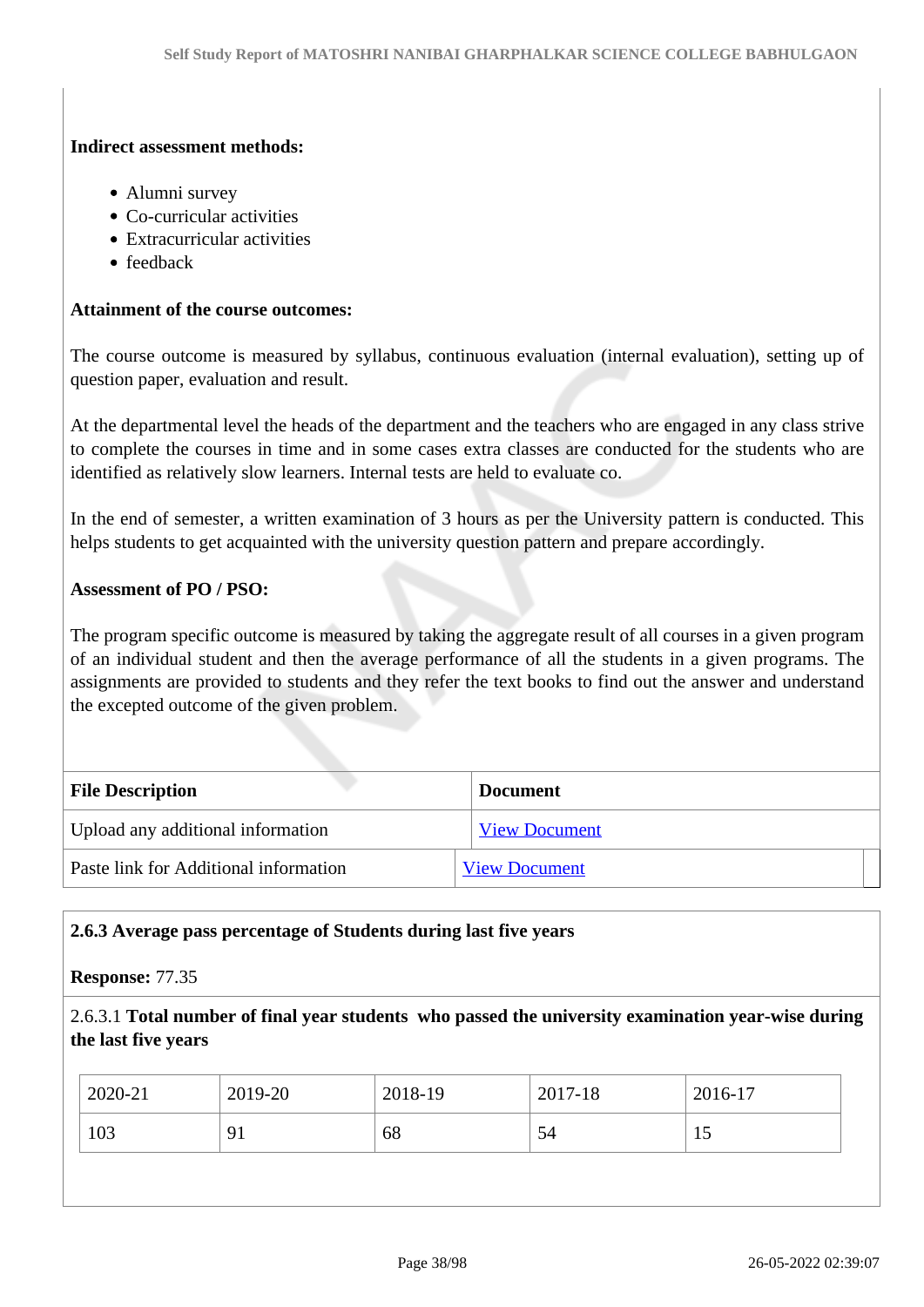|                                         | during the last five years       |                      |         |                      | 2.6.3.2 Total number of final year students who appeared for the university examination year-wise |
|-----------------------------------------|----------------------------------|----------------------|---------|----------------------|---------------------------------------------------------------------------------------------------|
|                                         | 2020-21                          | 2019-20              | 2018-19 | 2017-18              | 2016-17                                                                                           |
|                                         | 112                              | 92                   | 94      | 68                   | 34                                                                                                |
|                                         | <b>File Description</b>          |                      |         | <b>Document</b>      |                                                                                                   |
| Upload any additional information       |                                  | <b>View Document</b> |         |                      |                                                                                                   |
| Institutional data in prescribed format |                                  | <b>View Document</b> |         |                      |                                                                                                   |
|                                         | Paste link for the annual report |                      |         | <b>View Document</b> |                                                                                                   |

# **2.7 Student Satisfaction Survey**

| 2.7.1 Online student satisfaction survey regarding teaching learning process |                      |
|------------------------------------------------------------------------------|----------------------|
| <b>Response: 3.42</b>                                                        |                      |
| <b>File Description</b>                                                      | <b>Document</b>      |
| Upload database of all currently enrolled students<br>(Data Template)        | <b>View Document</b> |
| Upload any additional information                                            | <b>View Document</b> |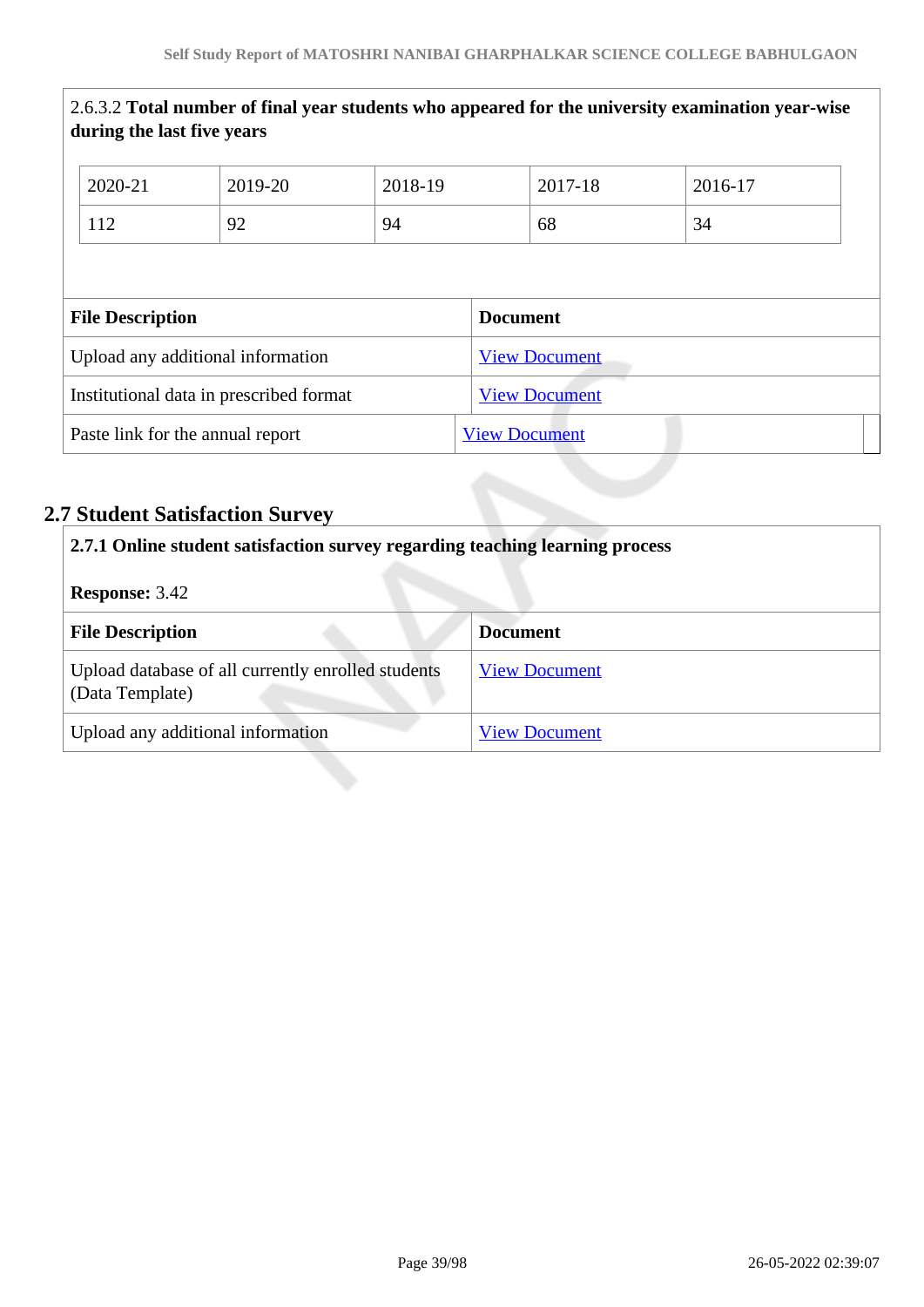# **Criterion 3 - Research, Innovations and Extension**

# **3.1 Resource Mobilization for Research**

 **3.1.1 Grants received from Government and non-governmental agencies for research projects / endowments in the institution during the last five years (INR in Lakhs)** 

**Response:** 0

3.1.1.1 **Total Grants from Government and non-governmental agencies for research projects / endowments in the institution during the last five years (INR in Lakhs)**

| $12020 - 21$ | 2019-20 | 2018-19 | 2017-18 | 2016-17 |
|--------------|---------|---------|---------|---------|
|              |         |         | 0       | ν       |

| <b>File Description</b>                 | Document             |
|-----------------------------------------|----------------------|
| Institutional data in prescribed format | <b>View Document</b> |

# **3.1.2 Percentage of departments having Research projects funded by government and non government agencies during the last five years**

#### **Response:** 0

# 3.1.2.1 **Number of departments having Research projects funded by government and nongovernment agencies during the last five years**

| 2020-21 | 2019-20 | 2018-19 | 2017-18 | $2016-17$ |
|---------|---------|---------|---------|-----------|
|         | ◡       | ິ       |         | ν         |

#### 3.1.2.2 **Number of departments offering academic programes**

| 2020-21 | 2019-20 | 2018-19 | 2017-18 | 2016-17 |
|---------|---------|---------|---------|---------|
| -       |         |         | ັ       | ັ       |

| <b>File Description</b>                 | <b>Document</b>      |
|-----------------------------------------|----------------------|
| Institutional data in prescribed format | <b>View Document</b> |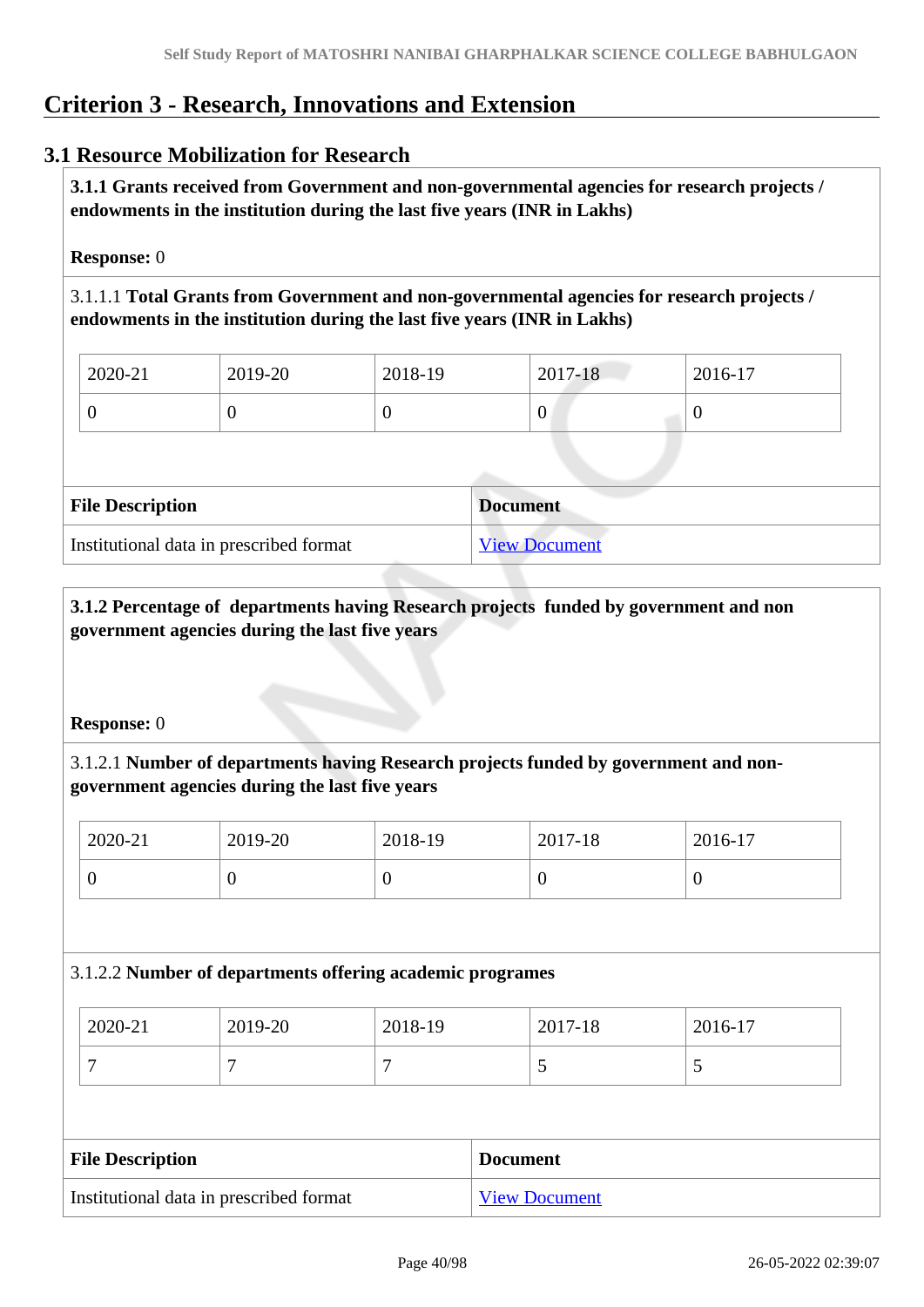**3.1.3 Number of Seminars/conferences/workshops conducted by the institution during the last five years**

#### **Response:** 4

# 3.1.3.1 **Total number of Seminars/conferences/workshops conducted by the institution year-wise during last five years**

| 2020-21 | 2019-20         | 2018-19 | 2017-18 | 2016-17 |
|---------|-----------------|---------|---------|---------|
| 01      | $\overline{00}$ | ∼       | ◡       | 01      |

| <b>File Description</b>                 | <b>Document</b>      |
|-----------------------------------------|----------------------|
| Report of the event                     | <b>View Document</b> |
| Institutional data in prescribed format | <b>View Document</b> |

# **3.2 Research Publications and Awards**

 **3.2.1 Number of papers published per teacher in the Journals notified on UGC website during the last five years** 

#### **Response:** 0

3.2.1.1 **Number of research papers in the Journals notified on UGC website during the last five years.**

| 2020-21 | 2019-20 | 2018-19 | 2017-18 | 2016-17 |
|---------|---------|---------|---------|---------|
|         | ν       | ິ       | ν       | ິ       |

| <b>File Description</b>                 | <b>Document</b>      |
|-----------------------------------------|----------------------|
| Institutional data in prescribed format | <b>View Document</b> |
| Any additional information              | <b>View Document</b> |

 **3.2.2 Number of books and chapters in edited volumes/books published and papers published in national/ international conference proceedings per teacher during last five years**

#### **Response:** 0.2

3.2.2.1 **Total number of books and chapters in edited volumes/books published and papers in**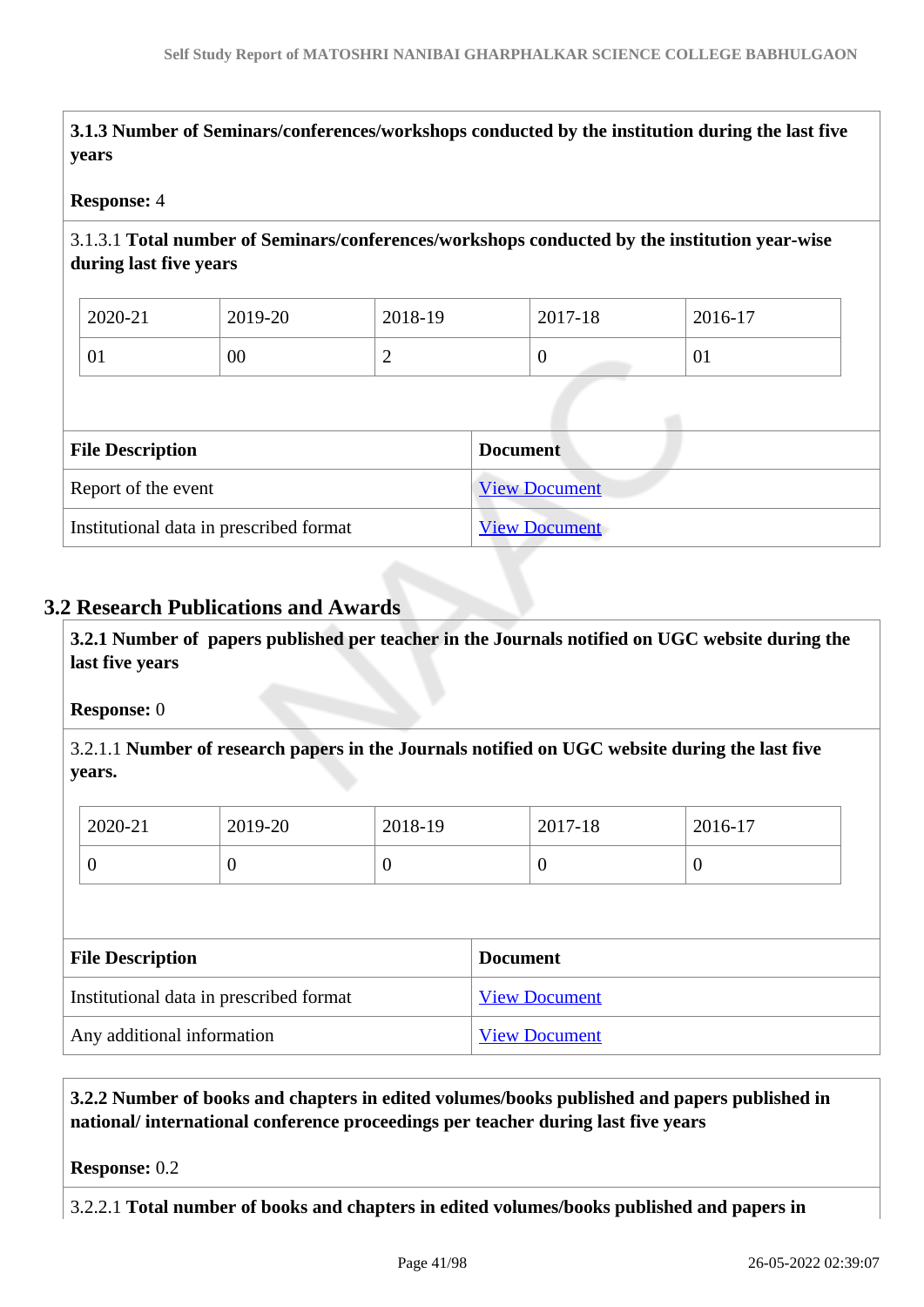|                                         | 2020-21        | 2019-20              | 2018-19         |  | 2017-18 | 2016-17 |
|-----------------------------------------|----------------|----------------------|-----------------|--|---------|---------|
|                                         | $\overline{0}$ | $\theta$             |                 |  |         |         |
|                                         |                |                      |                 |  |         |         |
| <b>File Description</b>                 |                |                      | <b>Document</b> |  |         |         |
| Institutional data in prescribed format |                | <b>View Document</b> |                 |  |         |         |
| Any additional information              |                | <b>View Document</b> |                 |  |         |         |

#### **national/ international conference proceedings year-wise during last five years**

# **3.3 Extension Activities**

 **3.3.1 Extension activities are carried out in the neighborhood community, sensitizing students to social issues, for their holistic development, and impact thereof during the last five years.**

#### **Response:**

MNG Science College provides lots of importance to holistic development and social needs by motivating students and conducted many activities focusing on social issues during last five years.

The NSS is the national service scheme is an Indian government sponsored flagship for public service program conducted by the ministry of youth affairs and sports of the government of India. The aim of NSS is developing the student's personality through community services. NSS is a voluntary association of young people in college, Universities level working for a campus community

MNG Science College has 50 dedicated students volunteers under the NSS. All these Students work on extensively on the social issues in the neighbourhood of college campus and the adopted village.

#### **Activities of extensions:**

- Self defence training
- Tree Plantations
- Pulse polio camping
- Women empowerment
- Disaster management programme
- Yoga training
- Disease Awareness and health camps
- Swacch bharat abhiyan
- Personality and skill development programmes
- Voting awareness programmes
- Covid awareness programmes

These activities develop students into ideal citizen with high moral values and social responsibilities.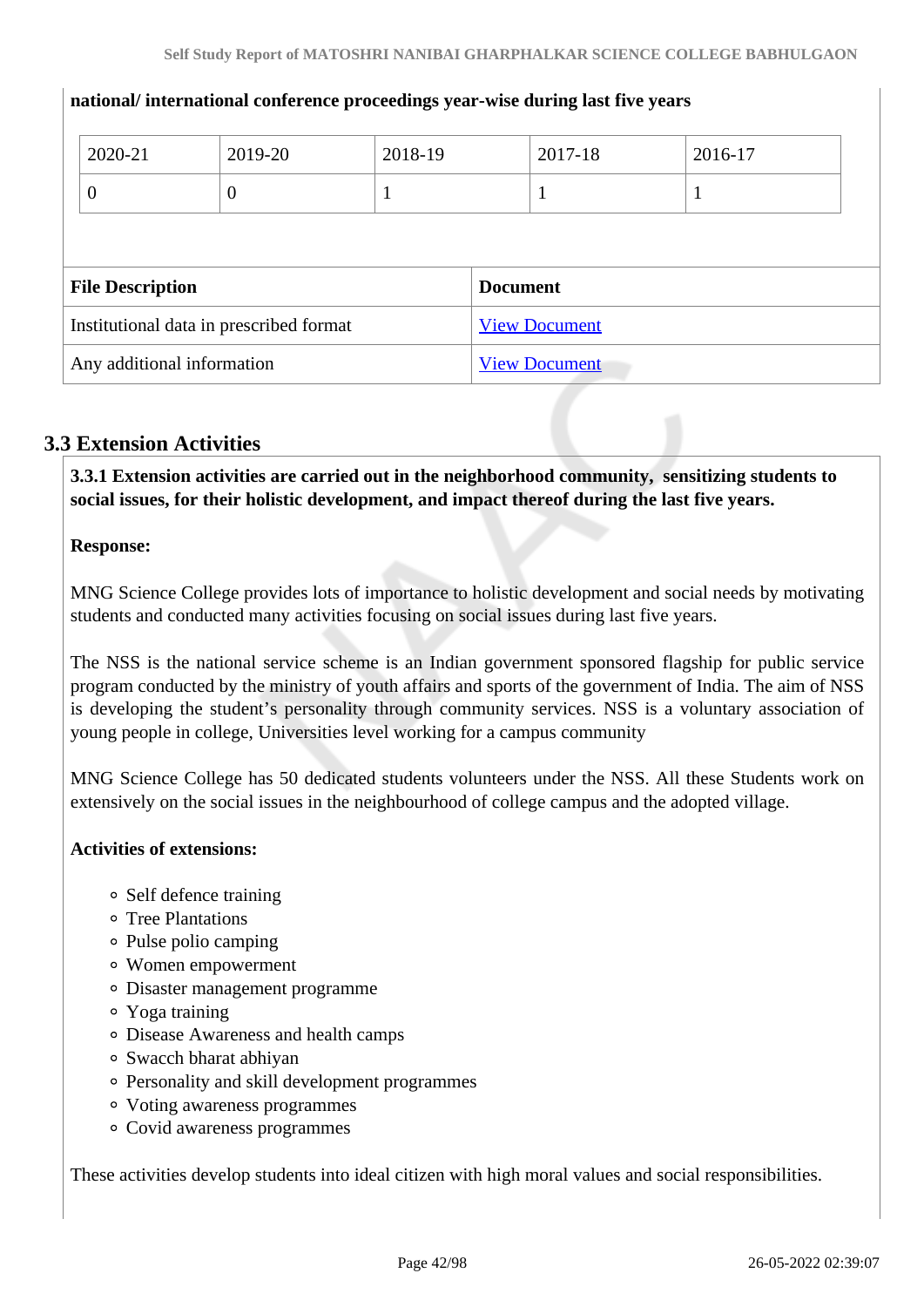#### **Impact of extension activities**

The main aim of this program is to gain idea of social issues and to give social service without any discrimination.

- **Humanity**: Due to the extension and social service students gain thequality of being kind and understanding of social issues and solving them.
- **Impartiality**:
- **Neutrality:**
- **Independence:**
- **Voluntary service:**
- **Unity:**
- **Universality:**

are the moral building blocks of the extension activities.

| <b>File Description</b>               | <b>Document</b>      |
|---------------------------------------|----------------------|
| Upload any additional information     | <b>View Document</b> |
| Paste link for additional information | <b>View Document</b> |
|                                       |                      |

# **3.3.2 Number of awards and recognitions received for extension activities from government/ government recognised bodies during the last five years**

**Response:** 2

3.3.2.1 **Total number of awards and recognition received for extension activities from Government/ Government recognised bodies year-wise during the last five years.**

| 2020-21 | 2019-20 | 2018-19 | 2017-18 | 2016-17 |
|---------|---------|---------|---------|---------|
|         |         | v       |         | ν       |

| <b>File Description</b>                 | <b>Document</b>      |
|-----------------------------------------|----------------------|
| Institutional data in prescribed format | <b>View Document</b> |
| e-copy of the award letters             | <b>View Document</b> |
| Any additional information              | <b>View Document</b> |

 **3.3.3 Number of extension and outreach programs conducted by the institution through NSS/NCC, Government and Government recognised bodies during the last five years**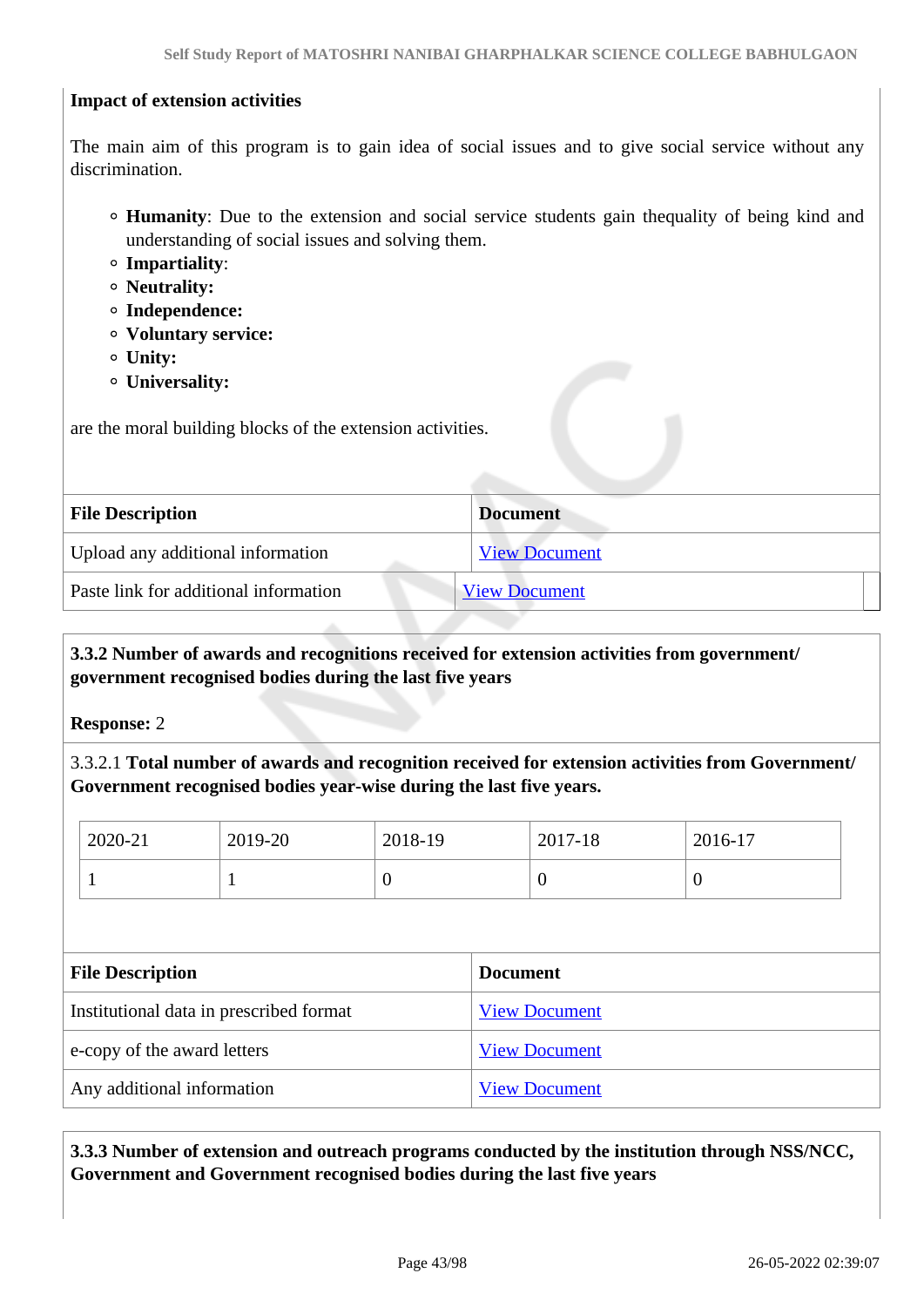#### **Response:** 24

# 3.3.3.1 **Number of extension and outreach programs conducted by the institution through NSS/NCC, Government and Government recognised bodies during the last five years**

| 2020-21                                 | 2019-20        | 2018-19              |                      | 2017-18 | 2016-17 |  |
|-----------------------------------------|----------------|----------------------|----------------------|---------|---------|--|
| $\overline{0}$                          | $\overline{4}$ | 12                   |                      | 3       | 5       |  |
|                                         |                |                      |                      |         |         |  |
| <b>File Description</b>                 |                |                      | <b>Document</b>      |         |         |  |
| Reports of the event organized          |                | <b>View Document</b> |                      |         |         |  |
| Institutional data in prescribed format |                | <b>View Document</b> |                      |         |         |  |
| Any additional information              |                |                      | <b>View Document</b> |         |         |  |

#### **3.3.4 Average percentage of students participating in extension activities at 3.3.3. above during last five years**

#### **Response:** 15.57

3.3.4.1 **Total number of Students participating in extension activities conducted in collaboration with industry, community and Non- Government Organizations through NSS/ NCC/ Red Cross/ YRC etc., year-wise during last five years**

| 2020-21 | 2019-20 | 2018-19 | 2017-18 | $2016-17$ |
|---------|---------|---------|---------|-----------|
|         | 50      | 50      | 50      | 50        |

| <b>File Description</b>                 | <b>Document</b>      |
|-----------------------------------------|----------------------|
| Report of the event                     | <b>View Document</b> |
| Institutional data in prescribed format | <b>View Document</b> |
| Any additional information              | <b>View Document</b> |

#### **3.4 Collaboration**

 **3.4.1 The Institution has several collaborations/linkages for Faculty exchange, Student exchange, Internship, Field trip, On-job training, research etc during the last five years** 

**Response:** 2

3.4.1.1 **Number of linkages for faculty exchange, student exchange, internship, field trip, on-job**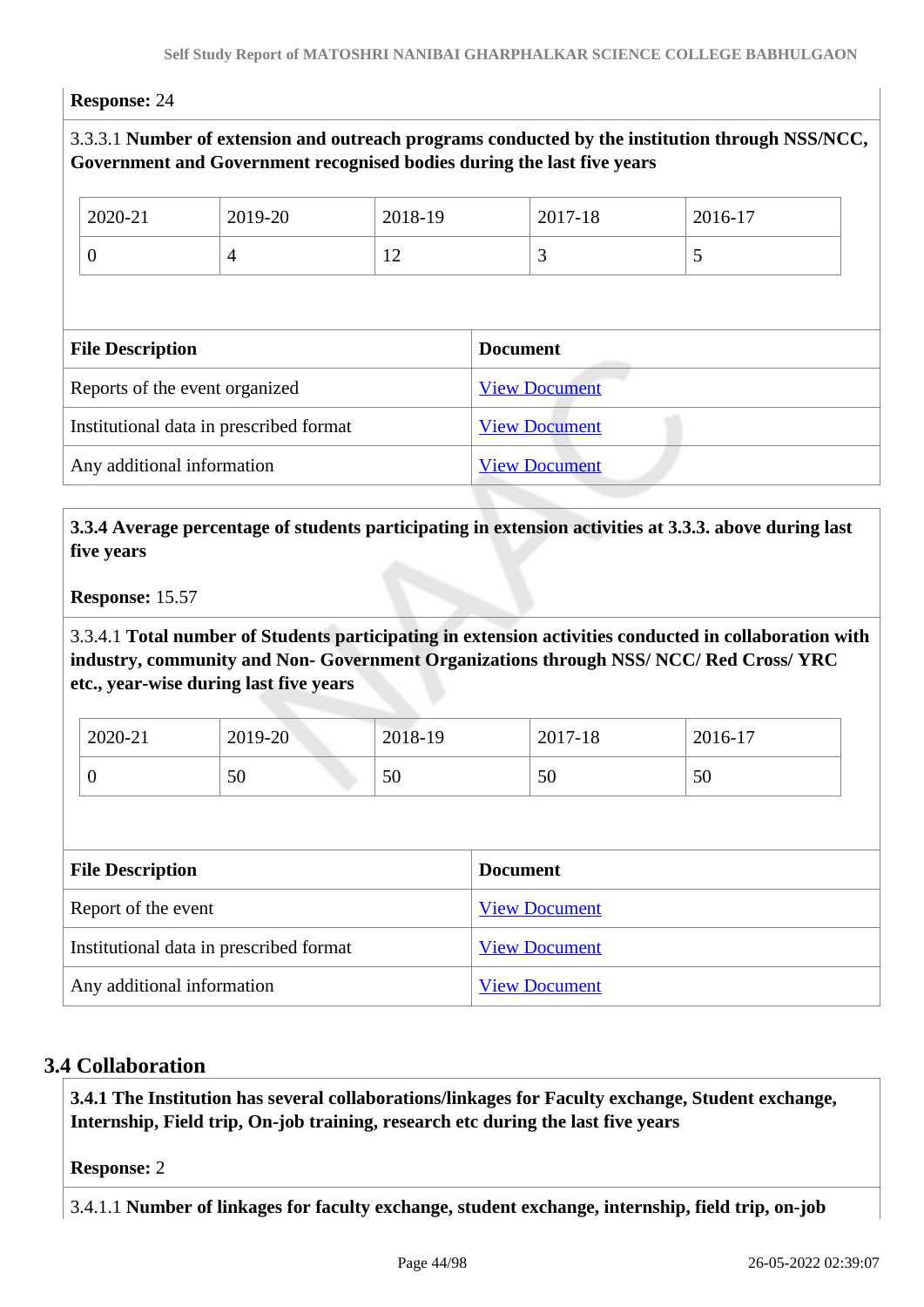# 2020-21 2019-20 2018-19 2017-18 2016-17 0 0 0 1 1 **File Description Document** Institutional data in prescribed format [View Document](https://assessmentonline.naac.gov.in/storage/app/hei/SSR/102730/3.4.1_1641469210_7255.xlsx) e-copies of linkage related Document [View Document](https://assessmentonline.naac.gov.in/storage/app/hei/SSR/102730/3.4.1_1641469239_7255.pdf) Any additional information [View Document](https://assessmentonline.naac.gov.in/storage/app/hei/SSR/102730/3.4.1_1641478985_7255.pdf)

#### **training, research etc year-wise during the last five years**

# **3.4.2 Number of functional MoUs with national and international institutions, universities, industries, corporate houses etc. during the last five years**

**Response:** 17

## 3.4.2.1 **Number of functional MoUs with Institutions of national, international importance, other universities, industries, corporate houses etc. year-wise during the last five years**

| 2020-21 | 2019-20 | 2018-19 | 2017-18 | 2016-17 |
|---------|---------|---------|---------|---------|
| ∽       | -       | 4       |         |         |

| <b>File Description</b>                                               | <b>Document</b>      |
|-----------------------------------------------------------------------|----------------------|
| Upload any additional information                                     | <b>View Document</b> |
| Institutional data in prescribed format (Data<br>template)            | <b>View Document</b> |
| e-Copies of the MoUs with institution./ industry/<br>corporate houses | <b>View Document</b> |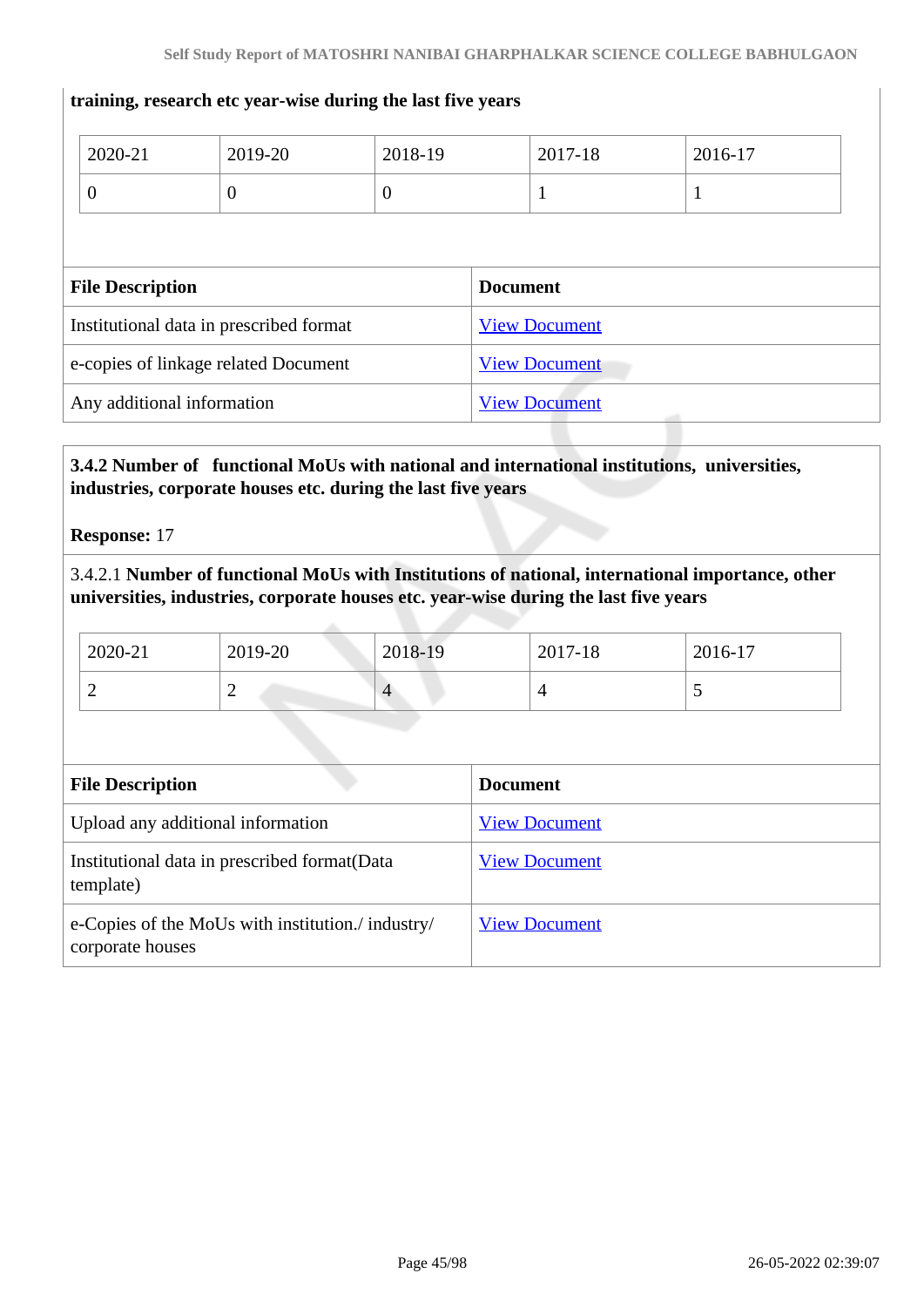# **Criterion 4 - Infrastructure and Learning Resources**

# **4.1 Physical Facilities**

 **4.1.1 The Institution has adequate infrastructure and physical facilities for teaching- learning. viz., classrooms, laboratories, computing equipment etc.** 

#### **Response:**

College has six classrooms and well-established departments which are Department of Computer science, Department of Electronics, Department of Mathematics, Department of Physics, Department of Chemistry, Department of Botany and Department of Zoology. All departments have laboratories with essential facilities. The College has spacious classrooms, laboratories and library with appropriate light arrangement ventilation and proper electric supply accompanied with appropriate number of switch boards and power plugs. Every laboratory has sophisticated instrument facility, Broadband Internet facility. Besides, the computer laboratory college has a computer system set-up in the office and in the Library with a LAN facility. Several required licensed software is installed in the system. For Seminar slide projector, overhead projector and LCD projector are accessible. With the above infrastructure college has an Internet facility, notice board, digital Sound system, Scanner and Photocopy Machine, and Laptop. Along with this, a conference hall with LCD projector and an oval shaped meeting table with chairs is available. The auditorium hall is present to conduct any function or meeting. Regular classroom teaching, practical in the laboratories and computerized office work are some examples of the utilization of the infrastructural facilities. Apart from the routine work as mentioned above, the facilities are used for conducting the social programmes organized by the government agencies, some NGOs and the college.

| <b>File Description</b>               | <b>Document</b>      |
|---------------------------------------|----------------------|
| Upload any additional information     | <b>View Document</b> |
| Paste link for additional information | <b>View Document</b> |

# **4.1.2 The Institution has adequate facilities for cultural activities, sports, games (indoor, outdoor), gymnasium, yoga centre etc.**

#### **Response:**

Facilities for sports:

College has sports facilities for both outdoor and indoor games: Cricket, Kabbaddi, Kho-Kho, Volleyball, Athletics, Table –tennis, Badminton, Chess and Carrom. Total area for sports and games field is 76\*61m. College has a contract with 'Maharudra Vyayam Shala' nearby gymnasium to be used for staff members and students. College organizes yoga practices for students, teaching and non-teaching faculties. Our faculty professor Dr. S. S. Battalwar serves as yoga instructor at various places in Yavatmal.

NSS: College had 509.6 sq. ft independent well-equipped office for NSS. Budget sanctioned for NSS by the government is fully utilised.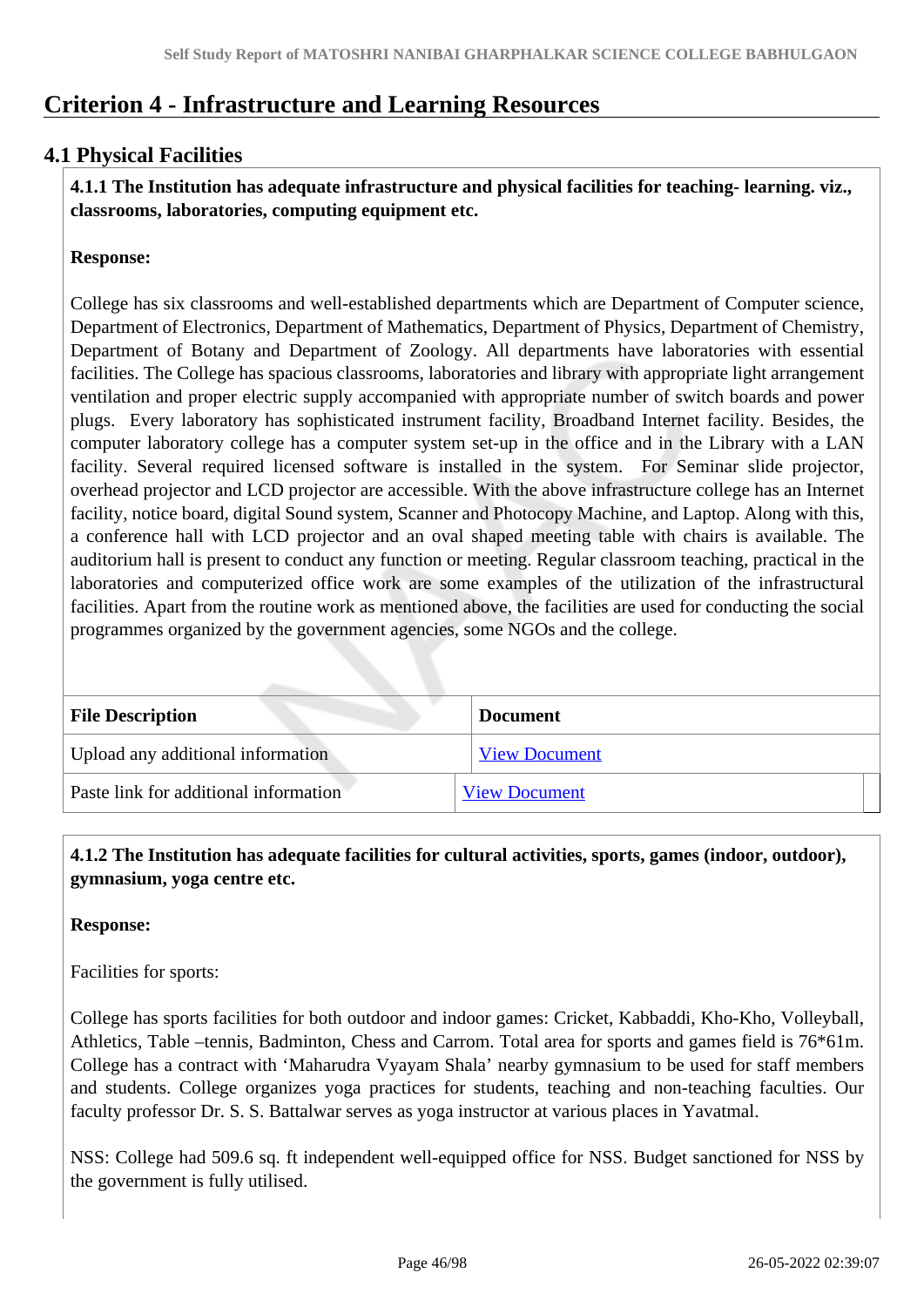Facilities for cultural activities:

College has 1536.6 sq. ft Auditorium Hall for cultural activities.

 Auditorium: The Size of Auditorium is 1536.6 Sq. ft. This is useful to conduct cultural programmes. Auditorium is well equipped with a proper sound system and podium.

| <b>File Description</b>               | <b>Document</b>      |
|---------------------------------------|----------------------|
| Upload any additional information     | <b>View Document</b> |
| Paste link for additional information | <b>View Document</b> |

# **4.1.3 Percentage of classrooms and seminar halls with ICT- enabled facilities such as smart class, LMS, etc.** *(Data for the latest completed academic year)*

**Response:** 42.86

# 4.1.3.1 **Number of classrooms and seminar halls with ICT facilities**

Response: 3

| <b>File Description</b>                                    | <b>Document</b>      |
|------------------------------------------------------------|----------------------|
| Upload any additional information                          | <b>View Document</b> |
| Institutional data in prescribed format (Data<br>template) | <b>View Document</b> |
| Paste link for additional information                      | <b>View Document</b> |

#### **4.1.4 Average percentage of expenditure, excluding salary for infrastructure augmentation during last five years(INR in Lakhs)**

**Response:** 0

4.1.4.1 **Expenditure for infrastructure augmentation, excluding salary year-wise during last five years (INR in lakhs)**

|                  | 2020-21 | 2019-20 | 2018-19 | 2017-18 | 2016-17 |
|------------------|---------|---------|---------|---------|---------|
| ν<br>U<br>ν<br>ິ |         |         |         |         |         |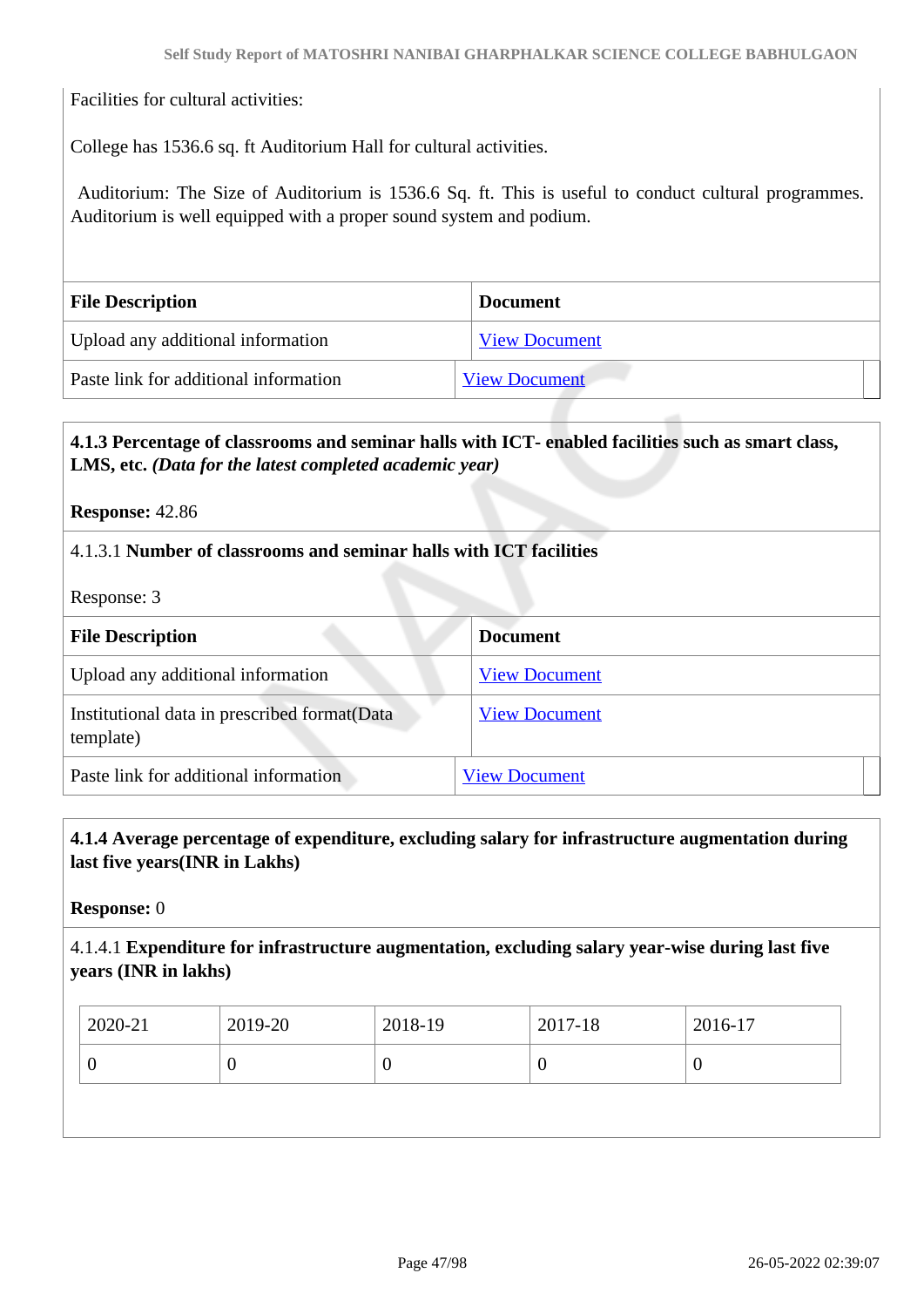| <b>File Description</b>                                    | <b>Document</b>      |
|------------------------------------------------------------|----------------------|
| Upload audited utilization statements                      | <b>View Document</b> |
| Institutional data in prescribed format (Data<br>template) | <b>View Document</b> |

# **4.2 Library as a Learning Resource**

# **4.2.1 Library is automated using Integrated Library Management System (ILMS)**

# **Response:**

College provides Open Access Catalogue for students and staff. Library has joint reading room. Reading room is well furnished for accommodation of students and staff as well. Separate stand and rack are maintained for newspaper section. Total area of the library is 1978.6 Sq. Mt. Total seating capacity is 60 students approximately. On working days library remains open from 10 am to 5.30 Pm. Among total area for 782.86 Sq. Mt. Area is used as student reading room and 299 Sq. Mt. as staffs study room. Reaming 896.14 sq.mt area is occupied by stack room, journal section, technical section, circulation section, Librarians Table Section, Library Internet section and Periodical Section. Library has ILMS software.

| Computer systems      | 03          |  |
|-----------------------|-------------|--|
| Name of ILMS software | Libsoft     |  |
| Nature of automation  | Partially   |  |
| <b>Version</b>        | 2.0         |  |
| Year of Automation    | 2016        |  |
| Printer               | 01          |  |
| Photocopy machine     | 01          |  |
| Internet bandwidth    | $100$ mbps. |  |
|                       |             |  |

Library ensures the purchase and utilization of books, journals and other reading materials as per the staff recommendations and library advisory committee recommendations. Library service provider maintains independent groups for all three year to keep students and staff members updated about new arrivals in Library and even for distribution of weekly e-journals.

For e- journals, we provide student about online available free journal website address Such as NISCAIR (www.hopr.niscair.res.in), NDL: National Digital Library (https://ndl.iitkgp.ac.in/ ) INFLIBNET : Information And Library Network (https://ndl.iitkgp.ac.in/) and INSA : Indian National Science Academy (https://www.insaindia.res.in/).

Library has its own independent notice board along with rule and regulation chart.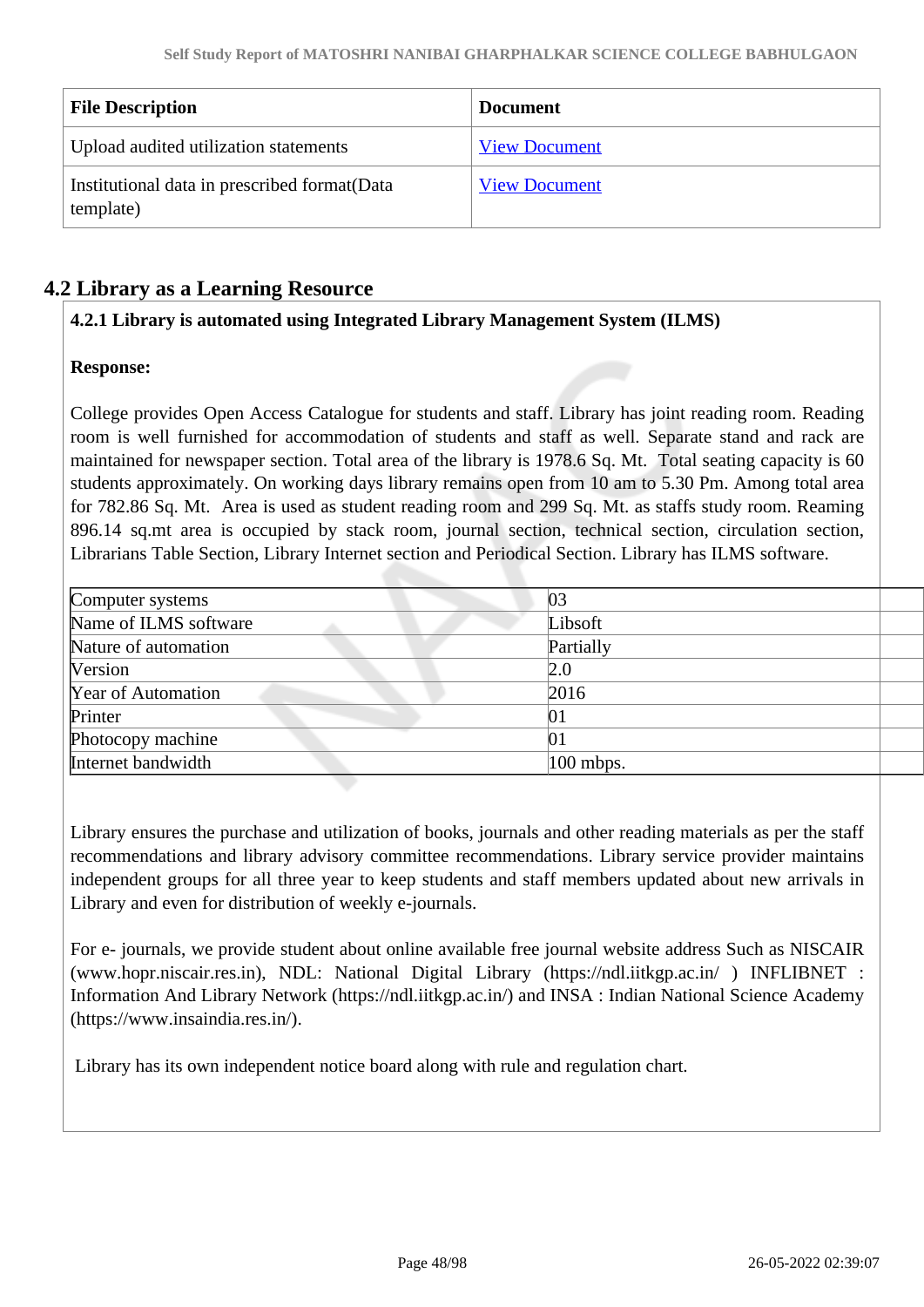| <b>File Description</b>               | <b>Document</b>      |
|---------------------------------------|----------------------|
| Upload any additional information     | <b>View Document</b> |
| Paste link for Additional Information | <b>View Document</b> |

#### **4.2.2 The institution has subscription for the following e-resources**

**1.e-journals 2.e-ShodhSindhu 3.Shodhganga Membership 4.e-books 5.Databases 6.Remote access to e-resources**

#### **Response:** A. Any 4 or more of the above

| <b>File Description</b>                                    | <b>Document</b>      |
|------------------------------------------------------------|----------------------|
| Upload any additional information                          | <b>View Document</b> |
| Institutional data in prescribed format (Data<br>template) | <b>View Document</b> |

# **4.2.3 Average annual expenditure for purchase of books/e-books and subscription to journals/ejournals during the last five years (INR in Lakhs)**

**Response:** 0.4

4.2.3.1 **Annual expenditure of purchase of books/e-books and subscription to journals/e- journals year wise during last five years (INR in Lakhs)**

| 2020-21 | 2019-20 | 2018-19 | 2017-18 | 2016-17 |
|---------|---------|---------|---------|---------|
| 0.01667 | 0.17872 | 0.23770 | 0.38798 | 1.19552 |

| <b>File Description</b>                                    | Document             |
|------------------------------------------------------------|----------------------|
| Institutional data in prescribed format (Data<br>template) | <b>View Document</b> |
| Audited statements of accounts                             | <b>View Document</b> |
| Any additional information                                 | <b>View Document</b> |

# **4.2.4 Percentage per day usage of library by teachers and students ( foot falls and login data for online access) during the latest completed academic year**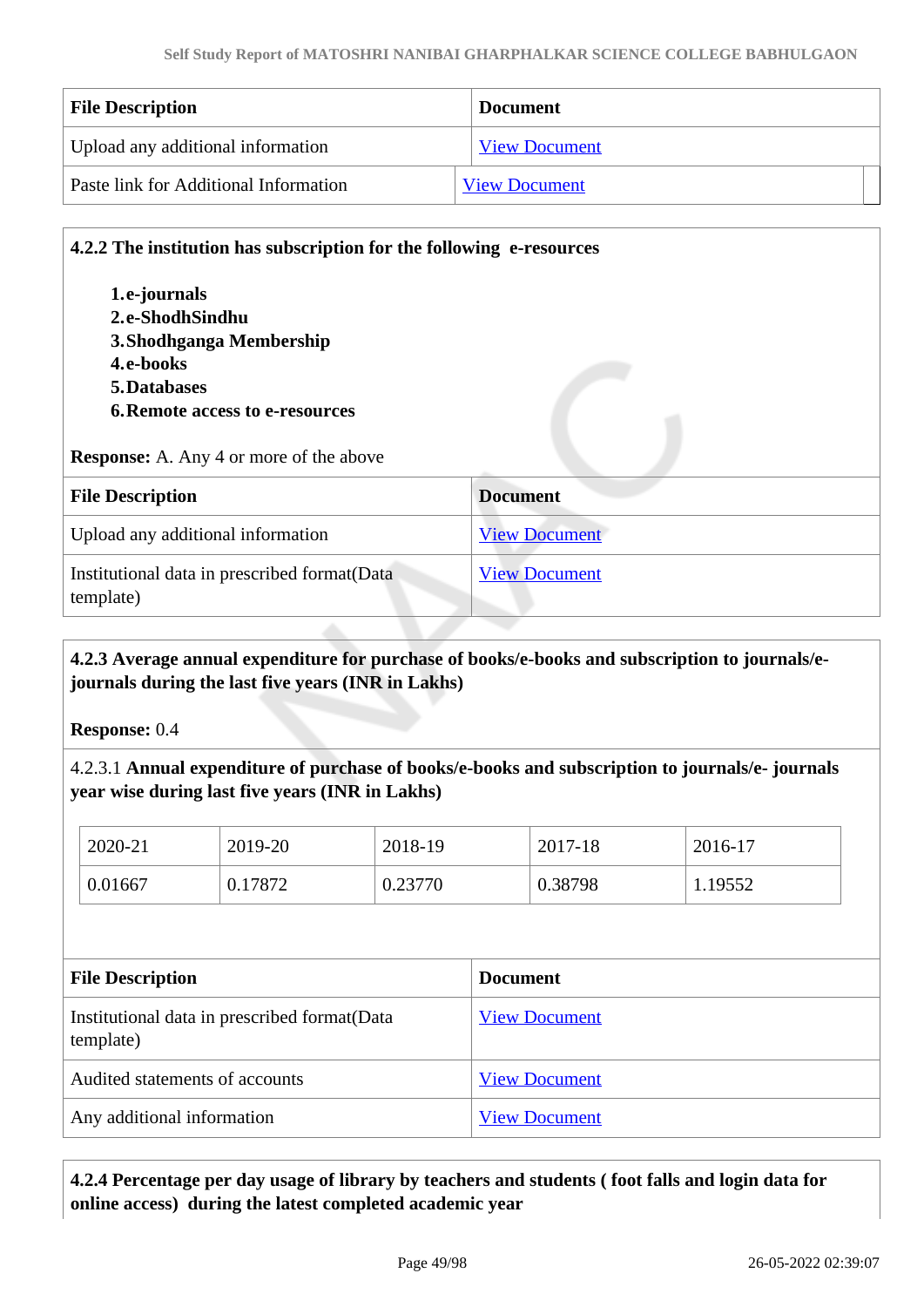# **Response:** 4.5

#### 4.2.4.1 **Number of teachers and students using library per day over last one year**

Response: 15

| <b>File Description</b>                           | <b>Document</b>      |
|---------------------------------------------------|----------------------|
| Details of library usage by teachers and students | <b>View Document</b> |
| Any additional information                        | <b>View Document</b> |

# **4.3 IT Infrastructure**

#### **4.3.1 Institution frequently updates its IT facilities including Wi-Fi**

#### **Response:**

Currently we are using a LAN facility in the office, computer lab and in the library. We are using licenced software for windows- 7, quick heal pro antivirus, win Pro 7 sp1 64-bit. There are 25 computers with internet facilities. The broadband internet facility is sufficient for use by the students and staff.

 The institute has BSNL Wi-Fi facility in college campus for the students and faculty members to avail internet connection at any place in college. The connectivity through a fully networked campus with IT infrastructure, computing and communication resources offers students the facilities of email, net surfing, up/down loading of web-based applications, besides helping them in preparing projects and seminars.

| <b>File Description</b>               | <b>Document</b>      |
|---------------------------------------|----------------------|
| Upload any additional information     | <b>View Document</b> |
| Paste link for additional information | <b>View Document</b> |

#### **4.3.2 Student - Computer ratio (Data for the latest completed academic year)**

# **Response:** 17:1

| <b>File Description</b>           | <b>Document</b>      |
|-----------------------------------|----------------------|
| Upload any additional information | <b>View Document</b> |
| Student – computer ratio          | <b>View Document</b> |

#### **4.3.3 Bandwidth of internet connection in the Institution**

**Response:** A. ?50 MBPS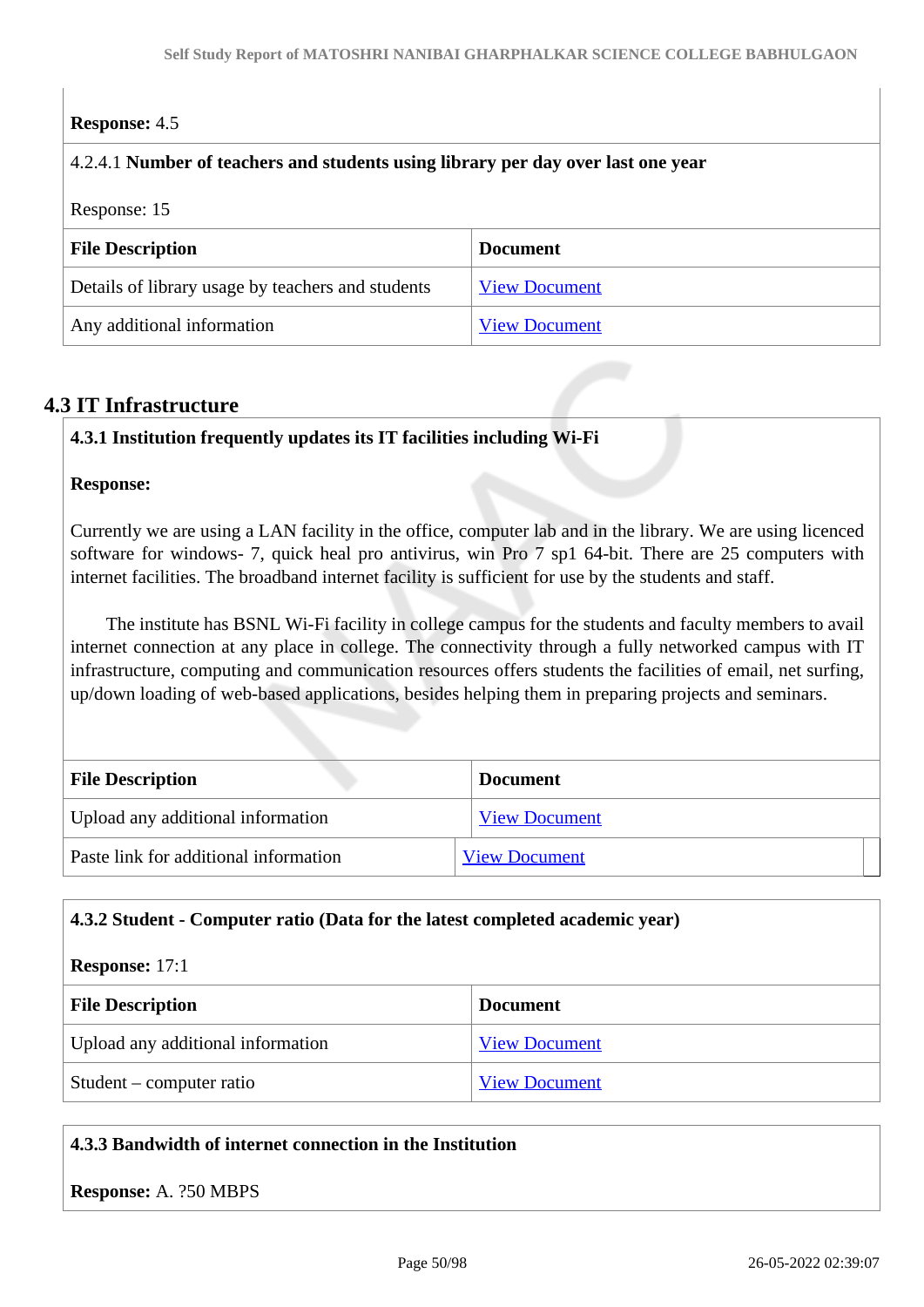| <b>File Description</b>                                                     | <b>Document</b>      |
|-----------------------------------------------------------------------------|----------------------|
| Details of available bandwidth of internet<br>connection in the Institution | <b>View Document</b> |

# **4.4 Maintenance of Campus Infrastructure**

 **4.4.1 Average percentage of expenditure incurred on maintenance of infrastructure (physical and academic support facilities) excluding salary component during the last five years(INR in Lakhs)**

**Response:** 23.25

4.4.1.1 **Expenditure incurred on maintenance of infrastructure (physical facilities and academic support facilities) excluding salary component year-wise during the last five years (INR in lakhs)**

| 2020-21 | 2019-20 | 2018-19 | 2017-18 | 2016-17 |
|---------|---------|---------|---------|---------|
| 2.25    | 3.94    | 6.47    | 5.98    | 22.78   |

| <b>File Description</b>                                   | <b>Document</b>      |
|-----------------------------------------------------------|----------------------|
| Institutional data in prescribed format(Data<br>template) | <b>View Document</b> |
| Audited statements of accounts                            | <b>View Document</b> |

# **4.4.2 There are established systems and procedures for maintaining and utilizing physical, academic and support facilities - laboratory, library, sports complex, computers, classrooms etc.**

**Response:** 

The infrastructure pertaining to physical, academic and support facilities in college are regularly maintained to ensure that they are of maximum benefit to the students as well as teaching and nonteaching staff. Staff members are deputed to ensure maintenance of the campus. There are various committees like Library, Sports, Gardening, etc. to ensure proper maintenance and upkeep. Suitable budget is allocated every year for the maintenance of various facilities. The various committees meet regularly to monitor the optimum use of infrastructure which is accessible to the students and staff of the college.

Most of the lectures take place in classrooms and some lectures with projector. This is to ensure usage of new audiovisual pedagogical techniques during the teaching process along with this we have open classrooms where lectures are given. The college has a Lab Assistants and Lab Attendants to ensure proper upkeep of the various labs including the computer science department.

The College has a well-equipped library. A Computer Lab has been set up to be used by various departments. Students make extensive use of the facility for reading and learning. The campus also has computers set up in the office and library with a LAN facility. Both the Library and office section of the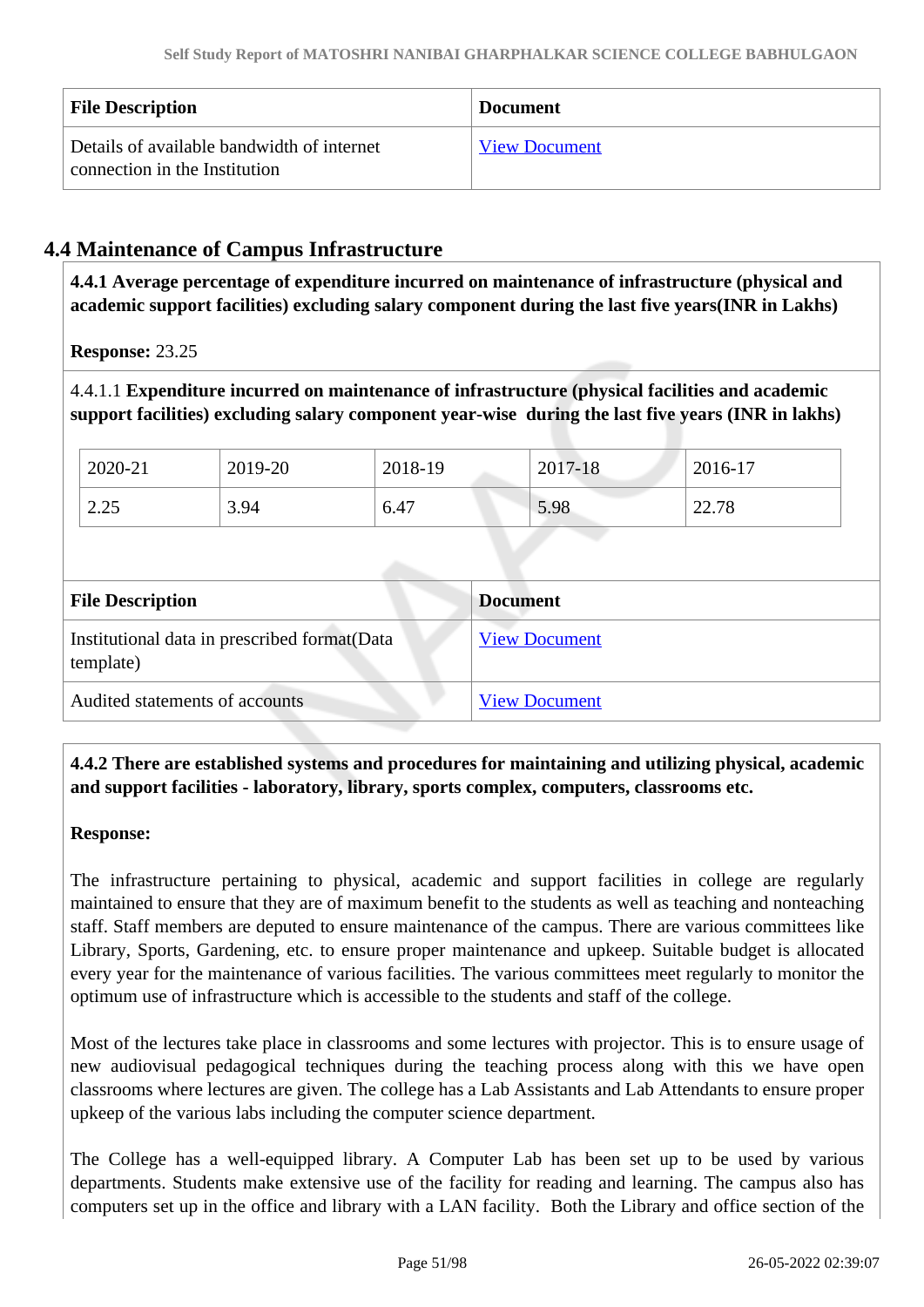college have undergone computerization. Library has computer terminals with internet facilities and sufficient reading spaces. A regular update on new additions is provided by the library. A library committee works regularly to oversee the functioning of the library and various other committees coordinate with each other to enable the students to get maximum exposure and participation and also to avail all the facilities provided by the college. An eco-friendly environment is of prime importance in the college.

| <b>File Description</b>               | <b>Document</b>      |
|---------------------------------------|----------------------|
| Upload any additional information     | <b>View Document</b> |
| Paste link for additional information | <b>View Document</b> |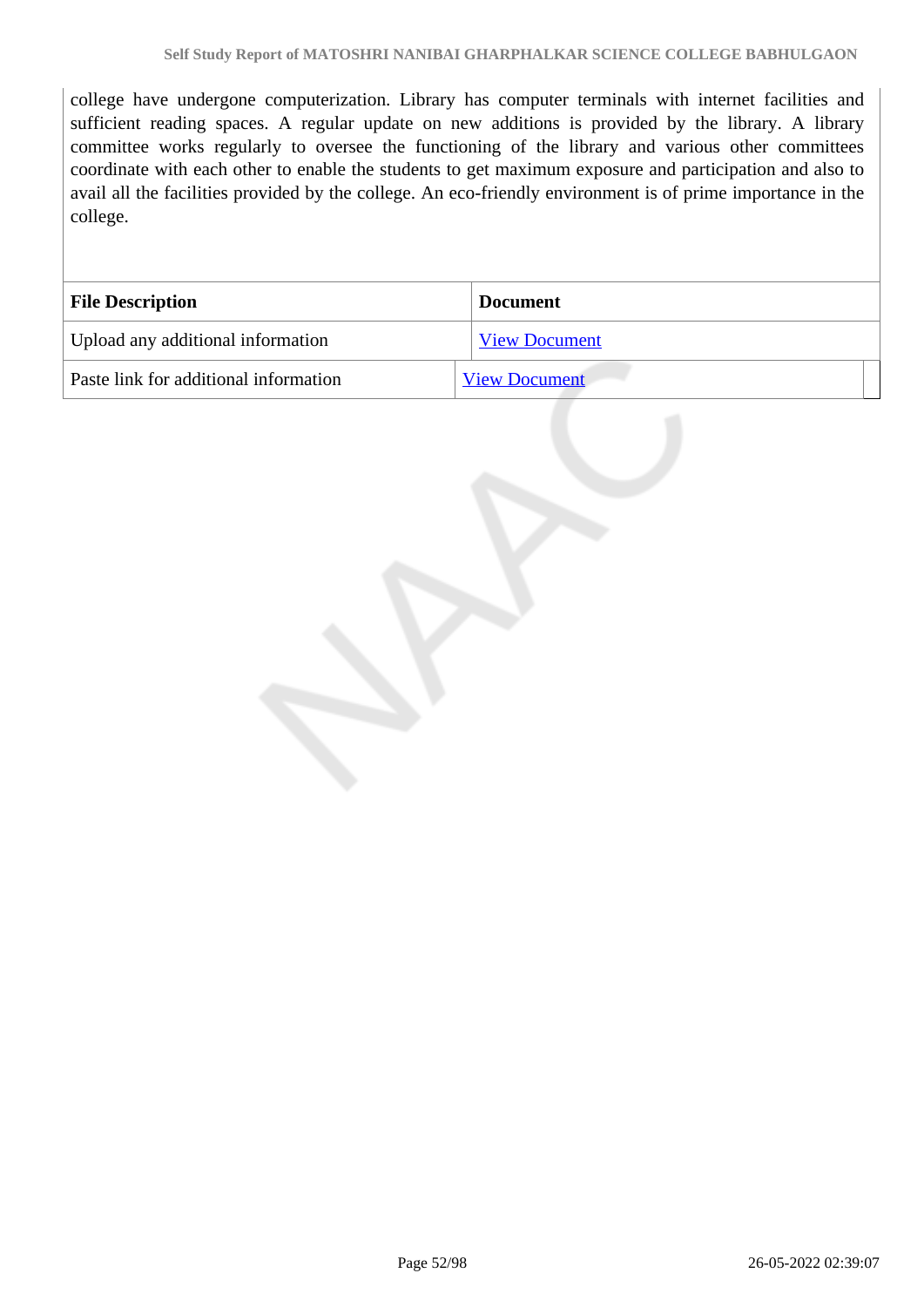# **Criterion 5 - Student Support and Progression**

# **5.1 Student Support**

 **5.1.1 Average percentage of students benefited by scholarships and freeships provided by the Government during last five years** 

**Response:** 53.81

5.1.1.1 **Number of students benefited by scholarships and free ships provided by the institution, Government and non-government bodies, industries, individuals, philanthropists during the last five years (other than students receiving scholarships under the government schemes for reserved categories)** 

| 2020-21 | 2019-20 | 2018-19 | 2017-18           | 2016-17 |
|---------|---------|---------|-------------------|---------|
| 201     | 170     | 161     | $\sqrt{1}$<br>121 | 94      |

| <b>File Description</b>                                                         | <b>Document</b>      |
|---------------------------------------------------------------------------------|----------------------|
| upload self attested letter with the list of students<br>sanctioned scholarship | <b>View Document</b> |
| Upload any additional information                                               | <b>View Document</b> |
| Institutional data in prescribed format                                         | <b>View Document</b> |

 **5.1.2 Average percentage of students benefitted by scholarships, freeships etc. provided by the institution / non- government agencies during the last five years**

**Response:** 0.41

5.1.2.1 **Number of students benefited by scholarships and free ships provided by the institution, Government and non-government bodies, industries, individuals, philanthropists during the last five years (other than students receiving scholarships under the government schemes for reserved categories)** 

| 2020-21 | 2019-20 | 2018-19    | 2017-18 | 2016-17 |
|---------|---------|------------|---------|---------|
| 02      | UΙ      | $\sim 0.1$ | 02      | 0       |

| <b>File Description</b>                 | <b>Document</b>      |
|-----------------------------------------|----------------------|
| Upload any additional information       | <b>View Document</b> |
| Institutional data in prescribed format | <b>View Document</b> |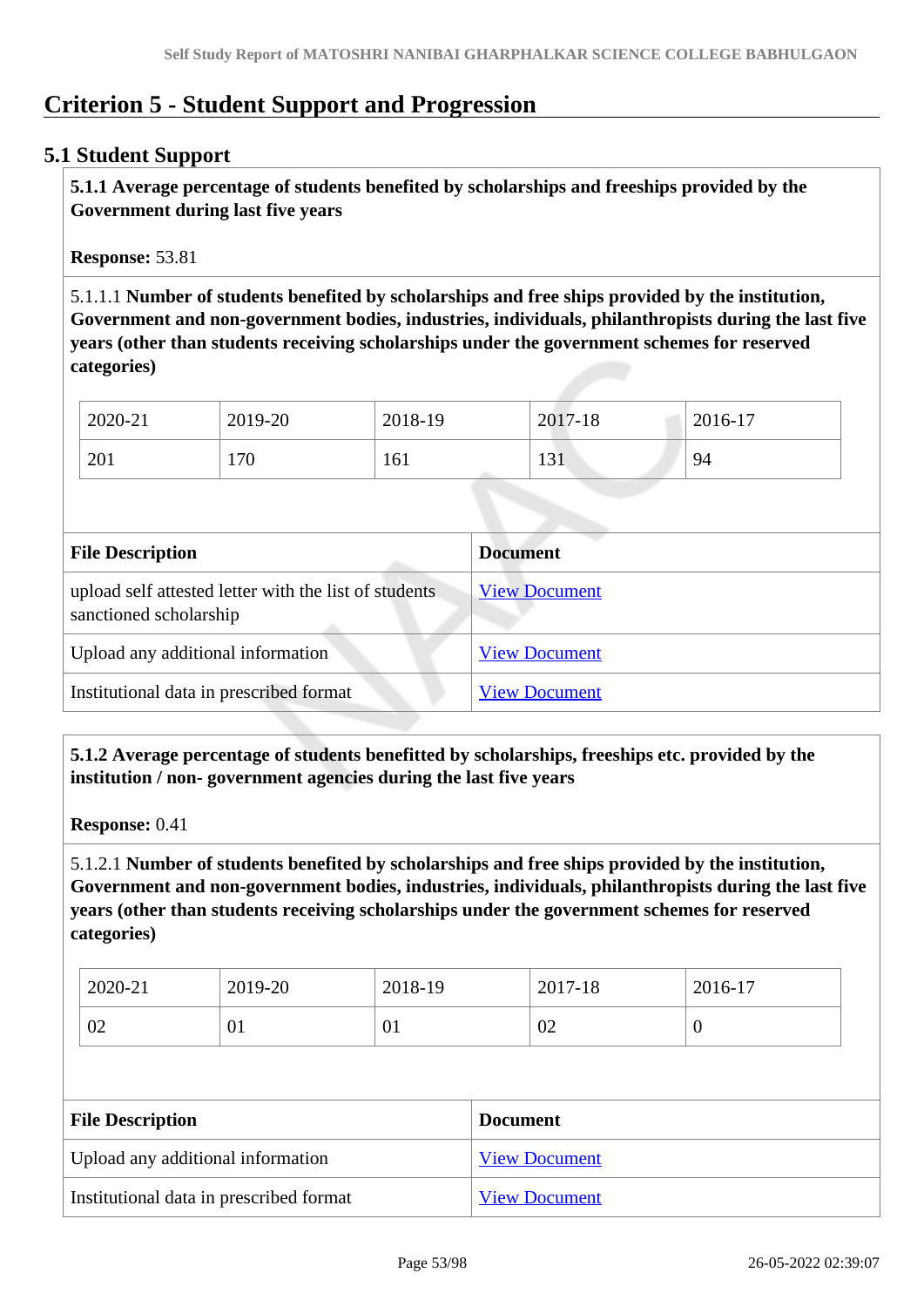**5.1.3 Capacity building and skills enhancement initiatives taken by the institution include the following**

#### **1.Soft skills**

**2.Language and communication skills** 

**3.Life skills (Yoga, physical fitness, health and hygiene)**

#### **4.ICT/computing skills**

**Response:** C. 2 of the above

| <b>File Description</b>                 | <b>Document</b>      |  |
|-----------------------------------------|----------------------|--|
| Institutional data in prescribed format | <b>View Document</b> |  |
| Any additional information              | <b>View Document</b> |  |
| Link to Institutional website           | <b>View Document</b> |  |
|                                         |                      |  |

# **5.1.4 Average percentage of students benefitted by guidance for competitive examinations and career counselling offered by the Institution during the last five years**

**Response:** 16.36

5.1.4.1 **Number of students benefitted by guidance for competitive examinations and career counselling offered by the institution year wise during last five years**

| 2020-21 | 2019-20 | 2018-19 | 2017-18 | 2016-17 |
|---------|---------|---------|---------|---------|
| 35      | 40      | 40      | ັບ      | 45      |

| <b>File Description</b>                 | <b>Document</b>      |  |  |
|-----------------------------------------|----------------------|--|--|
| Institutional data in prescribed format | <b>View Document</b> |  |  |
| Any additional information              | <b>View Document</b> |  |  |

 **5.1.5 The Institution has a transparent mechanism for timely redressal of student grievances including sexual harassment and ragging cases**

**1.Implementation of guidelines of statutory/regulatory bodies**

- **2.Organisation wide awareness and undertakings on policies with zero tolerance**
- **3.Mechanisms for submission of online/offline students' grievances**
- **4.Timely redressal of the grievances through appropriate committees**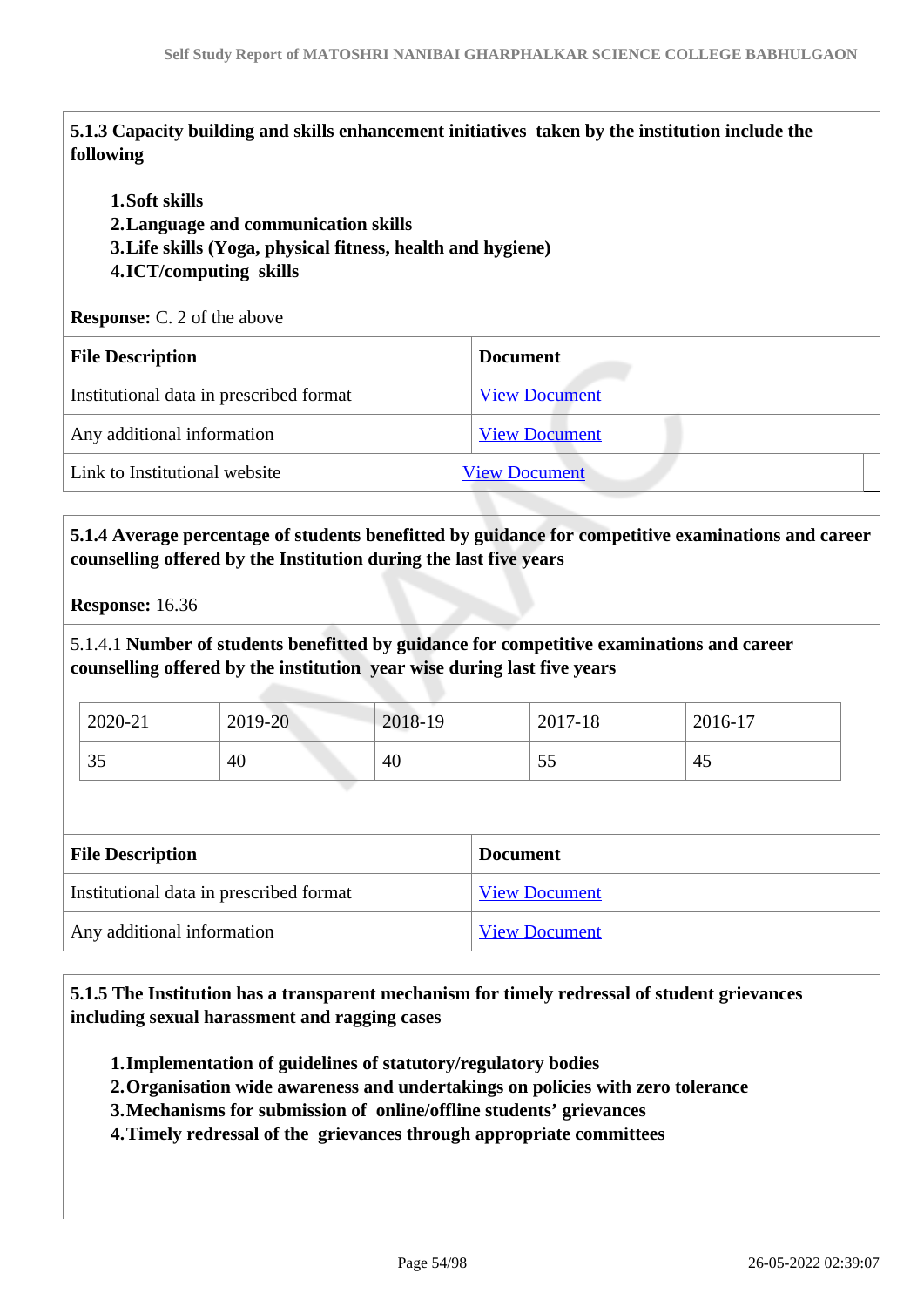| <b>Response:</b> B. 3 of the above |  |  |  |  |
|------------------------------------|--|--|--|--|
|------------------------------------|--|--|--|--|

| <b>File Description</b>                                                                                                            | <b>Document</b>      |  |
|------------------------------------------------------------------------------------------------------------------------------------|----------------------|--|
| Upload any additional information                                                                                                  | <b>View Document</b> |  |
| Minutes of the meetings of student redressal<br>committee, prevention of sexual harassment<br>committee and Anti Ragging committee | <b>View Document</b> |  |

# **5.2 Student Progression**

| 5.2.1 Average percentage of placement of outgoing students during the last five years |
|---------------------------------------------------------------------------------------|
|                                                                                       |

**Response:** 5.44

5.2.1.1 **Number of outgoing students placed year - wise during the last five years.**

| 2020-21     | 2019-20 | 2018-19 | 2017-18 | 2016-17 |
|-------------|---------|---------|---------|---------|
| $\sim$<br>┸ |         |         |         |         |

| <b>File Description</b>                 | <b>Document</b>      |
|-----------------------------------------|----------------------|
| Self attested list of students placed   | <b>View Document</b> |
| Institutional data in prescribed format | <b>View Document</b> |

#### **5.2.2 Average percentage of students progressing to higher education during the last five years**

**Response:** 29.46

5.2.2.1 **Number of outgoing student progressing to higher education.**

| Response: 33 |  |
|--------------|--|
|--------------|--|

| <b>File Description</b>                 | <b>Document</b>      |  |
|-----------------------------------------|----------------------|--|
| Institutional data in prescribed format | <b>View Document</b> |  |
| Any additional information              | <b>View Document</b> |  |

# **5.2.3 Average percentage of students qualifying in state/national/ international level examinations during the last five years (eg: JAM/CLAT/GATE/ GMAT/CAT/GRE/ TOEFL/ Civil Services/State government examinations)**

**Response:** 0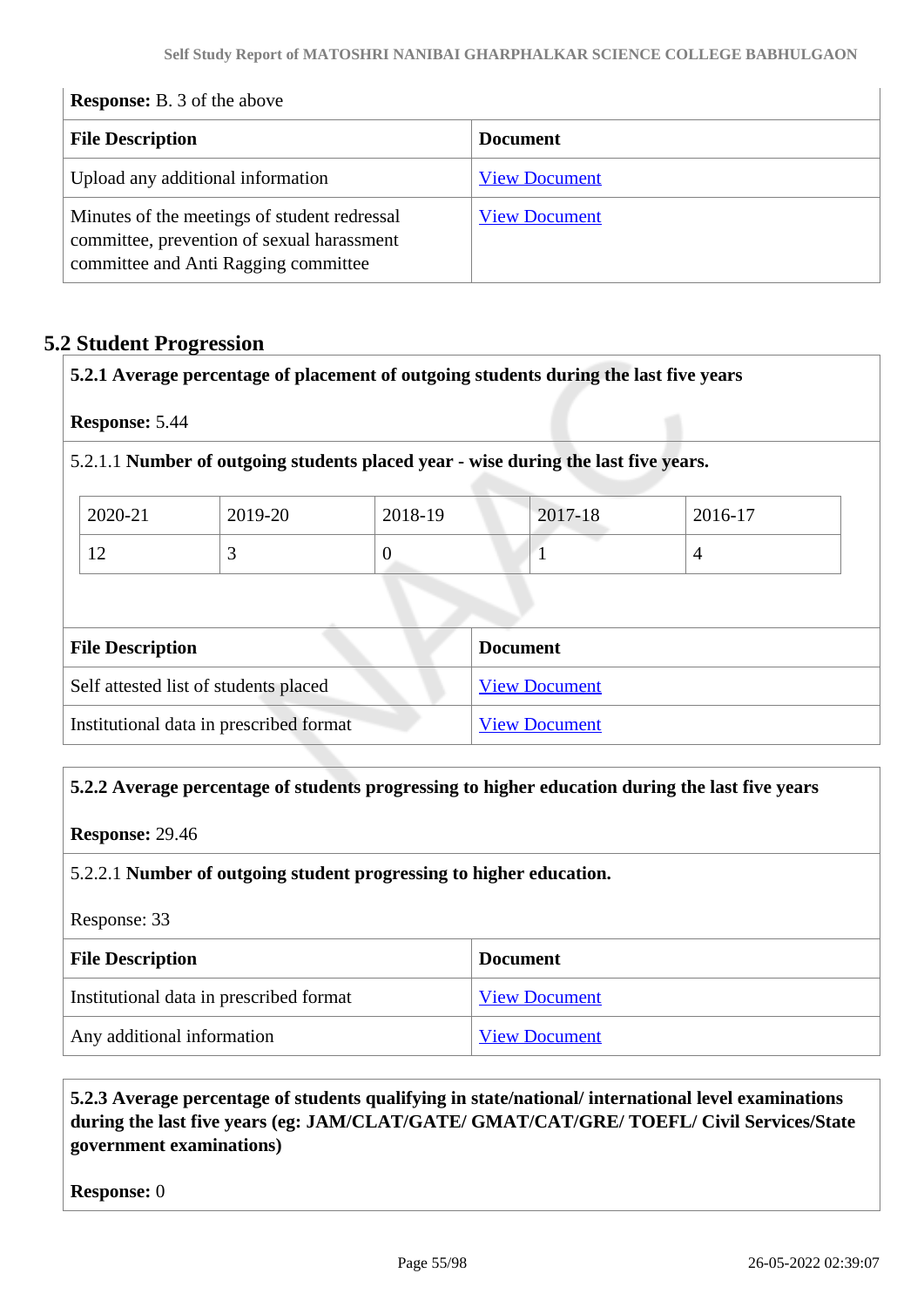# 5.2.3.1 **Number of students qualifying in state/ national/ international level examinations (eg: JAM/CLAT/NET/ SLET/ GATE/ GMAT/CAT/GRE/ TOEFL/ Civil Services/ State government examinations) year wise during last five years**

| 2020-21 | 2019-20 | 2018-19 | 2017-18 | 2016-17          |
|---------|---------|---------|---------|------------------|
| ν       |         | v       |         | $\boldsymbol{0}$ |

5.2.3.2 **Number of students appearing in state/ national/ international level examinations (eg: JAM/CLAT/NET/ SLET/ GATE/ GMAT/CAT,GRE/ TOFEL/ Civil Services/ State government examinations) year-wise during last five years**

| 2020-21                                    | 2019-20 | 2018-19  | 2017-18              | 2016-17          |
|--------------------------------------------|---------|----------|----------------------|------------------|
| $\boldsymbol{0}$                           | U       | $\theta$ |                      | $\boldsymbol{0}$ |
|                                            |         |          |                      |                  |
| <b>File Description</b><br><b>Document</b> |         |          |                      |                  |
| Institutional data in prescribed format    |         |          | <b>View Document</b> |                  |

# **5.3 Student Participation and Activities**

 **5.3.1 Number of awards/medals won by students for outstanding performance in sports/cultural activities at inter-university/state/national / international level (award for a team event should be counted as one) during the last five years.**

**Response:** 1

5.3.1.1 **Number of awards/medals for outstanding performance in sports/cultural activities at university/state/national / international level (award for a team event should be counted as one) yearwise during the last five years.**

| $E1. \nD 1.4$ |         |         | $\mathbf{D}$ and $\mathbf{D}$ |          |  |
|---------------|---------|---------|-------------------------------|----------|--|
|               |         |         |                               |          |  |
|               |         |         |                               |          |  |
| U             |         |         | U                             | $\theta$ |  |
| 2020-21       | 2019-20 | 2018-19 | 2017-18                       | 2016-17  |  |

| <b>File Description</b>                    | <b>Document</b>      |
|--------------------------------------------|----------------------|
| Institutional data in prescribed format    | <b>View Document</b> |
| e-copies of award letters and certificates | <b>View Document</b> |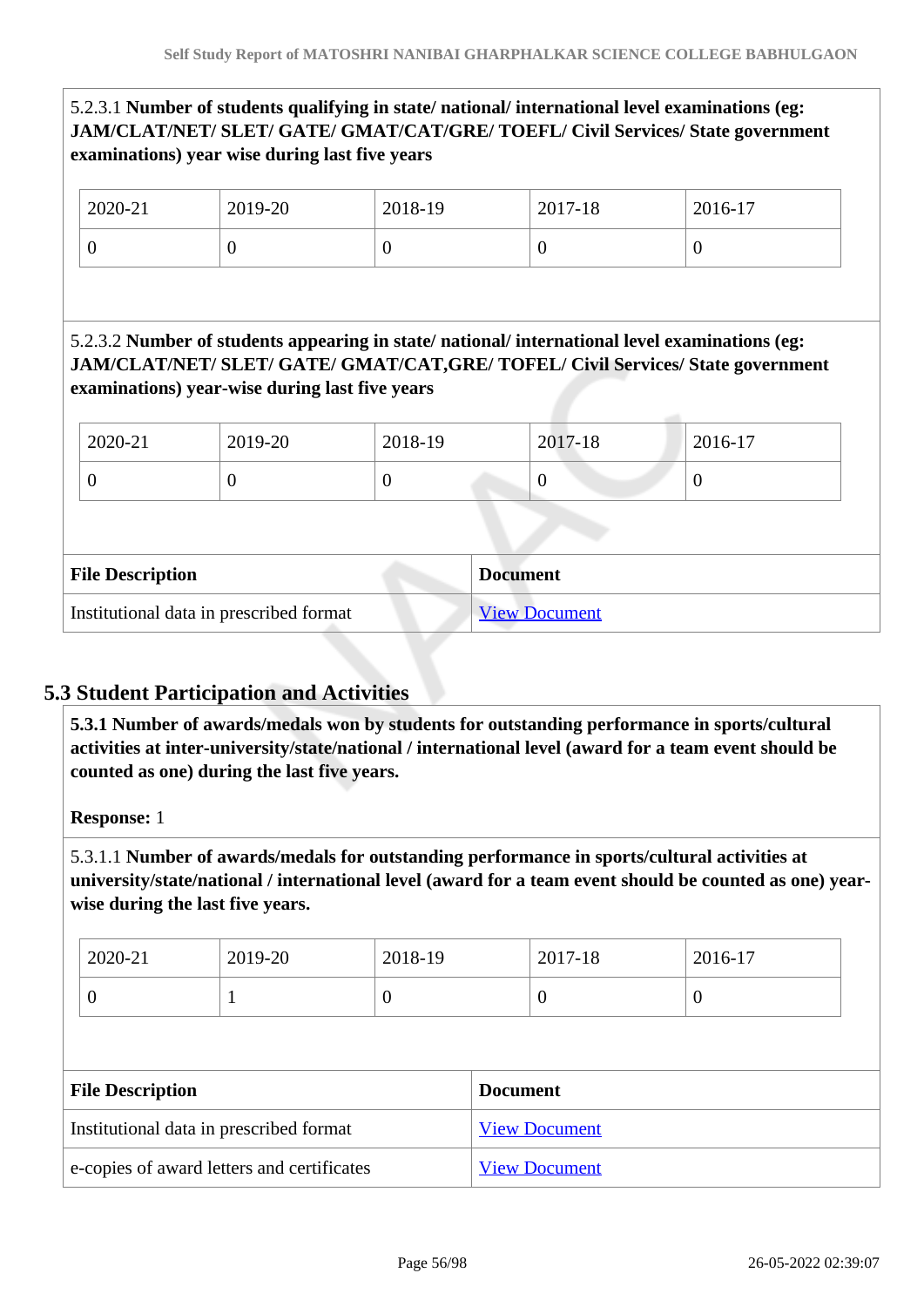# **5.3.2 Institution facilitates students' representation and engagement in various administrative, cocurricular and extracurricular activities (student council/ students representation on various bodies as per established processes and norms )**

#### **Response:**

# **Student Council:**

The college has a student's council as per Maharashtra Public University Act 2016. The council is constituted as per above. The institute believes in giving the equal opportunity to the students in supporting the authorities and the college facility in running the events of the college. For this, the college provides them a platform with opportunities to participate in the various academic and administrative bodies. President and secretary of the student council are nominated on the college development committee.

#### **Objective and Function of Student Council:**

- To promote all-round development (academic, professional and personal) of students by involving them in various co-curricular and extra –curricular activities.
- To promote an obliging culture amongst the students and to develop their leadership abilities.
- To conduct various activities / programmes at inter- collegiate level.
- To help in maintaining discipline and healthy ambiance on the college campus.
- To seek help as the task forces in the special drives such as fund raising, disaster management and eventmanagement, etc.

#### **Student Council Activity**

Organization of cultural activities, sports events, and participation in organization of workshops, conferences organized by the college. Active participation in NSS Camp, Extension activity of the college, Plantation drive, Cleanliness drives, etc.

All the departments of our college form their subject association and constitute the body of active students. These students play vital role in organizing programmes of their subject like seminars, workshops, study tour, visits , departmental extension activities etc. and acquire knowledge and develop their skill of demonstration. This practice gives them experience of academic as well as administrative experience.

#### **Internal Committees**

The college has 14 internal committees in which active students are nominated by the principal and committee convener. The objective and role of the committee is clearly stated at the time of committee formation. The aim of nomination of students in the committees is to understand working of college. The different committee of college like-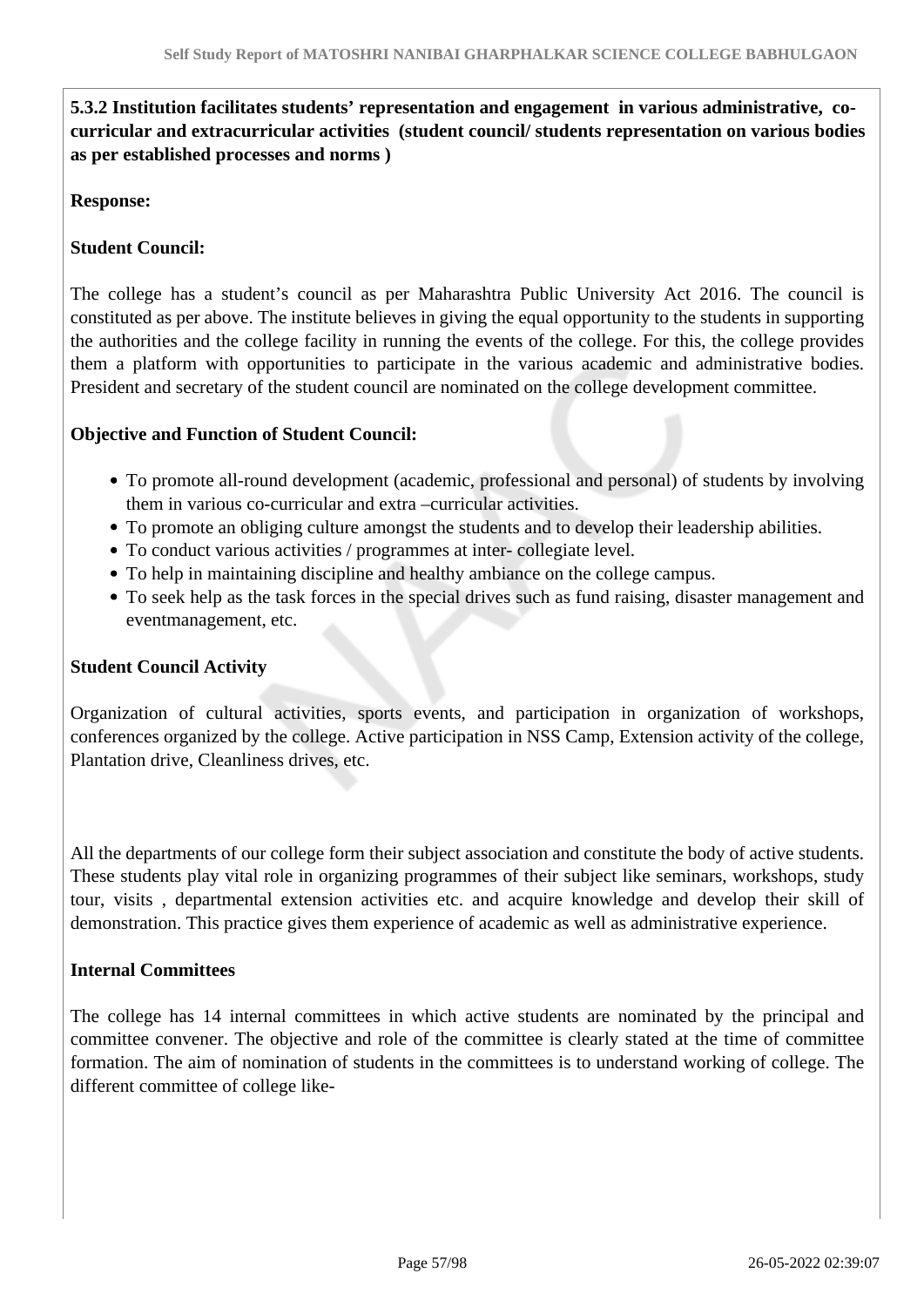- $\bullet$  IOAC
- NSS Committee
- Cultural Committee
- Games and Sports Committee
- Library Advisory Committee
- College Magazine Committee
- Grievance and Redressal Committee
- Discipline Committee
- Prevention Harassment Committee
- Anti-Ragging Committee
- Career guidance Committee

| <b>File Description</b>               | <b>Document</b>      |
|---------------------------------------|----------------------|
| Upload any additional information     | <b>View Document</b> |
| Paste link for additional information | <b>View Document</b> |

 **5.3.3 Average number of sports and cultural events/competitions in which students of the Institution participated during last five years (organised by the institution/other institutions)**

**Response:** 46.8

5.3.3.1 **Number of sports and cultural events/competitions in which students of the Institution participated year-wise during last five years**

| 2020-21 | 2019-20 | 2018-19 | 2017-18   | 2016-17  |
|---------|---------|---------|-----------|----------|
| 40      | $4_{1}$ | 43      | - -<br>ັບ | 55<br>JJ |

| <b>File Description</b>                 | <b>Document</b>      |
|-----------------------------------------|----------------------|
| Upload any additional information       | <b>View Document</b> |
| Report of the event                     | <b>View Document</b> |
| Institutional data in prescribed format | <b>View Document</b> |

#### **5.4 Alumni Engagement**

 **5.4.1 There is a registered Alumni Association that contributes significantly to the development of the institution through financial and/or other support services**

**Response:**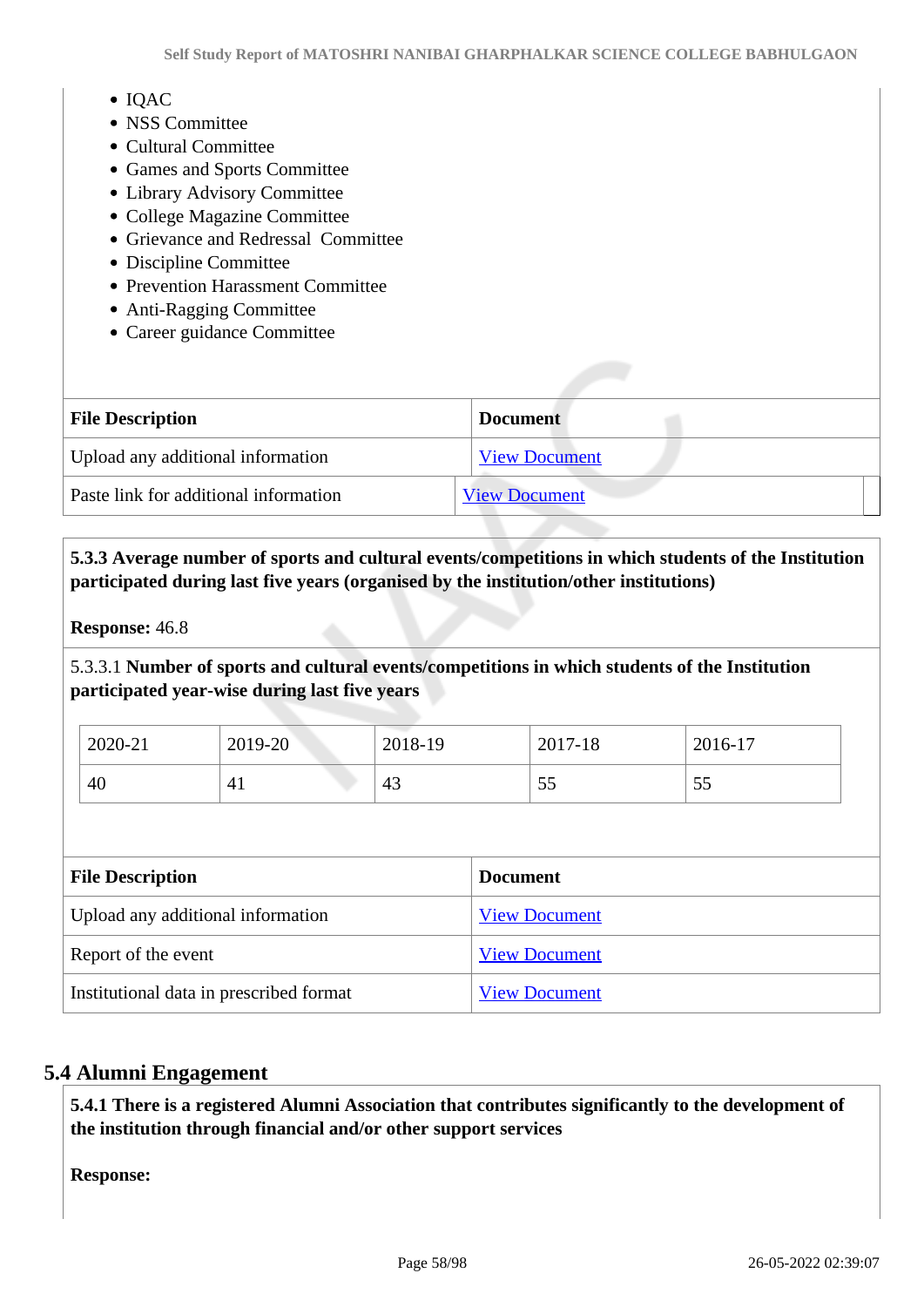The college has the Alumni Association which is not registered. The Alumni Association has been involed in a number of college development activities and academic related activities along with the co-curicular and exta-curicular activities. In defferent committees of the college alumni are nominated. The alumni also helps the college by doneting books.

The Alumni Association is formed by the alumni of the college from different batches. There is one teacher appointed as the coordinator to coordinate and guide the alumni association for smooth conduct of the activities. The college understands a crucial role of the alumni through their feedback for the development of the college.

#### **Non-Financial Support:**

#### **Feedback from Alumni**

The institution takes feedback from the Alumni to improve the quality in the teaching learning process and other progressive aspects. All former faculty members contribute from time to time to improve of the institution.

# **Interactive Session**

The Alumni members are invited by Alumni Committee functioning in the college to guide the students at large. The present students are inspired by their precious guidance.

#### **Yoga for Self Development**

Yoga workshops for self-development are arranged in the college and NSS camp with the help of Alumni **Association** 

#### **Social Awareness Programmes**

The Alumni Association works at rural areas in various ways such as performing Cleanliness Drive Campaign, Awareness for green village Movement, Environmental issues etc., to generate awareness in social issues through the participation in extra-curricular activities of the institution.

#### **Representation of Alumni**

Alumni of the college are given fair representation on academic and administrative bodies of the college.

They are nominated on college development committee, on internal quality Assurance Cell and Anti Ragging and sexual harassment committee.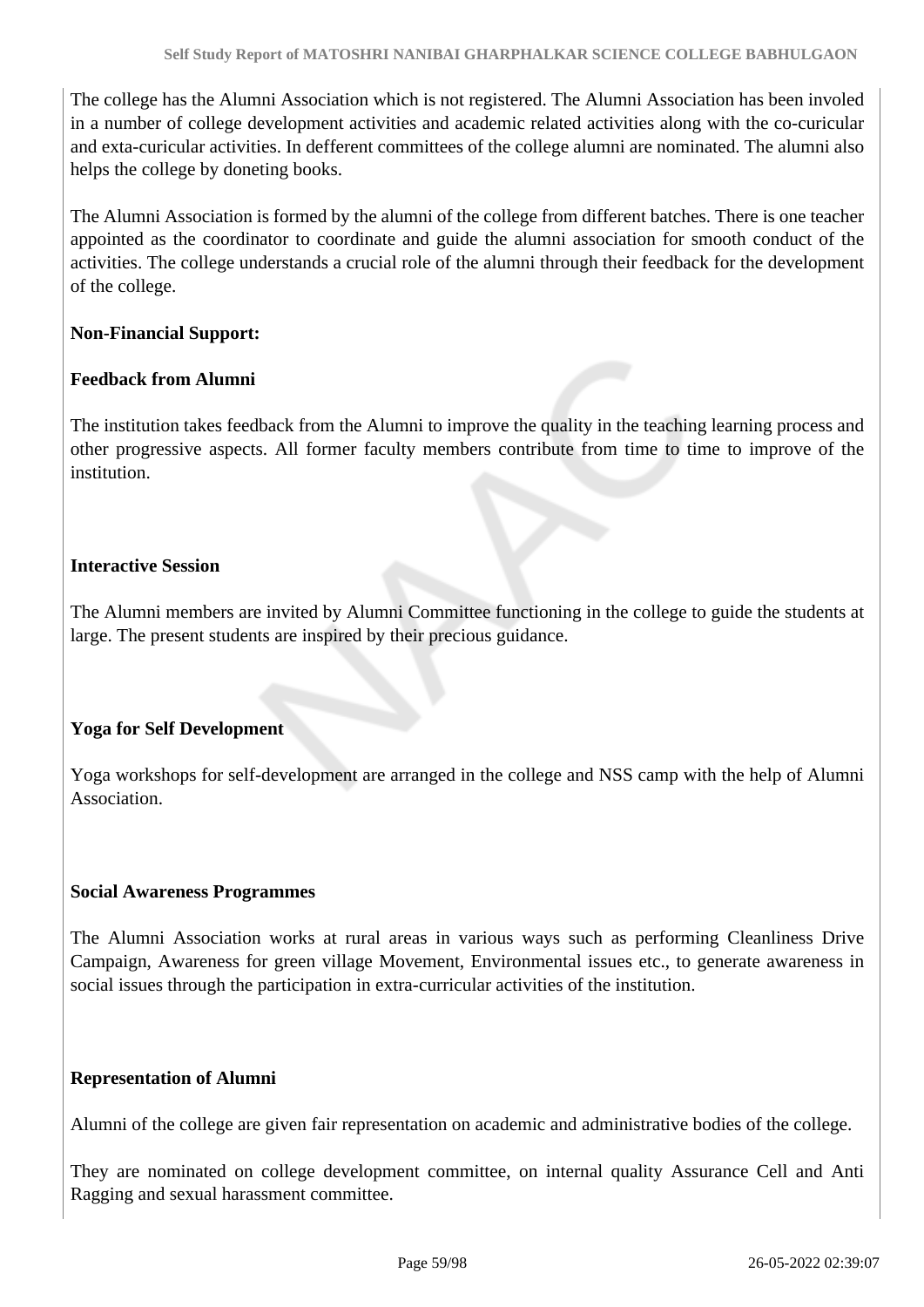#### **Activity in collaboration of college**

The college organizes Convocation ceremony, National Science Day, Blood donation camp in collaboration with the alumni association. The topper students of the college are felicitated and given prizes on Independence Day and Republic Day.

#### **Support for NSS Village Adoption**

The alumni members help to the NSS unit for adoption of village for its annual NSS Camps. They even help to a great extent in special camp for accomplishing development activities.

The student council of the college is responsible for maintenance of general discipline and positive atmosphere for studies, solving difficulties of the students by notifying them to the authorities.

- 1.Sushil Waghmare, the ex student of college donated book for library Lalbahadur Shastri : Rajkarnatil Maryada Puroshottam .
- 2.PiyushWagh, a student of B.Sc. second year during 2016 donated novel for library: Wise and Otherwiswe by Authar Sudha Murthy.

| <b>File Description</b>               | <b>Document</b>      |
|---------------------------------------|----------------------|
| Upload any additional information     | <b>View Document</b> |
| Paste link for additional information | <b>View Document</b> |

#### **5.4.2 Alumni contribution during the last five years (INR in lakhs)**

**Response:** E. <1 Lakhs

| <b>File Description</b>           | <b>Document</b>      |
|-----------------------------------|----------------------|
| Upload any additional information | <b>View Document</b> |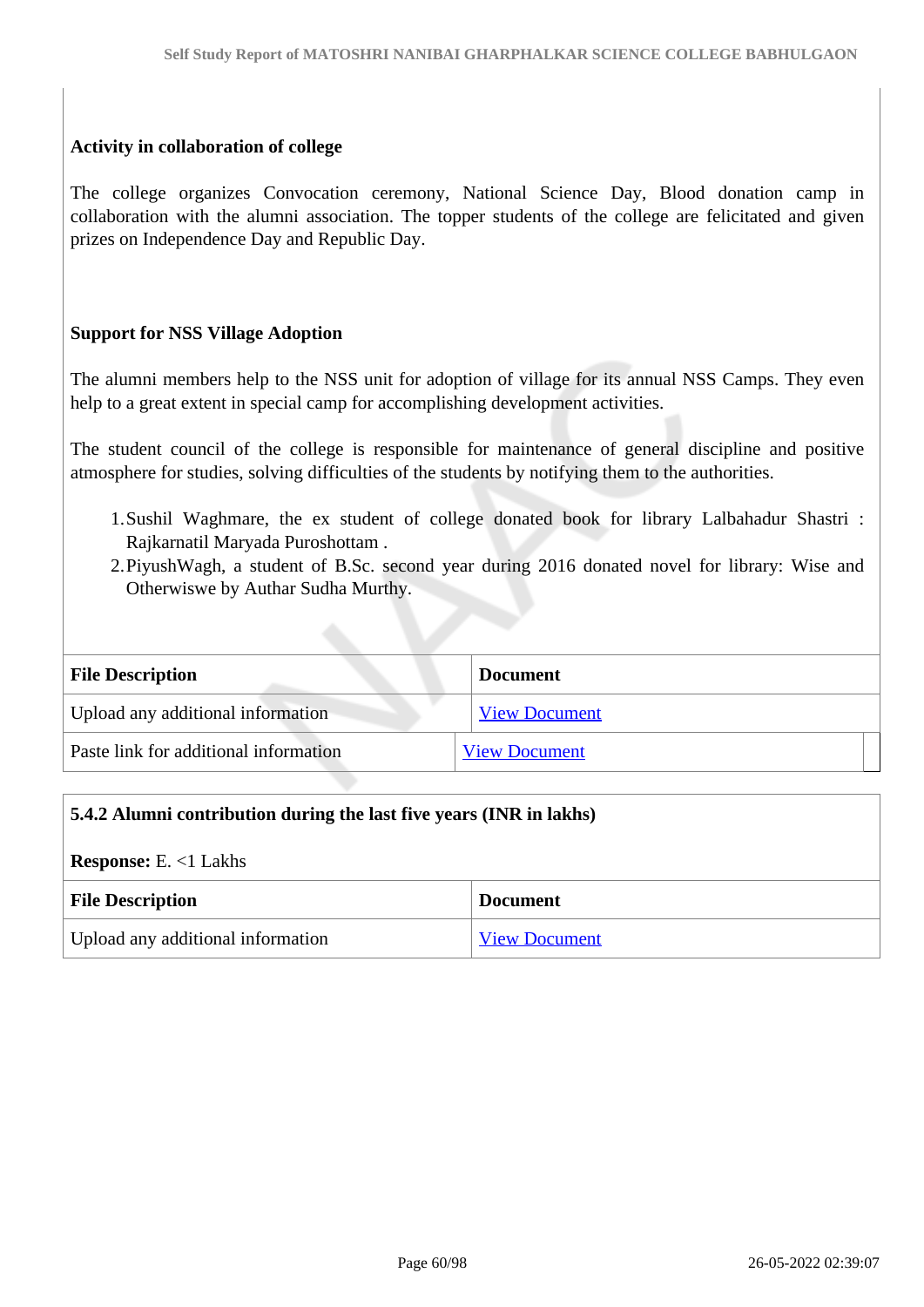# **Criterion 6 - Governance, Leadership and Management**

# **6.1 Institutional Vision and Leadership**

 **6.1.1 The governance of the institution is reflective of and in tune with the vision and mission of the institution**

#### **Response:**

Matoshri Nanibai Gharphalkar Science college, Babhulgaon established in 2008 under the Sudam Prasarak shikshan sanstha. Matoshri Nanibai Gharphalkar Science college, is the oldest and only science faculty college in Babhulgaon rural region.

- 1.**Vision and mission statement :**
- **Vision Statement :**
- To start post graduation course in all branches.
- Starting research activity in pure as well as applied field.
- To start constructive activities that are helpful to the society at large.
- **Mission Statement :**
- Providing best science education in rural area to meet the scientific challenges and contributing to the scientific research for the community development.

#### 1.**Nature of Governance :**

The institution follows the regionalization of both academic and administrative work on the basis of participative Management. The institution has faith and go ahead with various committees formed by the college.

#### 1.**Perspective/ Strategic plan :**

The institution has a perspective / Strategic plan in place to help it develop in a systemic, well thought out and phased manner.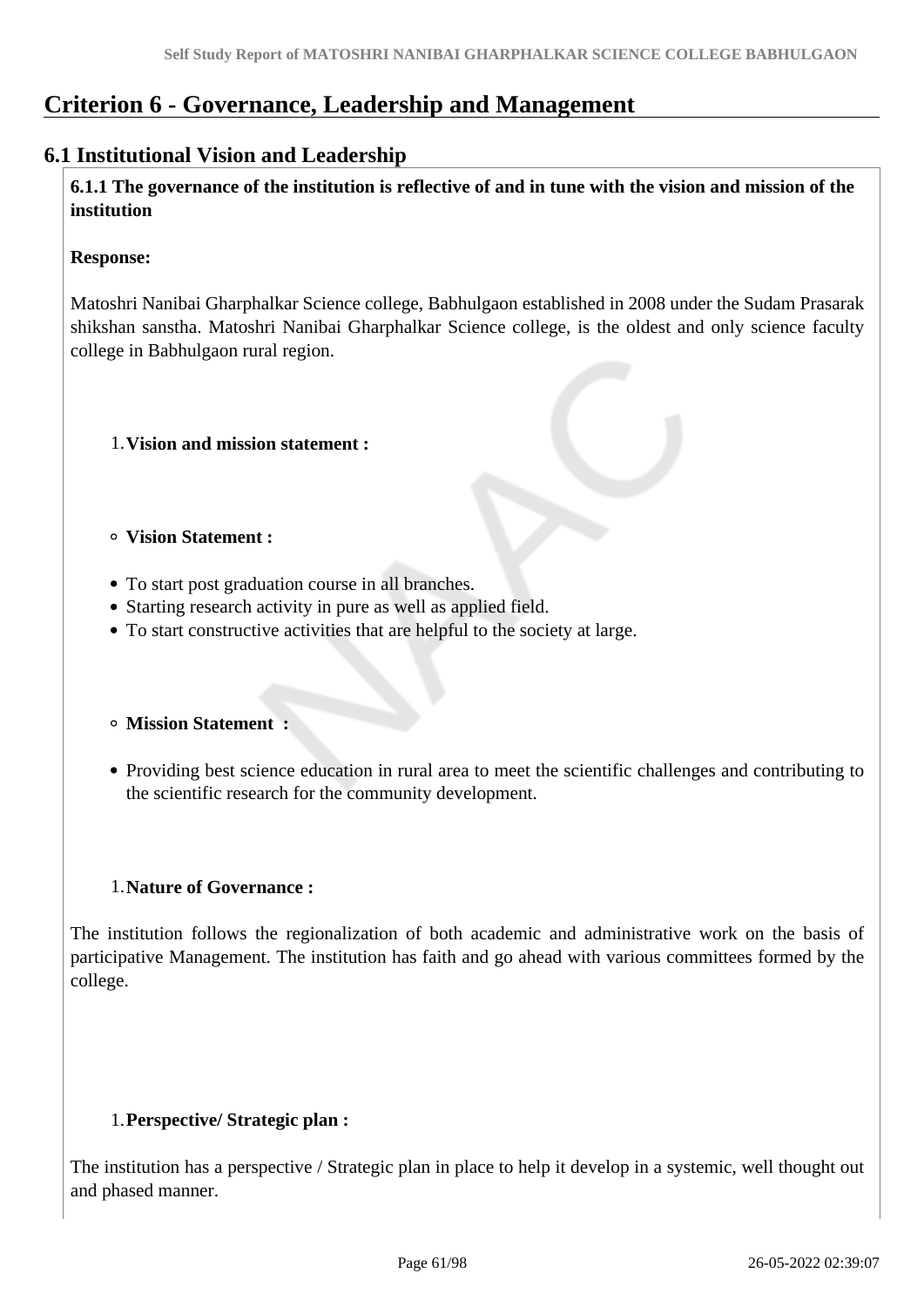#### **Internal Quality Assurance cell**

**IQAC** plans various activities which are necessary to enhance the quality of the education and maintaining quality in teaching, learning and evaluation.

#### **College development Committee (CDC)**

There are 5 members from management (president, Secretary, social field, education field and industry field), 3 members from teaching, one HOD, IQAC coordinator, one from Non – teaching, one from alumni, President and Secretary of the Student Council and Principal is Ex- office secretary of the CDC.

- Every department has subject association and it conducts seminars, workshops, guest lectures and group discussions.
- Sports department prepare the students for the participation in various sports.
- The college intends to sensitize the students towards social concerns human rights, gender, Environmental issues.
- Through NSS and the cultural activities students are constantly in tune with the society and try to solve the social problems.
- Through cultural activity and discourse on the life of great souls is conducted regularly. These inspire the ethical values among the students to constitute the great nation.
- College actively participates in Avishkar, an activity organised by the University. Organises Workshops on various topics for the teachers as well as the students. Participation of the students in the seminar presentation, poster presentation and science exhibition is a regular practice of the college.

#### **Internal committee**

There are 11 internal committees in the institution. The internal committee with students representation help to run the academic work of college.

#### 1.**Participation of teachers in decision – Making Bodies.**

The teaching and Non – teaching staff and also students have participation in the decision making bodies such as IQAC and CDC.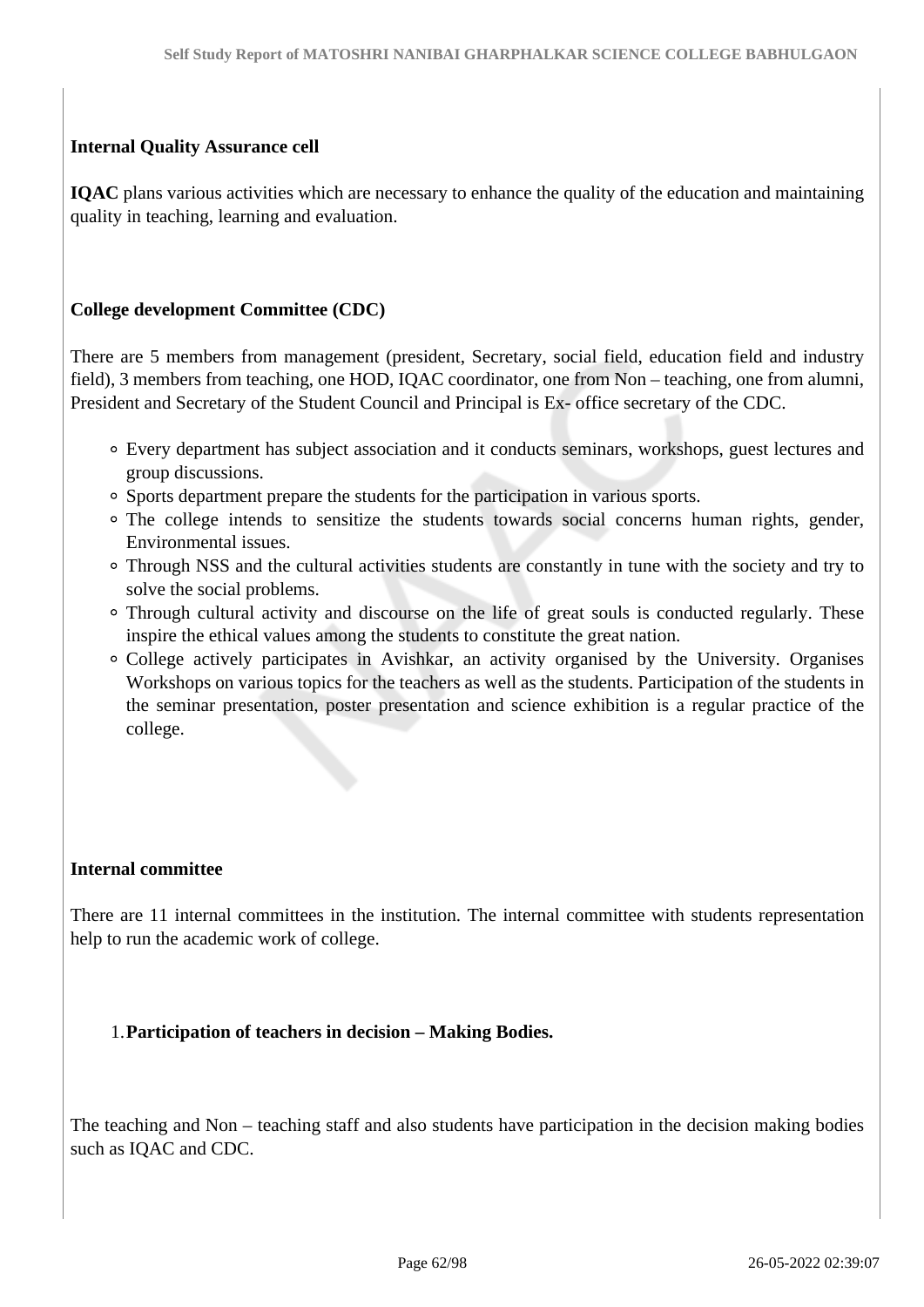# **Cultural Program**

To drive outstanding performance of the students Institution Provide opportunity to students by motivating them to take part in the various cultural programs by college and parent university such as Youth Festival by the University.

| <b>File Description</b>               | <b>Document</b>      |
|---------------------------------------|----------------------|
| Upload any additional information     | <b>View Document</b> |
| Paste link for additional information | <b>View Document</b> |

# **6.1.2 The effective leadership is visible in various institutional practices such as decentralization and participative management**

#### **Response:**

- Matoshri Nanibai Gharphalkar Science College, motivates and encourages ethnicity of decentralization and participative management by concerning staff members in the number of organizational roles.
- For the participative decentralization and governance, The Principal has appointed, Head of the departments (HOD) and provided administrative as well as academic independence and mobility to them for the efficient governance and management of the department.
- The decision making body of the college contains CDC and IQAC. The CDC involves representatives from the institute Matoshri Nanibai Gharphalkar, teaching staff, Alumni, non – teaching staff as well as the experts of different field in the society and the students.
- The various committees are formed as per the needs. The college committees are responsible for the admissions of students, examination, time table, purchasing, organization of extension activities, welfare of students, and prepare the working strategy for the effective functioning of the college.
- The convener of the committee makes a budget and submits it to the principal subsequently the principal gets the budget sanctioned from CDC, and thus the committee works in the college.
- The evaluation for the quality assurance of the college and organizing the meetings throughout the year is planned by IQAC.
- The committee meetings are organized from time to time in the college.
- The reports of the activities are prepared by each of the committee at the end of the

Every academic cycle and the actions are taken accordingly.

#### **Case Study: Maintenance Committee**

The department which is in need of restore and maintenance work has to record a written complaint to the maintenance committee through the respective staff of college.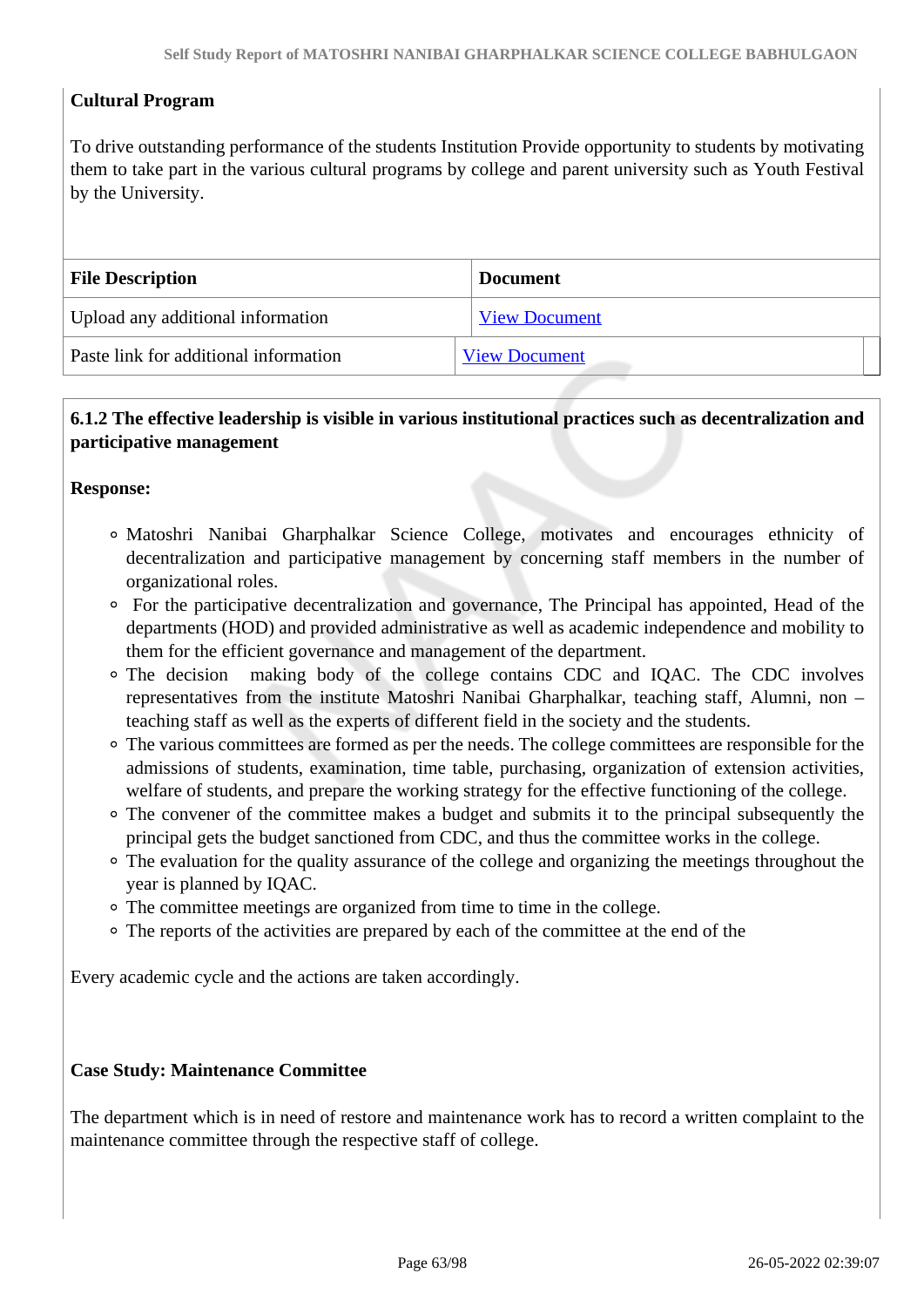# **Objectives of the committee**

- Tree Plantation in the premises of the college
- Campus embellishment
- Drinking water facility
- Implementation of good thoughts
- Providing electrical facilities
- Maintenance of physical facility

# **Mechanism Maintenance Committee :**

At the beginning of the sessions the committee prepares plans and budget for the maintenance of the college throughout the year. The budget is approved by the principal of the institute, and takes the feedback of the work done regularly. In urgent situations maintenance works shown by the CDC are also completed by the committee of college.

#### **The details of the Maintenance work :**

- The responsible person of the committee inspects the site of the work and complete the task
- After repairing the bill is generated and processed to the principal of the college.
- All the maintenance bills are brought to the notice of the principal monthly.
- As per the student's strength classrooms and laboratories are allotted.
- Staff informs the maintenance committee about the required maintenance cleanliness/ repairing.
- The computer lab maintenance is under the laboratory in-charge and In-charge takes care of the repairing and maintain of all computers.
- The internal agencies execute and support the maintenance schedules.

| <b>File Description</b>               | <b>Document</b>      |
|---------------------------------------|----------------------|
| Upload any additional information     | <b>View Document</b> |
| Paste link for additional information | <b>View Document</b> |

# **6.2 Strategy Development and Deployment**

# **6.2.1 The institutional Strategic / Perspective plan is effectively deployed**

#### **Response:**

Taking into consideration the quality indicators of seven criteria by NAAC, new education policy and UGC guidelines, the perspective plan for the span of five years is prepared by college. The IQAC of the college has taken an initiative and plays a most important role in improving the excellence of the organization.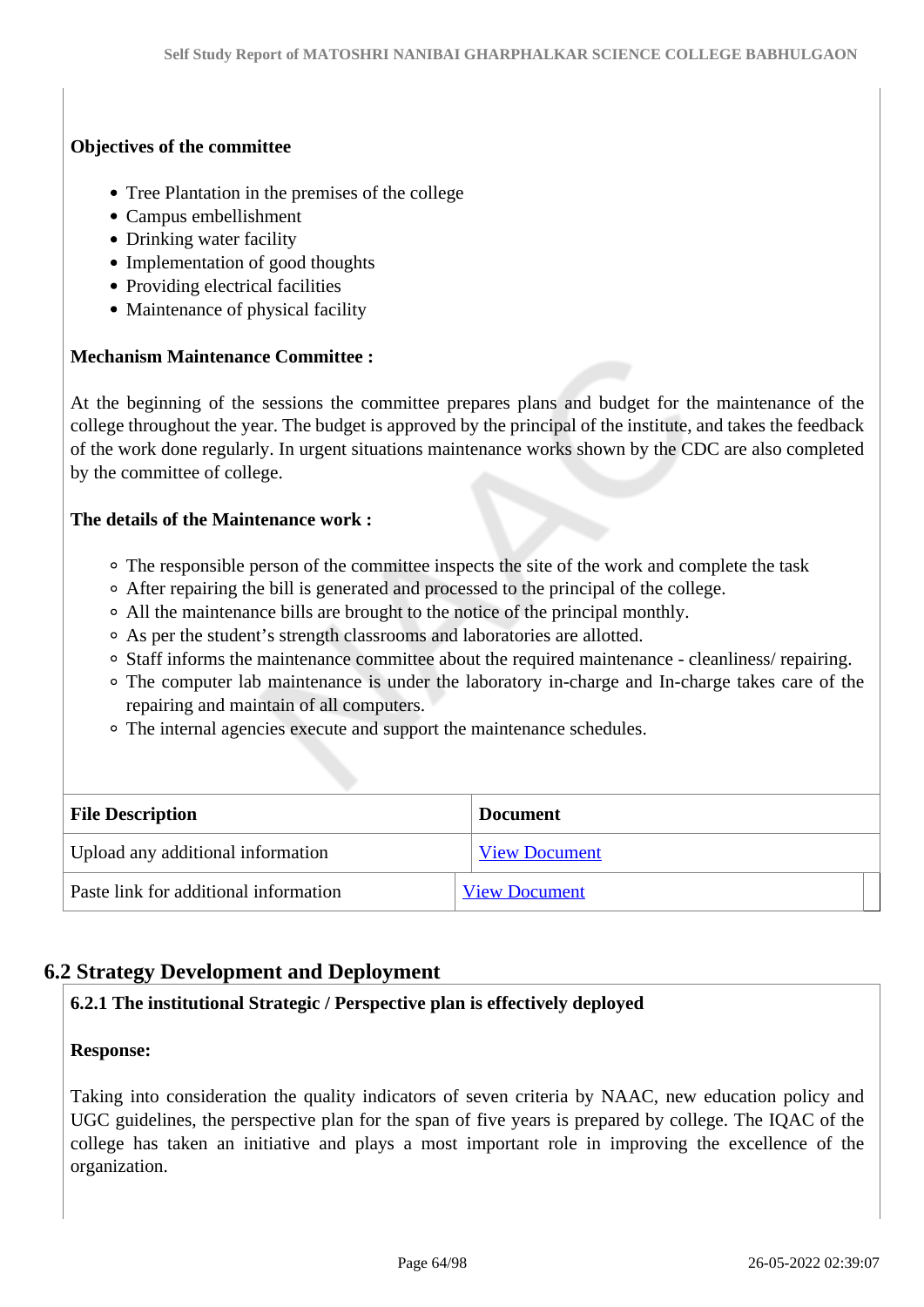### **Detailed objectives and goals of Perspective Plan 2015-16 to 2019-20:**

- To Submit AQAR
- To start Gym facility.
- Feedback taken from students on curriculum and on the other general facilities.
- Programs conduct on value based education
- New e- resources arranged in the Library.
- Involvement of students in the University level competition 'Avishkar' is improved.
- Projects taken from final year students.
- New Certificate Courses are ongoing.
- To boost Teaching and learning made ICT enabled.
- Faculty wise workshops are planned.
- Office atomization software and Lib-Soft software are installed in the library.

#### **Best Practice:**

# **1. Title of the Practice: Extension of Chemistry Laboratory for the benefit of Society.**

a) Soil and Water Analysis

# **2. Objectives**:

1) To make the farmers aware of their soil health.

2) To counsel the farmers to reduce production cost and increase crop yield.

3) To make awareness among villages and farmers about quality of drinking water and irrigation.

# **3. The Practice:**

The collection of the soil sample is the first step of soil analysis. Nearby farmers collect the soil samples from their farms. The soil sample thus received is analyzed by the college staff and students using soil testing kits and standard given method of analysis. The soil test reports are prepared and farmers are then counseled on the cropping pattern, the type and dose of fertilizers on the basis of their soil test reports. The students are made aware about the importance of the soil and water analysis.

#### **5. Evidences of Success:**

Feedback from the farmers about the soil test reports is very encouraging to us. The farmers stated that their expenses on fertilizers have been reducing noticeably and the crop yield has also improved.

#### **6. Problems Encountered:**

- The farmers are very much reluctant upon soil testing.
- The farmers do not want to change their traditional method of agriculture.
- They completely neglect the quality of water for drinking as well as for irrigation.
- The eating habits of the people are responsible for neglecting the food adulteration issues.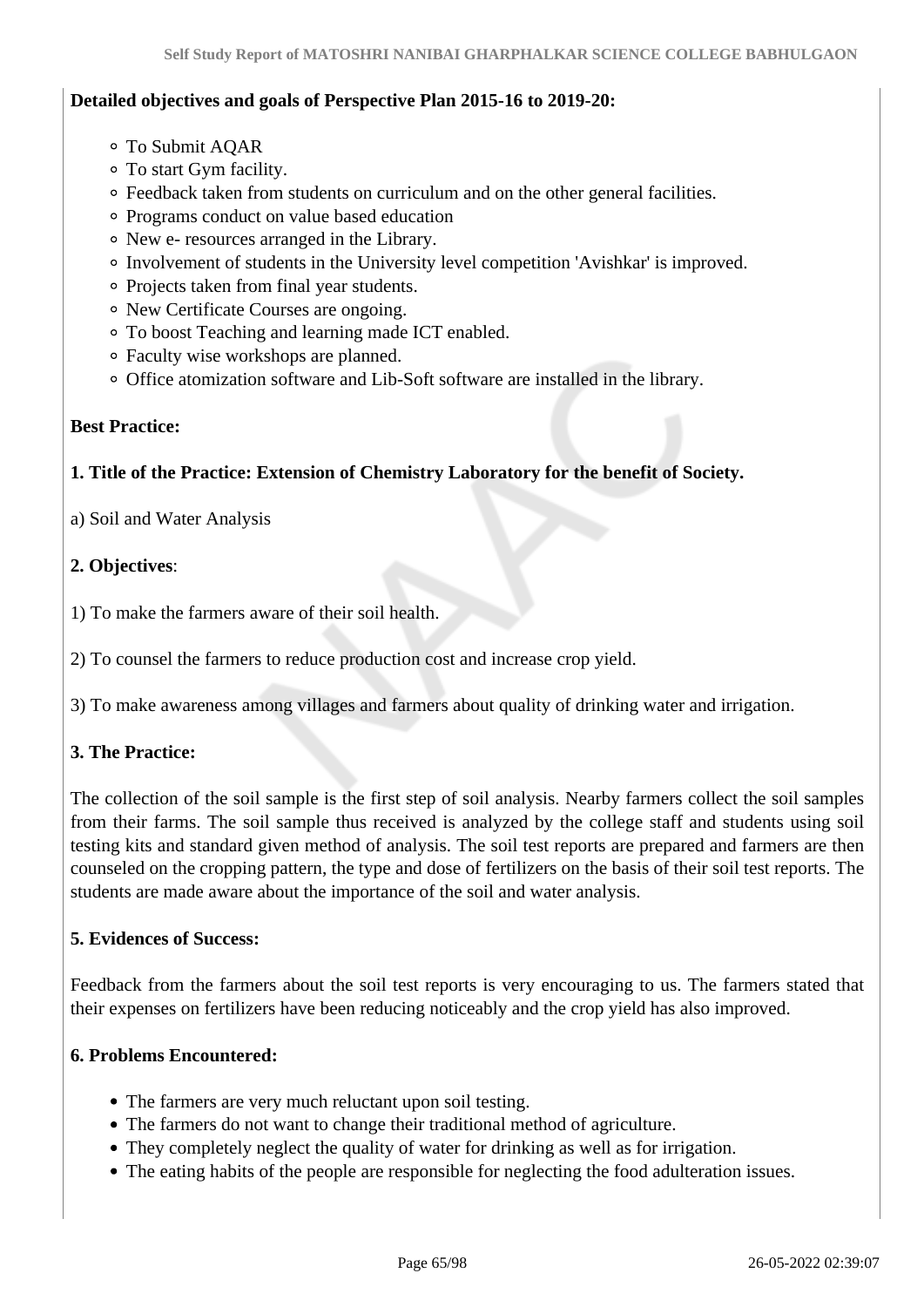#### **7. Resources Required:**

- Herculean efforts are needed to make people aware about soil and water.
- We need the atomic Absorption spectrometer for micronutrients analysis
- Incubators are needed for the microbial analysis of water and soil.

| <b>File Description</b>                                   | <b>Document</b>      |
|-----------------------------------------------------------|----------------------|
| Strategic Plan and deployment documents on the<br>website | <b>View Document</b> |
| Paste link for additional information                     | <b>View Document</b> |

## **6.2.2 The functioning of the institutional bodies is effective and efficient as visible from policies, administrative setup, appointment, service rules and procedures, etc.**

#### **Response:**

The college is permanently affiliated to SGBAU Amravati and is governed by Sudam Shikshan Prasarak mandal . At sansthan, level college is ruled by the President and the Secretary. At the college level, the Principal is the head of the internal administration and is assisted by HODs, staff, and IQAC. The apex body of the college is CDC.

#### **Administrative Setup:**

The administrative setup consists of the Principal followed by the HOD, faculty in-charge. Head clerk, Junior Clerks, Assistants, and Attendants. The organization of departments includes Head of Departments, Assistant Professors, Librarian and a Director of physical education. The formal organizational structure of the library staff includes the Librarian and Library Attendant. Organization structure of the Department of Physical Education and Sports includes a Director of Physical Education.

#### **Service Rules:**

For the service conditions and rules, the institute follows the rules and regulation according to UGC, SGBA university Amravati, New Delhi and Government of Maharashtra.

#### **Procedures for Recruitment:**

In college, the employment is carried out in two diverse ways:

- Permanent Posts: The permanent posts are recruited by the Government of Maharashtra according to the rules of the UGC and university.
- Temporary Posts: The temporary posts are recruited by the Sanstha Management according to the rules of UGC and university.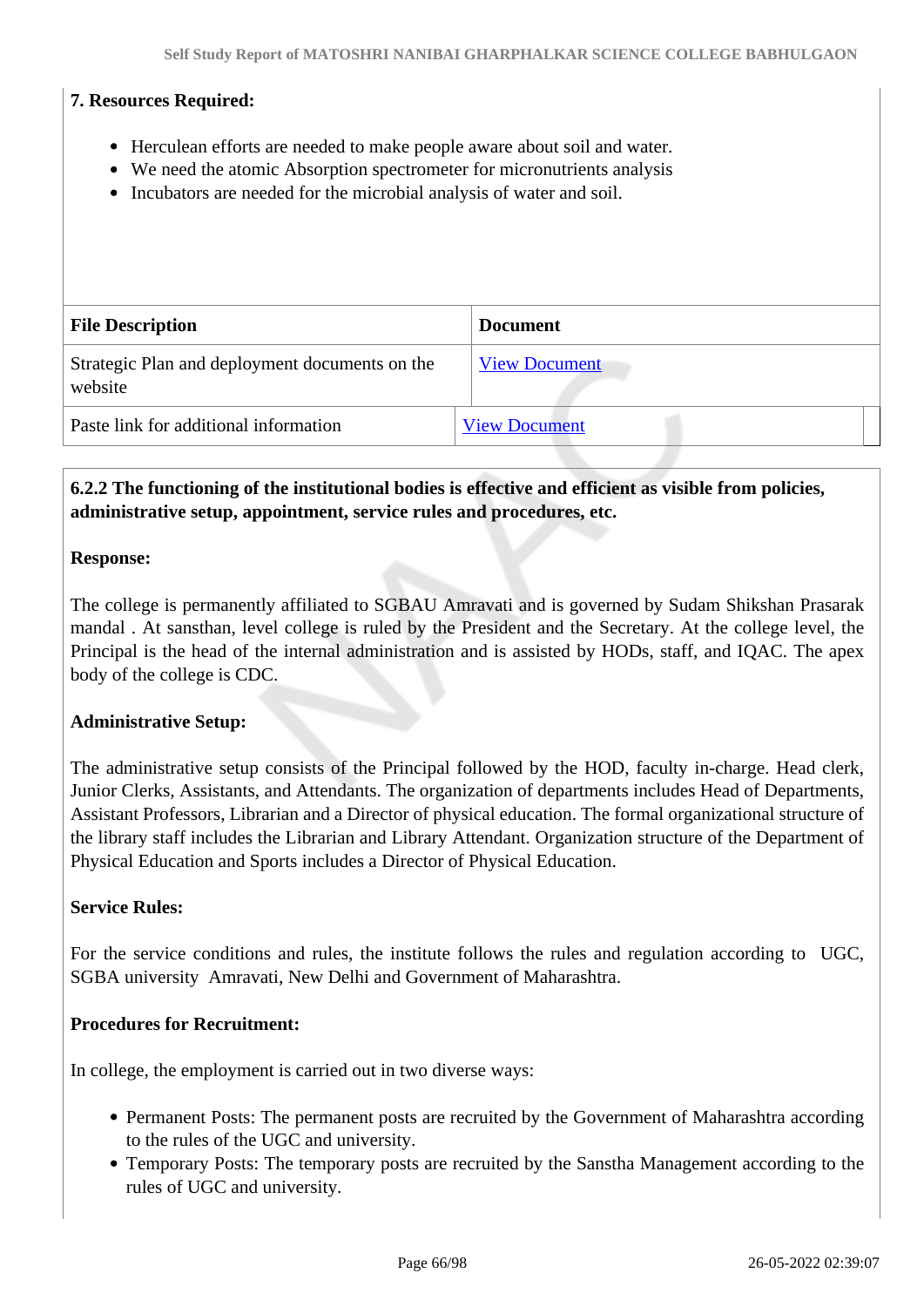#### **Procedures for Promotion:**

The promotion is allotted according to SGBAU Amravati, New Delhi, Government of Maharashtra and UGC.

#### **Grievance Redressal Mechanism:**

The college has a Grievance Redressal Committee, Prevention of Sexual Harassment Committee, and Antiragging committee.

#### **College Committees:**

College has 11 committees which play an important role in the execution of responsibilities and activities on the campus. Through the committees, the college achieve decentralization of power structure.

| <b>File Description</b>                       | <b>Document</b>      |
|-----------------------------------------------|----------------------|
| Upload any additional information             | <b>View Document</b> |
| Link to Organogram of the Institution webpage | <b>View Document</b> |
| Paste link for additional information         | <b>View Document</b> |

## **6.2.3 Implementation of e-governance in areas of operation**

- **1.Administration**
- **2.Finance and Accounts**
- **3.Student Admission and Support**
- **4.Examination**

**Response:** A. All of the above

| <b>File Description</b>                                    | <b>Document</b>      |
|------------------------------------------------------------|----------------------|
| Screen shots of user interfaces                            | <b>View Document</b> |
| Institutional data in prescribed format (Data<br>template) | <b>View Document</b> |

#### **6.3 Faculty Empowerment Strategies**

#### **6.3.1 The institution has effective welfare measures for teaching and non-teaching staff**

#### **Response:**

The strategies adopted by Government of Maharashtra for faculty welfare include career improvement benefits for those with higher qualification such as Ph.D. as well as opportunities for those who wish to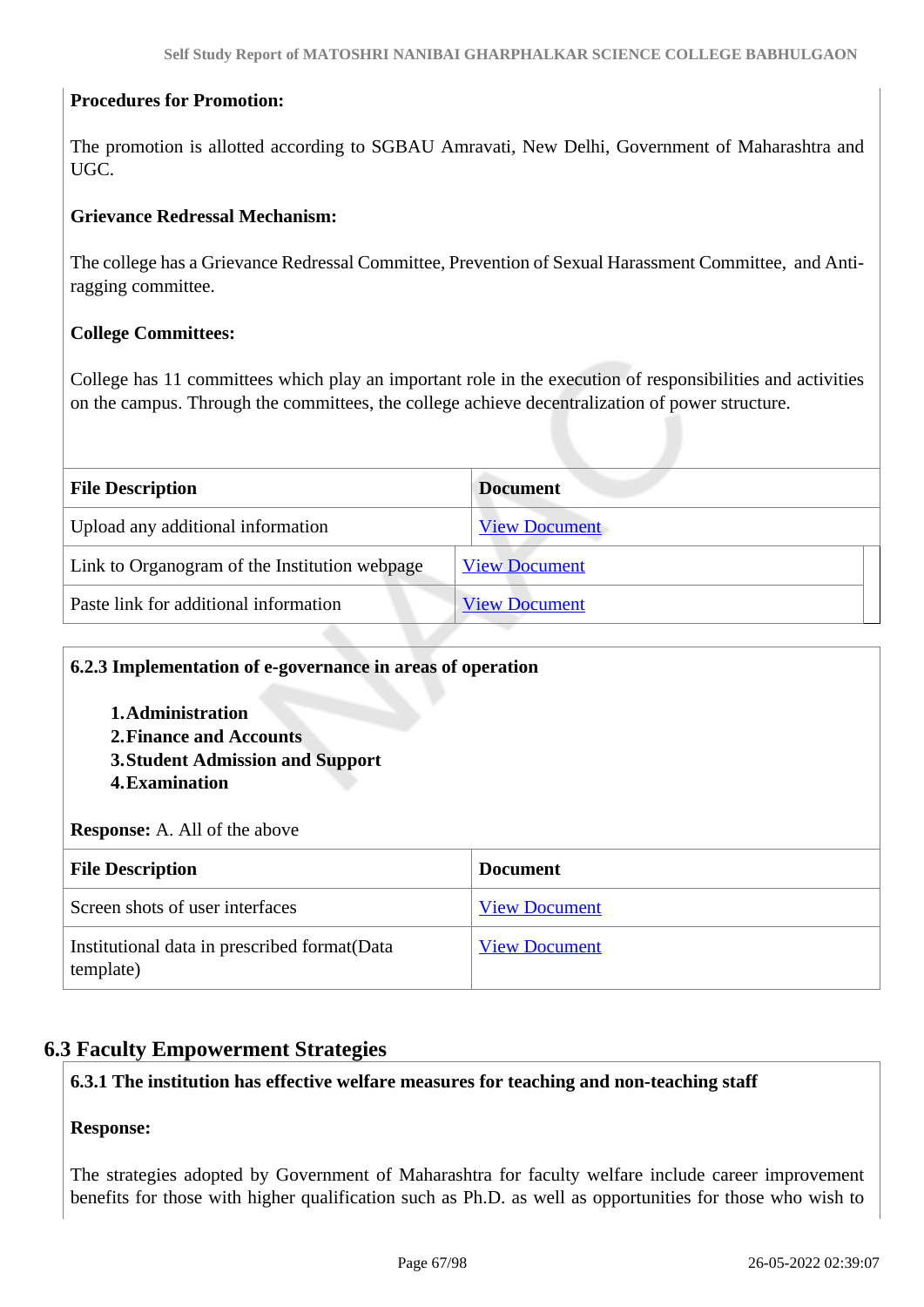advance their education.

- The Faculty Development Program of UGC is available for the teaching staff to encourage doing Ph.D.
- All leaves facilities as per Government of Maharashtra, University and UGC such as duty leave; medical leaves and maternity leave are provided.
- Financial support for research project and duty leave is being provided to attend workshops, conferences and seminars etc.
- Sports facilities are available for the teaching and the non-teaching staffs.
- Teachers are allowed to attend the meditation camp and yoga camp.
- Interest-free financial support in case of need in the form of festival advance is given to the staff and students.
- Teacher who got Ph.D. degree are felicitated with the hands of management and principal
- Internet facilities are made available to the teaching and non-teaching staff for research related matters.
- To improve the quality of teaching and learning- e-journals, reference books, other subject related books, facilities like e-books, projectors are made available to the teaching staff.
- The Institution supports to attend orientation, refresher, short term courses and other training camps helpful for their promotions and career advancement.
- Faculty members are allowed to conduct academic programs like guest lectures, surveys, tour excursions and visit etc.
- The teaching staff is allowable to convene guest lectures and take part in seminars and other activities.

| <b>File Description</b>               | <b>Document</b>      |
|---------------------------------------|----------------------|
| Upload any additional information     | <b>View Document</b> |
| Paste link for additional information | <b>View Document</b> |

# **6.3.2 Average percentage of teachers provided with financial support to attend conferences / workshops and towards membership fee of professional bodies during the last five years.**

**Response:** 11.68

6.3.2.1 **Number of teachers provided with financial support to attend conferences/workshops and towards membership fee of professional bodies year wise during the last five years**

| 2020-21 | 2019-20 | 2018-19 | 2017-18 | 2016-17 |
|---------|---------|---------|---------|---------|
|         |         | U       | ~       |         |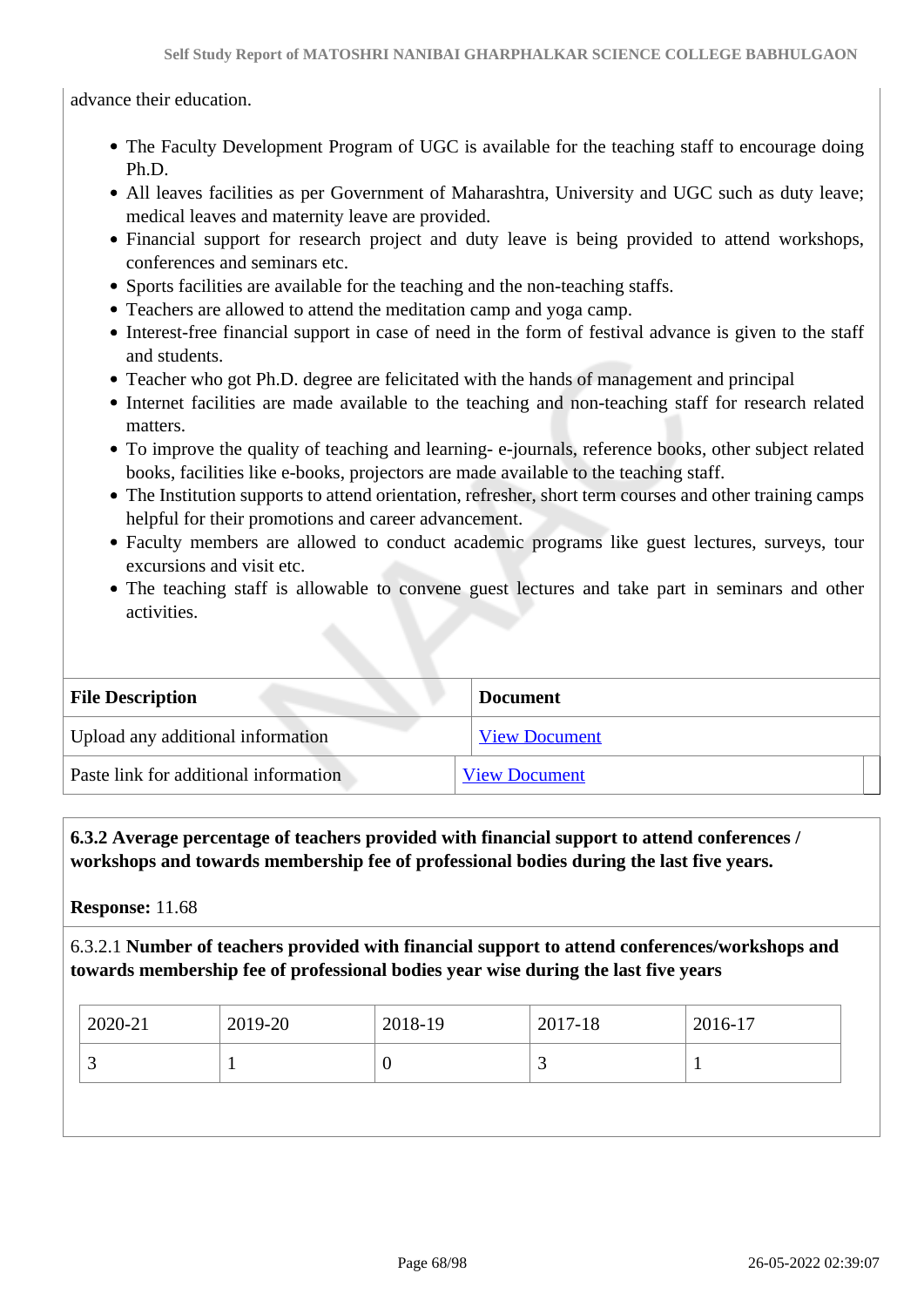| <b>File Description</b>                                    | <b>Document</b>      |
|------------------------------------------------------------|----------------------|
| Upload any additional information                          | <b>View Document</b> |
| Institutional data in prescribed format (Data<br>template) | <b>View Document</b> |

 **6.3.3 Average number of professional development /administrative training programs organized by the institution for teaching and non teaching staff during the last five years**

**Response:** 0.6

6.3.3.1 **Total number of professional development /administrative training Programmes organized by the institution for teaching and non teaching staff year-wise during the last five years**

| 2020-21 | 2019-20 | 2018-19 | 2017-18     | 2016-17      |
|---------|---------|---------|-------------|--------------|
|         | ◡       |         | $\mathbf v$ | $\degree$ 01 |

| <b>File Description</b>                                   | <b>Document</b>      |  |
|-----------------------------------------------------------|----------------------|--|
| Upload any additional information                         | <b>View Document</b> |  |
| Institutional data in prescribed format(Data<br>template) | <b>View Document</b> |  |

 **6.3.4 Average percentage of teachers undergoing online/ face-to-face Faculty Development Programmes (FDP)during the last five years (Professional Development Programmes, Orientation / Induction Programmes, Refresher Course, Short Term Course ).**

**Response:** 0

6.3.4.1 **Total number of teachers attending professional development Programmes viz., Orientation / Induction Programme, Refresher Course, Short Term Course year-wise during the last five years**

| 2020-21 | 2019-20 | 2018-19 | 2017-18 | 2016-17 |
|---------|---------|---------|---------|---------|
| ິ       | ິ       |         |         | ν       |

| <b>File Description</b>                                    | <b>Document</b>      |
|------------------------------------------------------------|----------------------|
| Institutional data in prescribed format (Data<br>template) | <b>View Document</b> |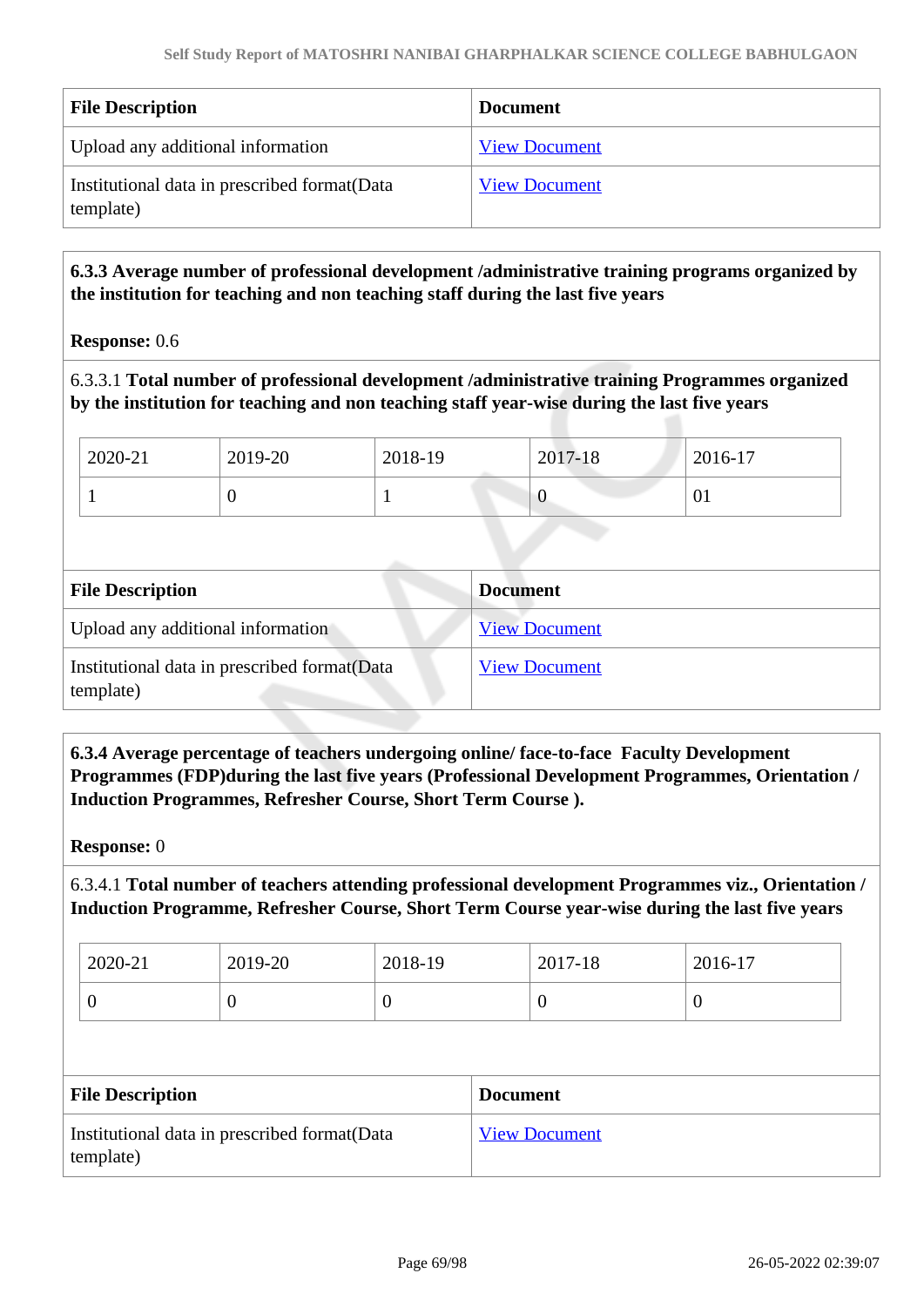#### **6.3.5 Institutions Performance Appraisal System for teaching and non-teaching staff**

#### **Response:**

As per the strategy plan of the Parent University / UGC the performance appraisal system is implemented. The performance based appraisal system of the staff is filled independently on the basis of their annual achievements. The forms of appraisal is assessed by the principal. Principal gives constructive feedback to the staff members, and council them for the essential changes necessary for their better performance.

#### **The teaching staff's performance appraisal forms contain:**

Category I: Evaluation Related Activities, Teaching, and Learning.

Category: II: Co-curricular, Professional Development and Extension activities.

Category: III: Academic and Research Contributions.

## **Confidential Reports of Non-Teaching Staff**

Office superintendent evaluate the overall presentation of the non-teaching staff inside the campus and this classified report is submitted to the principal for the ultimate valuation.

| <b>File Description</b>           | <b>Document</b>      |
|-----------------------------------|----------------------|
| Upload any additional information | <b>View Document</b> |

# **6.4 Financial Management and Resource Mobilization**

#### **6.4.1 Institution conducts internal and external financial audits regularly**

#### **Response:**

The economic assets of the institution are managed in a very efficient manner. For the effective use of economic resources, the annual budget is prepared as per necessity of the different departments. Proper accounts are maintained by institute through cash book, voucher file and ledger. Every transaction is supported by the vouchers. The payment of the funds for the needs is monitored by Principal. All the collections are deposited in the bank. All expenses recurring and non-recurring are incurred through checks. The college follows a clear audit practice. Final audit is checked by CA (Rajendra Gatalewar 2016-2019) and (Wishweshwar Yende 2019-2021). The internal verification is done by Principal. It inspects the income from different sources and expenses.

#### **Mechanism for settling objections in the Audit:**

As the institute has a financial clearness. It is found all the reports are adequate. Institute takes Precautionary measures to reduce difference. All the documents related to audit are verified by Principal. The remarks and corrections suggested are taken into consideration completely. If found any deviation in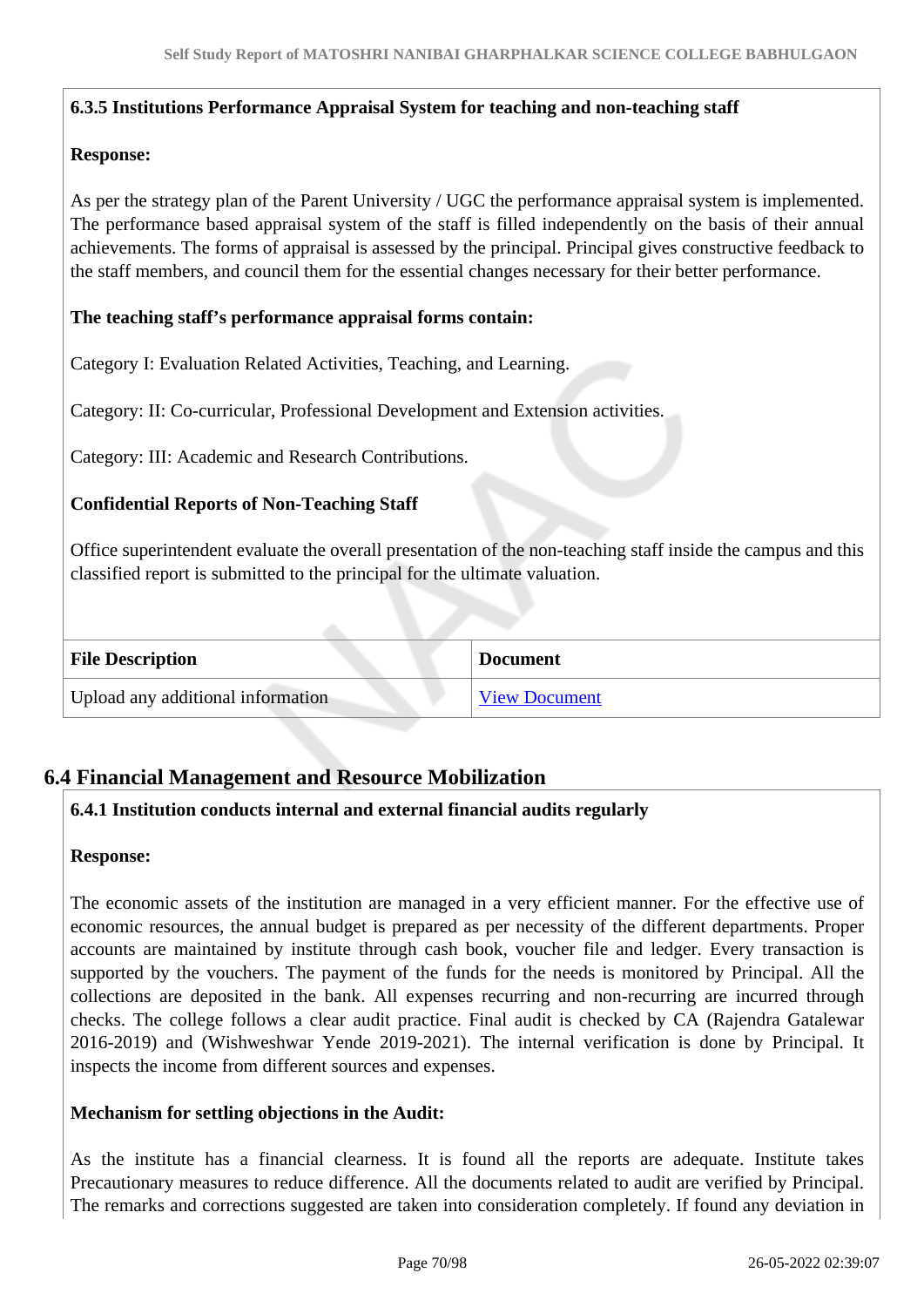audit report it is rectified and correction has been made in the account as per the rules and regulations.

| <b>File Description</b>               | <b>Document</b>      |  |
|---------------------------------------|----------------------|--|
| Upload any additional information     | <b>View Document</b> |  |
| Paste link for additional information | <b>View Document</b> |  |

# **6.4.2 Funds / Grants received from non-government bodies, individuals, philanthropers during the last five years (not covered in Criterion III)**

#### **Response:** 0

# 6.4.2.1 **Total Grants received from non-government bodies, individuals, Philanthropers year-wise during the last five years (INR in Lakhs)**

| 2020-21 | 2019-20 | 2018-19 | 2017-18 | 2016-17 |
|---------|---------|---------|---------|---------|
|         |         |         |         |         |

| <b>File Description</b>                                    | <b>Document</b>      |
|------------------------------------------------------------|----------------------|
| Institutional data in prescribed format (Data<br>template) | <b>View Document</b> |

# **6.4.3 Institutional strategies for mobilisation of funds and the optimal utilisation of resources**

#### **Response:**

The organization is eternally associated to SGBAU and following the rules and regulations laid down by the UGC. Government of Maharashtra provides scholarship to students.

#### **The financial sources of the college are:**

- SC, ST, EBC, and OBC scholarship are received from Government of Maharashtra.
- Tuition fees, admission fees and other fees are collected by the college from students as per the norms of the University..

#### **Optimum utilization of financial resources:**

The systems adopted by the institution for the optimal utilization of resources are as below;

- The institution invites necessities from all departments consequently prepare the budgetary plan.
- Purchase working group works on the details of the budgetary preparation.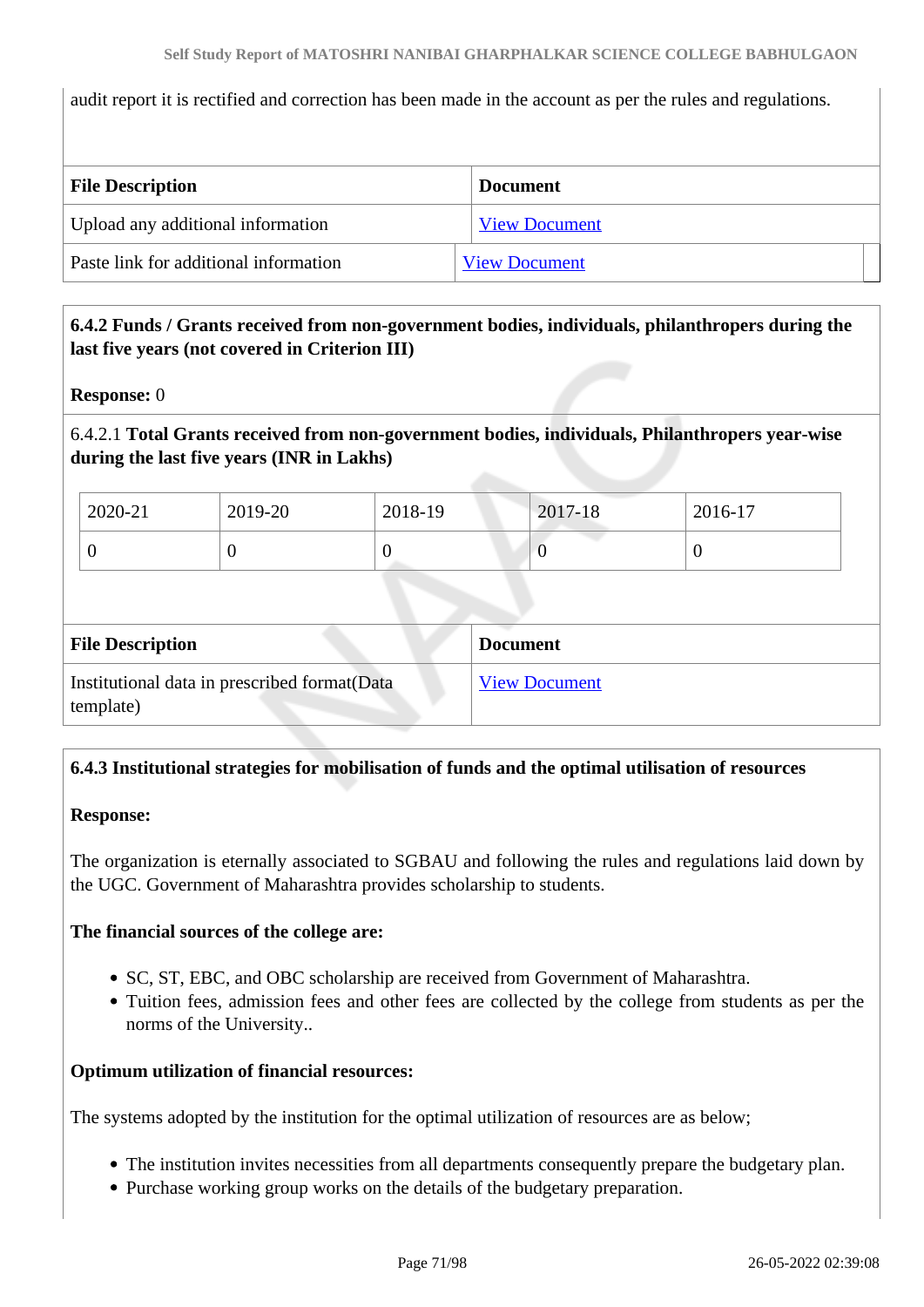- Principal grant the financial plan taking into consideration the economic resources and presents it to the CDC for endorsement.
- The utilization of the permitted budget is monitored by CDC.

| <b>File Description</b>               | <b>Document</b>      |
|---------------------------------------|----------------------|
| Upload any additional information     | <b>View Document</b> |
| Paste link for additional information | <b>View Document</b> |

# **6.5 Internal Quality Assurance System**

 **6.5.1 Internal Quality Assurance Cell (IQAC) has contributed significantly for institutionalizing the quality assurance strategies and processes**

**Response:** 

**Practice No. 1**

# **STUDENT SUPPORT ACTIVITY**

Since the students admitted to the college are from rural area and economically backward class the organization always exert much effort to help students economically, emotionally and academically.

The organization has started various schemes for students given as follows:

**Mentor: Mentee Scheme**: The College from starting is involved in parent teacher scheme which is now changed to Mentor Mentee scheme. Students are allowed to every parent teacher /mentor for academic personal, social development of the student.

**Exhibition :** The college has orgnised Books and Bird Photos Exhibition.

**Student development and carrer Guidence cell** : The institution has started student development and currier guidence. The cell organizes various programs for skill development of the students

**Anti Ragging Committee:** Anti Ragging committee is formed in the college who checks single case of ragging in the premises

**Gym facility:** The organization looks at the physical fitness of the students the institution has collaboration with Gym. Girl students are also counseled for their health.

**Schemes by Parent University and other**: The organization always motivates students to gain the benefits of various economic schemes. Scholarship schemes like "vidyarthini bus pass Yojana" and GOI Scholarship.

**Practice No.2**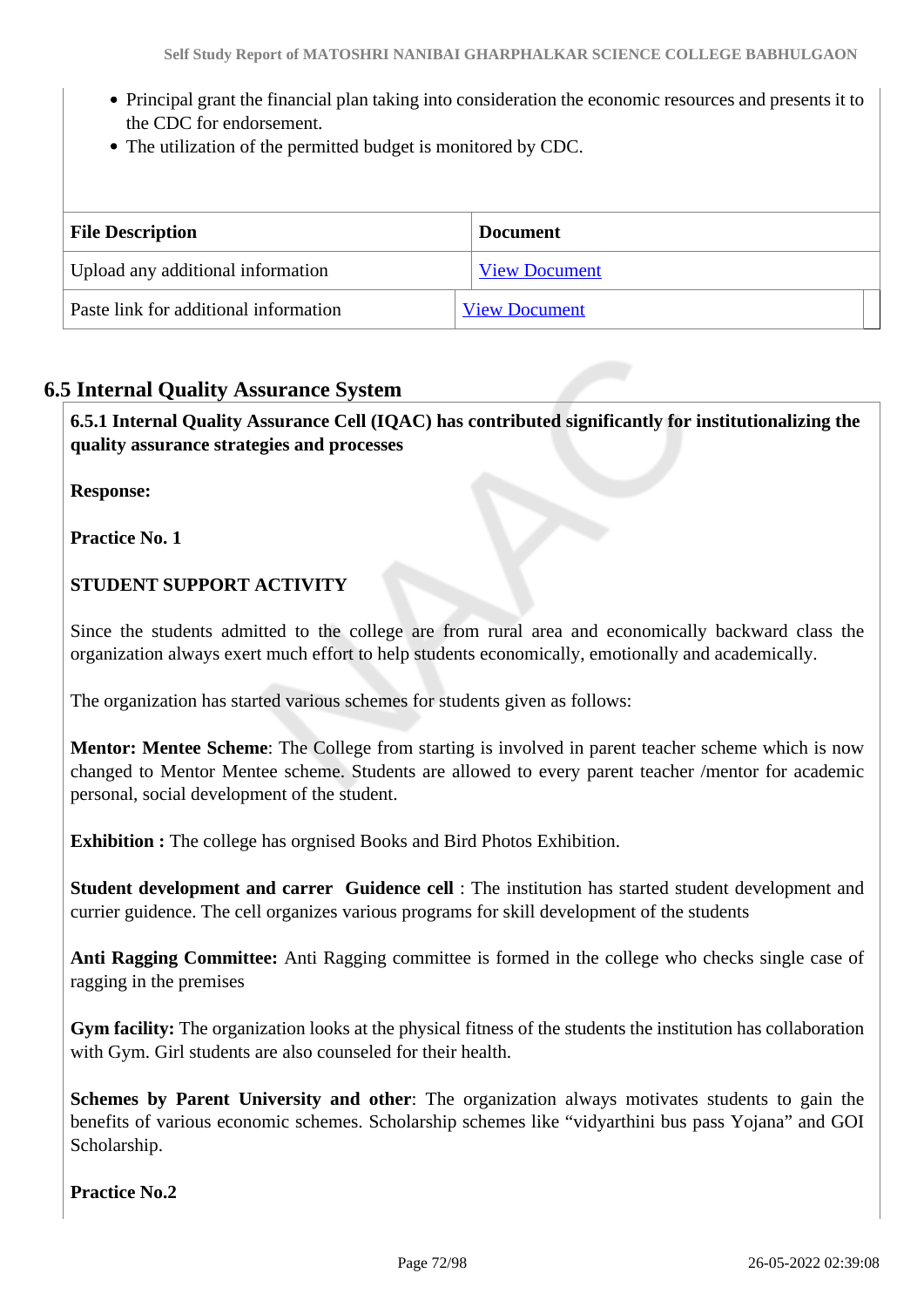## **DOMAIN OF MOTIVATION FOR ACADEMIC ACTIVITIES**

- Study tours and field trips are conducted.
- The institution has introduced certificate courses.
- Class seminars, group discussions, poster presentation and guest lectures on curriculum based topics are regularly conducted.
- The institution monitors, the progress of the students through terminal and unit tests and seminars.
- Sports departments and NSS are executing admirable social and expansion activities.
- College has MoU s with well-known organization for support to academics.
- ICT based teaching methods are functional.
- Equipment and Computers are maintained by maintenance committee.
- Good number of students has participated in singing competition, Rangoli, and dance in university level cultural programs.
- The institution has student committee which helps in maintaining discipline.
- The institution has research committee which from time to time proms the staff and the students to accomplish the research activity like registration of Ph.D. and participation of students in avishkar and national science day.
- The institution encourages specialized development of staff and they participate in orientation, short term and refresher courses.

| <b>File Description</b>               | <b>Document</b>      |
|---------------------------------------|----------------------|
| Upload any additional information     | <b>View Document</b> |
| Paste link for additional information | <b>View Document</b> |

 **6.5.2 The institution reviews its teaching learning process, structures & methodologies of operations and learning outcomes at periodic intervals through IQAC set up as per norms and recorded the incremental improvement in various activities ( For first cycle - Incremental improvements made for the preceding five years with regard to quality For second and subsequent cycles - Incremental improvements made for the preceding five years with regard to quality and post accreditation quality initiatives )** 

#### **Response:**

Institution developed itself both within the field academic and developmental works. The institution ensures the progress by implementing different strategies and perspectives, the institution is trying to accomplish expectations of its stakeholders and objectives itself.

## **Recommendations of NAAC in first Cycle are fulfilled:**

## **Development of IT facilities:**

LED and LCD projector are installed in three staff wise class rooms with one in seminar hall so the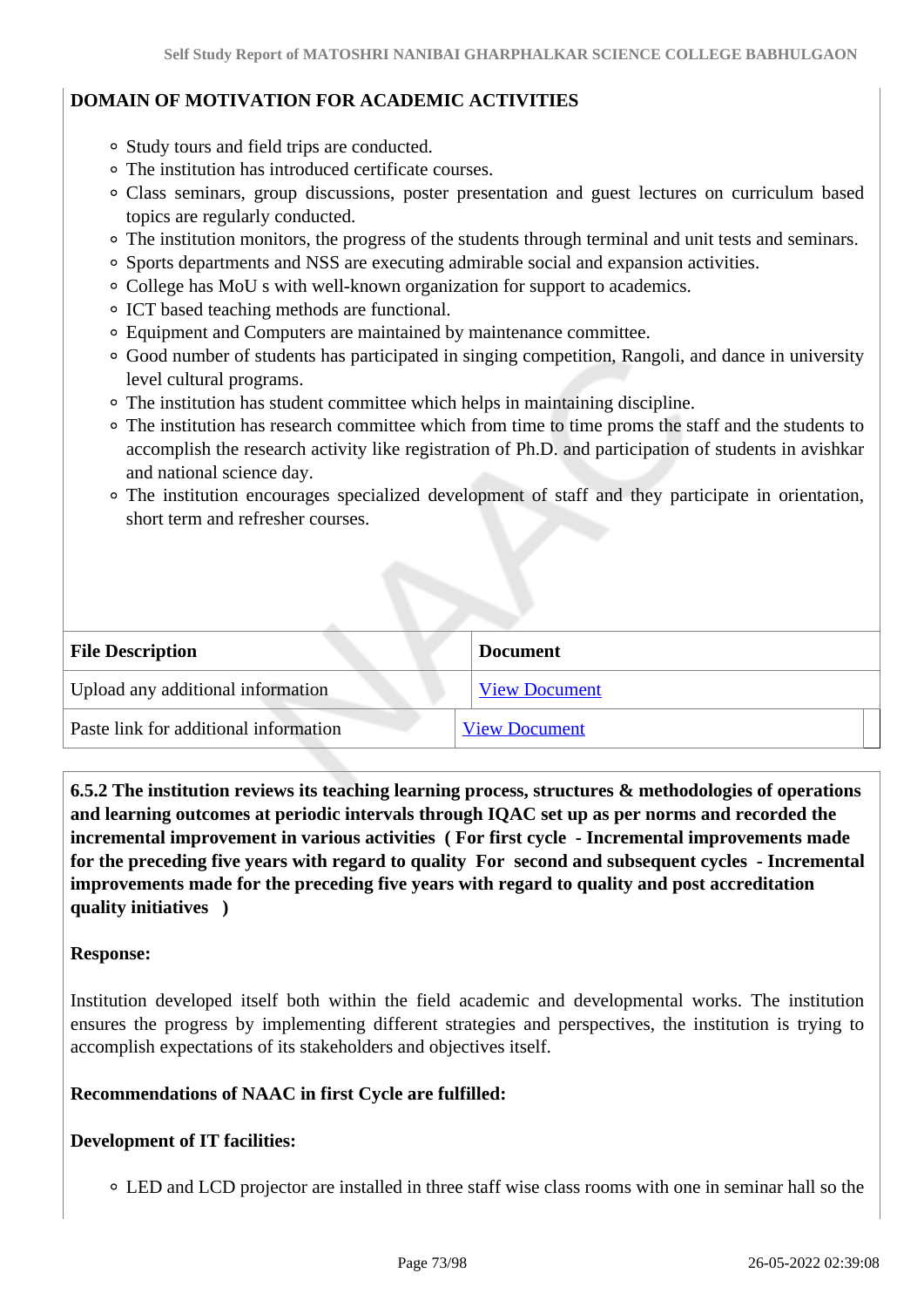staff and students could present power point presentation (ppt) over it.

- Lectures from YouTube shown to students
- Lectures on power point presentation taken by the lecturers.
- Online tests are taken.
- Online assignment given to students.
- Online admission process goes on. .
- Marks of Internal examination are exhibited to students on board moreover as on college website.
- Students presents seminar on Power point using projectors.
- WhatsApp group of Alumni and students are created.
- IQAC organize bird photo exhibition.

#### **Promoting research awareness among stakeholder:**

- Number of Ph.D. holders has been increased.
- 16 research papers are published.
- Books are published.

#### **Linkages of institution with other agencies:**

College has 03 MoUs with prominent institutions for association in academics.

#### **Automation of the Library and admission procedure:**

- Fully Atomization of office and Partly Atomization of Library is completed and admission procedure has been made online.
- The total number of reference books has been increased.
- 37 computers are available.
- Facility of reprography is available in library.

#### **Infrastructure:**

- Construction of canteen.
- Renovation of hall and initiative for green campus (01 rain water harvesting).
- Ramps are made available for differently able students and faculty.

#### **Another incremental improvement in college:**

- Faculty members Increased.
- Strength of students increased.
- Female student number increases.
- One big pit has been dug within the College premises, for water recharging. Work on water recharging goes on.
- International e-lecture series on x-ray spectroscopy and allied areas as tribute to Prof. Chintamani Mande is ongoing.
- Subject wise Workshops and Seminar organized.
- N-List Inflibnet facility is offered within the library.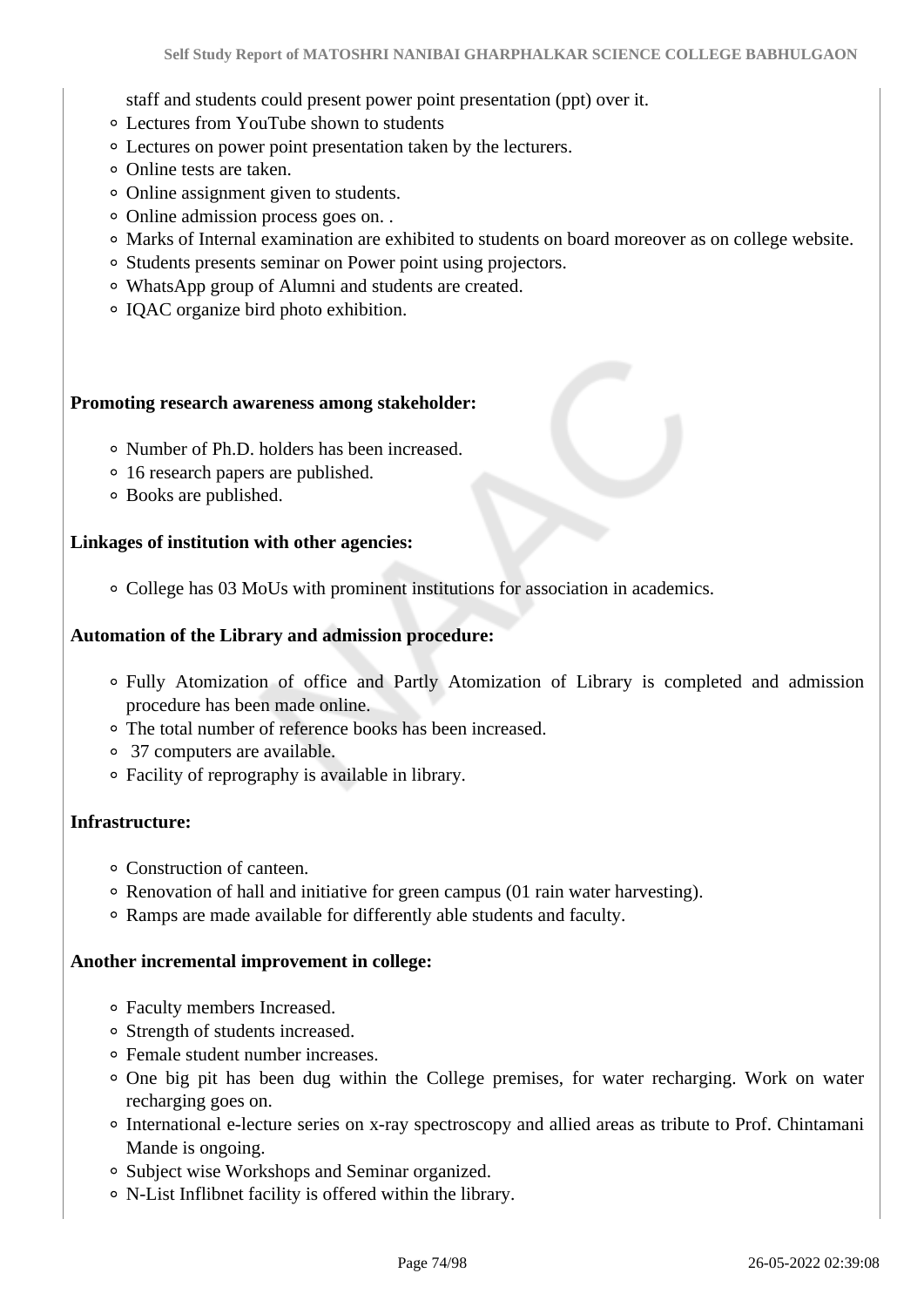- Involvement of student in sports and cultural program increased.
- Student supports activity increased like Book set, Extra BT card, Scholarship etc.
- Furniture is progressively increased.
- Laboratory instrument is increased.

| <b>File Description</b>               | <b>Document</b>      |
|---------------------------------------|----------------------|
| Paste link for additional information | <b>View Document</b> |

#### **6.5.3 Quality assurance initiatives of the institution include:**

- **1.Regular meeting of Internal Quality Assurance Cell (IQAC); Feedback collected, analysed and used for improvements**
- **2.Collaborative quality intitiatives with other institution(s)**
- **3.Participation in NIRF**
- **4.any other quality audit recognized by state, national or international agencies (ISO Certification, NBA)**

**Response:** D. 1 of the above

| <b>File Description</b>                                     | <b>Document</b>      |
|-------------------------------------------------------------|----------------------|
| Upload e-copies of the accreditations and<br>certifications | <b>View Document</b> |
| Institutional data in prescribed format (Data<br>template)  | <b>View Document</b> |
| Paste web link of Annual reports of Institution             | <b>View Document</b> |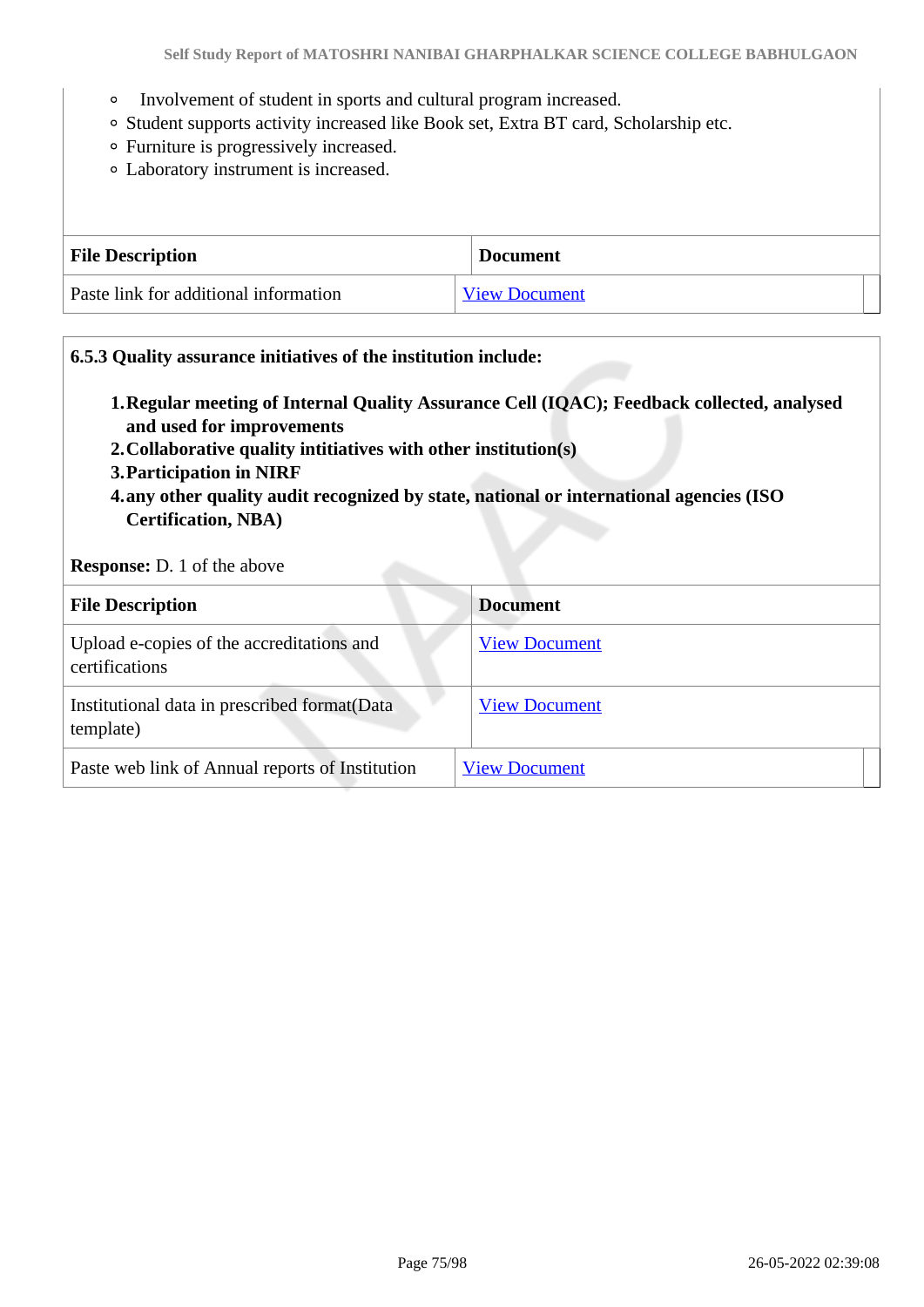# **Criterion 7 - Institutional Values and Best Practices**

## **7.1 Institutional Values and Social Responsibilities**

 **7.1.1 Measures initiated by the Institution for the promotion of gender equity during the last five years.**

#### **Response:**

The college has gender equity  $\&$  sensitization in curricular and co-curricular activities, facilities for women on campus etc…

- 1.Safety and security
- 2.Counseling
- 3.Common rooms

#### **1.Safety and security:**

- Safety norms are strictly followed by college in all respects.
- Squad system has been introduced in the college. Squad headed by the senior teachers can easily monitors the corridors of all floor of the building, classrooms, playground, canteen, Laboratories and Library.
- CCTV's are installed at the parking area, office, corridors of different floors of the college to ensure the safety and security of students and staff.
- Girl students are highly secured under the existing security system.
- ID cards issues to the students and staff to prevent the entry of outsider into the college premises.
- The campus is covered with the strong wall and fences with two entrance gates.

#### **2. Counseling:**

- Women cell of the college organizes all important activities associated with the counseling of the students formal and informal counseling is done in the college.
- Staff members motivate the students to improve their overall personality by participation in various activities organized by the college.
- Staff members inspire the students of downtrodden and weaker section to come to the main stream of the society.
- The college has mentor mentee scheme which recommends majority of the mentors to select a mentee especially from the disadvantages and vulnerable category of the girl students.
- In the scheme, the mentor follows the development of the mentee by providing personal counseling at the different stages.
- The personal problems of the girl students discussed with the committee members are kept confidential.

#### **3. Common rooms:**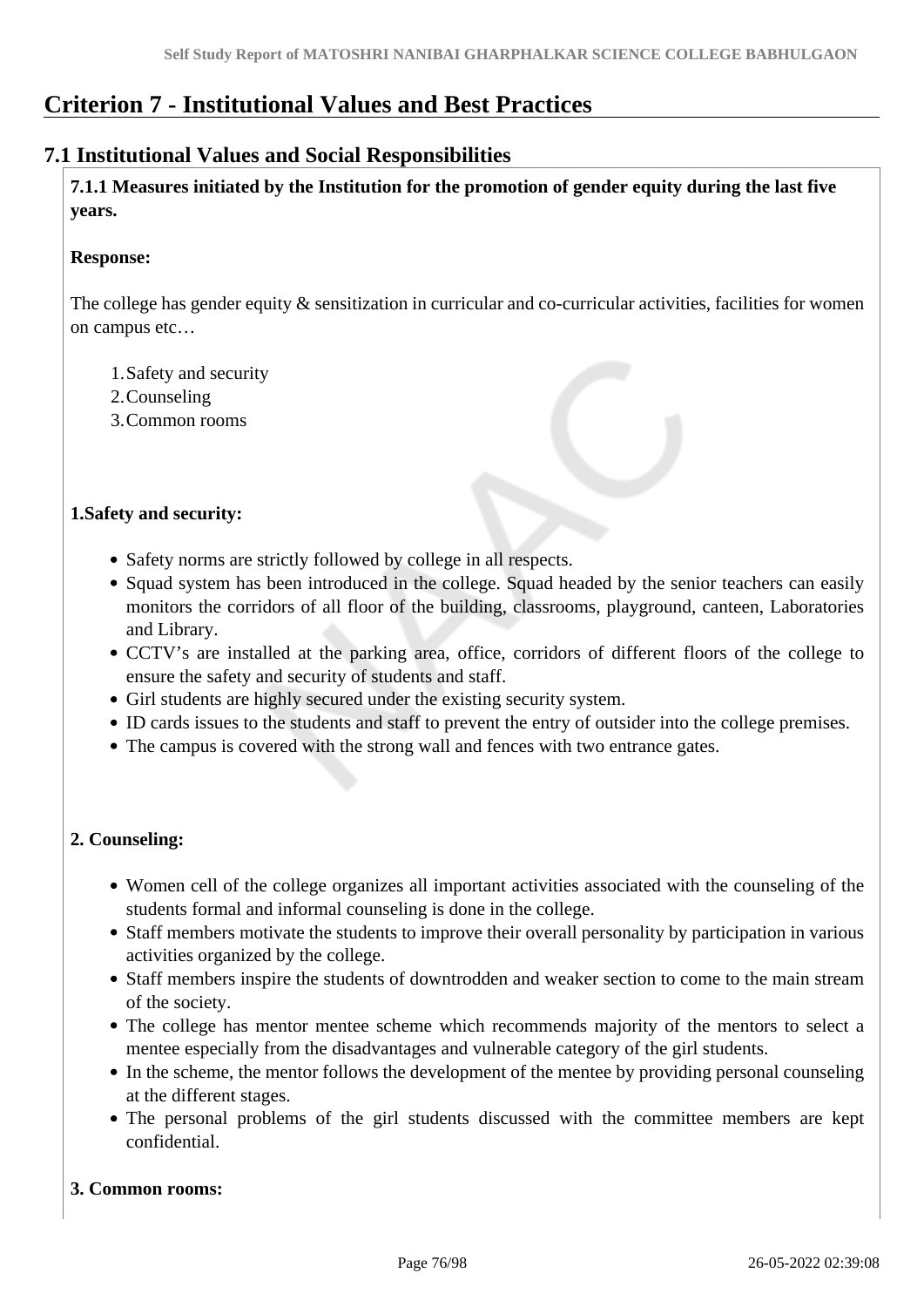- A well-furnished common waiting room, rest room is made available for girls.
- Common rooms separately for girls and boys are made available.
- Common rooms for girls have facilities needed for girls.
- Common rooms for differently abled students.
- Additional reading room on the first floor of the building.

| <b>File Description</b>                                                                                                                                                                    | <b>Document</b>      |
|--------------------------------------------------------------------------------------------------------------------------------------------------------------------------------------------|----------------------|
| Specific facilities provided for women in terms<br>of: a. Safety and security b. Counselling c.<br>Common Rooms d. Day care center for young<br>children e. Any other relevant information | <b>View Document</b> |
| Annual gender sensitization action plan                                                                                                                                                    | <b>View Document</b> |

#### **7.1.2 The Institution has facilities for alternate sources of energy and energy conservation measures**

- **1.Solar energy**
- **2.Biogas plant**
- **3.Wheeling to the Grid**
- **4.Sensor-based energy conservation**
- **5.Use of LED bulbs/ power efficient equipment**

#### **Response:** D. 1 of the above

| <b>File Description</b>        | <b>Document</b>      |
|--------------------------------|----------------------|
| <b>Geotagged Photographs</b>   | <b>View Document</b> |
| Any other relevant information | <b>View Document</b> |

#### **7.1.3 Describe the facilities in the Institution for the management of the following types of degradable and non-degradable waste (within 500 words)**

- **Solid waste management**
- **Liquid waste management**
- **Biomedical waste management**
- **E-waste management**
- **Waste recycling system**
- **Hazardous chemicals and radioactive waste management**

#### **Response:**

Response:

Garbage is clearly the culprit and pollutant, contributing to groundwater and toxic substances that harm the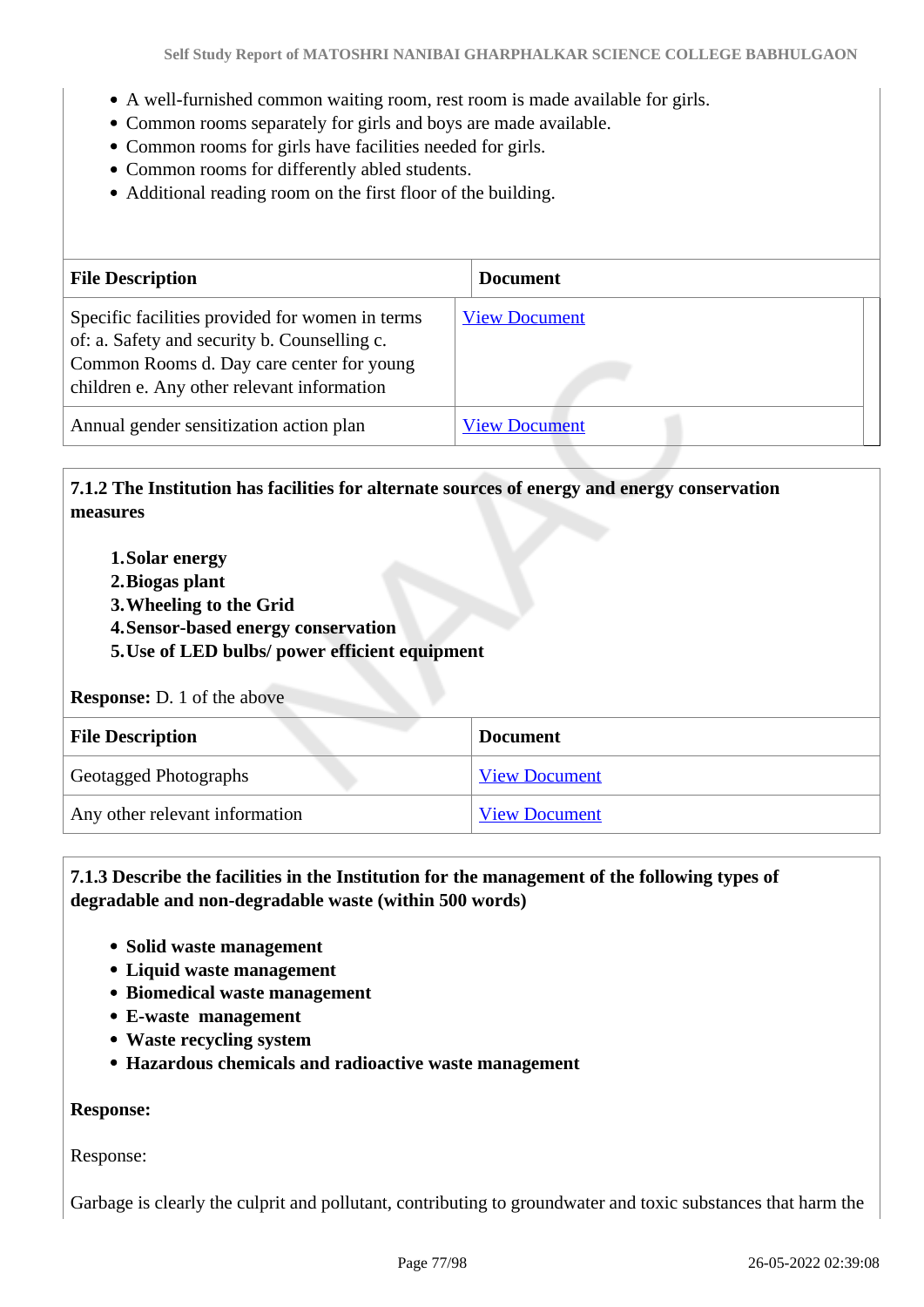earth's soil and environment. With this in mind, the indiscriminate use of chemicals in demonstration classes is discouraged and the college is not allowed to use radioactive substances in their laboratories.

#### **1. Solid waste management:**

- College implements solid waste management by enforcing the waste segregation rules.
- The campus ensures that cleanliness is ensured by maintain dustbins in the college premises and the classrooms.
- The college has displayed various slogans and thoughts to bring environment consciousness among the staff and students.
- Canteen and campus waste is gathered and disposed of through Municipal.
- Transportation is arranged for solid waste management.

#### **2. Liquid waste management:**

- The liquid wastes from laboratories and other source are disposed in the soak pits behind the laboratories.
- Glassware used in the laboratory is washed and rinsed with least quantity of water and placed in the liquid waste containers.
- The waste water from drinking unit is used for watering the plants.
- The chemical waste from drinking units is used for watering the plant.
- Efflux of drinking water as waste can be utilized for plantation in front of science building through fine drainage facilities
- College also conducts discussions with students to make them aware about the liquid waste management techniques.

#### **3. E-waste management:**

- Non-working electrical instruments like computers, printers, laptops, CD's, photocopy machines, etc. are kept aside in a special compartment or disposed for recycling.
- Awareness programs are initiated on E-waste management.
- All E-waste is disposed to the Nagarpanchayat.
- E-waste such as computers and its peripherals are upgraded regularly to continue usage and to avoid its wastage.

| <b>File Description</b>                 | <b>Document</b>      |
|-----------------------------------------|----------------------|
| Geotagged photographs of the facilities | <b>View Document</b> |
| Any other relevant information          | <b>View Document</b> |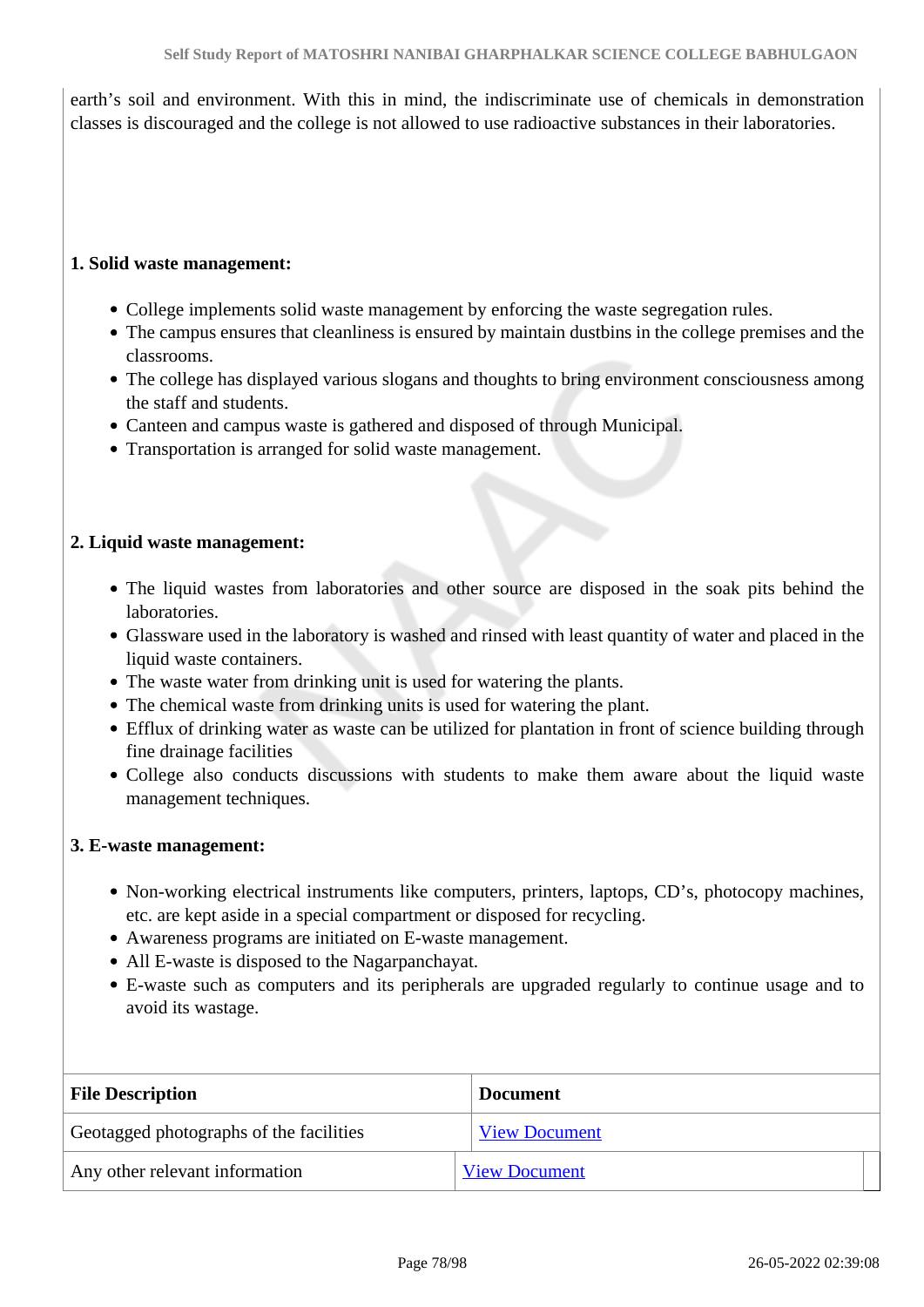| 1. Rain water harvesting                                                                                          |                      |
|-------------------------------------------------------------------------------------------------------------------|----------------------|
| 2. Borewell /Open well recharge                                                                                   |                      |
| 3. Construction of tanks and bunds                                                                                |                      |
| 4. Waste water recycling                                                                                          |                      |
|                                                                                                                   |                      |
| 5. Maintenance of water bodies and distribution system in the campus                                              |                      |
|                                                                                                                   |                      |
|                                                                                                                   | <b>Document</b>      |
| <b>Response:</b> C. 2 of the above<br><b>File Description</b><br>Geotagged photographs / videos of the facilities | <b>View Document</b> |

#### **7.1.5 Green campus initiatives include:**

- **1.Restricted entry of automobiles**
- **2.Use of Bicycles/ Battery powered vehicles**
- **3.Pedestrian Friendly pathways**
- **4.Ban on use of Plastic**
- **5.landscaping with trees and plants**

#### **Response:** C. 2 of the above

| <b>File Description</b>                     | <b>Document</b>      |
|---------------------------------------------|----------------------|
| Geotagged photos / videos of the facilities | <b>View Document</b> |

 **7.1.6 Quality audits on environment and energy are regularly undertaken by the Institution and any awards received for such green campus initiatives:**

- **1.Green audit**
- **2.Energy audit**
- **3.Environment audit**
- **4.Clean and green campus recognitions / awards**
- **5.Beyond the campus environmental promotion activities**

**Response:** E. None of the above

| <b>File Description</b>        | <b>Document</b>      |
|--------------------------------|----------------------|
| Any other relevant information | <b>View Document</b> |

#### **7.1.7 The Institution has disabled-friendly, barrier free environment**

**1.Built environment with ramps/lifts for easy access to classrooms.**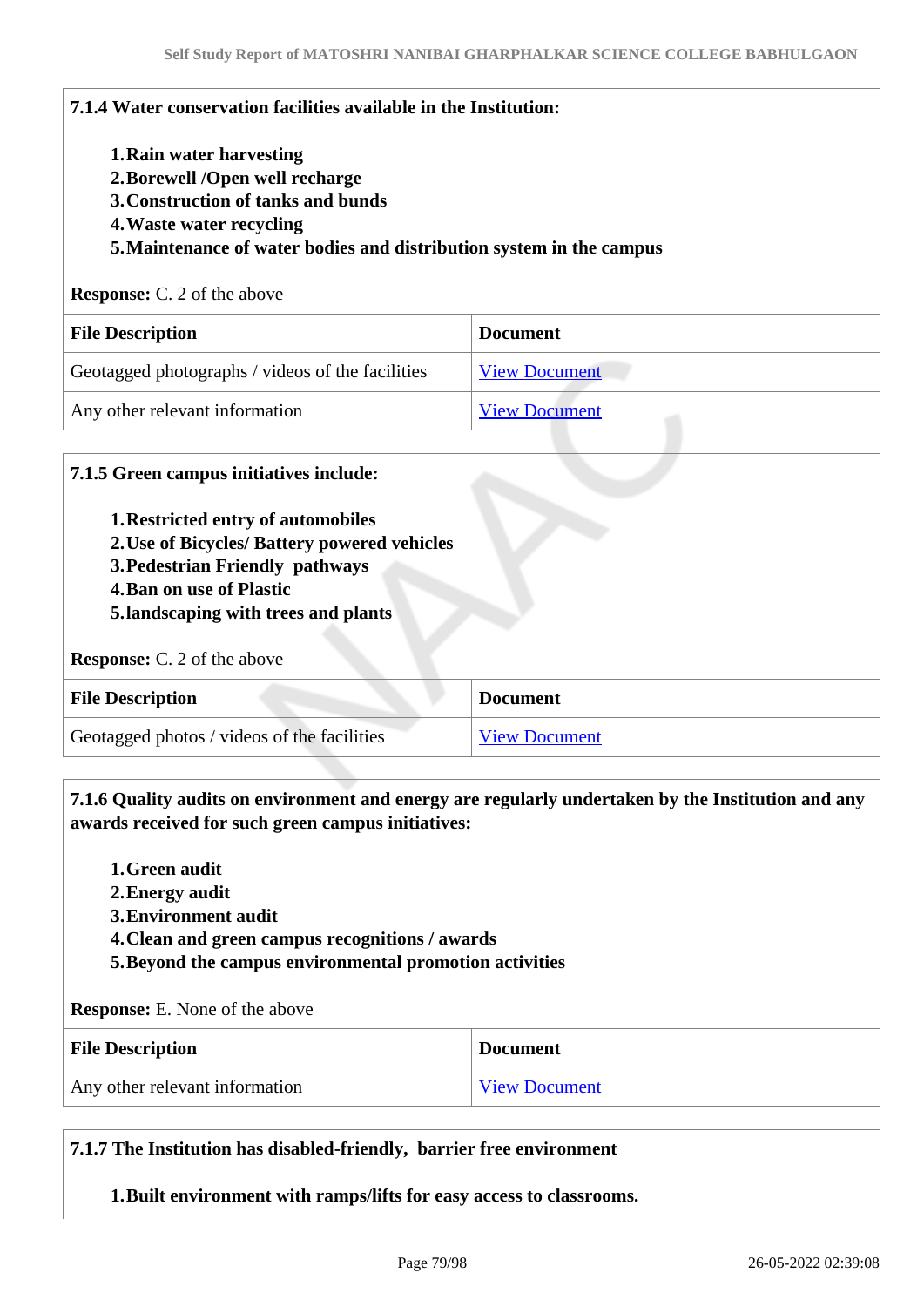#### **2.Divyangjan friendly washrooms**

- **3.Signage including tactile path, lights, display boards and signposts**
- **4.Assistive technology and facilities for Divyangjan accessible website, screen-reading software, mechanized equipment**
- **5.Provision for enquiry and information : Human assistance, reader, scribe, soft copies of reading material, screen reading**

#### **Response:** D.1 of the above

| <b>File Description</b>                                                     | <b>Document</b>      |
|-----------------------------------------------------------------------------|----------------------|
| Policy documents and information brochures on the<br>support to be provided | <b>View Document</b> |
| Geotagged photographs / videos of the facilities                            | <b>View Document</b> |

#### **7.1.8 Describe the Institutional efforts/initiatives in providing an inclusive environment i.e., tolerance and harmony towards cultural, regional, linguistic, communal socioeconomic and other diversities (within 500 words).**

#### **Response:**

The college has conducted several programs for providing an inclusive environment. It has taken various initiatives for promoting tolerance and harmony towards cultural, regional, linguistic, communal, socioeconomic, and other diversities. Various departments conduct seminars, workshops, and outreach programs. College takes initiatives and efforts by organizing activities, the celebration of days, national festivals, celebration days of eminent personalities and other such activities to provide for an inclusive environment by bringing students and teachers with diverse background on a single platform for creating an inclusive environment.

On the occasion of Dr. A.P.J. Abdul Kalam Birth Anniversary, a book exhibition was organized on behalf of the library at Matoshri Nanibai Gharphalkar Science College. Celebrated a birth anniversary of savitribai phule in the college campus. Organized poster presentation on National Science day.

| <b>Program</b>                                  | <b>Objective</b>                                                                          |  |
|-------------------------------------------------|-------------------------------------------------------------------------------------------|--|
| Birth Anniversary of Dr. A.P. J. Abdul<br>Kalam | To Acknowledge the efforts of Dr. Kalam towards education and student                     |  |
| Savitribai Phule Jayanti                        | To encourage girl students and improve the quality of education.                          |  |
| <b>National Science Day</b>                     | To spread a message about the importance of science used in the daily life<br>the people. |  |
| National Library Day                            | To promote the reading habits among the students.                                         |  |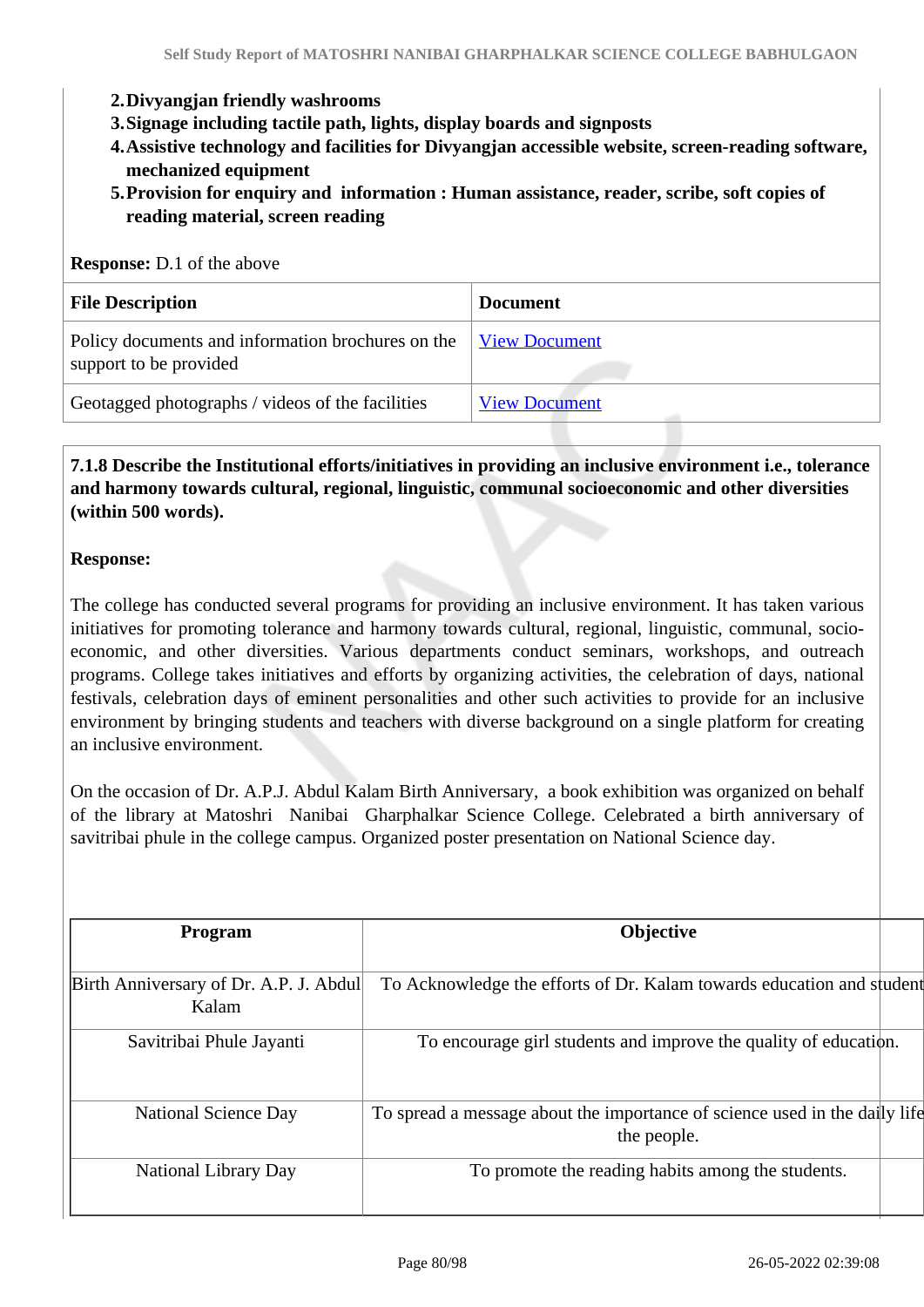| <b>File Description</b>                                                                                                                | <b>Document</b>      |
|----------------------------------------------------------------------------------------------------------------------------------------|----------------------|
| Any other relevant information.                                                                                                        | <b>View Document</b> |
| Supporting documents on the information<br>provided (as reflected in the administrative and<br>academic activities of the Institution) | <b>View Document</b> |

 **7.1.9 Sensitization of students and employees of the Institution to the constitutional obligations: values, rights, duties and responsibilities of citizens (within 500 words).**

#### **Response:**

#### **FUNDAMENTAL DUTIES AND RESPONSIBILITIES**

- To be abide by the Constitution and respect its ideals and institutions, the National Flag and the National Anthem.
- To cherish and follow the noble ideals which inspired our national struggle for freedom.
- To uphold and protect the sovereignty, unity and integrity of India.
- To defend the country and render national service when called upon to do so.
- To promote harmony and the spirit of common brotherhood amongst all the people of India transcending religious, linguistic and regional or sectional diversities; to renounce practices derogatory to the dignity of women.
- To value and preserve the rich heritage of our composite culture.
- To protect and improve the natural environment including forests, lakes, rivers and wild life, and to have compassion for living creatures.
- To develop the scientific temper, humanism and the spirit of inquiry and reform.
- To safeguard public property and to abjure violence.
- To strive towards excellence in all spheres of individual and collective activity so that the nation constantly rises to higher levels of endeavor and achievement.
- Whosoever is a parent or guardian to provide opportunities for education to his child or, as the case may be, ward between the age of six and fourteen years.

| <b>File Description</b>                                                                                    | <b>Document</b>      |
|------------------------------------------------------------------------------------------------------------|----------------------|
| Details of activities that inculcate values;<br>necessary to render students in to responsible<br>citizens | <b>View Document</b> |

 **7.1.10 The Institution has a prescribed code of conduct for students, teachers, administrators and other staff and conducts periodic programmes in this regard.**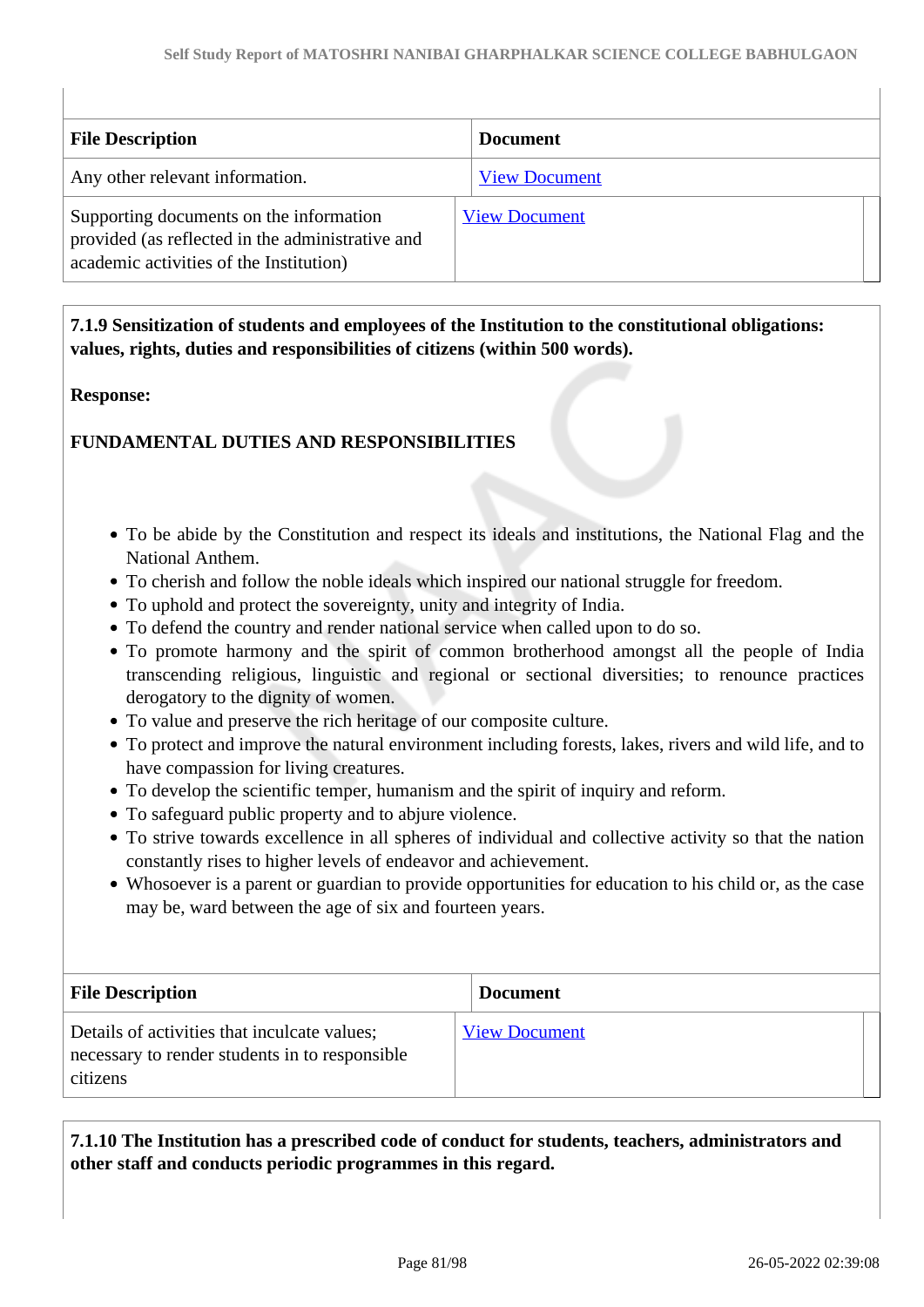- **1.The Code of Conduct is displayed on the website**
- **2.There is a committee to monitor adherence to the Code of Conduct**
- **3.Institution organizes professional ethics programmes for students, teachers, administrators and other staff**
- **4.Annual awareness programmes on Code of Conduct are organized**

| <b>Response:</b> C. 2 of the above |                      |  |  |  |
|------------------------------------|----------------------|--|--|--|
| <b>File Description</b>            | <b>Document</b>      |  |  |  |
| Code of ethics policy document     | <b>View Document</b> |  |  |  |
| Any other relevant information     | <b>View Document</b> |  |  |  |

#### **7.1.11 Institution celebrates / organizes national and international commemorative days, events and festivals (within 500 words).**

#### **Response:**

The following is the list of national and international commemorative days, events and festivals the institute celebrates every year and make the students and faculty to participate.

| Sr.No.                                 | <b>Name of the Event</b>               | Date             |
|----------------------------------------|----------------------------------------|------------------|
|                                        | <b>International Youth Day</b>         | 12 August 2019   |
| 2.                                     | <b>Independence Day</b>                | 15 August 2019   |
| 3.                                     | <b>National Sport Day</b>              |                  |
| 4.                                     | Teachers day                           | 5 September 2019 |
| 5.                                     | Republic Day                           | 26 January 2020  |
| <b>International Women's Day</b><br>6. |                                        | 08 March 2020    |
| 7.                                     | <b>Worlds Environments Day</b>         | 05 June 2020     |
| 8.                                     | International Yoga day<br>21 June 2020 |                  |

#### **International Youth Day:**

International youth day gives an opportunity to celebrate and mainstream young peoples voices, action and initiatives

#### **Independence Day**

Independence Day was celebrated with great enthusiasm and patriotic fervor on 15th August, 2016 in the school ground with the staff, students and parents to mark the 70th year of freedom from the British rule.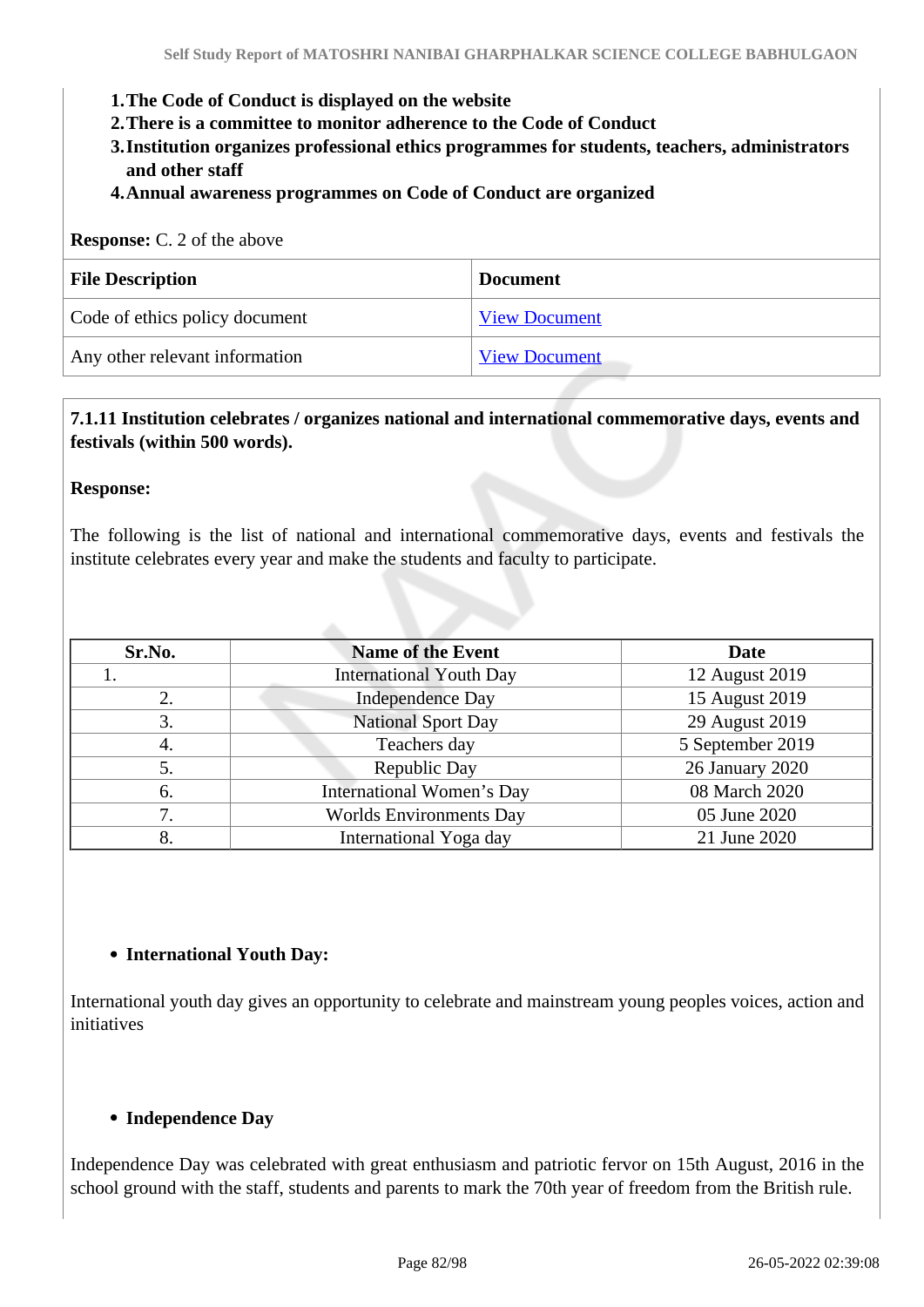#### **National Sport Day**

 The National Sports Day is celebrated on 29 Anniversary of the legendary sports person of India had ever witnessed. The Day has been dedicated to the great athlete and hockey player Dhyan gold for Indian Olympic thrice, who was also known as The Wizard of hockey

#### **Teachers day**

We celebrate Teachers' day every year throughout the country on 5th September. Students express their gratitude and appreciation for their teachers on this day. This day is dedicated to Dr. Sarvepalli Radhakrishnan – second President of India\

#### **Republic Day of India:**

On January 26, 1950, the Constitution of India was signed and India was declared a republic. It's a day, which every Indian is proud of.

#### **International Women's Day**

 The International Women's Day was celebrated at Matoshree Nanibai College. The purpose of celebrating Women's Day is – "To raise awareness about the status and dignity of women among the students"

#### **World's Environmental Day:**

Every year on 5th June, college celebrate environment day, by tree plantation and organizing other activities. Student should understand that, to tackle the problem of pollution and global warming, we have to plant more trees every year.

#### **National Yoga Day:**

The International Yoga Day was celebrated on 21st June at MNG Science campus to usher in peace, harmony, happiness and success to every soul in the world. Yoga is a mental, physical and spiritual practice that needs to be carried every day.

**Exhibition :** The college has organised bird photos exhibition and book exhibition.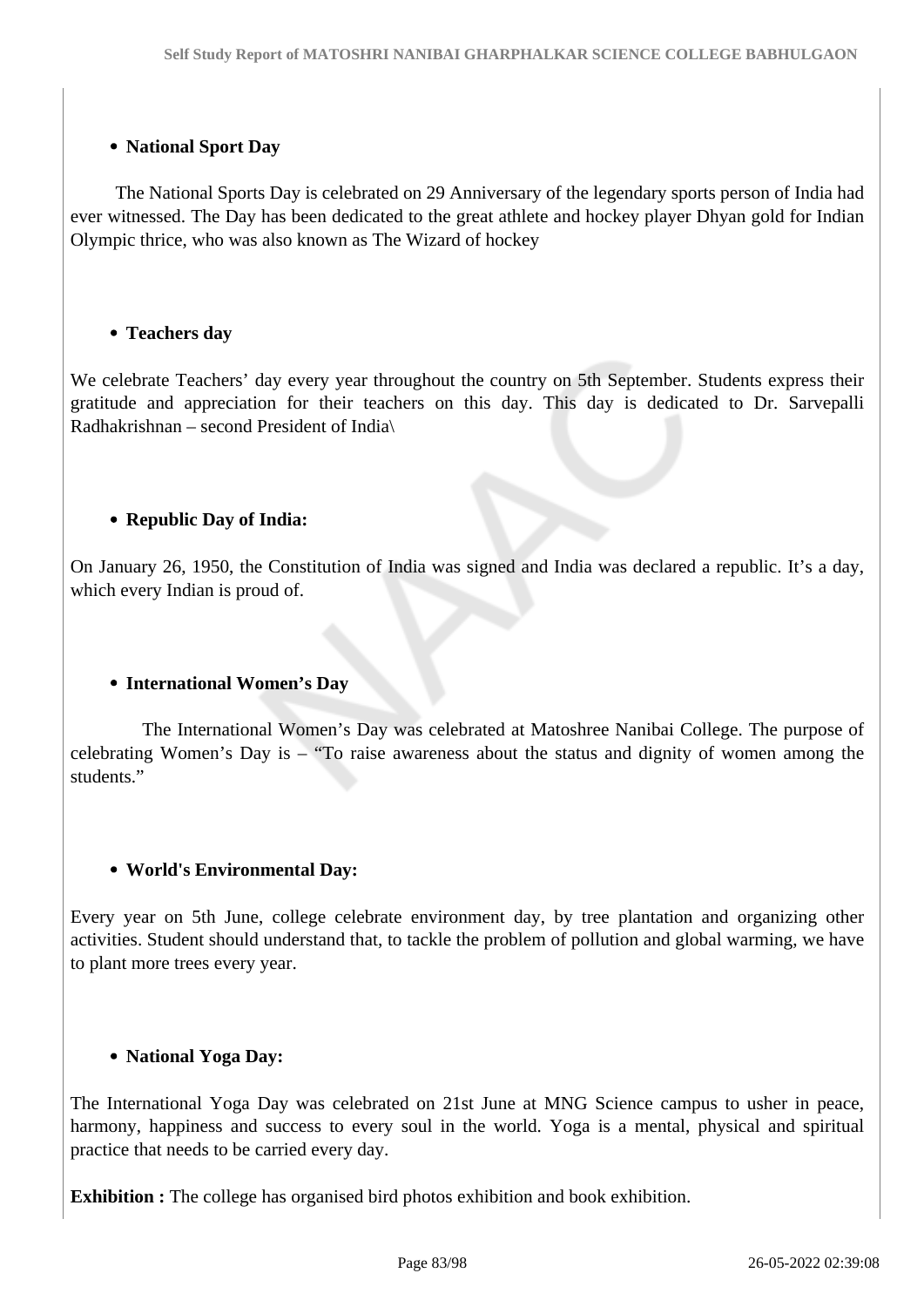| <b>File Description</b>                                                               | <b>Document</b>      |
|---------------------------------------------------------------------------------------|----------------------|
| Geotagged photographs of some of the events                                           | <b>View Document</b> |
| Any other relevant information                                                        | <b>View Document</b> |
| Annual report of the celebrations and<br>commemorative events for the last five years | <b>View Document</b> |

## **7.2 Best Practices**

 **7.2.1 Describe two best practices successfully implemented by the Institution as per NAAC format provided in the Manual.**

#### **Response:**

The college promotes the best practices in the college. The institution has internalized the best practices in order to improve the functioning of the academic and administrative systems. The working of the college is run by the active participation of the staff.

# **Best Practice No. I**

1.**Title of the Practice: Extension of Chemistry Laboratory for the Benefit of Society.**

- 1.Soil and Water Analysis
- 2.Effective Utilization of Solar Energy

## **Soil and Water Analysis**

## **2.Objectives:**

- 1.To make the farmers aware of their soil health.
- 2.To counsel the farmers to reduce production cost and increase crop yield.
- 3.To make awareness among villages and farmers about quality of drinking water and irrigation.
- 4.To make the people aware about the kind of adulteration of the food products they use.
- 5.To suggest simple method for detection of adulteration in food items.
- 6.To make people aware of their consumer rights.

## **3.The Context:**

The soil is an essential part of agriculture. However, the farmers are neglecting this important aspects thereby their cost of production increases and there is considerable decrease of crop yield. Either the soil is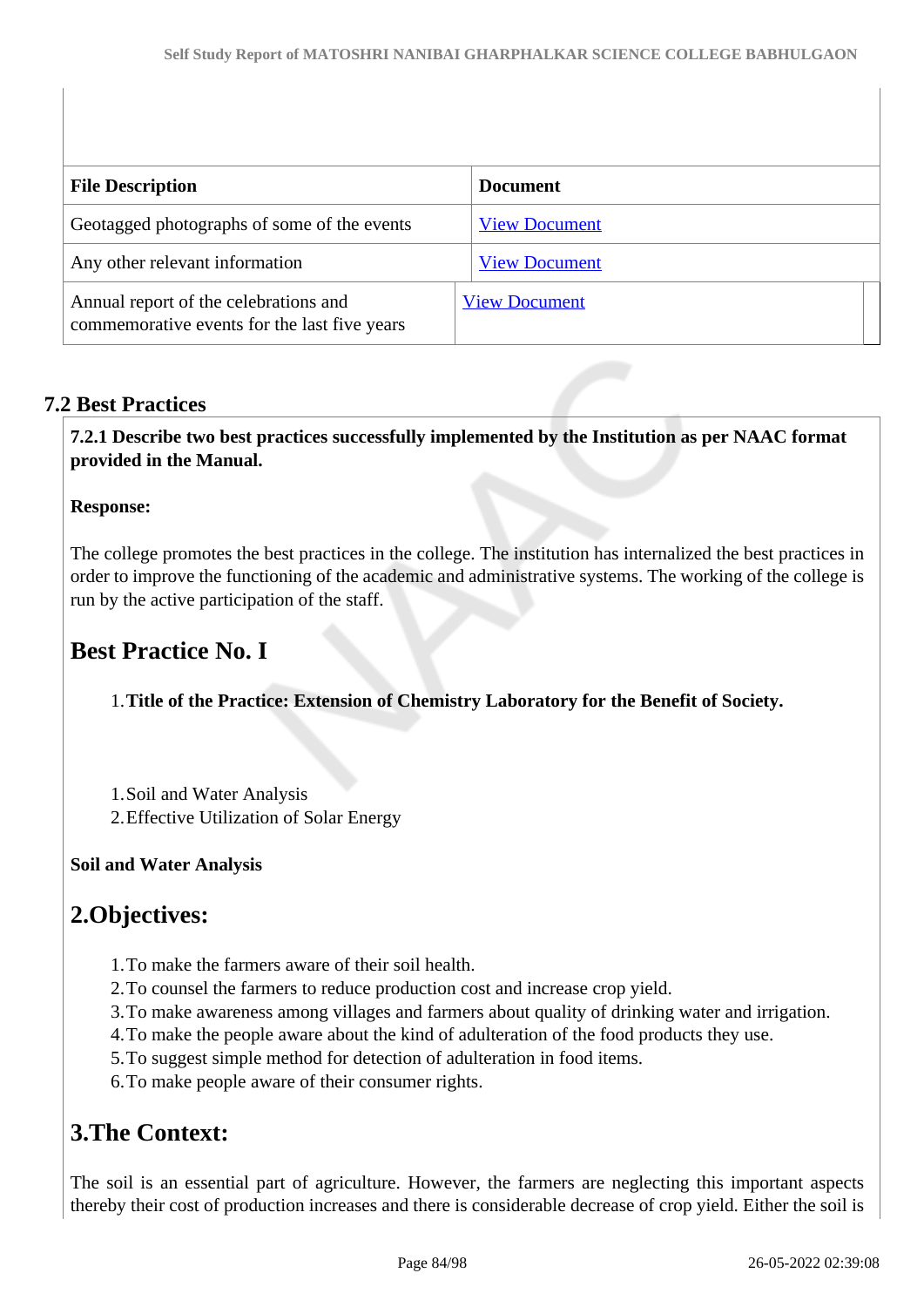overdosed with the fertilizer or there is a deficiency of fertilizer thereby reducing the productivity of the soil considerably followed by a great decrease in the crop yield. If the soil analysis is carried out it is possible for the farmers to know the nature of their soil deficiency of the nutrients in the soil so that they can improve the soil accordingly.

There is a complete awareness about the quality of water. The people are using for drinking water as well as water for irrigation. This leads to serve health problems hence it is essential to analyze the quality of water so that many waterborne diseases can be avoided.

It is absorbed that many of our food items are adulterated leading to number of diseases. If people are made aware about the adulteration in foods the diseases could be avoided

# **4.The Practice:**

The collection of the soil sample is the first step of soil analysis. The college has prepared pamphlets about how to collect soil sample from the field. These pamphlets are distributed among the farmers on the weekly bazaar day. The farmers accordingly collect the soil sample from their fields and bring them to our chemistry lab for soil analysis.

The soil sample thus received is analyzed by the college staff and students using soil testing kits and standard given method of analysis. The soil test reports are prepared and farmers are asked to come on the nearest possible date on which they are counseled on the cropping pattern, the type and dose of fertilizer on the basis of their soil test report.

The students are made aware about the importance of the soil and water analysis and bring about the collection of soil and water samples from the respective villages and bring them for analysis in the college. The students are involved in the soil and water analysis.

A demonstration is given to the students about the adulteration in food items. A demonstration is also given before the people about the food adulteration so that their awareness about the same should be improved.

# **5.Evidences of Success:**

Feedback from the farmers about the soil test reports is very encouraging to us. The farmers mentioned that their expenditure on fertilizers has been reducing considerably and the crop yield has also increased. Many farmers have mentioned that water analysis has helped them to reduce the irrigation problem. The Villages came to know about the quality of water they are using thereby they take proper care for using the same. The people expressed that they never knew about the adulteration in food items.

# **6.Problems Encountered:**

- The farmers are very much reluctant upon soil testing.
- The farmers do not want to change their traditional method of agriculture.
- They completely neglect the quality of water for drinking as well as for irrigation.
- The eating habits of the people are responsible for neglecting the food adulteration issues.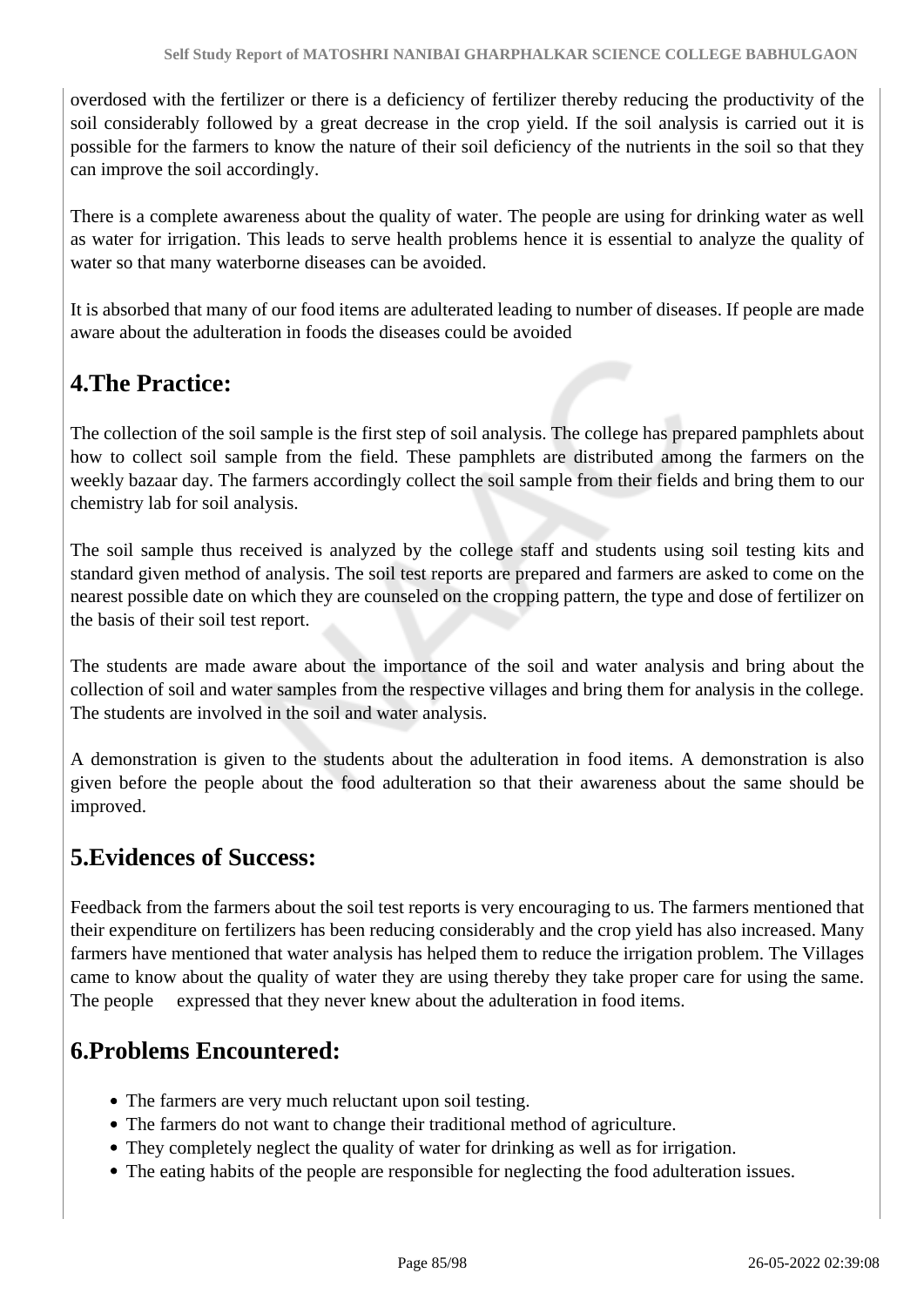# **7.Resources Required :**

- Herculean efforts are needed to make people aware about soil, water and food.
- We need the atomic Absorption spectrometer for micronutrients analysis
- Incubators are needed for the microbial analysis of water and soil.

# **Best Practice No. II**

#### **2. Effective Utilization of Solar Energy**

#### **OBJECTIVE: Solar Energy**

 Solar energy makes use of the sun's energy. It is advantageous because the systems can fit into existing buildings and it does not affect land use. Effective use of solar energy is via heating and electricity generation. Our objective is to popularize the solar cooker by making it from the scrap.

#### **CONTEXT: Solar Cooker**

A solar cooker is a device which uses the energy of direct sunlight to heat, cook or pasteurize food or drink. Many solar cookers currently in use are relatively inexpensive, low-tech devices, although some are as powerful or as expensive as traditional stoves, and advanced, large-scale solar cookers can cook for hundreds of people, because they use no fuel and cost nothing to operate, many nonprofit organizations are promoting their use world-wide in order to help reduce fuel costs and air pollution, and to slow down the deforestation and desertification caused by gathering firewood for cooking.

#### **PRINCIPLE**

- 1.Concentrating sunlight: A mirrored surface with high specular reflectivity is used to concentrate light from the sun onto a small cooking area.
- 2.Converting light energy to heat energy: Solar cookers concentrate sunlight onto a receiver such as a cooking pan. The interaction between the light energy and the receiver material converts light to heat.

#### **THE PRACTICE:**

 After briefing the students about the use and importance of solar energy, the are given a practice of making a Solar Cooker from the scrap, such as, packaging materials, cardboard, etc. The students enjoyed cutting and pasting for making the solar cooker. After the cooker making is complete, they are demonstrated how to cook food.

#### **EVIDENCE OF SUCCESS:**

 The students and teachers get interested to use the solar cooker regularly at home. They have built the confidence of making the were solar cooker themselves.

#### **PROBLEMS ENCOUNTRED:**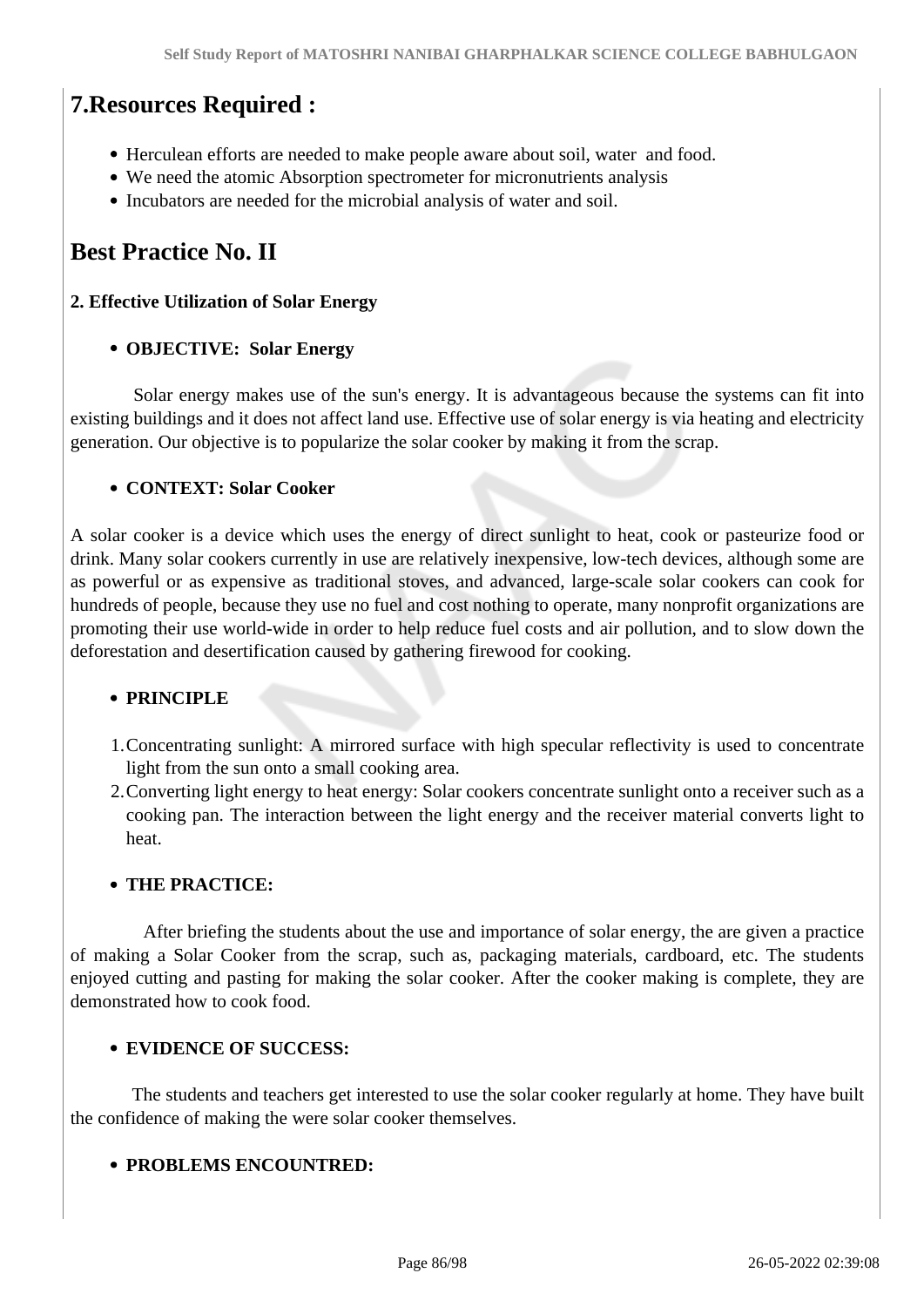The problems encountered are many. Firstly, the reluctance of the institutions to promote the idea of Solar Cooker making. Secondly, the skill to properly finish the cooker for better efficiency.

#### **RESOURCES REQUIRED:**

 Raw materials to make more models of the solar cookers. More efforts are needed to promote this idea among schools. Literature in Marathi is needed to be prepared.

#### **• OPERATIONS:**

- 1.Food is prepared as if for an oven or stove top. However, because food cooks faster when it is in smaller pieces, food placed inside a solar cooker is usually cut into smaller pieces than it might otherwise be For example, potatoes are usually cut into bite-sized pieces rather than roasted whole.
- 2.The container of food is placed inside the solar cooker, which may be elevated on a brick, rock, metal trivet, or other heat sink, and the solar cooker is placed in direct sunlight. General figures can be given for cooking time.
- 3.It is difficult to burn food in a solar cooker. Food that has been cooked even an hour longer than necessary is usually indistinguishable from minimally cooked food.

## **ADVANTAGES:**

- 1.High-performance parabolic solar cookers can attain temperatures above 290 °C. They can be used to grill meats, stir-fry vegetables, make soup, bake bread, and boil water in minutes.
- 2. Conventional solar box cookers attain temperatures up to 165 °C. They can sterilize water or prepare most foods that can be made in a conventional oven or stove, including bread, vegetables and meat over a period of hours.
- 3.Solar cookers use no fuel. This saves cost as well as reducing environmental damage caused by fuel use. Since 2.5 billion people cook on open fires using biomass fuels, solar cookers could have large economic and environmental benefits by reducing deforestation.
- 4.When solar cookers are used outside, they do not contribute inside heat, potentially saving fuel costs for cooling as well. Any type of cooking may evaporate grease, oil, and other material into the air, hence there may be less cleanup.

## **DISADVANTAGES:**

- 1.Solar cookers are less useful in cloudy weather and near the poles, so an alternative cooking source is still required in these conditions.
- 2.Some solar cookers, especially solar ovens, take longer to cook food than a conventional stove or oven. Using solar cookers may require food preparation start hours before the meal. However, it requires less hands
- 3.Cooks may need to learn special cooking techniques to fry common foods, such as fried eggs or flatbreads like chapatis and tortillas.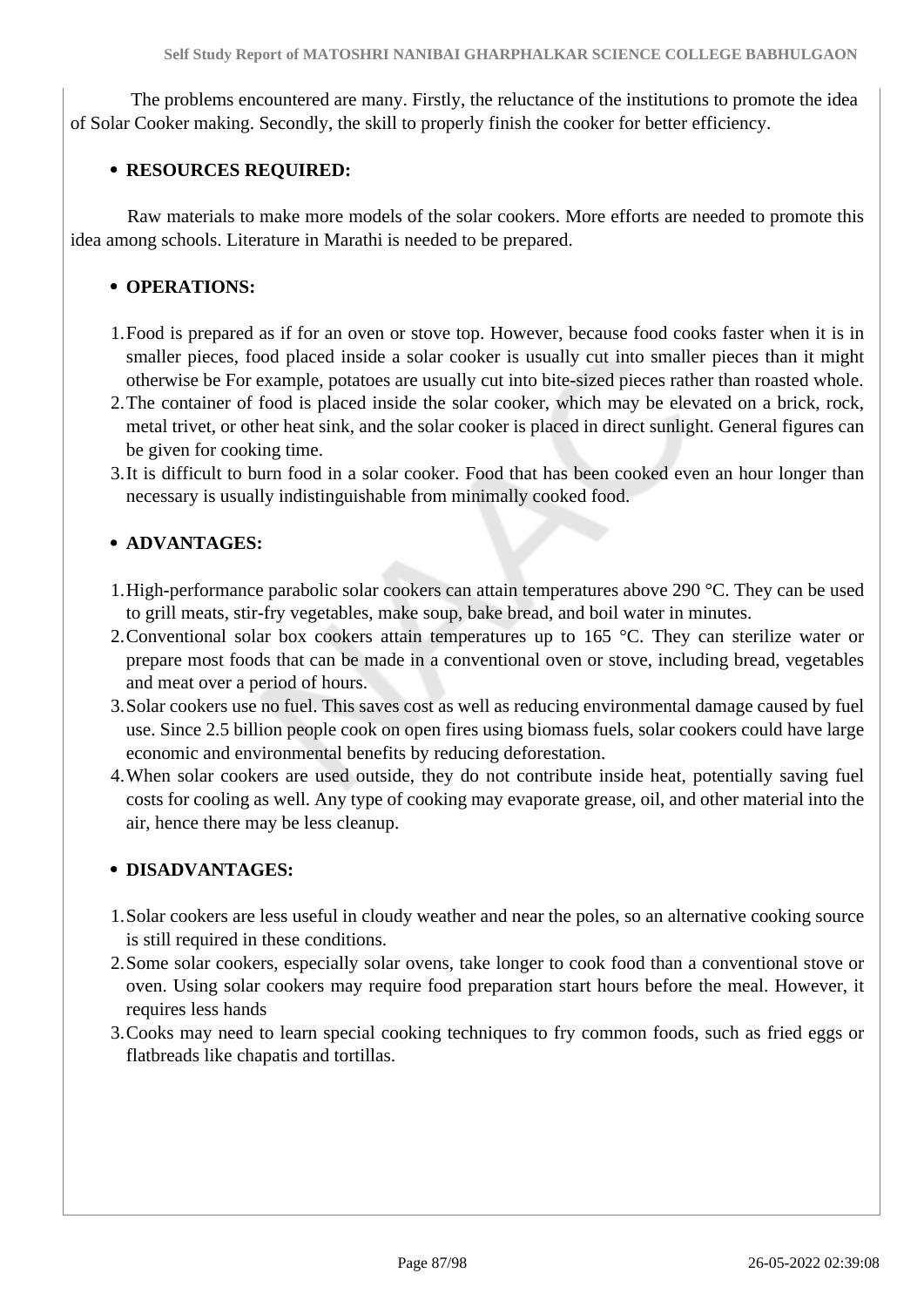| <b>File Description</b>                      | <b>Document</b>      |  |
|----------------------------------------------|----------------------|--|
| Any other relevant information               | <b>View Document</b> |  |
| Best practices in the Institutional web site | <b>View Document</b> |  |

## **7.3 Institutional Distinctiveness**

 **7.3.1 Portray the performance of the Institution in one area distinctive to its priority and thrust within 1000 words**

#### **Response:**

#### **Upliftment of academic status and personality development of rural students:**

 College belongs to rural area and most of the students are not aware of the importance of higher education. Now the activeparticipation with good number of Muslim female students imparts fine efforts of college. Even in the past years the presentation and active participation of the students were very low but now college playing keyrole for the society in terms of education and their mental and physical wellness. College is playing a motivational and supportive role in improving the quality of education among students. Most of the students belong to the rural area, economically weaker section, educationally suppressed and socially backward classes College is bound of or the overall developments of the rural students in terms of various skills in academics, competitive examinations, personality development, and sports. Through multidirectional endeavors college is regularly developing the rural students specially girls potentially.

 College provides moral values along with social values in students by arranging various different training programs for self-employments. College is regularly distributing the books to meritorious five students of each faculty on every Independence Day. Interested students for various competitive examinations are provided extra BT cards from library by college and guidance imparts the extensive care to rural students. Economically weaker girl's students are not able to afford the transportation expenses so college provides bicycles as charity to students. It's also develops the physical and emotional strength along with sports skills in girls students. The institution started Gym facility for physical fitness. College regularly aware the students for government scholarship schemes to update the knowledge and curiosity in students' in recent trends. Regular career guidance and personality development are given by principal and staff.

 For various competitive examinations college is facilitating the quality of workshops and motivationallectures through various body of the institution. Subjective guidance is given by the concerned teacher regularly by which students belong to rural areas enhancing the updating their knowledge regarding their subject with career point of view etc.

College run a programme "to aware the society about the involvement ofgirls in higher education. By this percentage of girls in the college increases. College imparts a very fine set up with strong message in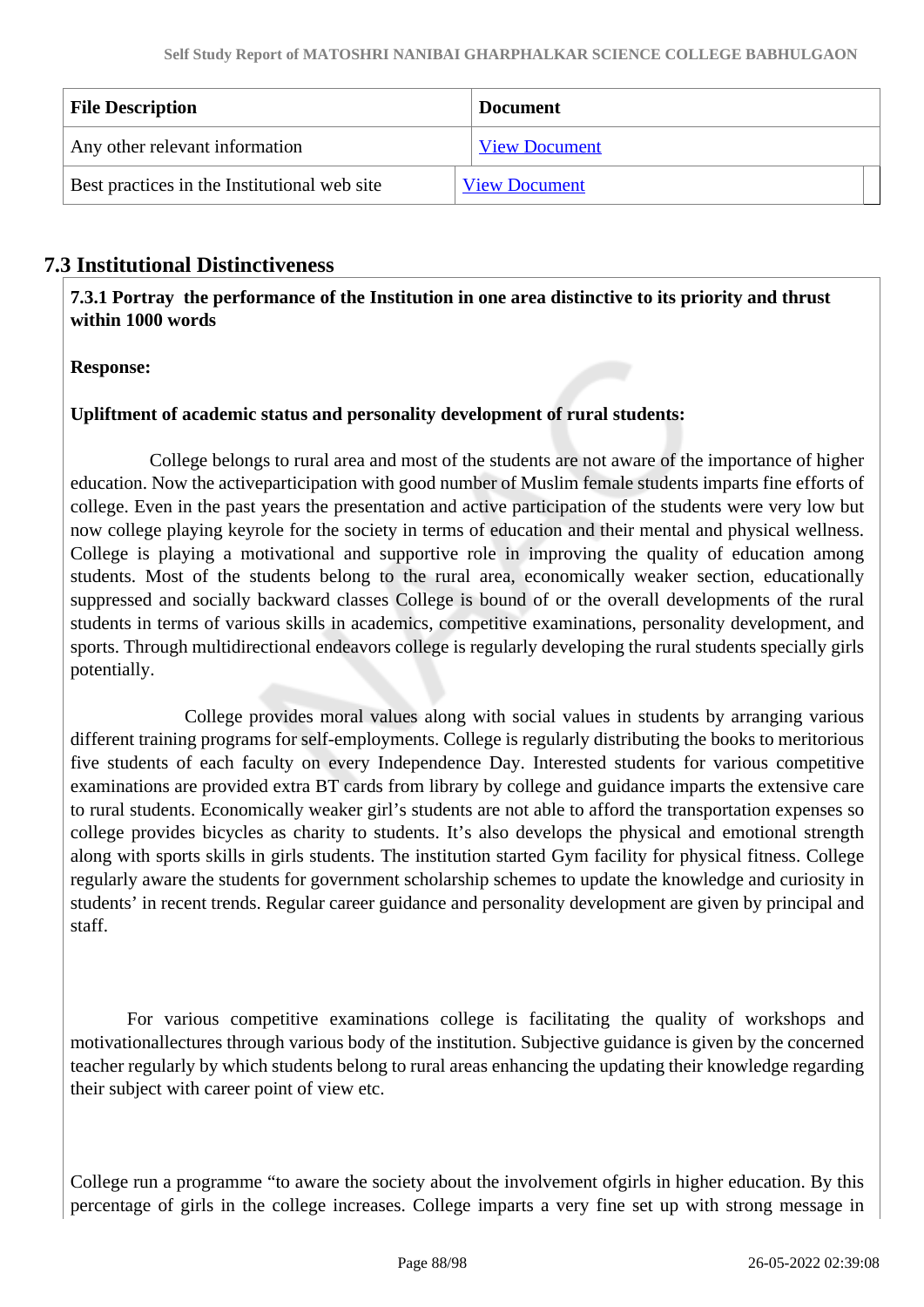communities for education of girls and research aptitudes along with positive attitude.

| <b>File Description</b>                      | <b>Document</b>      |
|----------------------------------------------|----------------------|
| Appropriate web in the Institutional website | <b>View Document</b> |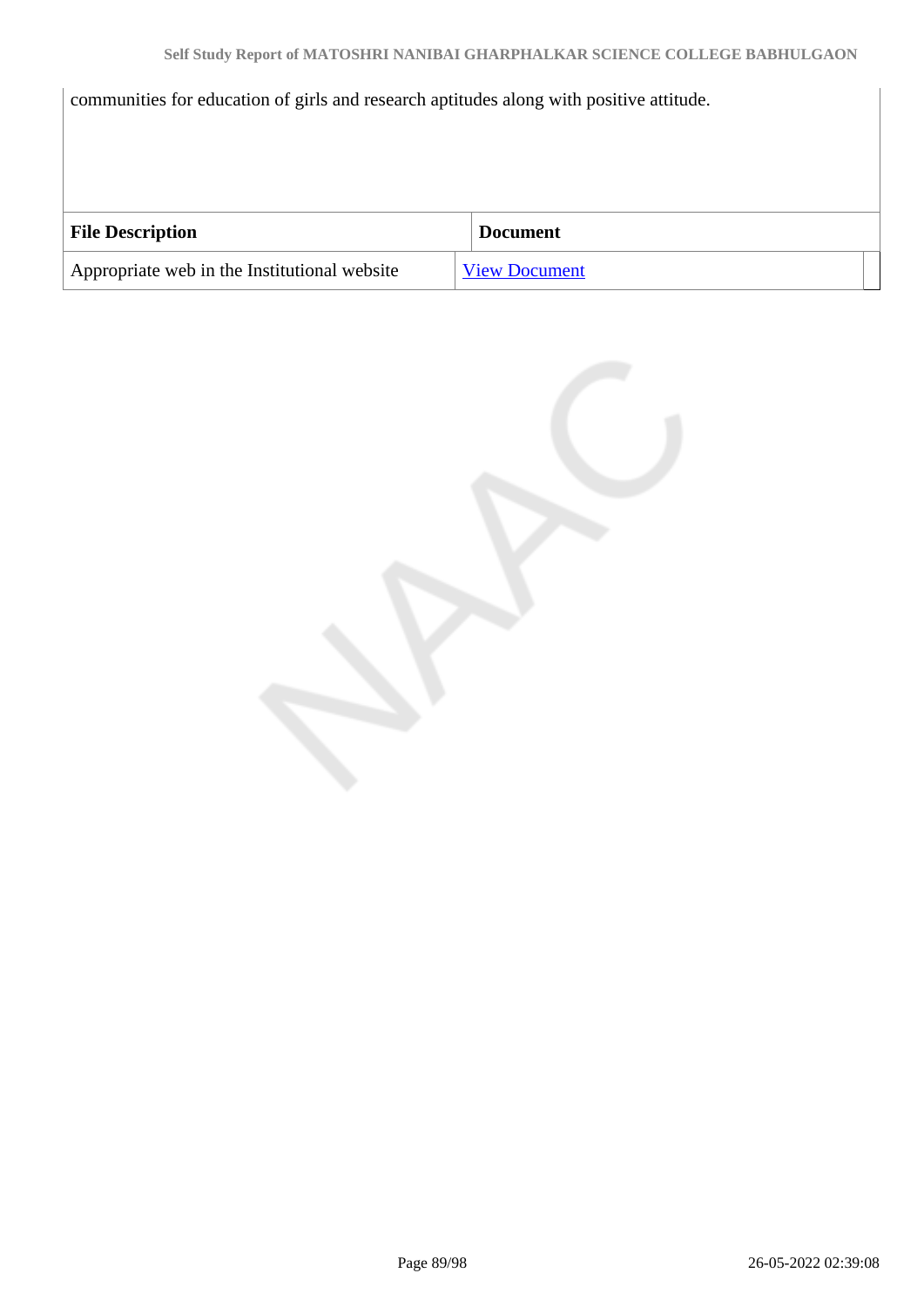# **5. CONCLUSION**

# **Additional Information :**

Matoshri Nanibai Gharphalkar Science College is growing since its inception. The college gained reputation in the society as an institution doing something for the society apart from regular teaching-learning with quality and innovations. The college is striving hard to identify local problems and to find their solutions through research and innovations.

The college is looking forward to fulfill another point from the vision: to start the PG courses in various subjects.

# **Concluding Remarks :**

The college has prepared itself for the NAAC assessment and accreditation as per the guidelines of the NAAC. Infrastructure, teaching-learning process, extension activities, students support and progression, governance, and best practices, skill and personality development of the students and teachers, are all the fields in which the college has put in sincere efforts to do the best. We are pleased to submit the SSR to the NAAC and look forward to receiving the better grade.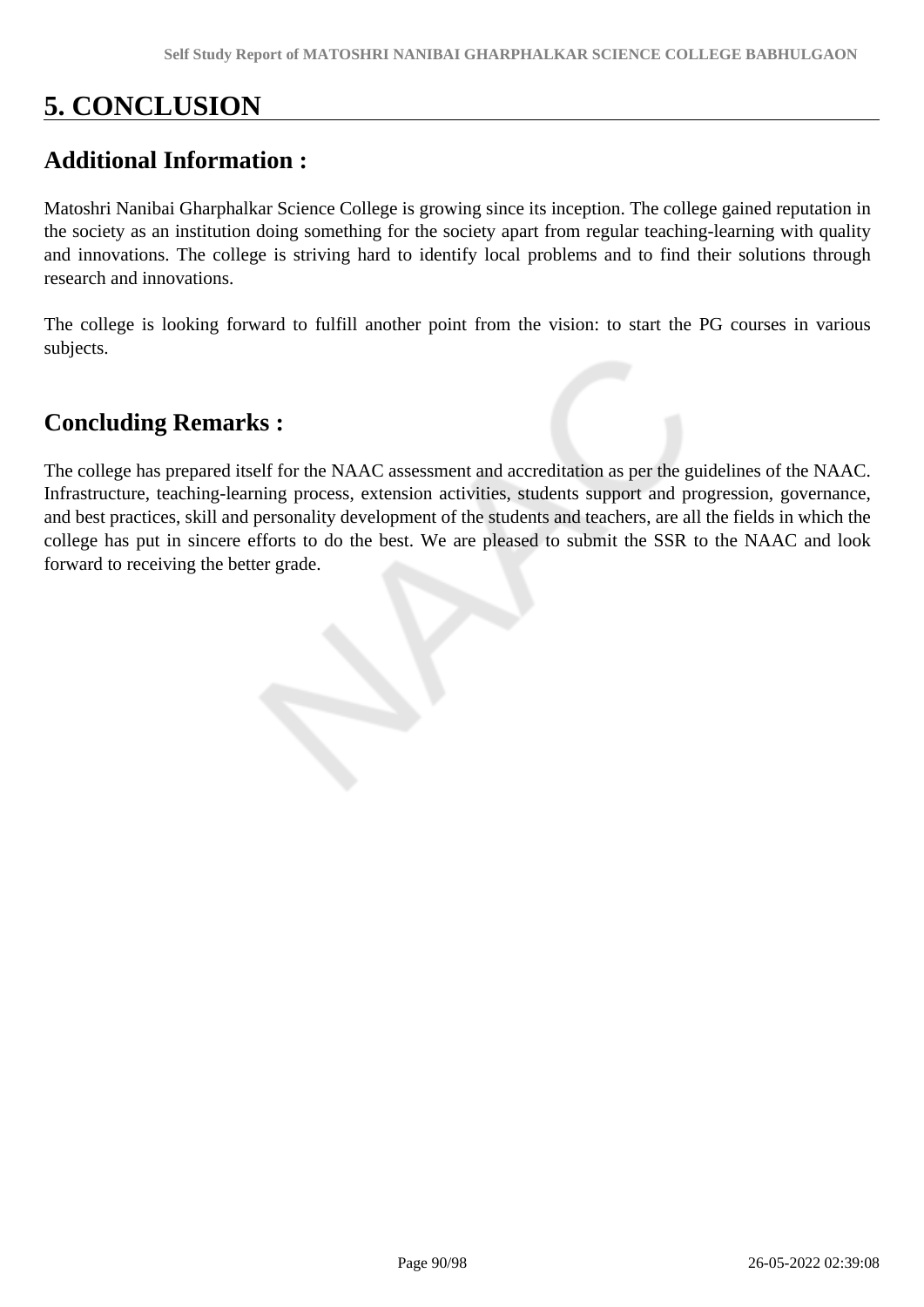# **6.ANNEXURE**

## **1.Metrics Level Deviations**

|       |                 | <b>1. NIGILIUS LEVEI DEVIATIOIIS</b> |                                       |                                                                  |         |                                                                       |                                                                                              |
|-------|-----------------|--------------------------------------|---------------------------------------|------------------------------------------------------------------|---------|-----------------------------------------------------------------------|----------------------------------------------------------------------------------------------|
|       |                 |                                      |                                       |                                                                  |         | Metric ID Sub Questions and Answers before and after DVV Verification |                                                                                              |
| 1.4.1 |                 |                                      |                                       |                                                                  |         |                                                                       | Institution obtains feedback on the syllabus and its transaction at the institution from the |
|       |                 | following stakeholders               |                                       |                                                                  |         |                                                                       |                                                                                              |
|       |                 |                                      |                                       |                                                                  |         |                                                                       |                                                                                              |
|       | 1) Students     |                                      |                                       |                                                                  |         |                                                                       |                                                                                              |
|       |                 |                                      |                                       |                                                                  |         |                                                                       |                                                                                              |
|       | 2)Teachers      |                                      |                                       |                                                                  |         |                                                                       |                                                                                              |
|       |                 |                                      |                                       |                                                                  |         |                                                                       |                                                                                              |
|       |                 | 3)Employers                          |                                       |                                                                  |         |                                                                       |                                                                                              |
|       |                 |                                      |                                       |                                                                  |         |                                                                       |                                                                                              |
|       | 4)Alumni        |                                      |                                       |                                                                  |         |                                                                       |                                                                                              |
|       |                 |                                      |                                       |                                                                  |         |                                                                       |                                                                                              |
|       |                 |                                      |                                       |                                                                  |         | Answer before DVV Verification : B. Any 3 of the above                |                                                                                              |
|       |                 |                                      |                                       | Answer After DVV Verification: E. None of the above              |         |                                                                       |                                                                                              |
| 1.4.2 |                 |                                      |                                       |                                                                  |         | Feedback process of the Institution may be classified as follows:     |                                                                                              |
|       |                 |                                      |                                       |                                                                  |         |                                                                       |                                                                                              |
|       | <b>Options:</b> |                                      |                                       |                                                                  |         |                                                                       |                                                                                              |
|       |                 |                                      |                                       |                                                                  |         |                                                                       |                                                                                              |
|       |                 |                                      |                                       |                                                                  |         |                                                                       | 1. Feedback collected, analysed and action taken and feedback available on website           |
|       |                 |                                      |                                       |                                                                  |         | 2. Feedback collected, analysed and action has been taken             |                                                                                              |
|       |                 |                                      |                                       | 3. Feedback collected and analysed                               |         |                                                                       |                                                                                              |
|       |                 | 4. Feedback collected                |                                       |                                                                  |         |                                                                       |                                                                                              |
|       |                 |                                      | 5. Feedback not collected             |                                                                  |         |                                                                       |                                                                                              |
|       |                 |                                      |                                       |                                                                  |         |                                                                       |                                                                                              |
|       |                 |                                      |                                       |                                                                  |         |                                                                       | Answer before DVV Verification : A. Feedback collected, analysed and action taken and        |
|       |                 |                                      | feedback available on website         |                                                                  |         |                                                                       |                                                                                              |
|       |                 |                                      |                                       |                                                                  |         | Answer After DVV Verification: E. Feedback not collected              |                                                                                              |
| 2.1.1 |                 |                                      |                                       | <b>Average Enrolment percentage (Average of last five years)</b> |         |                                                                       |                                                                                              |
|       |                 |                                      |                                       |                                                                  |         |                                                                       |                                                                                              |
|       |                 |                                      |                                       |                                                                  |         |                                                                       |                                                                                              |
|       |                 |                                      | Answer before DVV Verification:       |                                                                  |         |                                                                       | 2.1.1.1. Number of students admitted year-wise during last five years                        |
|       |                 |                                      |                                       |                                                                  |         |                                                                       |                                                                                              |
|       |                 | 2020-21                              | 2019-20                               | 2018-19                                                          | 2017-18 | 2016-17                                                               |                                                                                              |
|       |                 | 317                                  | 323                                   | 310                                                              | 262     | 184                                                                   |                                                                                              |
|       |                 |                                      |                                       |                                                                  |         |                                                                       |                                                                                              |
|       |                 |                                      |                                       |                                                                  |         |                                                                       |                                                                                              |
|       |                 |                                      | <b>Answer After DVV Verification:</b> |                                                                  |         |                                                                       |                                                                                              |
|       |                 | 2020-21                              | 2019-20                               | 2018-19                                                          | 2017-18 | 2016-17                                                               |                                                                                              |
|       |                 |                                      |                                       |                                                                  |         |                                                                       |                                                                                              |
|       |                 | 101                                  | 120                                   | 119                                                              | 118     | 95                                                                    |                                                                                              |
|       |                 |                                      |                                       |                                                                  |         | 2.1.1.2. Number of sanctioned seats year wise during last five years  |                                                                                              |
|       |                 |                                      |                                       | Answer before DVV Verification:                                  |         |                                                                       |                                                                                              |
|       |                 |                                      |                                       |                                                                  |         |                                                                       |                                                                                              |
|       |                 | 2020-21                              | 2019-20                               | 2018-19                                                          | 2017-18 | 2016-17                                                               |                                                                                              |
|       |                 | 360                                  | 360                                   | 360                                                              | 360     | 360                                                                   |                                                                                              |
|       |                 |                                      |                                       |                                                                  |         |                                                                       |                                                                                              |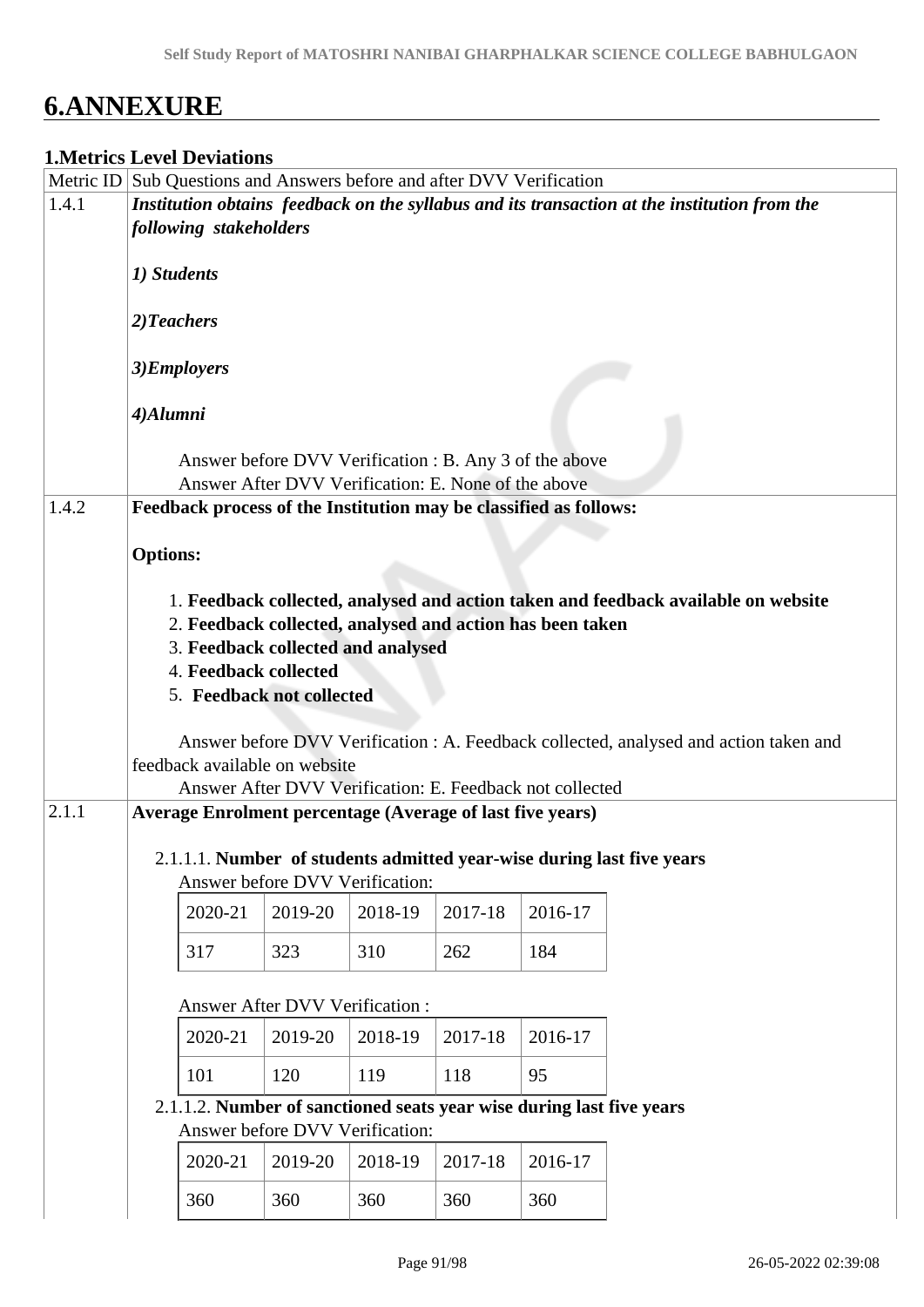| <b>Answer After DVV Verification:</b> |  |
|---------------------------------------|--|
|---------------------------------------|--|

|     | $\mid$ 2020-21 $\mid$ 2019-20 $\mid$ 2018-19 $\mid$ 2017-18 $\mid$ 2016-17 |     |     |     |
|-----|----------------------------------------------------------------------------|-----|-----|-----|
| 120 | 120                                                                        | 120 | 120 | 120 |

 Remark : Observation accepted as First year Admission and sanction intake to be considered in this metric. 1st year admission date BSc. I available extended profile 2.1. Sanctioned intake for first year for all the assessment years is 120.

#### 2.1.2 **Average percentage of seats filled against reserved categories (SC, ST, OBC, Divyangjan, etc. as per applicable reservation policy ) during the last five years ( exclusive of supernumerary seats)**

 2.1.2.1. **Number of actual students admitted from the reserved categories year wise during last five years**

Answer before DVV Verification:

|     |     | 2020-21   2019-20   2018-19   2017-18   2016-17 |     |     |
|-----|-----|-------------------------------------------------|-----|-----|
| 243 | 250 | 234                                             | 204 | 142 |

Answer After DVV Verification :

|     | 2020-21   2019-20   2018-19   2017-18   2016-17 |     |              |     |
|-----|-------------------------------------------------|-----|--------------|-----|
| 280 | 283                                             | 299 | $\sqrt{237}$ | 167 |

2.4.2 **Average percentage of full time teachers with Ph. D. / D.M. / M.Ch. / D.N.B Superspeciality / D.Sc. / D.Litt. during the last five years (consider only highest degree for count)**

 2.4.2.1. **Number of full time teachers with** *Ph. D. / D.M. / M.Ch. / D.N.B Superspeciality / D.Sc. / D.Litt.* **year wise during the last five years**

Answer before DVV Verification:

|  | $2020-21$   2019-20   2018-19   2017-18   2016-17 |  |
|--|---------------------------------------------------|--|
|  |                                                   |  |

Answer After DVV Verification :

|  | $2020-21$   2019-20   2018-19   2017-18   2016-17 |  |
|--|---------------------------------------------------|--|
|  |                                                   |  |

## 2.4.3 **Average teaching experience of full time teachers in the same institution (Data for the latest completed academic year in number of years)**

2.4.3.1. **Total experience of full-time teachers**

Answer before DVV Verification : 51.4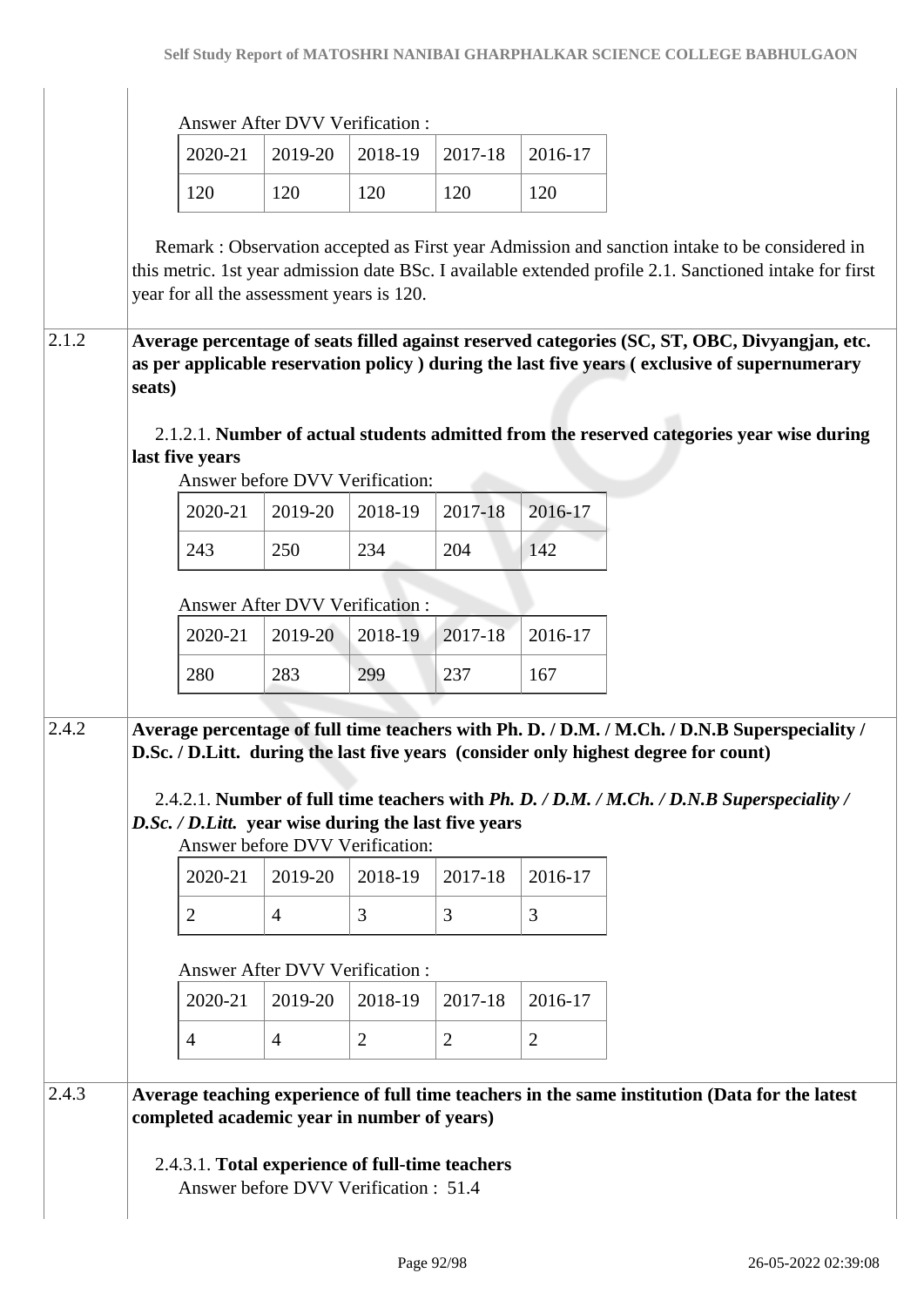|                |                                |         | Answer after DVV Verification: 38                              |                  |                |                                                                                                                                                                                         |  |  |
|----------------|--------------------------------|---------|----------------------------------------------------------------|------------------|----------------|-----------------------------------------------------------------------------------------------------------------------------------------------------------------------------------------|--|--|
|                | Librarian.                     |         |                                                                |                  |                | Remark: Observation accepted by excluding experience of Director of Physical Education and                                                                                              |  |  |
| 3.1.3          | years                          |         |                                                                |                  |                | Number of Seminars/conferences/workshops conducted by the institution during the last five                                                                                              |  |  |
|                |                                |         | wise during last five years<br>Answer before DVV Verification: |                  |                | 3.1.3.1. Total number of Seminars/conferences/workshops conducted by the institution year-                                                                                              |  |  |
|                |                                | 2020-21 | 2019-20                                                        | 2018-19          | 2017-18        | 2016-17                                                                                                                                                                                 |  |  |
|                | 02                             |         | 02                                                             | 03               | $\overline{0}$ | 01                                                                                                                                                                                      |  |  |
|                |                                |         | Answer After DVV Verification:                                 |                  |                |                                                                                                                                                                                         |  |  |
|                |                                | 2020-21 | 2019-20                                                        | 2018-19          | 2017-18        | 2016-17                                                                                                                                                                                 |  |  |
|                | 01                             |         | 00                                                             | $\overline{2}$   | $\overline{0}$ | 01                                                                                                                                                                                      |  |  |
|                | last five years<br>five years. |         |                                                                |                  |                | Number of papers published per teacher in the Journals notified on UGC website during the<br>3.2.1.1. Number of research papers in the Journals notified on UGC website during the last |  |  |
|                |                                |         | Answer before DVV Verification:                                |                  |                |                                                                                                                                                                                         |  |  |
|                |                                | 2020-21 | 2019-20                                                        | 2018-19          | 2017-18        | 2016-17                                                                                                                                                                                 |  |  |
|                | $\theta$                       |         | $\mathbf{0}$                                                   | $\boldsymbol{0}$ | $\overline{0}$ | $\overline{c}$                                                                                                                                                                          |  |  |
|                |                                |         | Answer After DVV Verification:                                 |                  |                |                                                                                                                                                                                         |  |  |
|                |                                | 2020-21 | 2019-20                                                        | 2018-19          | 2017-18        | 2016-17                                                                                                                                                                                 |  |  |
|                | $\overline{0}$                 |         | $\overline{0}$                                                 | $\overline{0}$   | $\theta$       | $\overline{0}$                                                                                                                                                                          |  |  |
| 3.2.1<br>3.3.3 |                                |         |                                                                |                  |                | Number of extension and outreach programs conducted by the institution through NSS/NCC,<br>Government and Government recognised bodies during the last five years                       |  |  |
|                |                                |         |                                                                |                  |                | 3.3.3.1. Number of extension and outreach programs conducted by the institution through<br>NSS/NCC, Government and Government recognised bodies during the last five years              |  |  |
|                |                                | 2020-21 | Answer before DVV Verification:<br>2019-20                     | 2018-19          | 2017-18        | 2016-17                                                                                                                                                                                 |  |  |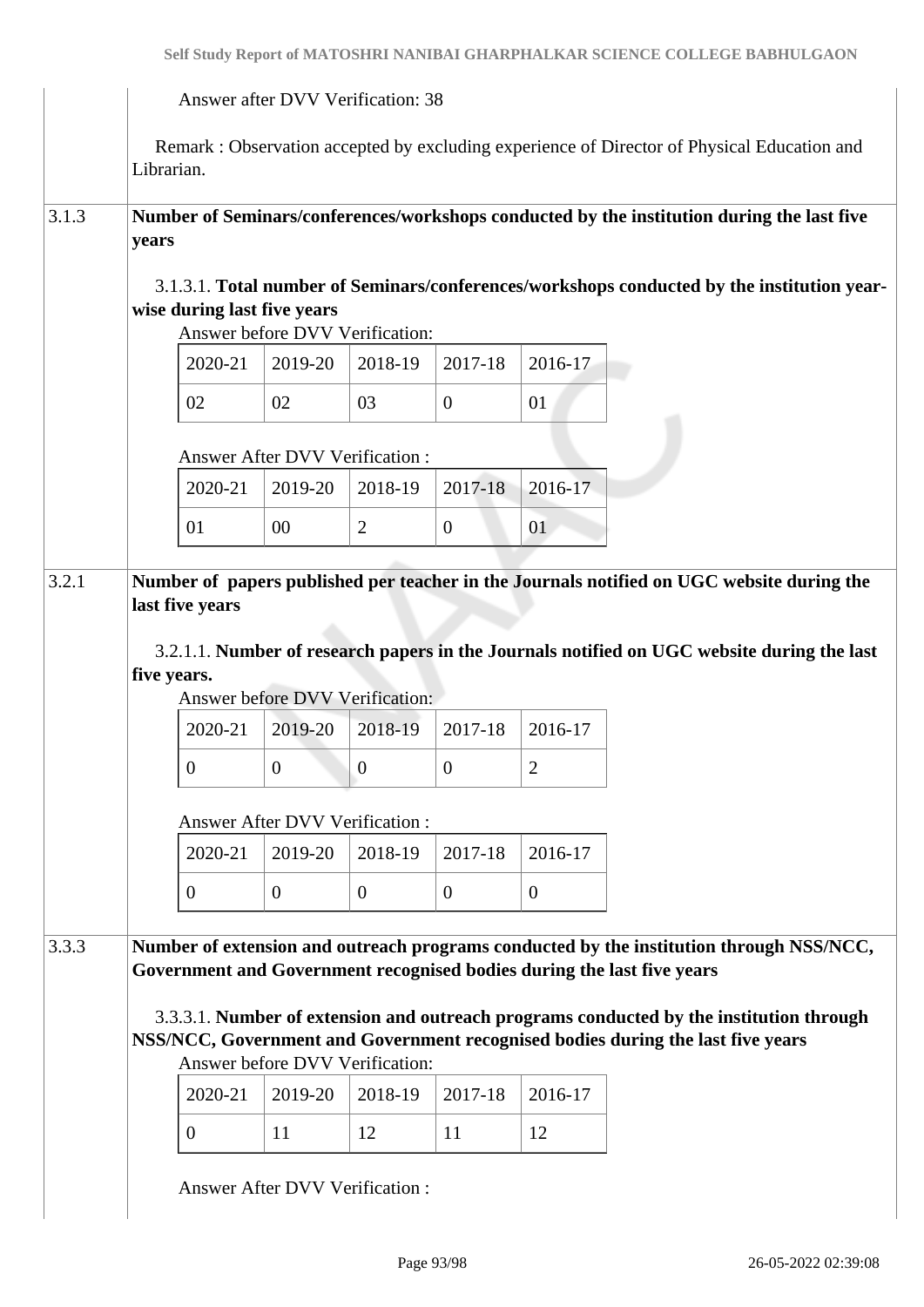|       |           | 2020-21        | 2019-20                                                                                                                           | 2018-19        | 2017-18        | 2016-17                                                             |                                                                                                                                                                                           |
|-------|-----------|----------------|-----------------------------------------------------------------------------------------------------------------------------------|----------------|----------------|---------------------------------------------------------------------|-------------------------------------------------------------------------------------------------------------------------------------------------------------------------------------------|
|       |           | $\overline{0}$ | $\overline{4}$                                                                                                                    | 12             | 3              | 5                                                                   |                                                                                                                                                                                           |
|       | language. |                |                                                                                                                                   |                |                |                                                                     | Remark: Observation accepted as Reports and broachers of extension activities are in Marathi                                                                                              |
| 3.4.1 |           |                |                                                                                                                                   |                |                |                                                                     | The Institution has several collaborations/linkages for Faculty exchange, Student exchange,<br>Internship, Field trip, On-job training, research etc during the last five years           |
|       |           |                | Answer before DVV Verification:                                                                                                   |                |                | job training, research etc year-wise during the last five years     | 3.4.1.1. Number of linkages for faculty exchange, student exchange, internship, field trip, on-                                                                                           |
|       |           | 2020-21        | 2019-20                                                                                                                           | 2018-19        | 2017-18        | 2016-17                                                             |                                                                                                                                                                                           |
|       |           | 1              | $\overline{2}$                                                                                                                    | $\overline{2}$ | $\overline{2}$ | $\overline{2}$                                                      |                                                                                                                                                                                           |
|       |           |                | <b>Answer After DVV Verification:</b>                                                                                             |                |                |                                                                     |                                                                                                                                                                                           |
|       |           | 2020-21        | 2019-20                                                                                                                           | 2018-19        | 2017-18        | 2016-17                                                             |                                                                                                                                                                                           |
|       |           | $\mathbf{0}$   | $\overline{0}$                                                                                                                    | $\overline{0}$ | $\mathbf{1}$   | $\mathbf{1}$                                                        |                                                                                                                                                                                           |
| 3.4.2 |           |                |                                                                                                                                   |                |                |                                                                     | Number of functional MoUs with national and international institutions, universities,                                                                                                     |
|       |           |                | industries, corporate houses etc. during the last five years                                                                      |                |                |                                                                     |                                                                                                                                                                                           |
|       |           |                |                                                                                                                                   |                |                |                                                                     | 3.4.2.1. Number of functional MoUs with Institutions of national, international importance,<br>other universities, industries, corporate houses etc. year-wise during the last five years |
|       |           |                | Answer before DVV Verification:                                                                                                   |                |                |                                                                     |                                                                                                                                                                                           |
|       |           | 2020-21        | 2019-20                                                                                                                           | 2018-19        | 2017-18        | 2016-17                                                             |                                                                                                                                                                                           |
|       |           | 2              | $\overline{2}$                                                                                                                    | 3              | $\overline{4}$ | 5                                                                   |                                                                                                                                                                                           |
|       |           |                | <b>Answer After DVV Verification:</b>                                                                                             |                |                |                                                                     |                                                                                                                                                                                           |
|       |           | 2020-21        | 2019-20                                                                                                                           | 2018-19        | 2017-18        | 2016-17                                                             |                                                                                                                                                                                           |
|       |           | $\overline{2}$ | $\overline{2}$                                                                                                                    | $\overline{4}$ | $\overline{4}$ | 5                                                                   |                                                                                                                                                                                           |
| 4.1.3 |           |                | LMS, etc. (Data for the latest completed academic year)<br>Answer before DVV Verification : 4<br>Answer after DVV Verification: 3 |                |                | 4.1.3.1. Number of classrooms and seminar halls with ICT facilities | Percentage of classrooms and seminar halls with ICT- enabled facilities such as smart class,                                                                                              |
| 4.2.3 |           |                | journals during the last five years (INR in Lakhs)                                                                                |                |                |                                                                     | Average annual expenditure for purchase of books/e-books and subscription to journals/e-                                                                                                  |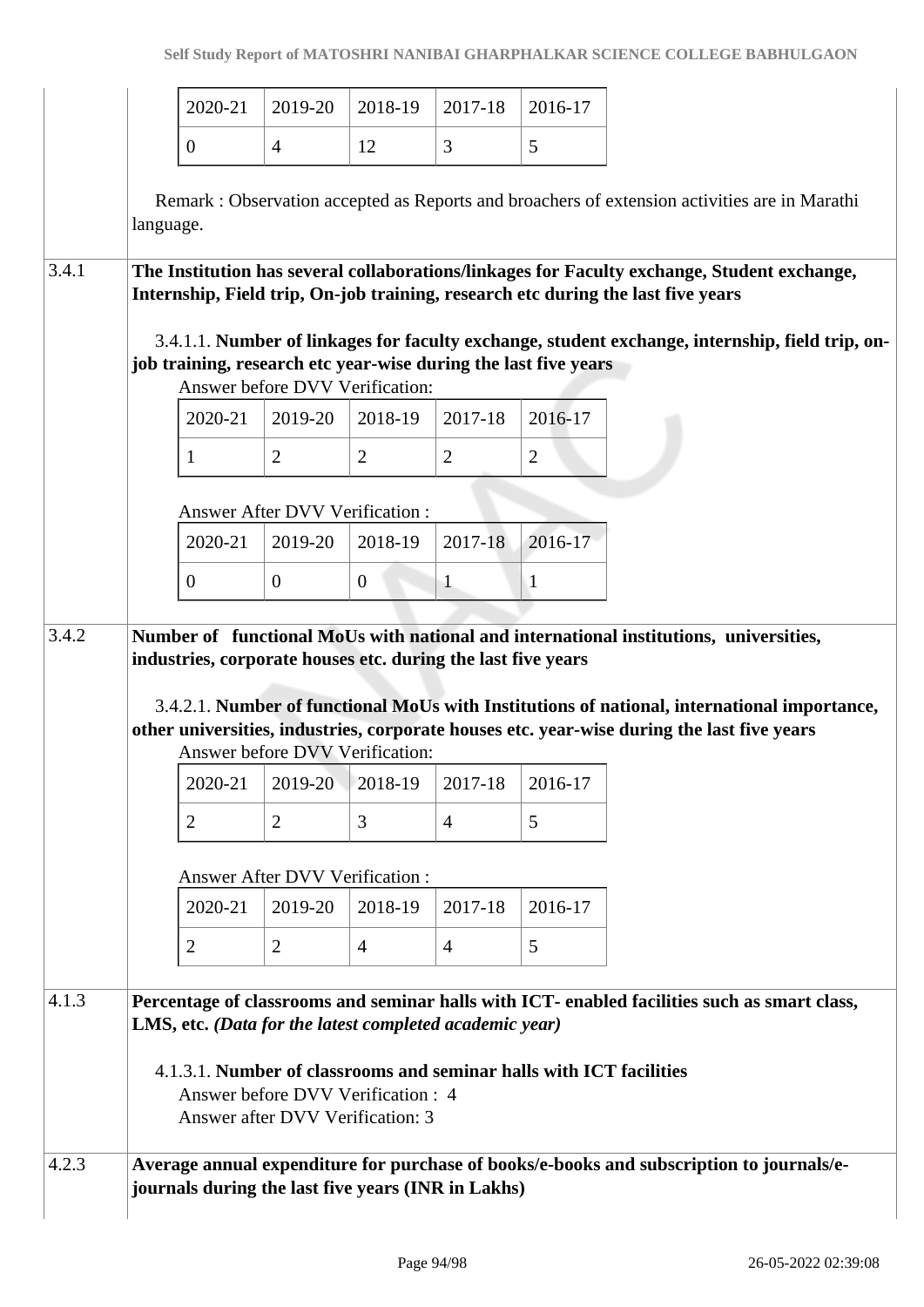|       |           | journals year wise during last five years (INR in Lakhs)                                                                                         |                                                                                                        |              |         |              | 4.2.3.1. Annual expenditure of purchase of books/e-books and subscription to journals/e-                                                                                                                                                                                                                                                                                |
|-------|-----------|--------------------------------------------------------------------------------------------------------------------------------------------------|--------------------------------------------------------------------------------------------------------|--------------|---------|--------------|-------------------------------------------------------------------------------------------------------------------------------------------------------------------------------------------------------------------------------------------------------------------------------------------------------------------------------------------------------------------------|
|       |           |                                                                                                                                                  | Answer before DVV Verification:                                                                        |              |         |              |                                                                                                                                                                                                                                                                                                                                                                         |
|       |           | 2020-21                                                                                                                                          | 2019-20                                                                                                | 2018-19      | 2017-18 | 2016-17      |                                                                                                                                                                                                                                                                                                                                                                         |
|       |           | 1667                                                                                                                                             | 17872                                                                                                  | 23770        | 38798   | 119552       |                                                                                                                                                                                                                                                                                                                                                                         |
|       |           |                                                                                                                                                  | <b>Answer After DVV Verification:</b>                                                                  |              |         |              |                                                                                                                                                                                                                                                                                                                                                                         |
|       |           | 2020-21                                                                                                                                          | 2019-20                                                                                                | 2018-19      | 2017-18 | 2016-17      |                                                                                                                                                                                                                                                                                                                                                                         |
|       |           | 0.01667                                                                                                                                          | 0.17872                                                                                                | 0.23770      | 0.38798 | 1.19552      |                                                                                                                                                                                                                                                                                                                                                                         |
|       |           | Remark : HEI input changed as INR into Lakhs.                                                                                                    |                                                                                                        |              |         |              |                                                                                                                                                                                                                                                                                                                                                                         |
| 5.1.3 | following |                                                                                                                                                  |                                                                                                        |              |         |              | Capacity building and skills enhancement initiatives taken by the institution include the                                                                                                                                                                                                                                                                               |
| 6.3.2 |           | 1. Soft skills<br>2. Language and communication skills<br>3. Life skills (Yoga, physical fitness, health and hygiene)<br>4. ICT/computing skills | Answer before DVV Verification : B. 3 of the above<br>Answer After DVV Verification: C. 2 of the above |              |         |              | Average percentage of teachers provided with financial support to attend conferences /                                                                                                                                                                                                                                                                                  |
|       |           | the last five years                                                                                                                              | Answer before DVV Verification:                                                                        |              |         |              | workshops and towards membership fee of professional bodies during the last five years.<br>6.3.2.1. Number of teachers provided with financial support to attend<br>conferences/workshops and towards membership fee of professional bodies year wise during                                                                                                            |
|       |           | 2020-21                                                                                                                                          | 2019-20                                                                                                | 2018-19      | 2017-18 | 2016-17      |                                                                                                                                                                                                                                                                                                                                                                         |
|       |           |                                                                                                                                                  |                                                                                                        |              |         | 3            |                                                                                                                                                                                                                                                                                                                                                                         |
|       |           | 10                                                                                                                                               | $\overline{2}$                                                                                         | $\theta$     | 1       |              |                                                                                                                                                                                                                                                                                                                                                                         |
|       |           |                                                                                                                                                  | Answer After DVV Verification:                                                                         |              |         |              |                                                                                                                                                                                                                                                                                                                                                                         |
|       |           | 2020-21                                                                                                                                          | 2019-20                                                                                                | 2018-19      | 2017-18 | 2016-17      |                                                                                                                                                                                                                                                                                                                                                                         |
|       |           | 3                                                                                                                                                | $\mathbf{1}$                                                                                           | $\mathbf{0}$ | 3       | $\mathbf{1}$ |                                                                                                                                                                                                                                                                                                                                                                         |
| 6.3.3 |           |                                                                                                                                                  |                                                                                                        |              |         |              | Average number of professional development /administrative training programs organized by<br>the institution for teaching and non teaching staff during the last five years<br>6.3.3.1. Total number of professional development /administrative training Programmes<br>organized by the institution for teaching and non teaching staff year-wise during the last five |
|       | years     |                                                                                                                                                  | Answer before DVV Verification:                                                                        |              |         |              |                                                                                                                                                                                                                                                                                                                                                                         |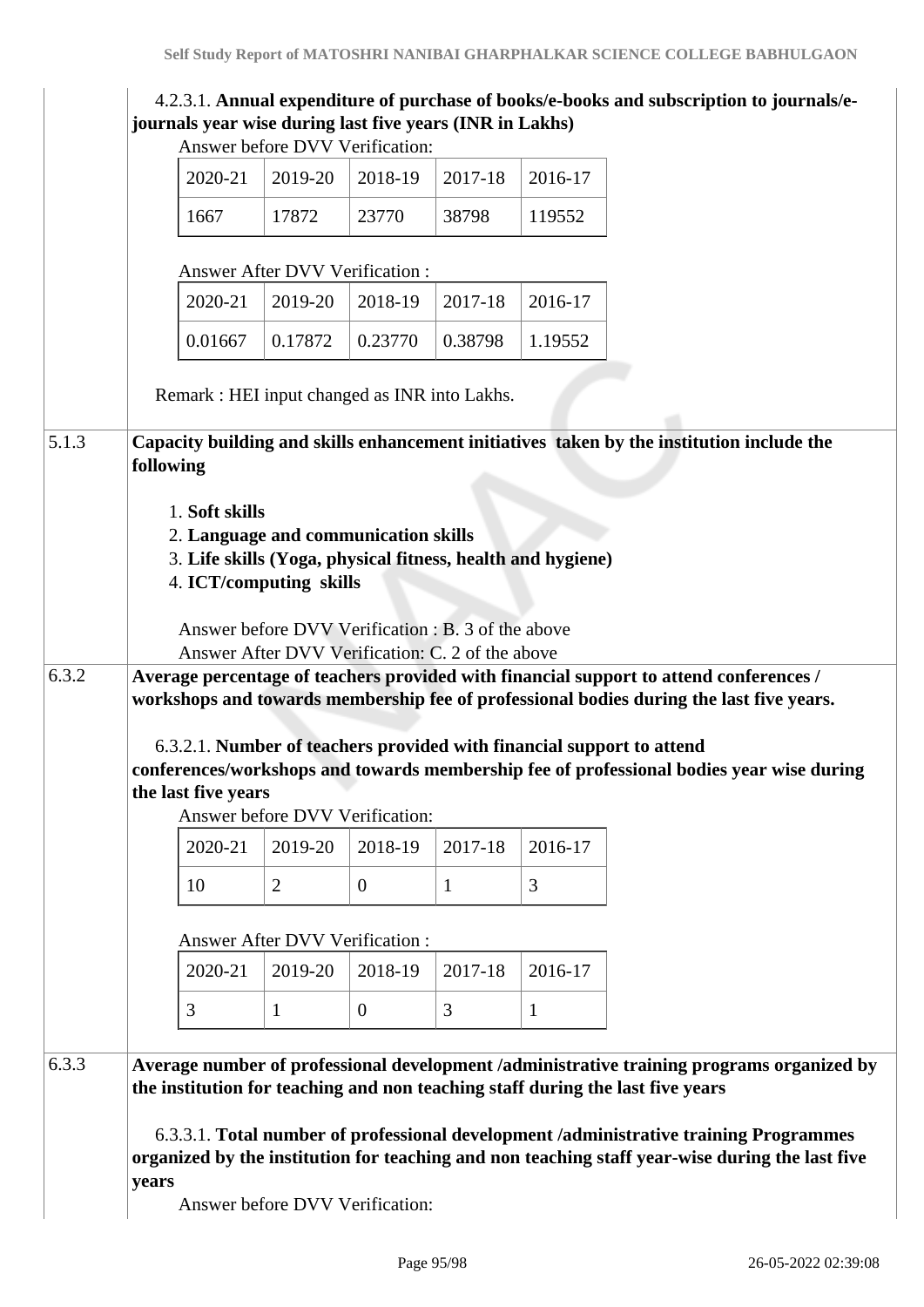|       | 2020-21                                                                                                                       | 2019-20                                                          | 2018-19      | 2017-18                                                                                                | 2016-17 |                                                                                   |                                                                                              |
|-------|-------------------------------------------------------------------------------------------------------------------------------|------------------------------------------------------------------|--------------|--------------------------------------------------------------------------------------------------------|---------|-----------------------------------------------------------------------------------|----------------------------------------------------------------------------------------------|
|       | 1                                                                                                                             | $\mathbf{1}$                                                     | $\mathbf{1}$ | $\boldsymbol{0}$                                                                                       | 01      |                                                                                   |                                                                                              |
|       |                                                                                                                               | <b>Answer After DVV Verification:</b>                            |              |                                                                                                        |         |                                                                                   |                                                                                              |
|       | 2020-21                                                                                                                       | 2019-20                                                          | 2018-19      | 2017-18                                                                                                | 2016-17 |                                                                                   |                                                                                              |
|       | 1                                                                                                                             | $\overline{0}$                                                   | 1            | $\theta$                                                                                               | 01      |                                                                                   |                                                                                              |
| 6.5.3 | Quality assurance initiatives of the institution include:                                                                     |                                                                  |              |                                                                                                        |         |                                                                                   |                                                                                              |
|       | 2. Collaborative quality intitiatives with other institution(s)<br>3. Participation in NIRF                                   | analysed and used for improvements<br><b>Certification, NBA)</b> |              | Answer before DVV Verification : C. 2 of the above<br>Answer After DVV Verification: D. 1 of the above |         | 1. Regular meeting of Internal Quality Assurance Cell (IQAC); Feedback collected, | 4. any other quality audit recognized by state, national or international agencies (ISO      |
| 7.1.4 | Water conservation facilities available in the Institution:                                                                   |                                                                  |              |                                                                                                        |         |                                                                                   |                                                                                              |
|       | 1. Rain water harvesting<br>2. Borewell /Open well recharge<br>3. Construction of tanks and bunds<br>4. Waste water recycling |                                                                  |              | Answer before DVV Verification : C. 2 of the above<br>Answer After DVV Verification: C. 2 of the above |         | 5. Maintenance of water bodies and distribution system in the campus              |                                                                                              |
| 7.1.5 | Green campus initiatives include:                                                                                             |                                                                  |              |                                                                                                        |         |                                                                                   |                                                                                              |
|       | 1. Restricted entry of automobiles<br>2. Use of Bicycles/ Battery powered vehicles                                            |                                                                  |              |                                                                                                        |         |                                                                                   |                                                                                              |
|       | 3. Pedestrian Friendly pathways                                                                                               |                                                                  |              |                                                                                                        |         |                                                                                   |                                                                                              |
|       | 4. Ban on use of Plastic                                                                                                      |                                                                  |              |                                                                                                        |         |                                                                                   |                                                                                              |
|       | 5. landscaping with trees and plants                                                                                          |                                                                  |              |                                                                                                        |         |                                                                                   |                                                                                              |
|       |                                                                                                                               |                                                                  |              | Answer before DVV Verification : B. 3 of the above                                                     |         |                                                                                   |                                                                                              |
|       |                                                                                                                               |                                                                  |              | Answer After DVV Verification: C. 2 of the above                                                       |         |                                                                                   |                                                                                              |
| 7.1.6 | awards received for such green campus initiatives:                                                                            |                                                                  |              |                                                                                                        |         |                                                                                   | Quality audits on environment and energy are regularly undertaken by the Institution and any |
|       | 1. Green audit<br>2. Energy audit<br>3. Environment audit<br>4. Clean and green campus recognitions / awards                  |                                                                  |              |                                                                                                        |         |                                                                                   |                                                                                              |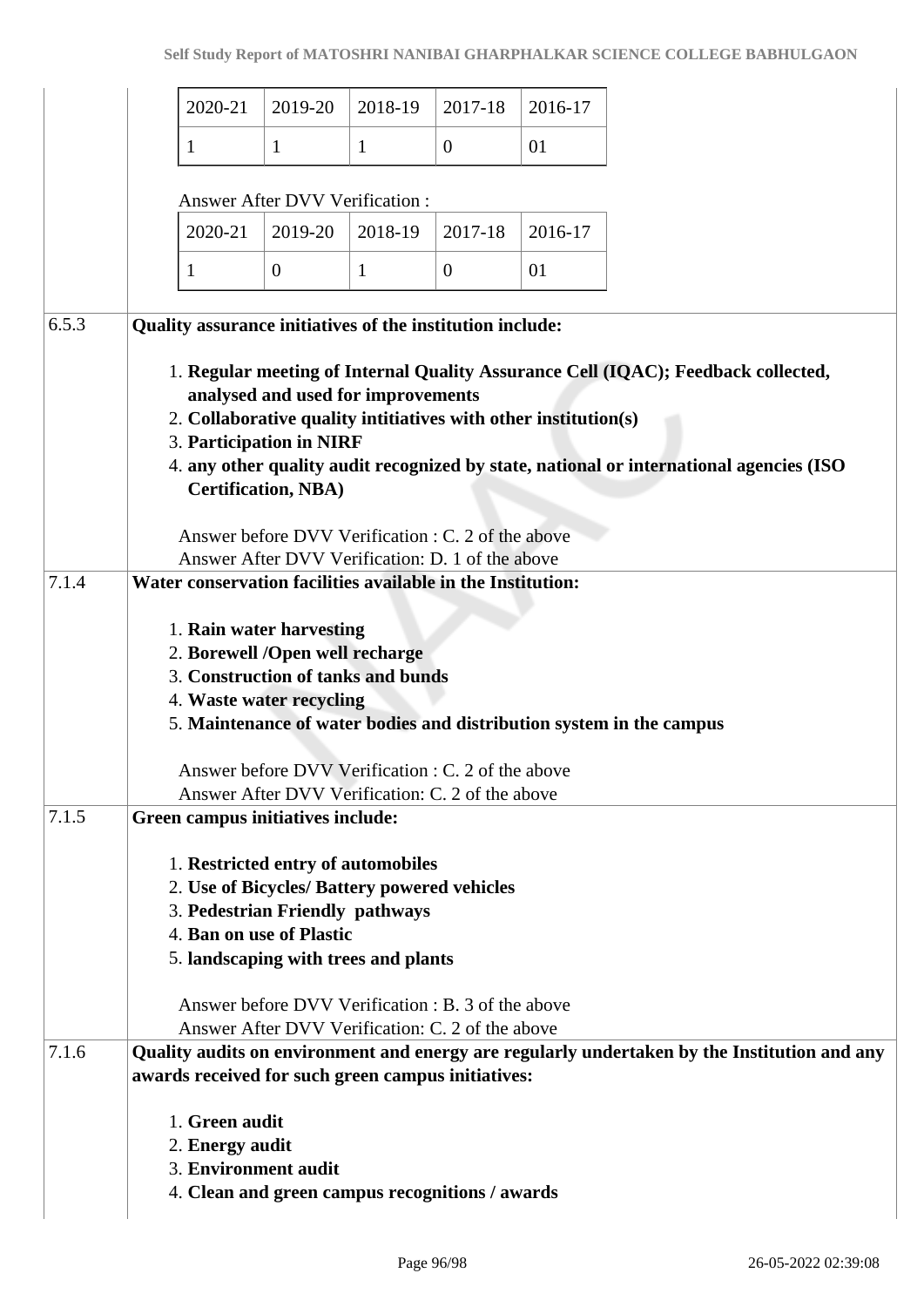## 5. **Beyond the campus environmental promotion activities**

 Answer before DVV Verification : D.1 of the above Answer After DVV Verification: E. None of the above

## **2.Extended Profile Deviations**

| ID  | <b>Extended Questions</b> |                                       |         |         |                                                                   |                                                                                             |
|-----|---------------------------|---------------------------------------|---------|---------|-------------------------------------------------------------------|---------------------------------------------------------------------------------------------|
| 1.1 |                           |                                       |         |         |                                                                   | Number of courses offered by the Institution across all programs during the last five years |
|     |                           |                                       |         |         |                                                                   |                                                                                             |
|     |                           | Answer before DVV Verification:       |         |         |                                                                   |                                                                                             |
|     | 2020-21                   | 2019-20                               | 2018-19 | 2017-18 | 2016-17                                                           |                                                                                             |
|     | 1                         | $\mathbf{1}$                          | 1       | 1       | $\mathbf{1}$                                                      |                                                                                             |
|     |                           | <b>Answer After DVV Verification:</b> |         |         |                                                                   |                                                                                             |
|     | 2020-21                   | 2019-20                               | 2018-19 | 2017-18 | 2016-17                                                           |                                                                                             |
|     | 180                       | 180                                   | 180     | 180     | 180                                                               |                                                                                             |
| 2.2 | last five years           | Answer before DVV Verification:       |         |         |                                                                   | Number of seats earmarked for reserved category as per GOI/State Govt rule year-wise during |
|     | 2020-21                   | 2019-20                               | 2018-19 | 2017-18 | 2016-17                                                           |                                                                                             |
|     | 280                       | 284                                   | 276     | 237     | 165                                                               |                                                                                             |
|     |                           | <b>Answer After DVV Verification:</b> |         |         |                                                                   |                                                                                             |
|     | 2020-21                   | 2019-20                               | 2018-19 | 2017-18 | 2016-17                                                           |                                                                                             |
|     | 280                       | 283                                   | 299     | 237     | 167                                                               |                                                                                             |
| 2.3 |                           | Answer before DVV Verification:       |         |         |                                                                   | Number of outgoing / final year students year-wise during last five years                   |
|     | 2020-21                   | 2019-20                               | 2018-19 | 2017-18 | 2016-17                                                           |                                                                                             |
|     | 112                       | 91                                    | 68      | 54      | 15                                                                |                                                                                             |
|     |                           | <b>Answer After DVV Verification:</b> |         |         |                                                                   |                                                                                             |
|     | 2020-21                   | 2019-20                               | 2018-19 | 2017-18 | 2016-17                                                           |                                                                                             |
|     | 112                       | 92                                    | 94      | 68      | 34                                                                |                                                                                             |
| 3.1 |                           | Answer before DVV Verification:       |         |         | Number of full time teachers year-wise during the last five years |                                                                                             |
|     | 2020-21                   | 2019-20                               | 2018-19 | 2017-18 | 2016-17                                                           |                                                                                             |
|     | 18                        | 20                                    | 19      | 14      | 13                                                                |                                                                                             |